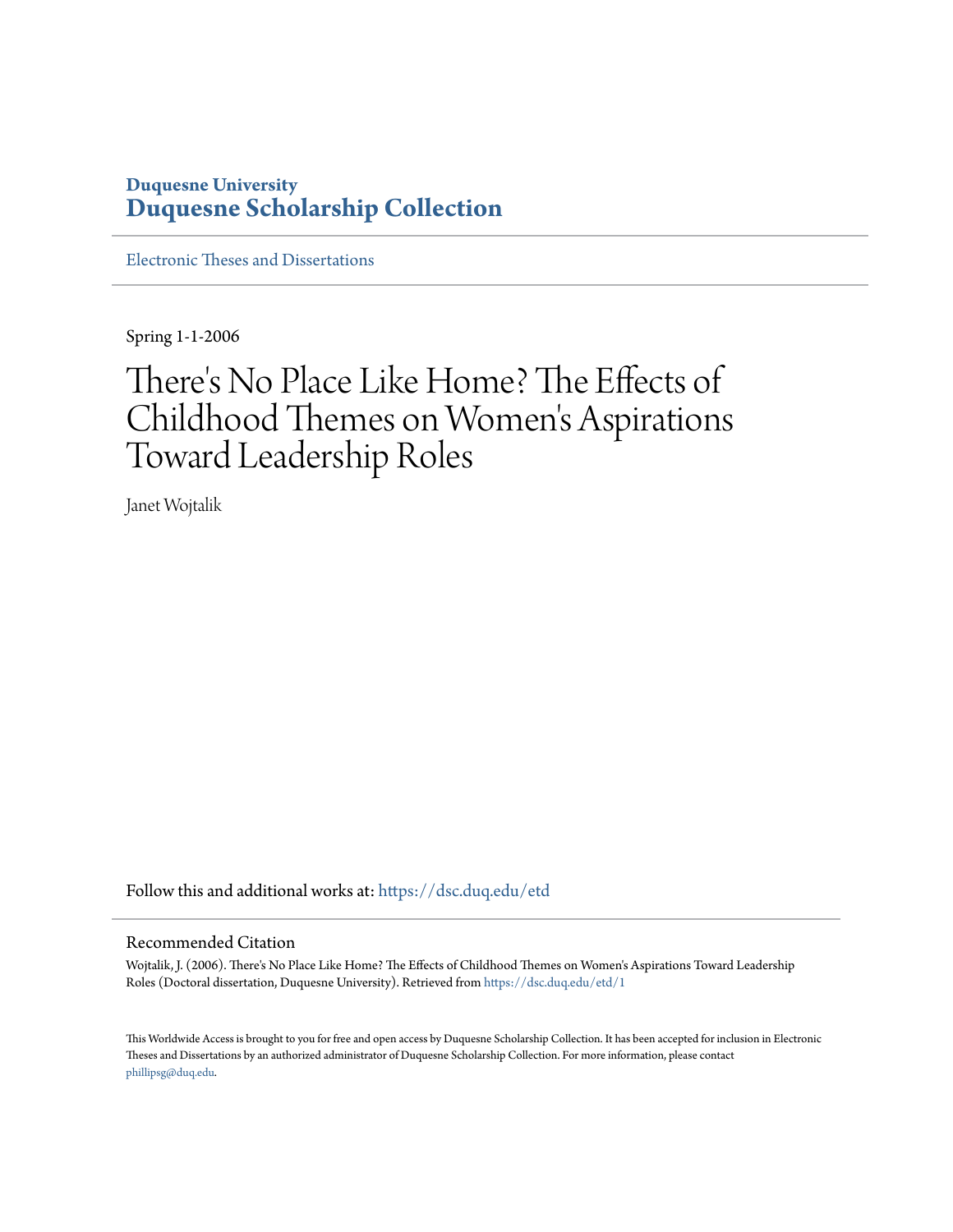There's No Place Like Home?

The Effects of Childhood Themes

On Women's Aspirations Toward Leadership Roles

by

Janet Rose Wojtalik Submitted in partial fulfillment of the requirements for the degree

Doctor of Education

Interdisciplinary Doctoral Program for Educational Leaders

School of Education

Duquesne University

May, 2006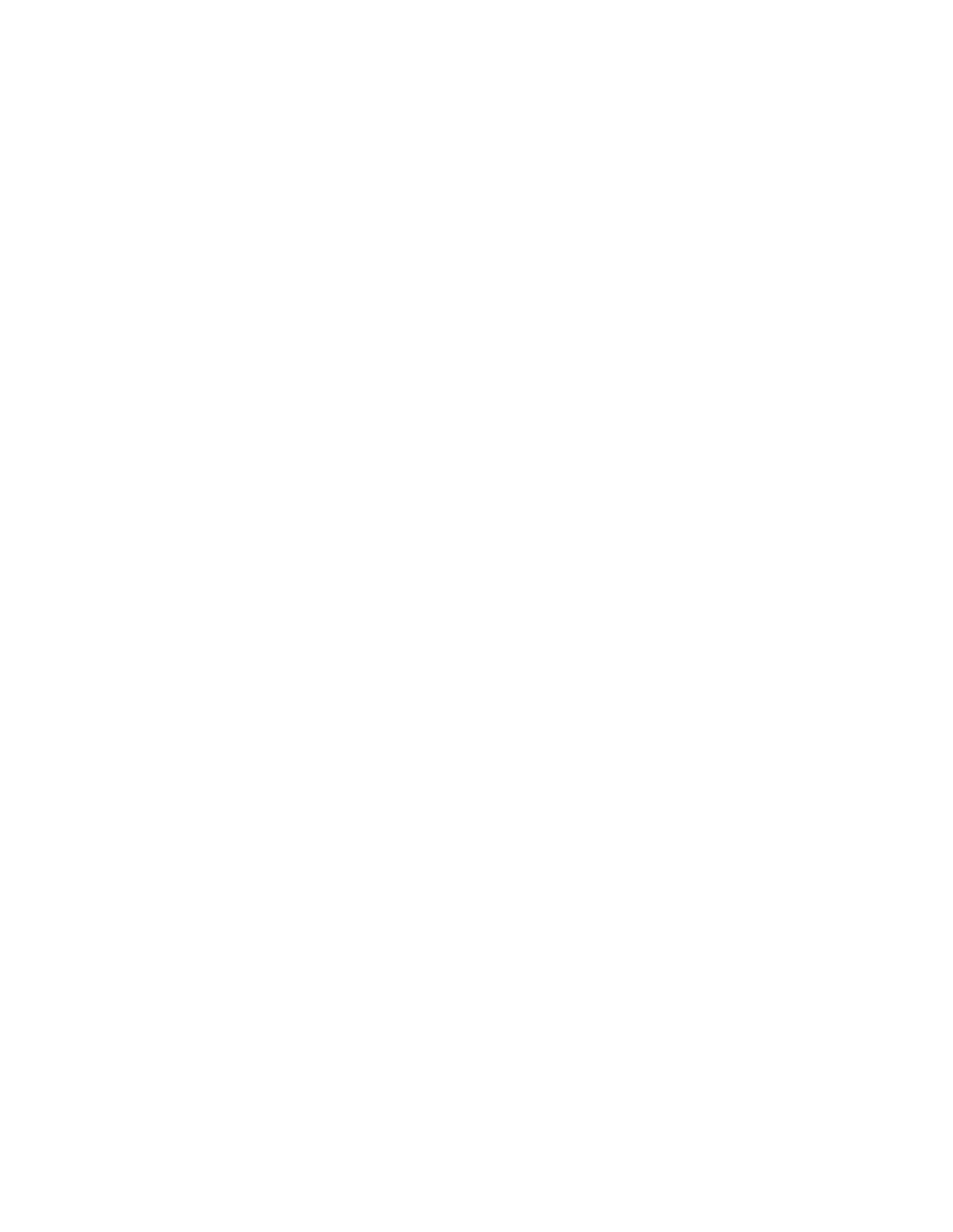Copyright

by

Janet R. Wojtalik

2006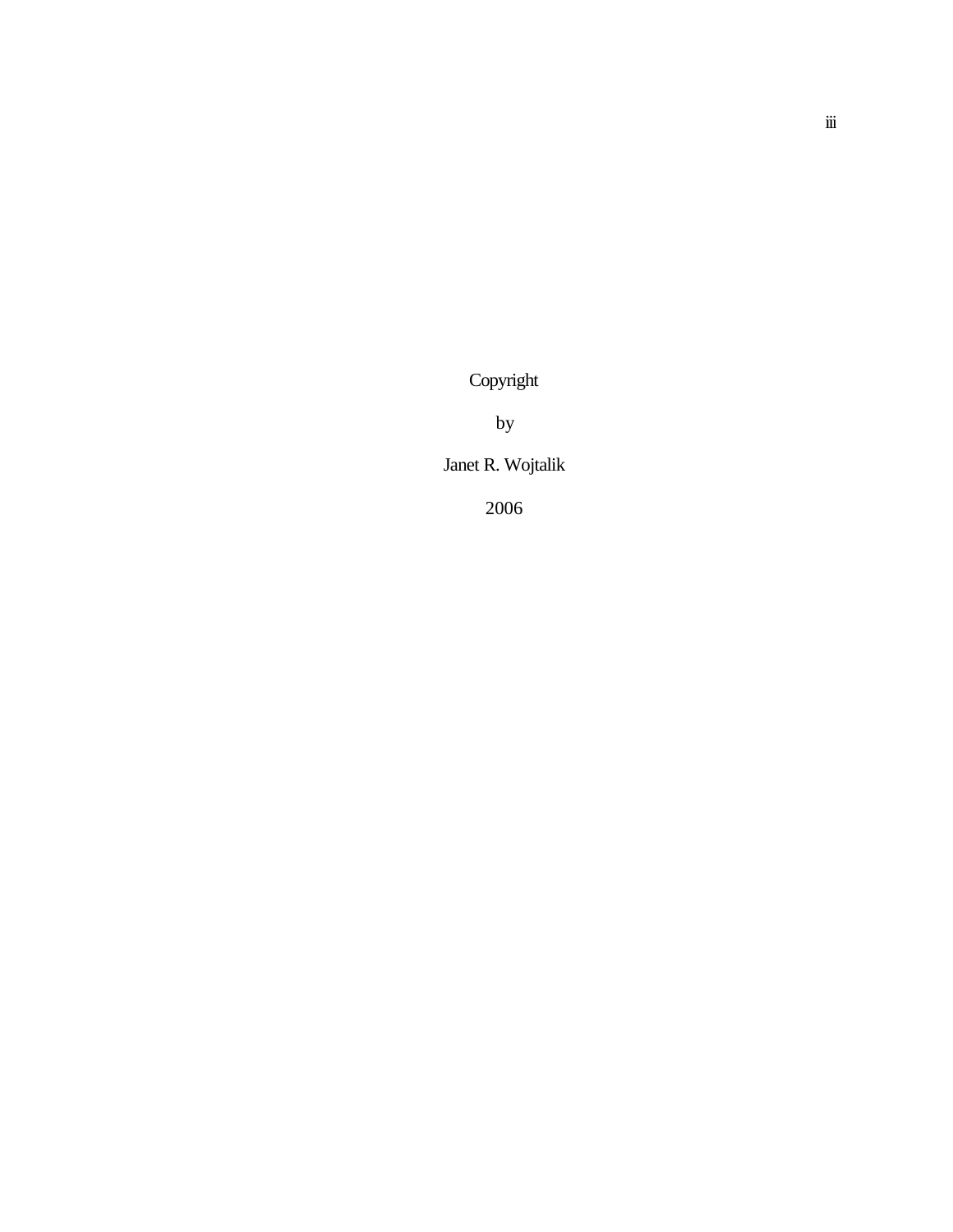Abstract

The shortage of women in leadership positions remains a far-reaching concern in all management arenas. Although the literature hints at the influence of the internal barriers of lack of self-confidence, poor self-esteem and the overwhelming attitude of instinctive male dominance, the literature fails to address the impact of early childhood messages and their consequent gender-biased themes on the development of these misconceptions. The purpose of this study was to explore the impact of childhood themes on women's aspirations toward leadership as suggested by the Eccles Model of Achievement Related Choices. Early childhood gender related experiences of eight women in leadership and non-leadership roles were solicited using a qualitative, phenomenological approach. Interviews, focus groups, check lists, self-esteem measures and journaling were used to gather in-depth information from the participants. Themes prevalent in the childhood homes of the participants were identified, coded, sorted and compared relative to the Eccles model. The findings indicated that childhood messages regarding career options impact career choice. They also indicated that females are more likely to choose higher education when parental expectations include this aspiration and women are less likely to aspire to leadership roles when sent messages of female helplessness and submissiveness. The findings indicated that parental role models depicting gender-role stereotypes have little to do with the adult woman's educational and career choice. Parental levels of education were also not related to the educational and career choices made by the participants. The findings indicated that the messages sent to the participants about their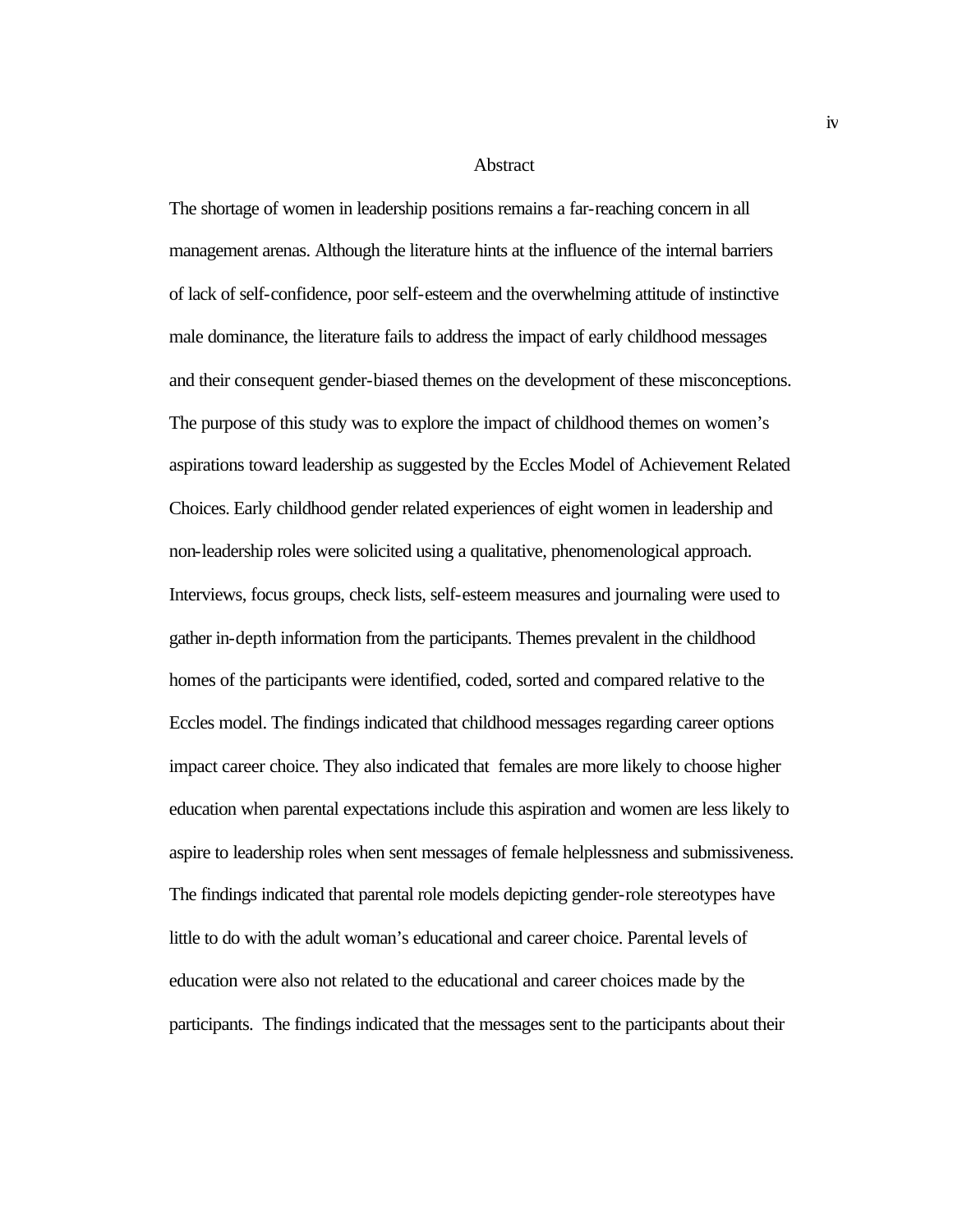own capabilities, and the expectations their parents held for them were of greatest impact. These messages formed the women's values regarding education, career choice and motherhood.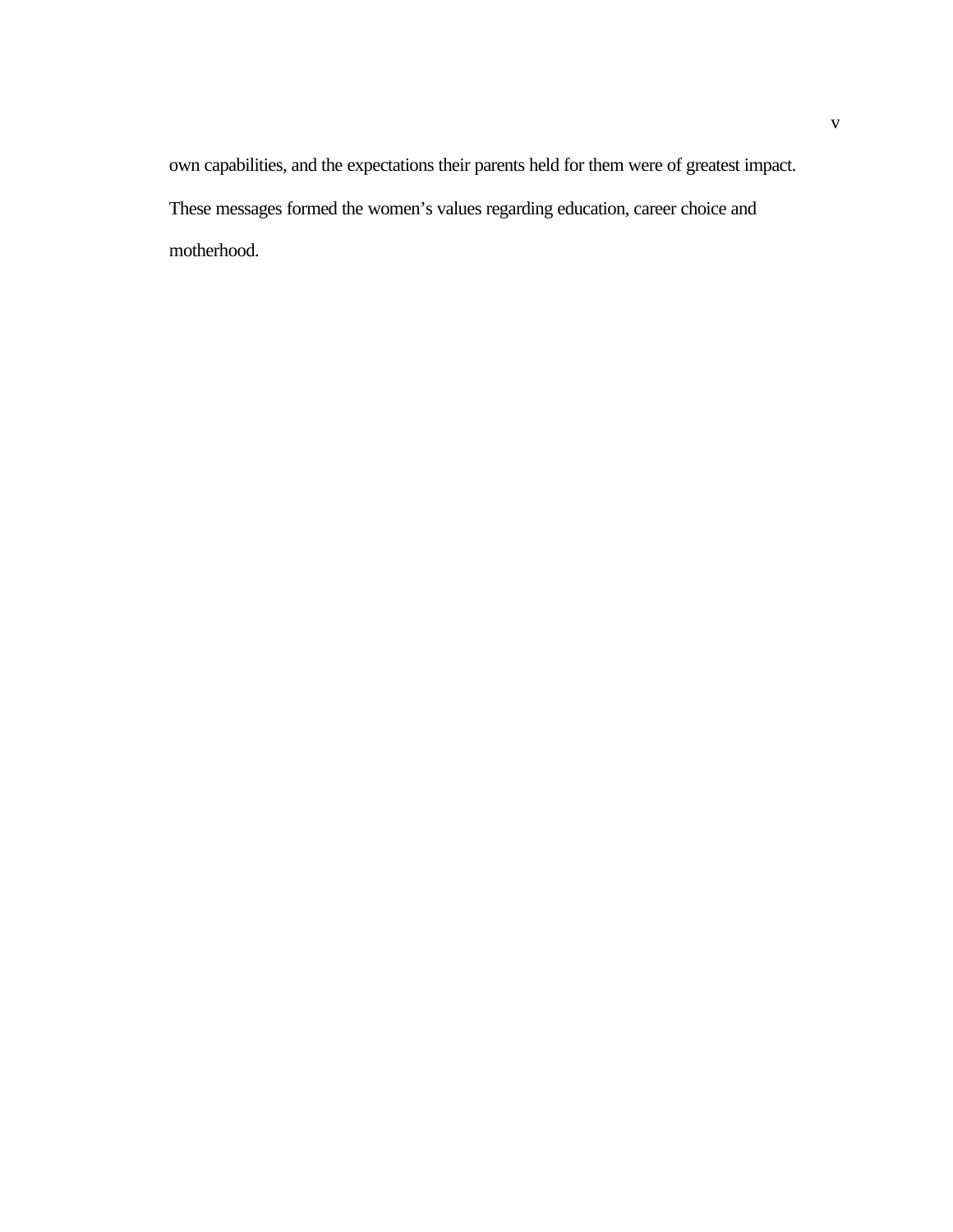## TABLE OF CONTENTS

| Page |
|------|
|      |
|      |
|      |
|      |
|      |
|      |
|      |
|      |
|      |
|      |
|      |
|      |
|      |
|      |
|      |
| 40   |
|      |
|      |
|      |
|      |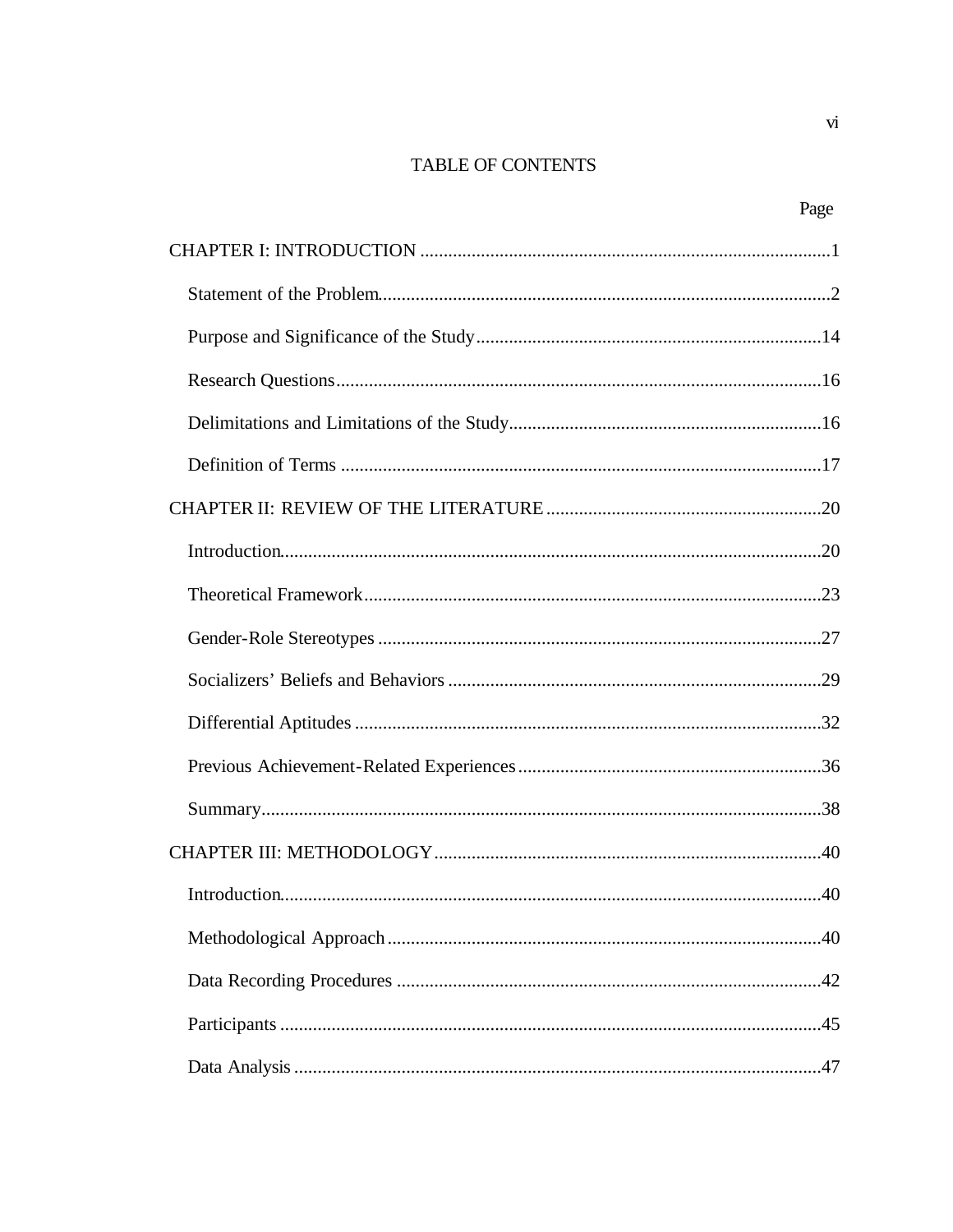$vii$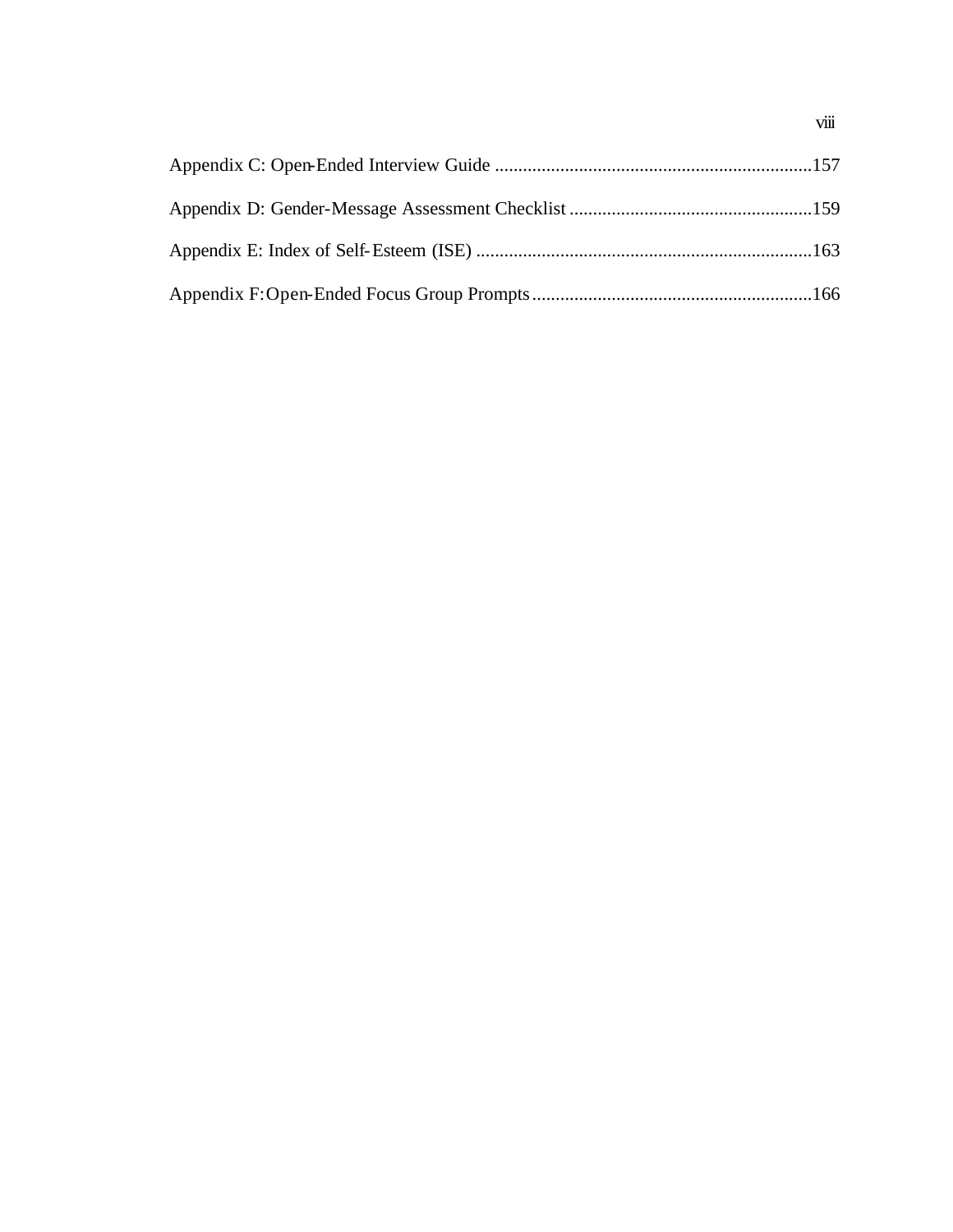## LIST OF FIGURES

| Figure          |                                                                              | Page |
|-----------------|------------------------------------------------------------------------------|------|
| 1               |                                                                              |      |
| 2               |                                                                              |      |
| 3 <sup>7</sup>  |                                                                              |      |
| $4\overline{ }$ | Model of Socializers Effecting Women's Educational and Career Aspirations113 |      |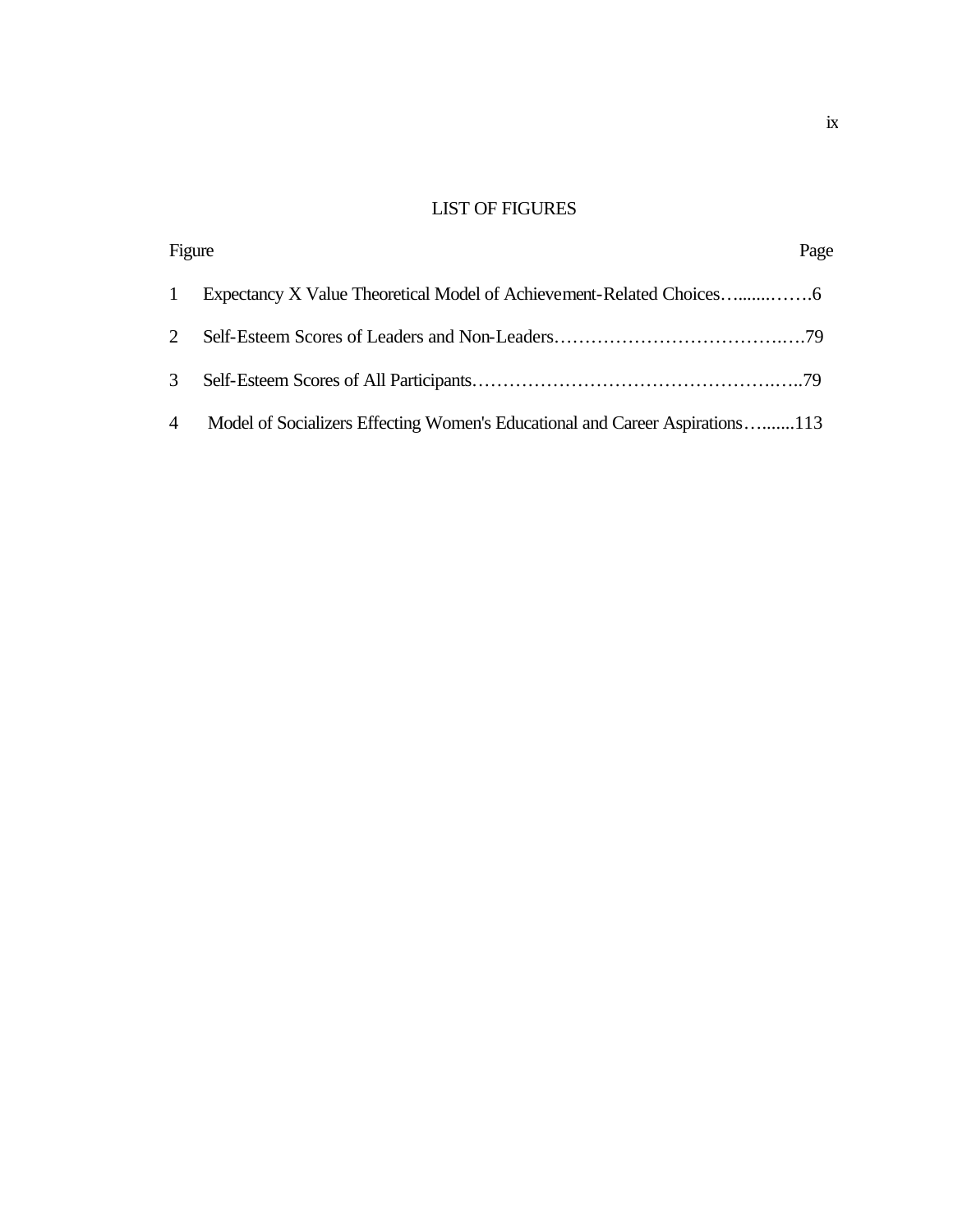## LIST OF TABLES

| Table          |                                                                            | Page |
|----------------|----------------------------------------------------------------------------|------|
| $\mathbf{1}$   |                                                                            |      |
| 2              | Comparison of Effects of Parental Role Models and Parental Expectations on |      |
|                |                                                                            |      |
| 3              |                                                                            |      |
| $\overline{4}$ |                                                                            |      |
| 5 <sup>5</sup> |                                                                            |      |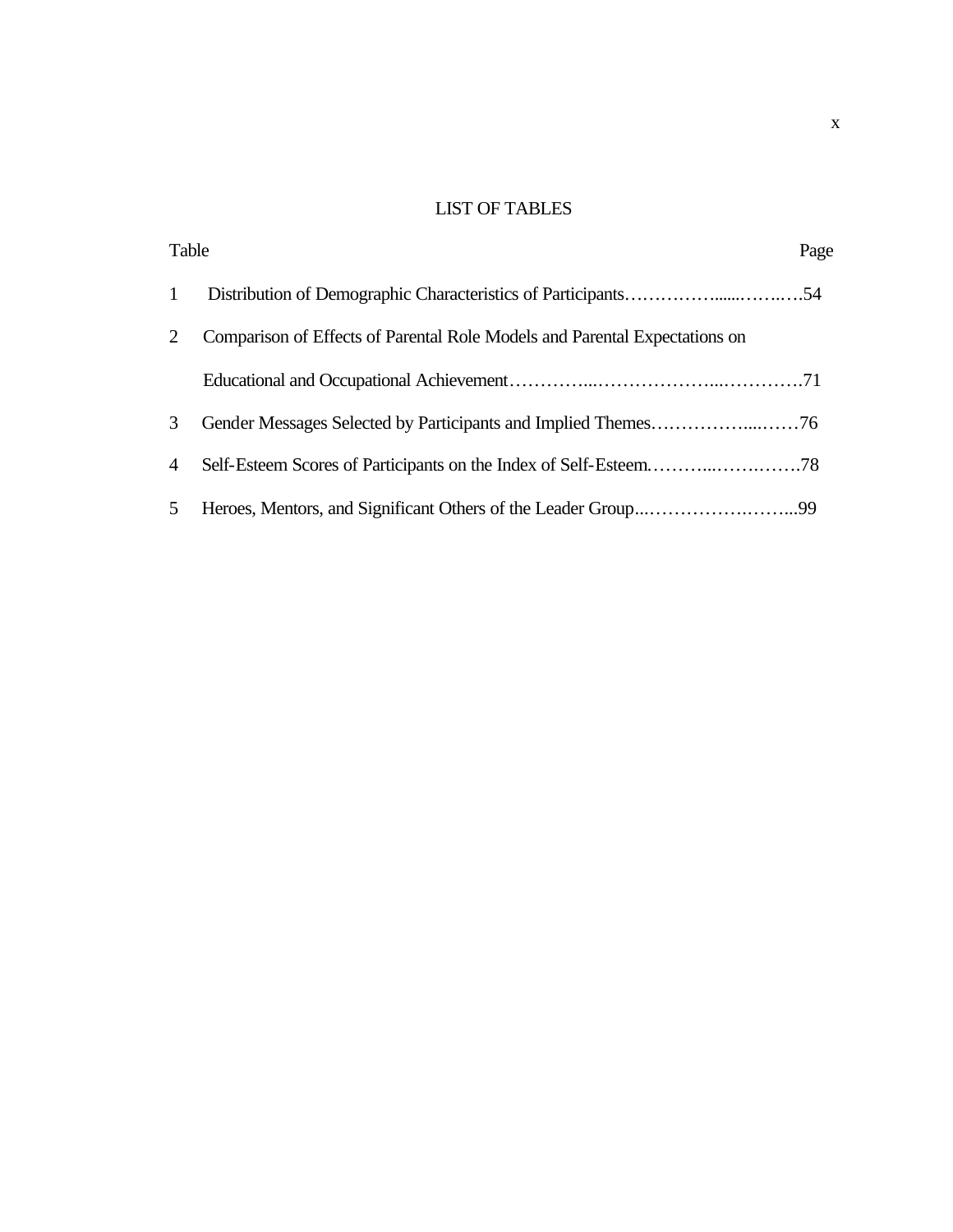## DEDICATION

To my best friend

Robert

For his endless messages of patience, inspiration and support

As I honored the struggle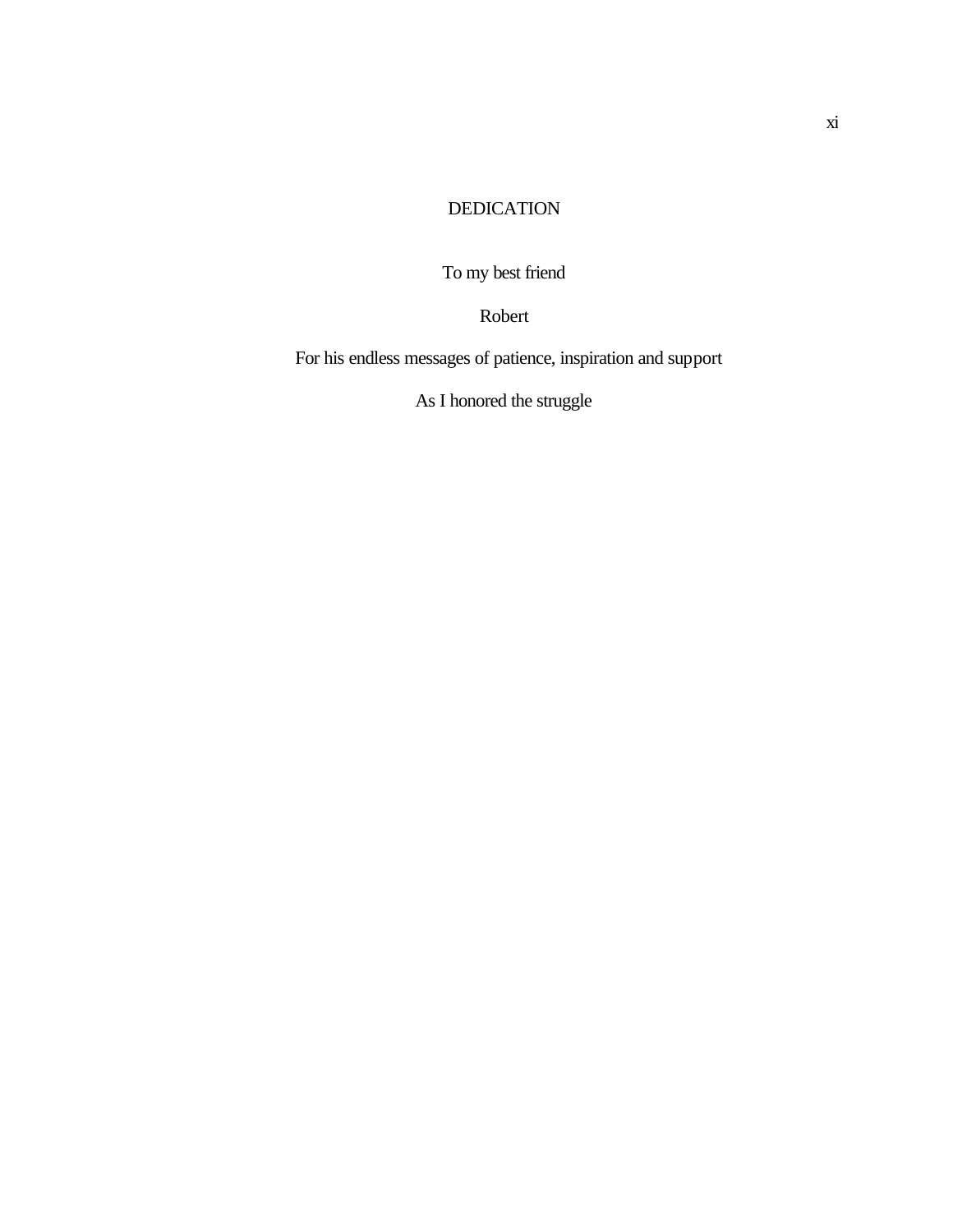#### CHAPTER I

#### INTRODUCTION

<span id="page-12-0"></span>*Over time, we have seen the feminine instinctive nature looted, driven back, and overbuilt. For long periods it has been mismanaged like the wildlife and the wildlands. For several thousand years, as soon and as often as we turn our backs, it is relegated to the poorest land in the psyche. The spiritual lands of Wild Woman have, throughout history, been plundered or burnt, dens bulldozed, and natural cycles forced into unnatural rhythms to please others.*

-Women Who Run With Wolves (Estés, 1995, p.1)

Dorothy's words in the 1939 MGM silverscreen adaptation of L. Frank Baum's tale *The Wizard of Oz* (as she is about to click her heels and leave the Emerald City) should be a cause of concern for women everywhere. After her triumphant victory over the wicked witch, her battle with the haunted forest and her confrontation with the winged monkeys, she tells Glinda, the good witch, and the Tin Man how the experience has changed her. When the Tin Man asks her what she has learned, she states, "If I ever go looking for my heart's desire again, I won't look any further than my own back yard" (Warner Home Video, 1999).

 This portrayal of female acquiescence is one of many that permeate our fairy tales, childhood films and television shows today. These gender-biased messages are peppered with themes of dependence and helplessness. Although they may be subliminal, they are in our homes, our libraries and our schools. We also send messages through the words we use and the roles we play. These messages communicate gender-related themes to our youngsters which influence their perceptions of gender from an early age. These may not be the messages, however, that we want to send our children (Rimm, 1999).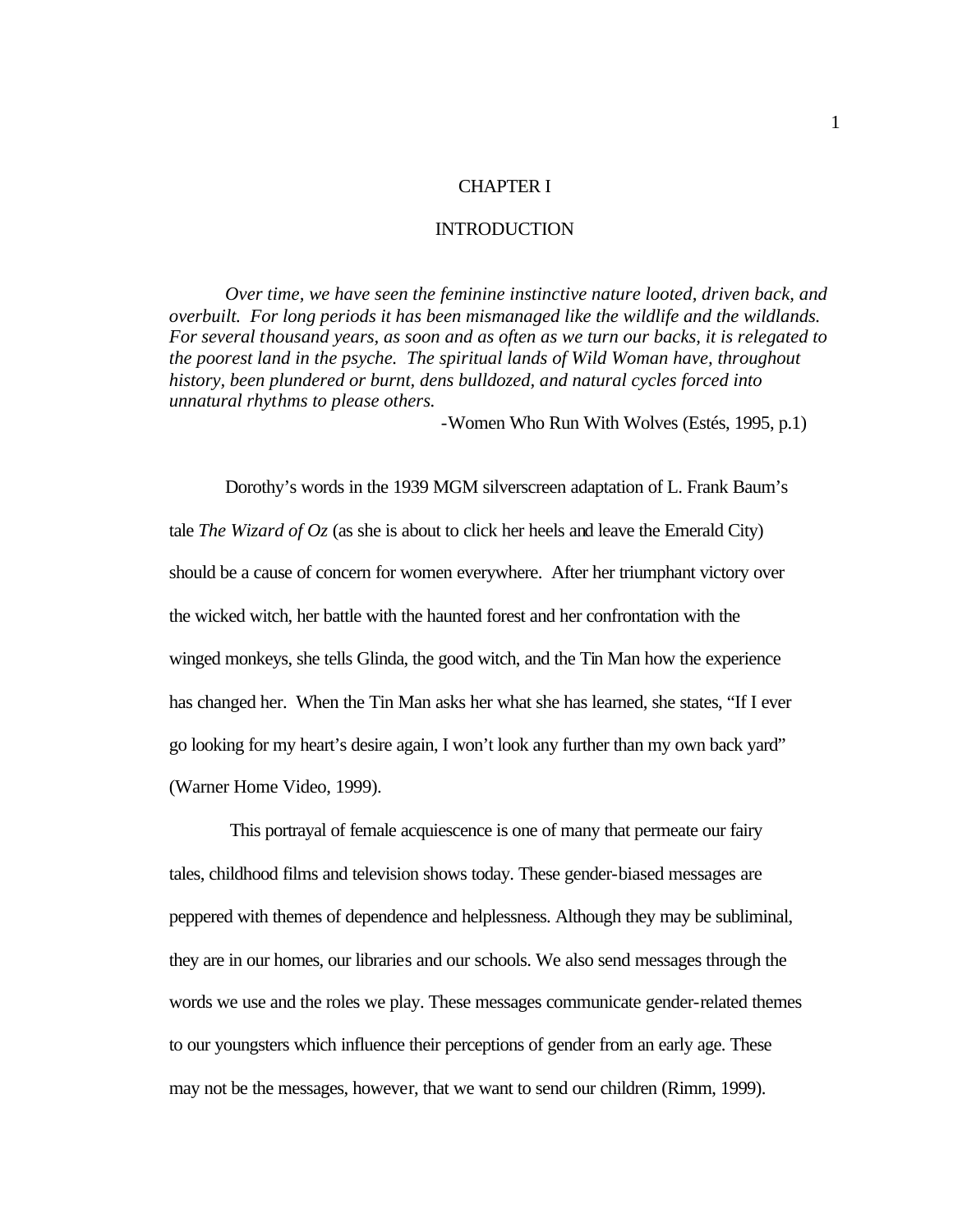<span id="page-13-0"></span>They are antiquated and confining, yet they still persist. Without our knowledge and intervention these childhood themes of female helplessness and male dominance will continue to influence our children, shaping their opinions of male and female roles and impacting their feelings of self-worth, self-esteem, self-confidence and aspirations for leadership. The effects of these messages may play a part in the underrepresentation of women in leadership roles.

#### Statement of the Problem

Although women have made gains, the shortage of women in leadership positions remains a far-reaching concern in all management arenas (Addi-Raccah & Ayalon, 2002; Lublin & Brewer, 2003; Skrla, Reyes, & Scheurich, 2000). Morrison, White, and Van Velsor (1992) state in their book *Breaking the Glass Ceiling* that "Since the early 1970's, women have made tremendous gains in the business world…It is still rare, however, to find women at the top of America's largest corporations" (pp. 5-6). Current literature indicates that there continues to be an underrepresentation of women in the fields of business, science, medicine, educational administration, physical education administration, research and public office (Addi-Raccah & Ayalon, 2002; Bloot & Browne, 1996; Brunner, Grogan, & Prince, 2003; Coleman, 2003; Fitzgerald, 2003; Johnson, 1999; Lublin & Brewer, 2003; McCabe, 2001; Morrison et al., 1992; Skinner, Robinson, Brown, & Cates, 1999; Skrla et al., 2000; Tesch, Wood, Helwig, & Nattinger, 1995). Many of these authors indicate that both external and internal barriers may influence this underrepresentation.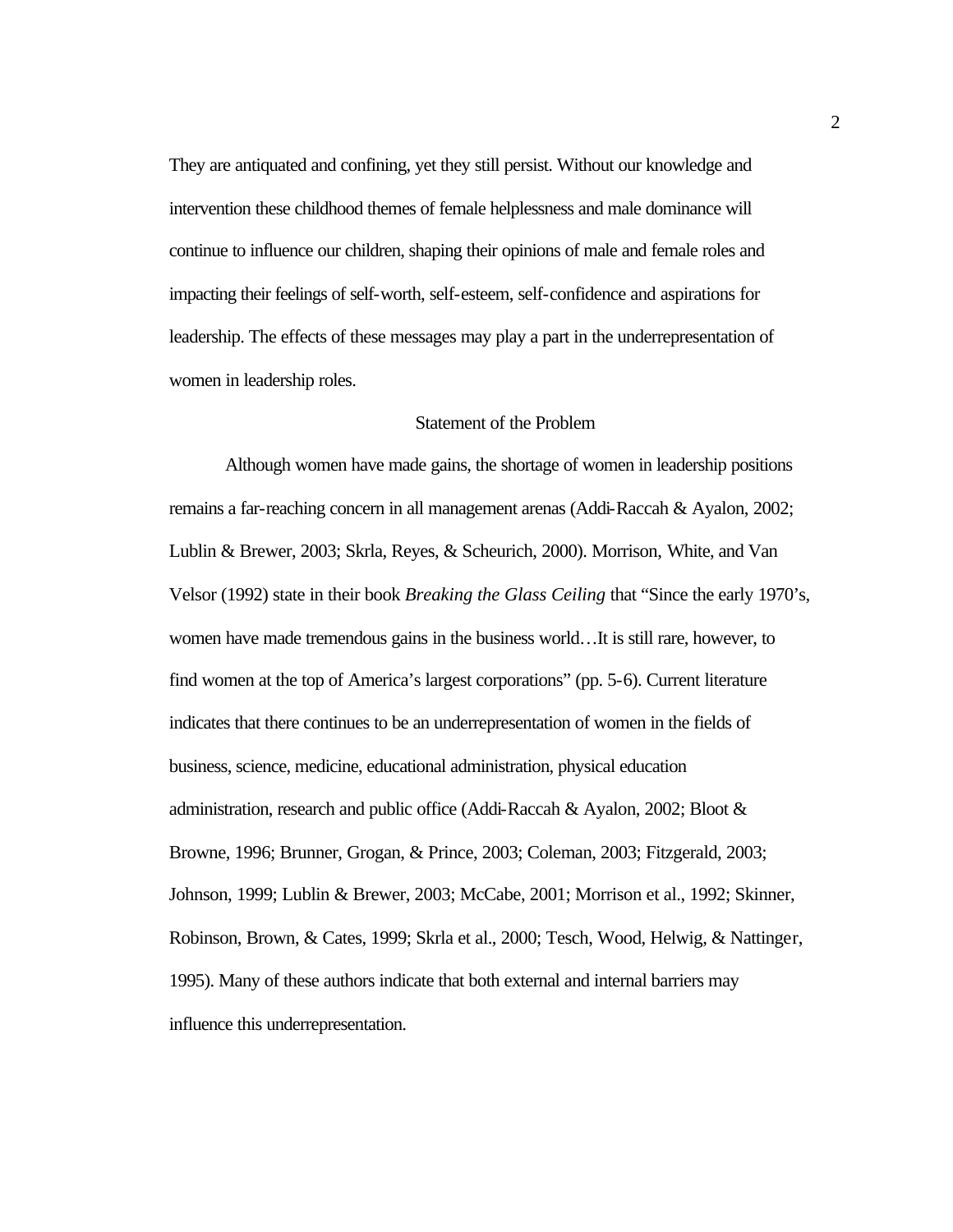External barriers are those obstacles to advancement that exist outside of the control and influence of the individual seeking advancement and include sex-role stereotyping and discrimination (Hudak, 2001). Gender-bias, which is defined as prejudice towards a specific gender without just cause, crosses many arenas. One bias reflects the belief that men make better leaders than women. This misconception can be a fundamental obstacle when selecting leaders (Lublin, 2003). Perceived preference for male vs. female leadership style serves as an external barrier for women on the climb (Gardiner & Tiggemann, 1999). Gender-oriented names can also serve as a barrier for women on the climb. Ellington and Critelli (1980) showed that women with masculine first names were more likely to be found in leadership positions. Other external barriers include the selection process for hiring. Walby (1990) argued that the criteria used to recruit and hire administrators favor men over women. In reference to the superintendency, Brunner states "board and search criteria are based on white male norms" (Brunner et al., 2003, p. 31). Hearn (1990) and Shepard (1999) also asserted that the external barriers of recruitment, selection, evaluation and reward systems in most school districts ensure that women are less likely than men to serve in a leadership capacity. Brunner et al. (2003), in their study of women superintendents, state that since men have dominated the field of the superintendency for so long, they have become the standard for the position.

Although external barriers persist, internal barriers are also present. Internal barriers refer to the personal conflicts experienced by females and the internalization of values which women or society create, choose, exercise, or maintain (Hudak, 2001).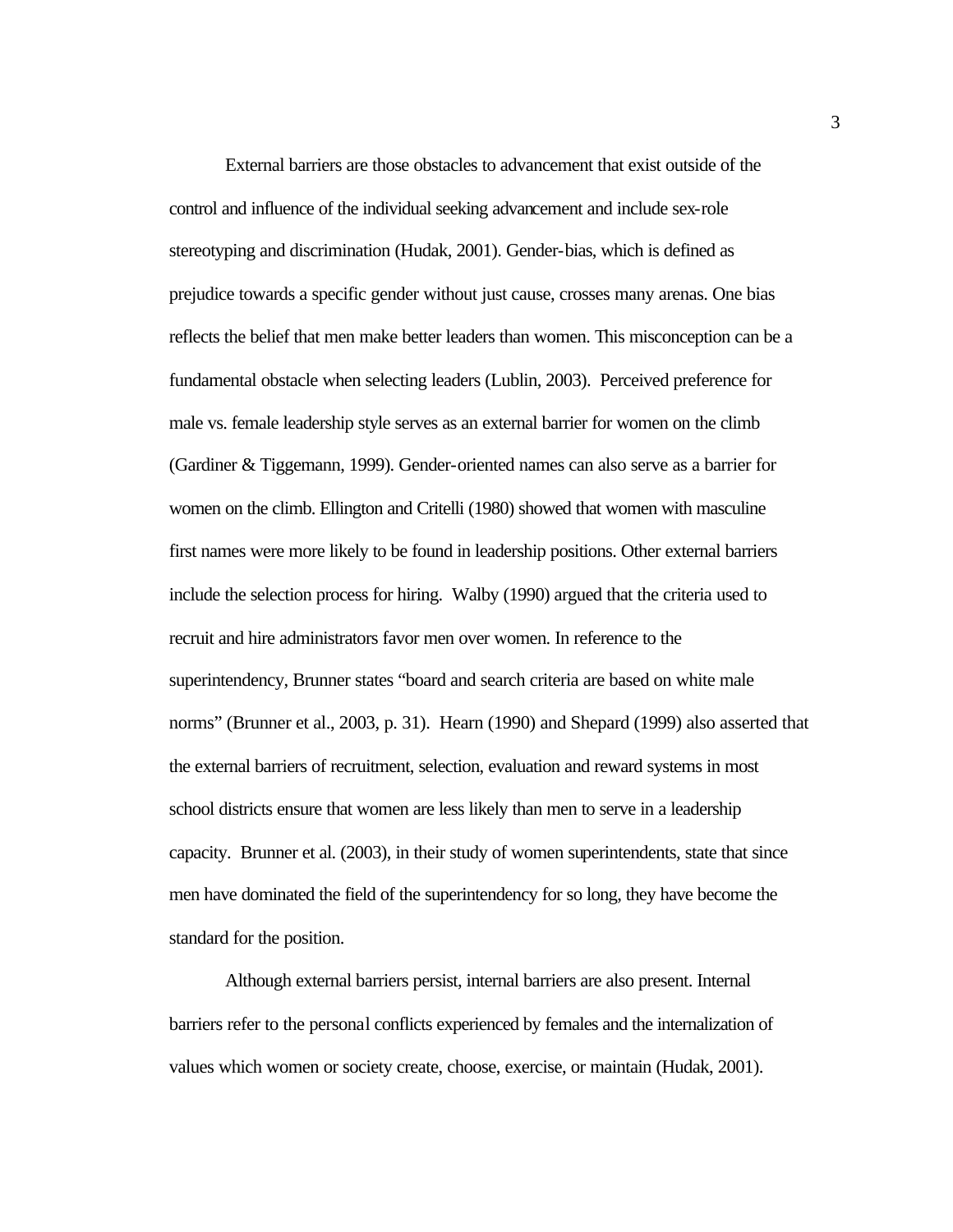Internal barriers such as poor self-image, poor self-esteem, socialized role expectations, and modest career goals that inhibit women from aspiring toward leadership roles are also prevalent (Adkinson, 1981; Gardiner, Enomoto & Grogan, 2000; Fitzgerald, 2003; Golub & Canty, 1982; Hansot & Tyak, 1981; Hudak, 2001; Shakseshaft, 1987; Tindall et al., 1978). Dowling (1981) indicates that women are socialized early in life not to take care of themselves, not to cope, not to have high self-esteem and to be helpless. A socialized mindset that suggests that these behaviors are the norm creates these internal, unspoken barriers, which manifest themselves in feelings of inadequacy, inferiority or, as this author argues, a sense of instinctive or socialized male dominance.

Although there is research to support the notion that women are successfully advancing in leadership positions, it also shows that they still do not aspire to leadership roles as often as men (Skrla et al., 2000). In fact, current research in the area of education indicates that the superintendency remains male dominated with the selection of females increasing from 11% in 1930 to only 14% in 2000 (Brunner et al., 2003). This is not a significant increase. The reasons why remain a topic of inquiry. Many are convinced that equality among the sexes, or gender equity, is not a critical issue any longer. After all, more women now hold highly influential, high paying jobs (Hudak, 2001). Although this may be true, women in leadership positions still do not approach a level proportionate to men (Hudak, 2001). The literature also informs that women continue to remain underpaid as well as underrepresented (Brunner et al., 2003). Supportive evidence suggests that there are still problems with how men and women are socialized, creating internal, gender-biased values, which inhibit females from seeking leadership status.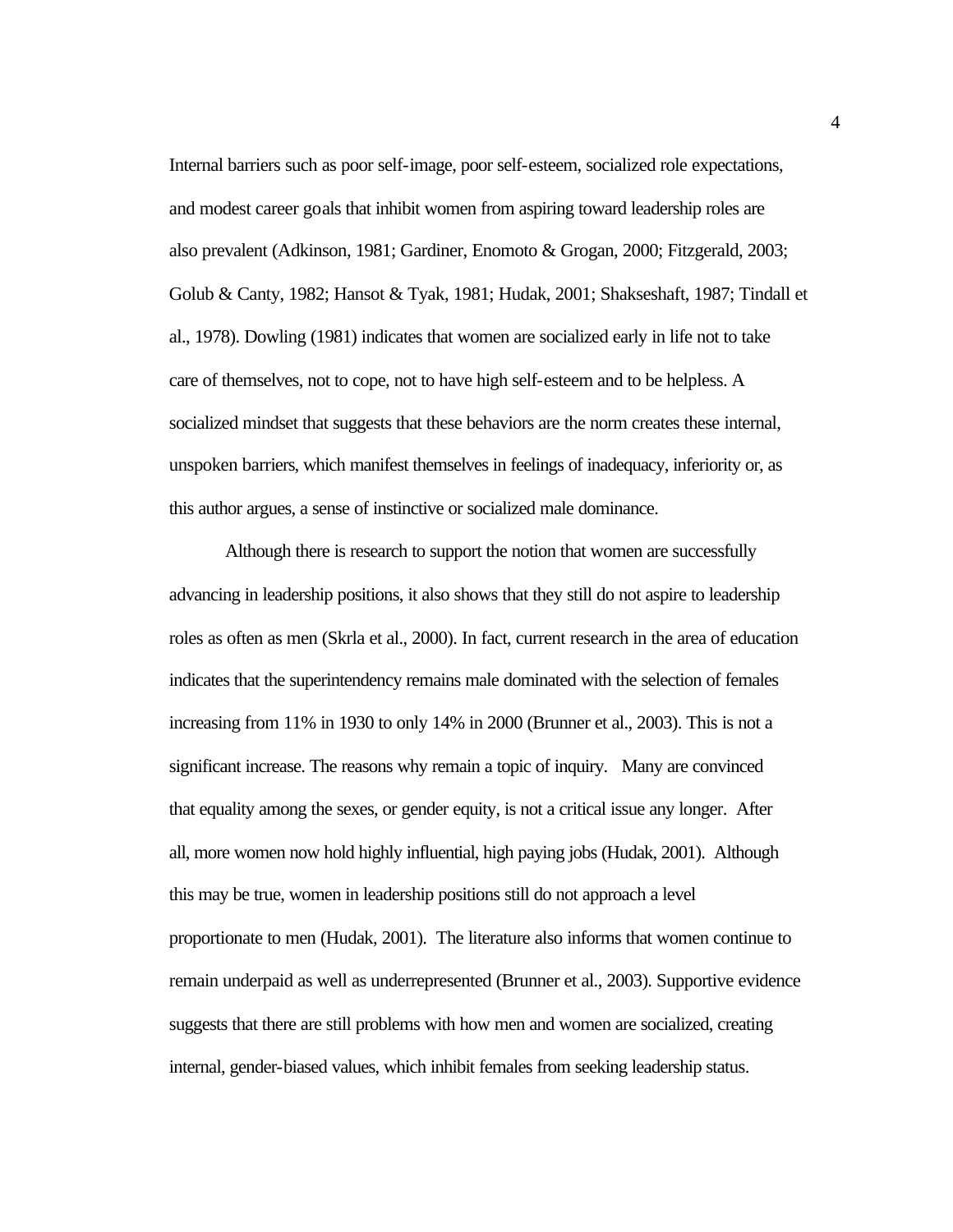Theoretical frameworks support the influence of society and culture on the aspirations of women towards leadership positions (Atkinson, 1964; Bandura, 1977, 1986; Eccles, 1987; Lewin, 1938; Weiner, 1974). The Expectancy X Value Theory (Eccles, Adler, Futterman, Goff, Kaczala, Meece, & Midgley, 1983) (see Figure 1) is a theoretical model of achievement-related choices which addresses gender differences in educational and career selection. This theory posits that gender role socialization leads females and males to develop different expectations for success and contributes to fluctuations in confidence in one's ability to succeed. It conceptualizes gender differences in achievement patterns in terms of choice. Instead of looking at why women are not more like men, the model theorizes as to why women make the choices that they do, lending support to the effects of socialized internal barriers (Eccles et al., 1983).

Although this theory originated in 1983, Eccles' work continues to be included in current investigations and has received recognition as cutting-edge research in the area of gender studies. She continues to investigate gender role socialization and its contribution to the gendered patterns of educational and occupational choices (Eccles, Barber, & Jozefowicz, 1999; Eccles & Wigfield, 1995; Eccles, Wigfield, & Blumenfeld, 1993; Jozefowicz, Barber, & Eccles, 1993; Swann, Langlois, & Gilbert, 1999; Udegraff, Eccles, Barber, & O'Brien, 1996).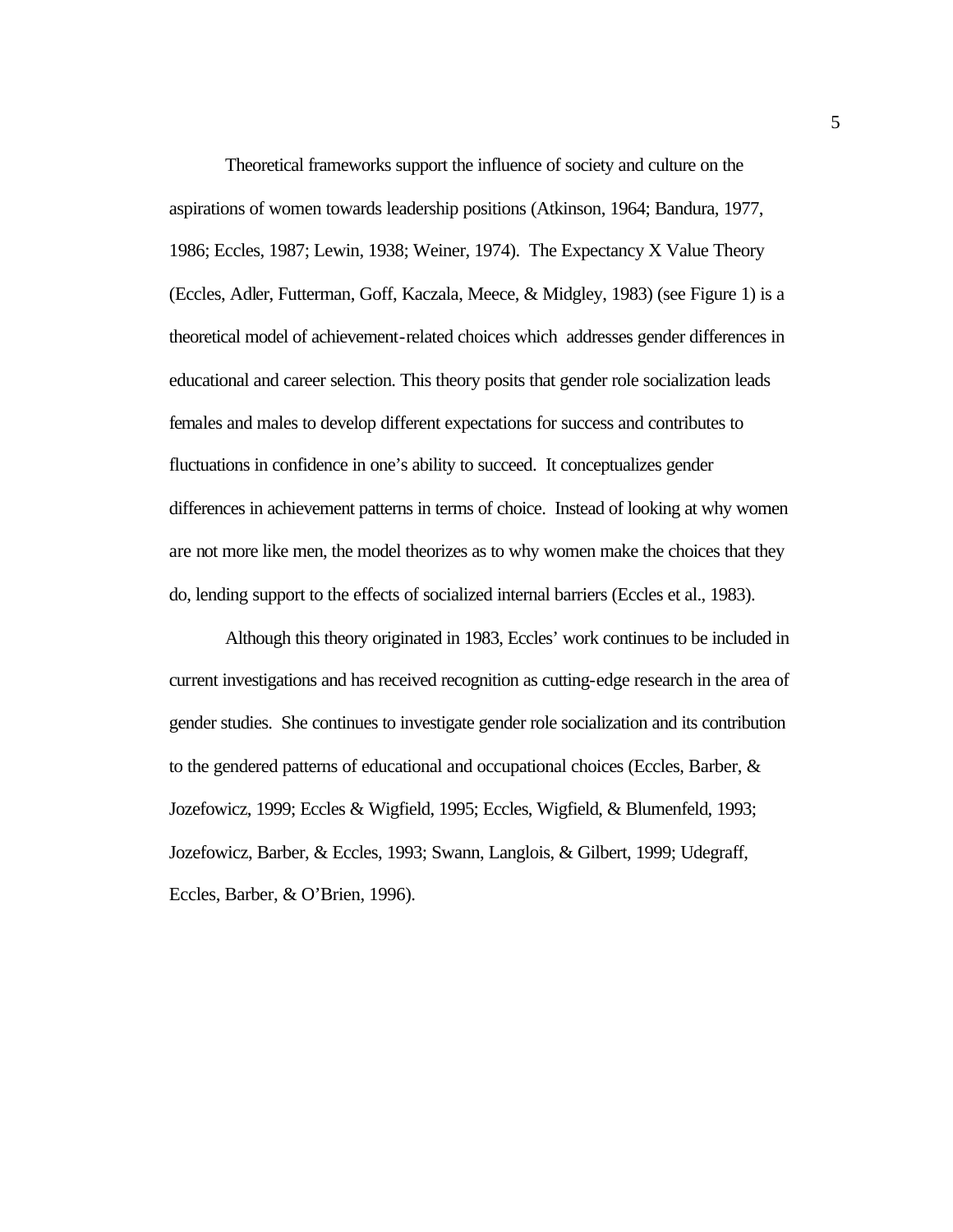<span id="page-17-0"></span>

*Figure 1*. Expectancy X Value Theoretical Model of Achievement-Related Choices

Note. From "Linking Gender to Educational, Occupational, and Recreational Choices: Applying the Eccles et al. Model of Achievement-Related Choices" by J. S. Eccles, B. Barber, & D. H. Jozefowicz. In *Sexism and Stereotypes in Modern Society: The Gender Science of Janet Taylor Spence* (p.154), by W. B. Swann, J. H. Langlois, & L. A. Gilbert (Eds.), 1999, Washington, DC: APA Press.

Other authors address this area of choice. Kellerman and Rhode (2004) review conflicting opinions regarding what women want. They refer to choices as they review salient views. They discuss the contrasting conclusions of Belkin and Friedan, stating that Friedan described a society that limited women's choices while Belkin sees a society in which women are exercising choices to reject the workplace. They look at the interplay between socialized career choices and the absence of career choice options.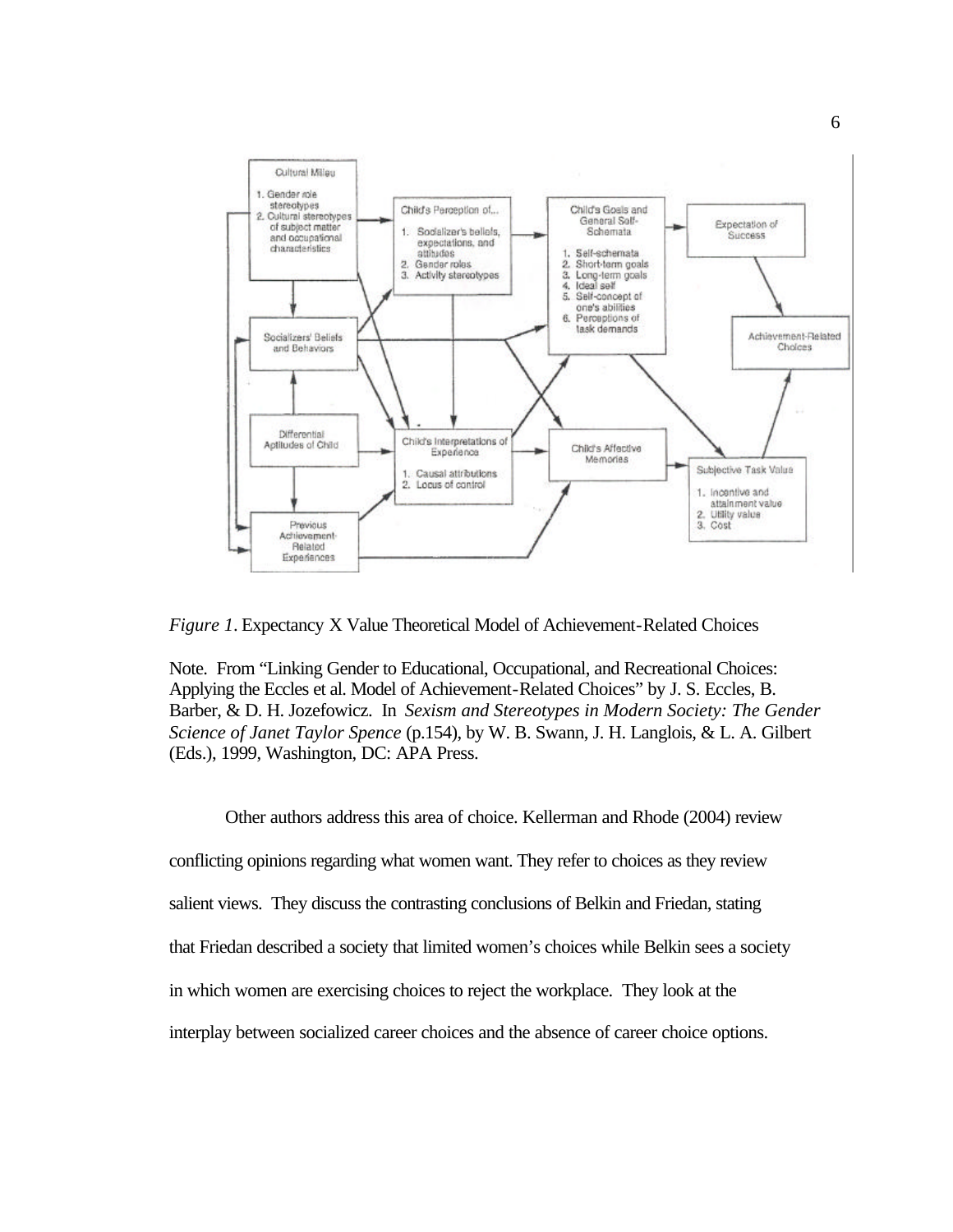Rhodes (2004) in his book *Taking Sex Differences Seriously*, however, argues that differences between men and women are "hardwired" into our biology, rather than a mindful choice. He reports a wealth of scientific evidence demonstrating that sex distinctions remain a deeply rooted part of human nature and defines differences as a result of varying levels of testosterone. The more testosterone a woman has, the more competitive and self assured she is. Rhodes (2004) states that women enjoy caring for children and doing housework more than men. He believes that cultural pressures force women to work outside the home when that is not what they really want to do. He discards the idea of socialization and states that men are innately more competitive and aggressive and looks at these characteristics in females as uncommon. In fact, he states that "A woman who seeks power outside the family through a dominant and aggressive personality will have to be as agile as Spiderman if she is to be happily married as well" (p. 263).

Kimura (1992) suggests that boys are inherently aggressive and that girls are inherently passive. His research indicates that men out-perform women in mathematical reasoning and that women have greater verbal fluency. He holds, as does Rhodes (2004) that these differences exist because the environment is acting on brains that are wired differently. Both authors support the nature rather than nurture stance for explaining the differences between males and females and do not address the effects of socializers.

Tinklin (2003), on the other hand, also looks at gender differences and attainment, more specifically the underachievement of boys. Tinklin (2003) states that although the academic performance of boys and girls is improving, that of girls continues to surpass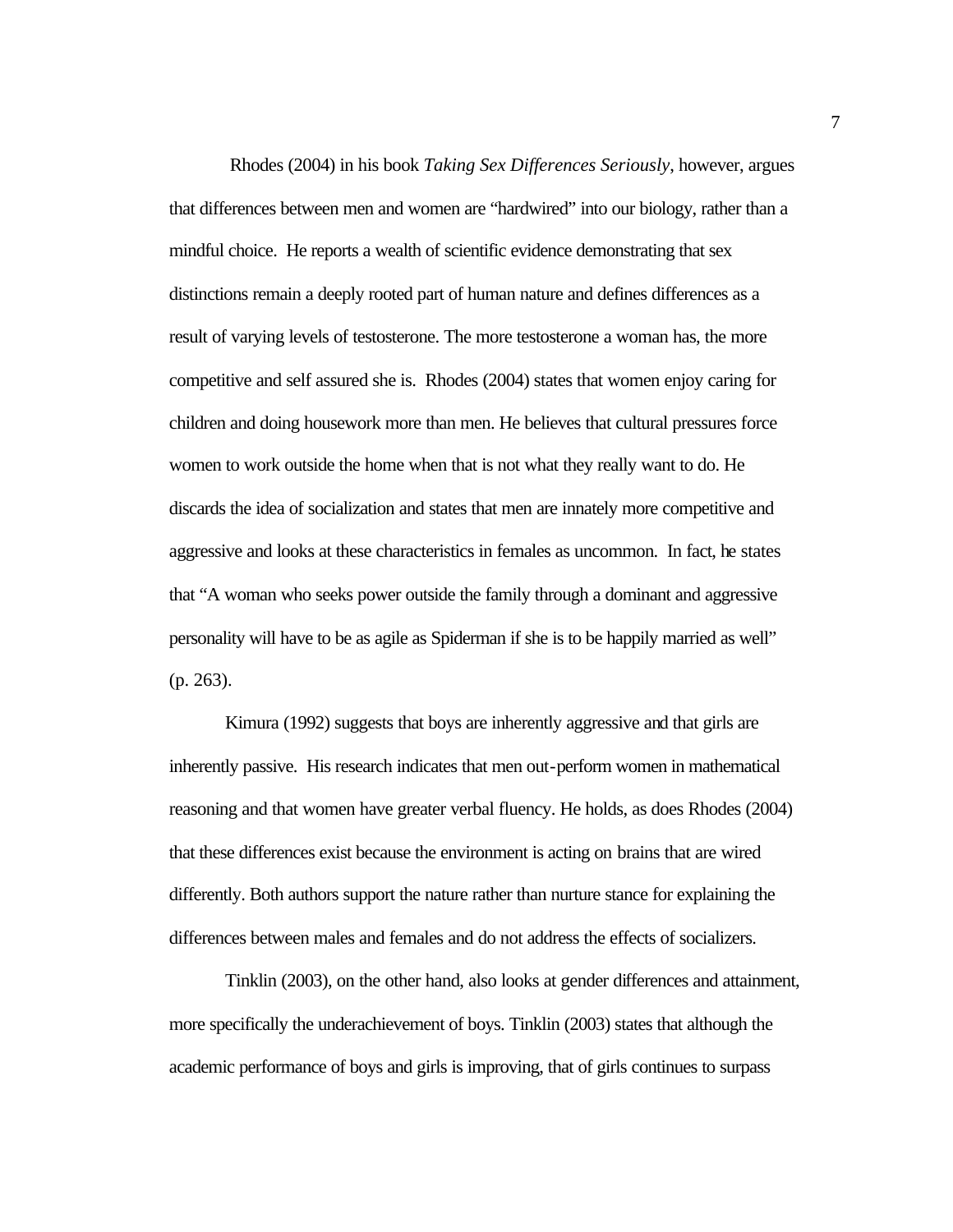that of boys. Her research links achievement to social factors such as peer pressure, social background and task value. Girls, she states, "tend to be better prepared, more conscientious, cooperative, organized…and respectful…"(Tinklin, 2003, p. 321). Her research indicates that academic success is valued more by girls than by boys, thus supporting Eccles' position relative to task value and career choice making (Eccles et al., 1983).

Recent research shows a range of different factors that are related to gender differences in performance. Parental attitudes, post-school opportunities, gender roles portrayed in the media and existing inequalities by gender in the family and workplace have been shown to influence young people's attitudes and aspirations, thereby influencing their behavior and performance at school (Tinklin, Croxford, Ducklin,& Frame, 2001).

The nature versus nurture stance is not new to the literature. This research study acknowledges that there may be differences in the way we are hardwired but believes that the influence of social factors plays a major role. It is not the purpose of this study to support or negate the fact that differences may exist between males and females. Rather, this researcher wants to delve more deeply into the influence of societal factors on the choices that women make.

 The implications of the Eccles' model provide the understanding of the link between gender roles and gendered educational and occupational decisions. The social and psychological factors addressed by this theory contribute to these gendered patterns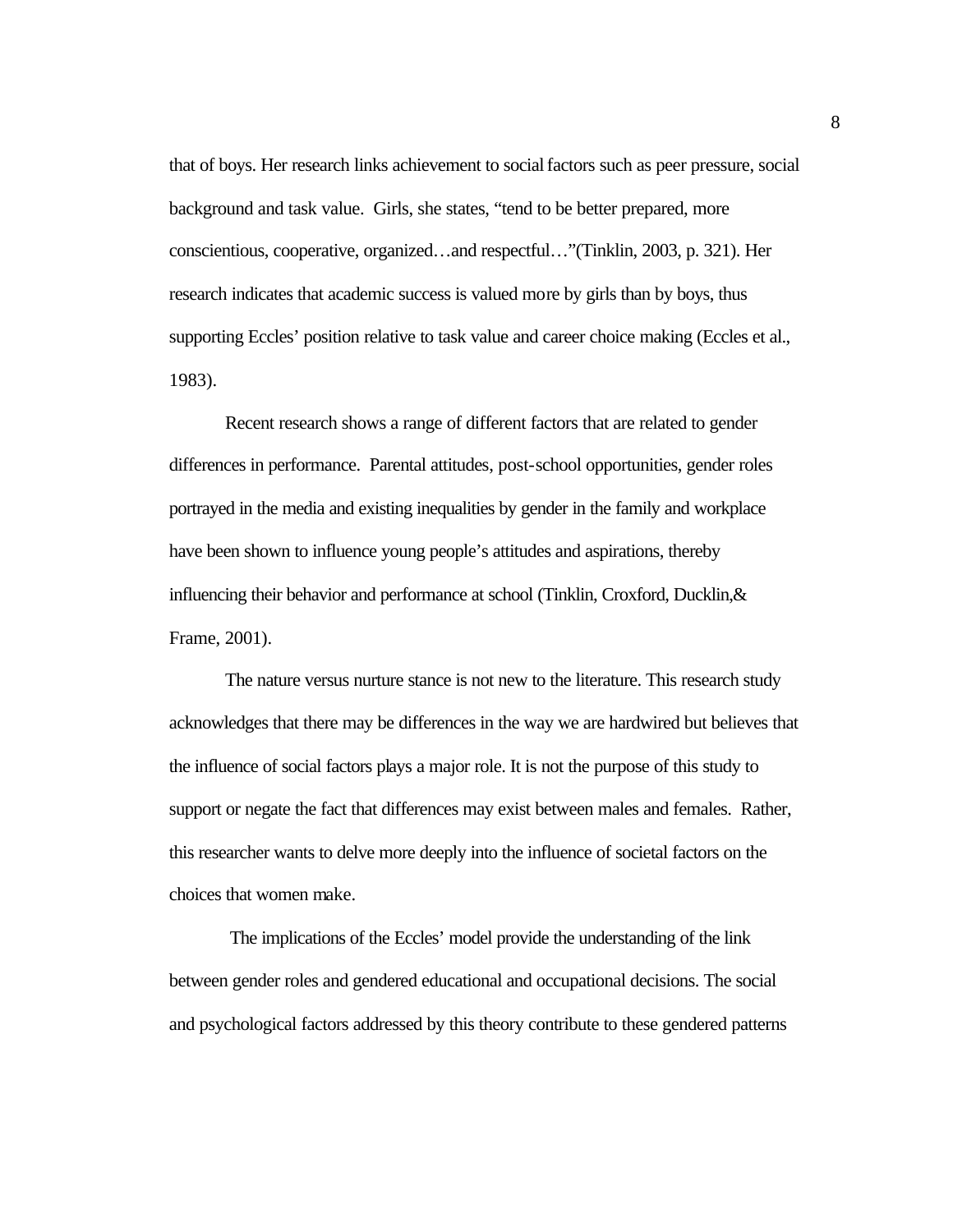of career-related choices, offering an explanation for the failure of women to choose leadership roles.

Women remain underrepresented across all professional arenas, even with the passage of anti-discrimination and sexual harassment laws (Addi-Raccah & Ayalon, 2002; Lublin & Brewer, 2003; Skrla, Reyes, & Scheurich, 2000). The reasons identified for this underrepresentation range from discrimination, biological make-up, and poor self-confidence to women simply choosing not to lead. Although researchers continue to look at the external barriers, a more compelling view is emerging, one that supports the view that society, parents, teachers and the media are fostering the belief that women are not as capable of leading as men (Coleman, 2003; Eccles, 1993; Hudak, 2001). Our boys and girls are socialized to accept these attitudes and they carry them into adulthood. Perhaps these socialized beliefs are the cause of women's failure to aspire to leadership roles.

 Generation after generation our children are inundated by social messages sent by parents, schools and media that portray discriminatory male and female roles. In the 1960s and 1970s the media portrayed women as helpless and subservient. *I Love Lucy, All in the Family, Leave It to Beaver, Andy of Mayberry*, *Gilligan's Island*, *I Dream of Jeannie*, *Bewitched*, and *Three's Company* all sent messages that women were silly and unintelligent, content with cooking, cleaning and meeting the needs of the male. Today's popular TV shows continue to send messages to our children that may not portray women as capable individuals. *Friends* shows women as highly sexual, having one partner after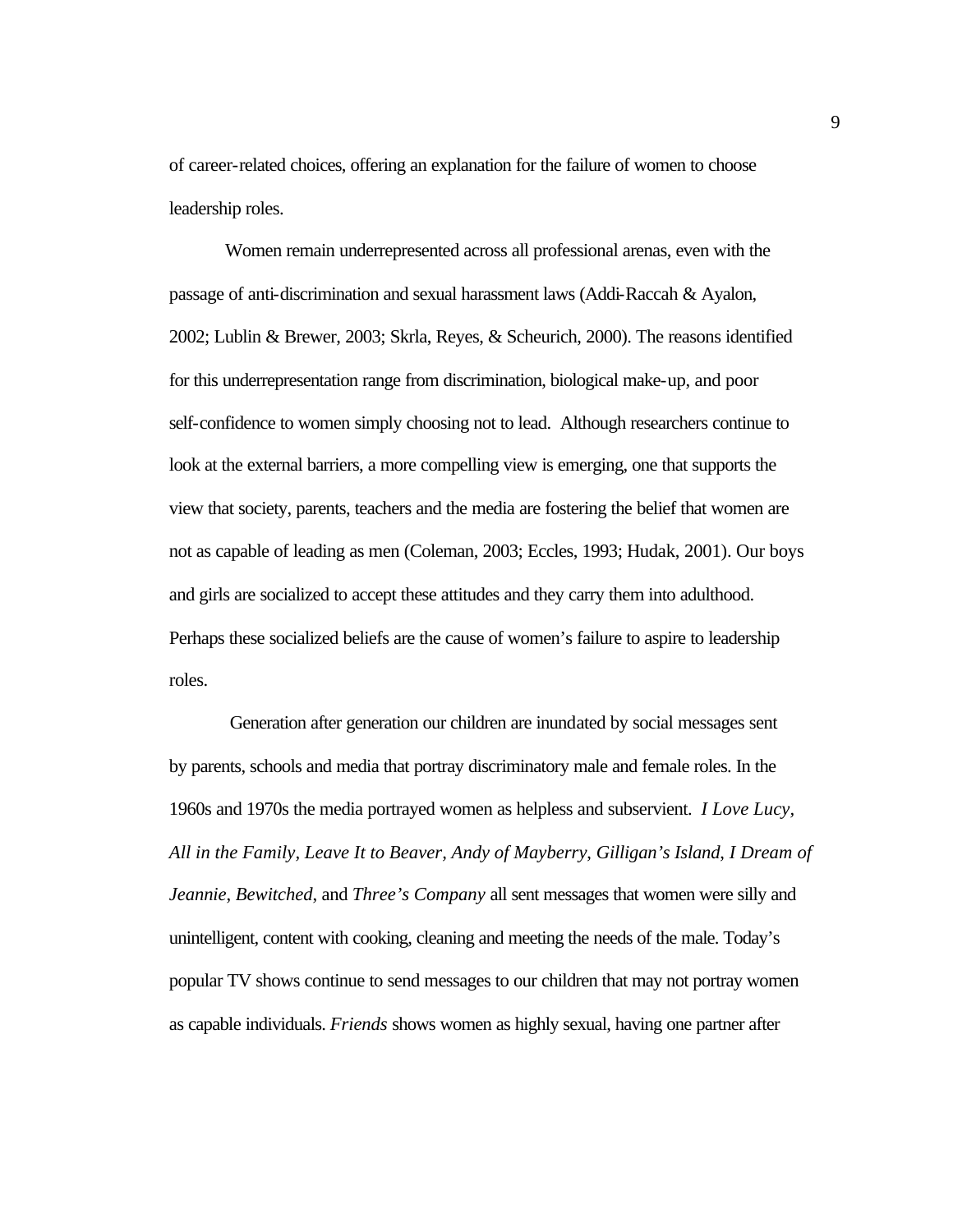another, and continually in turmoil over the latest fling. Although employed, their career choices include gender stereotyped professions: caterer, singer, and fashion designer.

Degrading women and embellishing sexuality in movies and on television are routine. The way women and girls have been traditionally portrayed, either as perfect homemakers or artificial sex symbols, has had a harmful influence on our children (Rutter, 1996). Rimm (1999) further discusses the image of women portrayed on television. Gender stereotyping occurs frequently, she states, showing our young girls and boys that "women are romantic, brainless fools or sexual objects. Television in many ways sabotages the feminist movement by typically portraying mothers as aggressive ogres married to playful and fun fathers who sabotage the mother's power in an alliance with the children" (p.156).

 Even our classic fairy tales teach our children that women are helpless, waiting to be rescued by the strong male hero. Seven little men rescued Snow White and she happily cooked and cleaned for them until she was later rescued by the handsome prince. Rapunzel was held captive in a tower until saved by her equally attractive man. Gilligan (1993) states:

In the world of fairy tale…the adolescent heroines awake from their sleep, not to conquer the world, but to marry the prince….The sex differences depicted in the world of fairy tales…indicate repeatedly that active adventure is a male activity… (pp.13)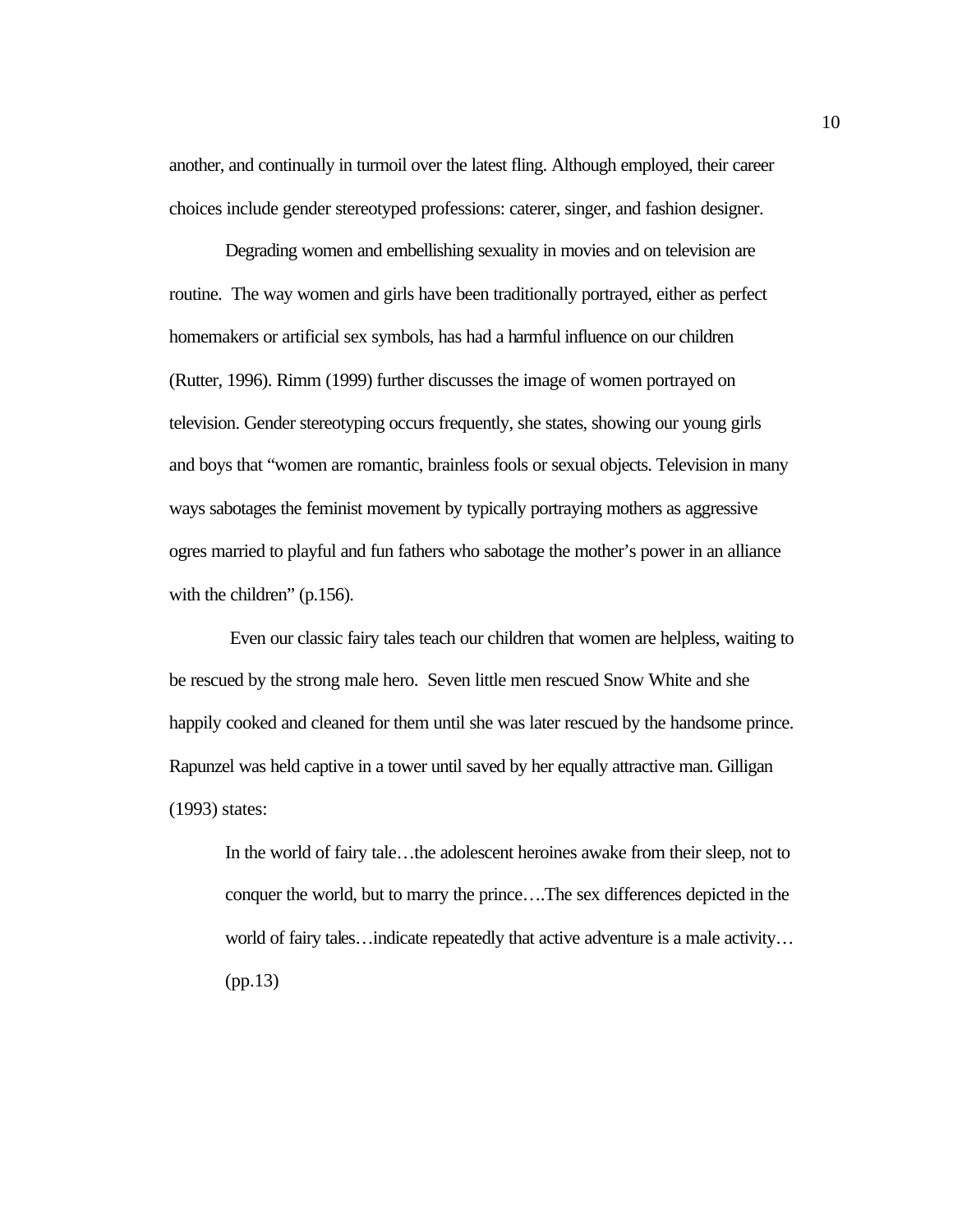When women are present in power positions in our childhood tales, they take on negative roles such as "the evil queen", the "wicked stepmother" or the "wicked witch of the west".

The female role models depicted in television and in the books we read to our children may play a powerful role in their perceptions of women. Studies of children's literature between 1967 and 1971 examined picture books which were chosen as award winning children's literature by the American Library Association. These Caldecott award winning books, chosen as the best of the year, revealed that for every one girl drawn, eleven boys were pictured (Sadker & Sadker, 1994). When female characters were included, they were inconspicuous: a girl playing quietly in a corner, a silent woman carrying wood, a princess whose hand is given in marriage, and a mother who packs lunch and waves goodbye. Jobs for adult women were limited to mother, mermaid, and fairy. In contrast, men were main characters and were shown as house builders, storekeepers, kings, farmers, judges, preachers, fathers, adventurers, soldiers, policemen, fishermen, monks, fighters, gods, and storytellers (Sadker & Sadker, 1994).

 Newer studies have shown improvement in children's books, but not significantly. Review of the research shows that the proportion of instances of females in pictures in Caldecott winners rose steadily from a low in the 1960s of 19%, to 31% in the 1970s, to a high of 36% in the 1980s, and then back to 35% in the 1990s (Davis  $\&$ McDaniel, 1999). While more females are included, representation is far from equal, and starkly drawn stereotypes remain: competitive, creative, and active boys; dependent, submissive, and passive girls (Bigler & Liben, 1990; Davis & McDaniel, 1999;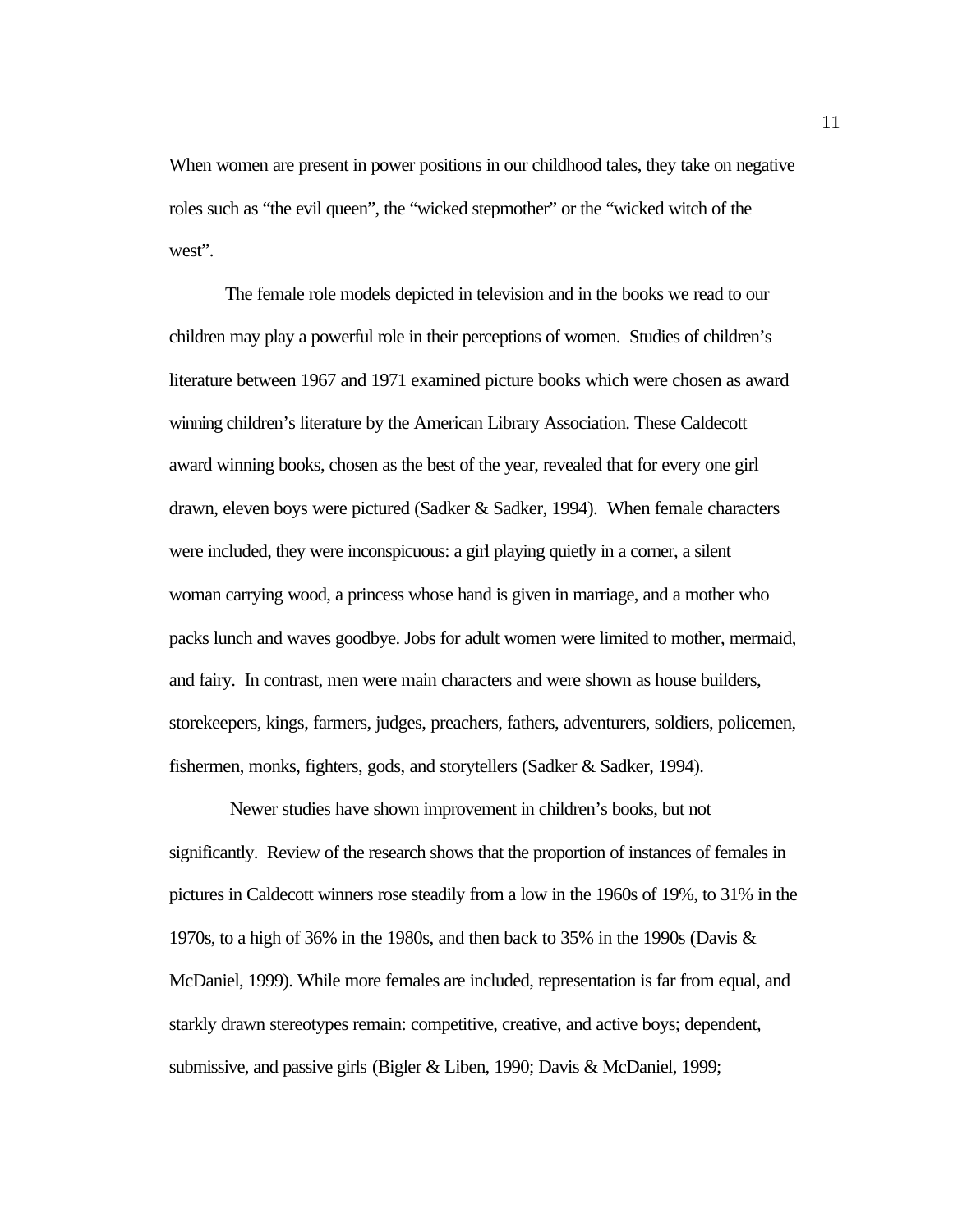McDonald, 1989; Nilges & Spencer, 2002; Williams, Vernon, Williams, & Malecha, 1987).

Although stories alone do not determine children's perceptions of gender, they are a part of the complex of societal influences, including television, movies, advertisements, magazines, and popular music, that together send strong messages of gender norms and ideals. Within this complex, stories have a powerful and often subtle effect (Trepanier-Street & Romatowski, 1999; Trousdale & McMillan, 2003). As Gilbert (1992) writes:

By entering into story worlds, and by being inserted into the storylines of their culture, students come to know what counts as being a woman, or being a man, in the culture to which the stories belong. They come to know the range of cultural possibilities available for femininity and masculinityand the limits to that range...Through constant repetition and layering, story patterns and logic become almost "naturalized" as truths and common sense. (pp.127-128)

 Although the themes of helplessness and submissiveness may be communicated through the media, of primary significance are the messages sent by parents, children's primary socializers. Parents and teachers send gender-biased messages to our children through their words and actions. Phrases like: "throw like a girl", "act like a lady", "fight like a man", "cry like a girl", "boys are bossy", "man up to it", "be a man", "marry a rich man", "don't be a sissy", "mamma's boy", and beliefs like: "girls are afraid of bugs", and "it's a man's world" all communicate a message of male dominance. The themes inherent in these messages suggest that being female means weak, fearful and squeamish. They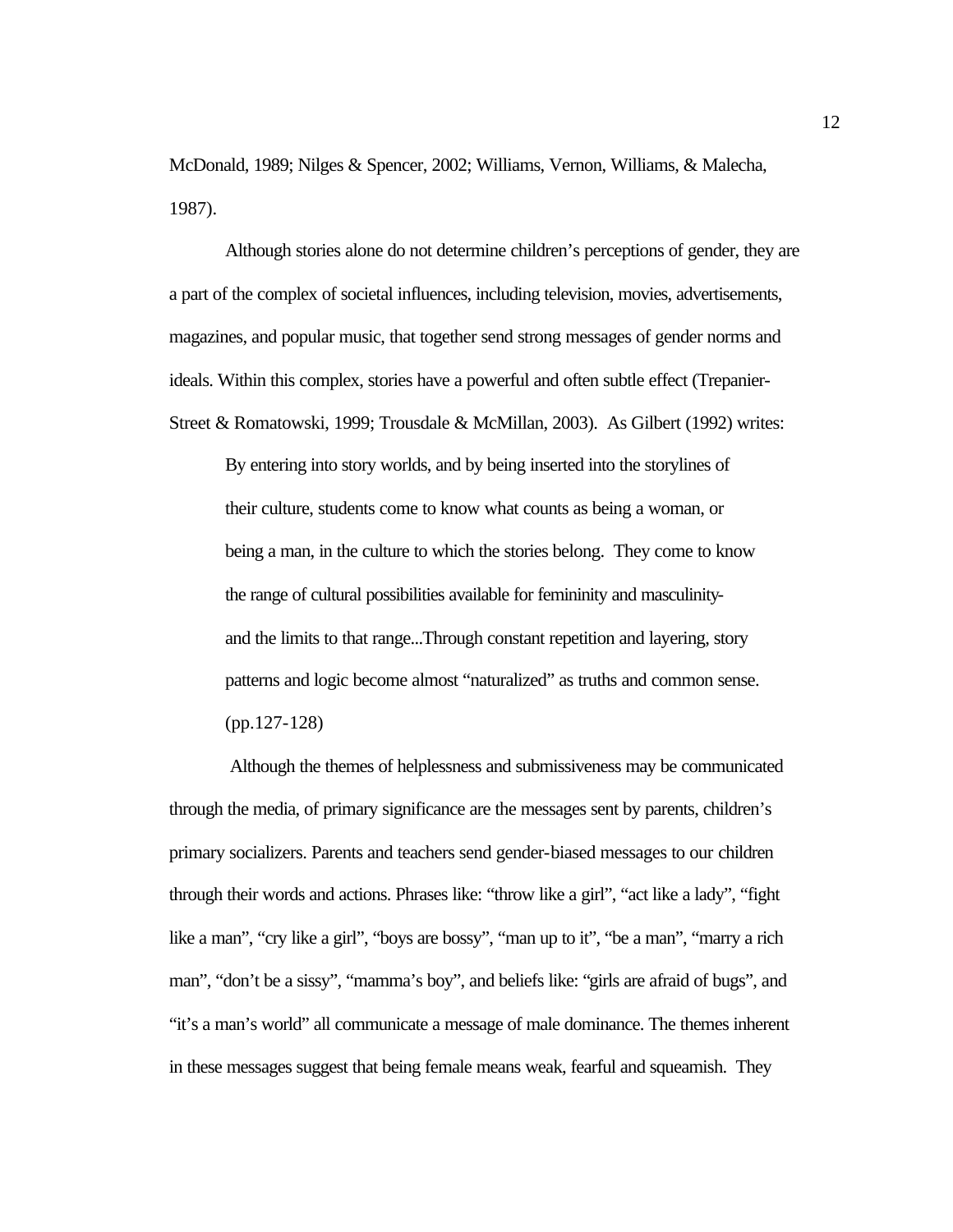tell our children that showing emotions of fear, caring and sadness are negative and highly attributed to girls. Therefore, if you are a man, do not act like a girl by showing emotions of sensitivity. Governor Arnold Schwarzenegger's continual reference to "girlie man" in his 2004 political speeches is insulting and derogatory to women and just one example of socialized gender-bias that continues to be communicated to our young. References, such as Schwarzenegger's, shape our children's perceptions of gender related roles and may strongly influence behaviors and perceptions about female leadership.

 The belief held by men and women that males are dominant and females are helpless begins in childhood and prevails into adulthood. Gender researchers, David and the late Myra Sadker (1994), conducted a unique study involving 1,100 elementary school children. The children were asked what life would be like if they woke up one morning and were the opposite gender. The responses were disturbing. Forty two percent of the girls said something positive about being male. They stated that they would be more secure, wouldn't worry so much about what people thought about them, would be treated with more respect and would make more money. Ninety five percent of the boys could not think of one advantage to being female. In fact, 16% of the boys indicated that they would rather commit suicide. One boy responded "I would kill myself right away by setting myself on fire so no one knew" (Sadker & Sadker, 1994, p.84).

What are we doing to our children to reinforce this message of male dominance or superiority so early on? This researcher believes there is more to investigate than the external barriers facing women. Efforts should target the sources of these misconceptions and how to change them. As parents and as educators we need to be mindful of the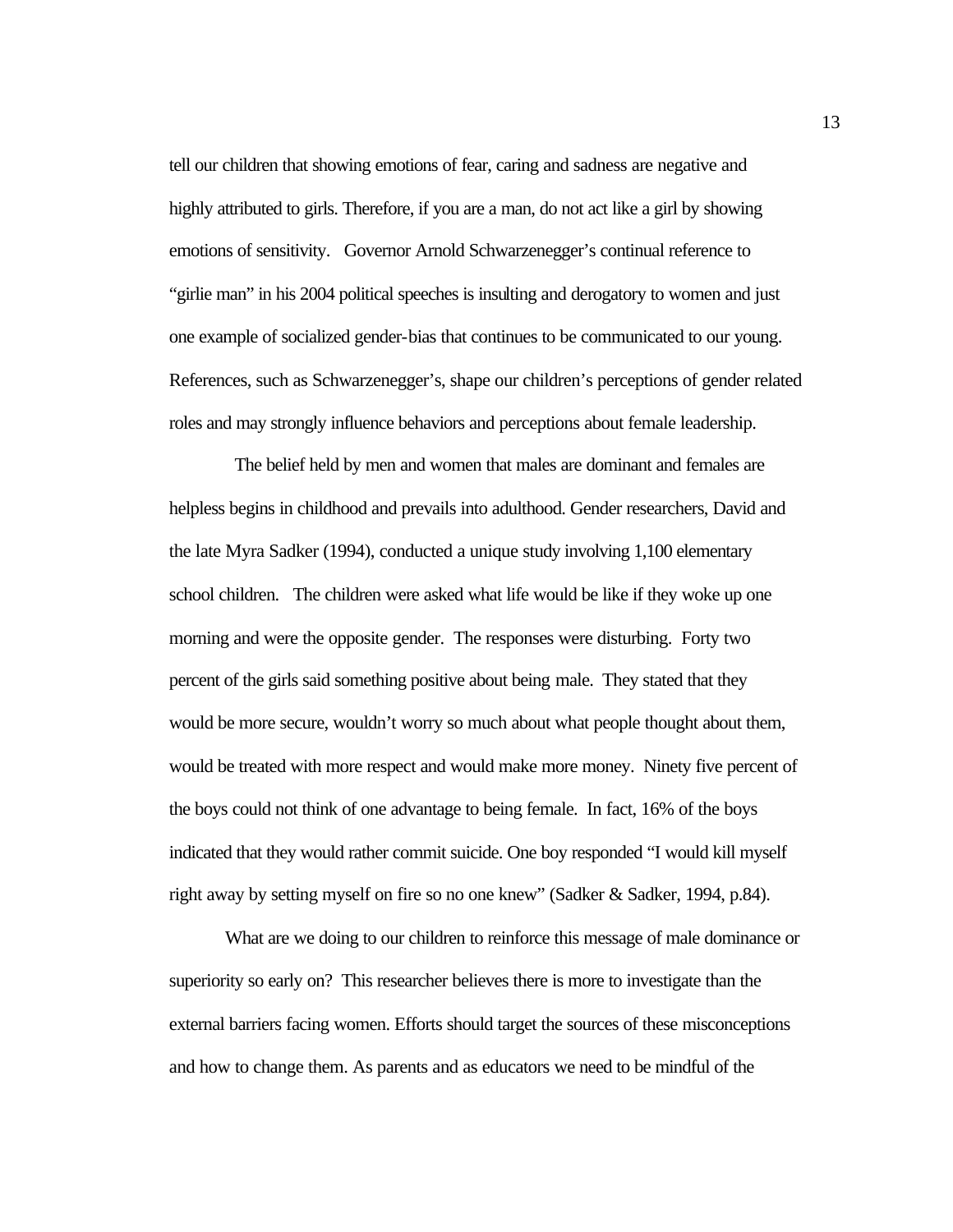<span id="page-25-0"></span>attitudes being communicated to our children. Through words, literature, movies, television and music our children are surrounded by themes of male dominance and female helplessness. Of strong impact are the messages containing gender-biased themes that are sent to children by their parents during their formative years. These childhood themes defined as both covert and overt, take hold rapidly and strongly influence the attitudes children carry with them into adulthood and ultimately affect the career choices they make.

#### Purpose and Significance of the Study

Previous research has supported the view that both internal and external barriers block women from reaching leadership positions. Although the literature hints at the significance of the internal barriers of lack of self-confidence and the overwhelming attitude of instinctive male dominance, the literature fails to thoroughly address the impact of early childhood themes on the development of these misconceptions. Expectations for success, confidence in one's abilities to succeed, and personal efficacy have long been recognized by decision and achievement theorists as important mediators of behavioral choice (Atkinson, 1964; Bandura, 1977; Lewin, 1938; Weiner, 1974).The primacy of parents as socializers of these mediators has also been recognized (Eccles, 1987).

 Atkinson (1964), Bandura (1977), Lewin (1938), and Weiner (1974) give us a framework that explains the impact of early socialization on self confidence and career choice. Eccles (1994) argues that early formative experiences influence why women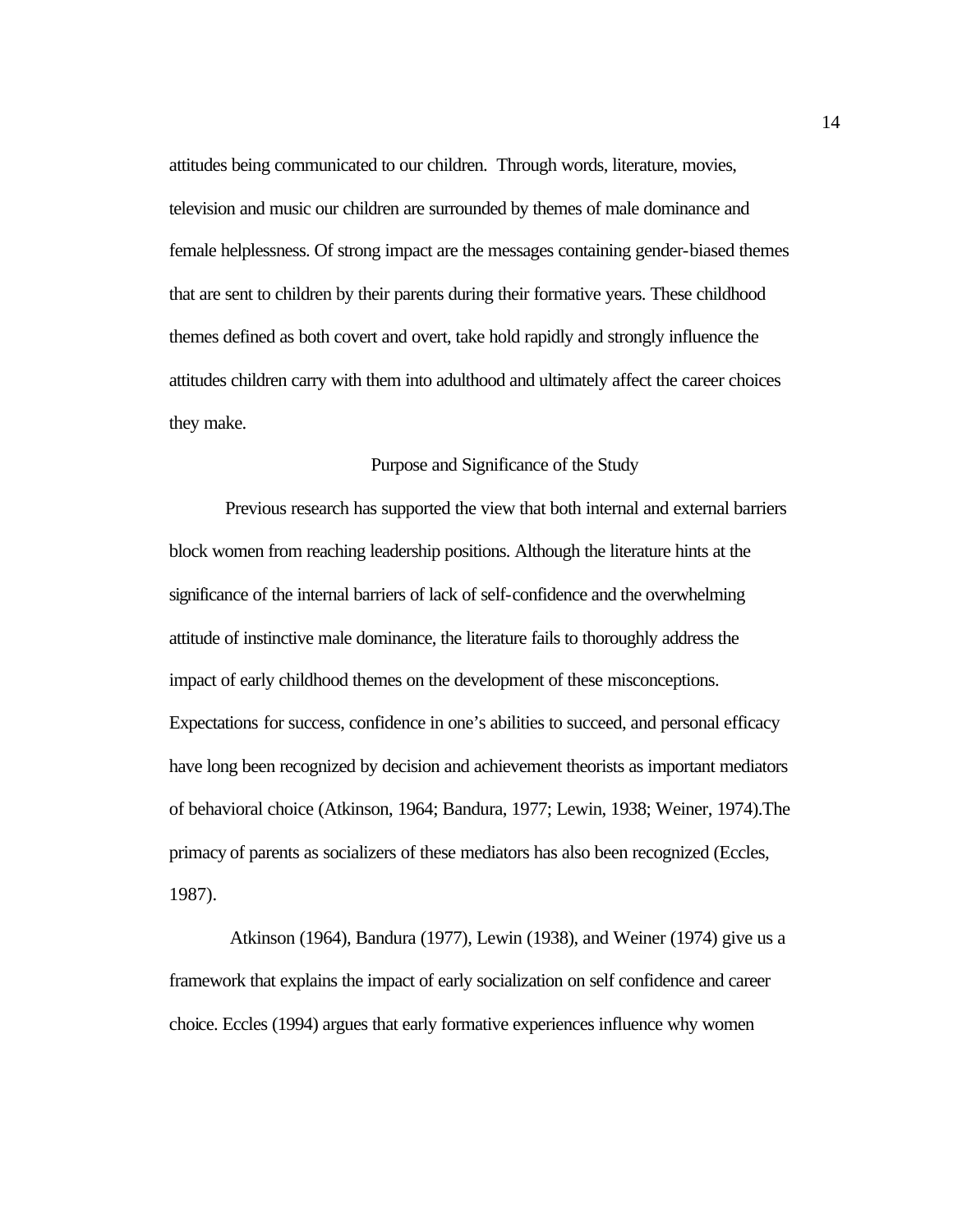make the career choices they do. She discusses the influence of socialized gender misconceptions on the adult woman's educational and career aspirations.

 The Eccles (1987, 1994) theory conceptualizes gender differences in achievement patterns in terms of choice and takes us beyond the question "Why aren't women more like men?" to the question "Why do women and men make the choices they do?" This theory examines socializers and their impact on women's self-perceptions and capabilities. This model legitimizes the choices of both men and women and allows us to look at the gender differences from a choice perspective rather than a deficit perspective (Eccles, 1994). It enables us to set aside, rather than negate, theories that profess that men differ from women because of nature rather than nurture. It validates instead the impact that socializers can have on these differences.

The purpose of this study is to illuminate the Theoretical Model of Achievement-Related Choices (Eccles, 1994) by exploring the relationship between gender-related childhood themes and women's aspirations toward leadership. This theory purports that the socialization that occurs in a child's formative years strongly impacts adult behavior. In order to explicate this theory, early childhood gender–based messages of women in leadership and non-leadership roles will be compared. If significant differences exist, we may gain a greater understanding of why women choose to enter or not to enter into leadership. The findings of this study may direct future research to further investigate the unintentional, but limiting, gender-bias messages that characterize our homes and our classrooms.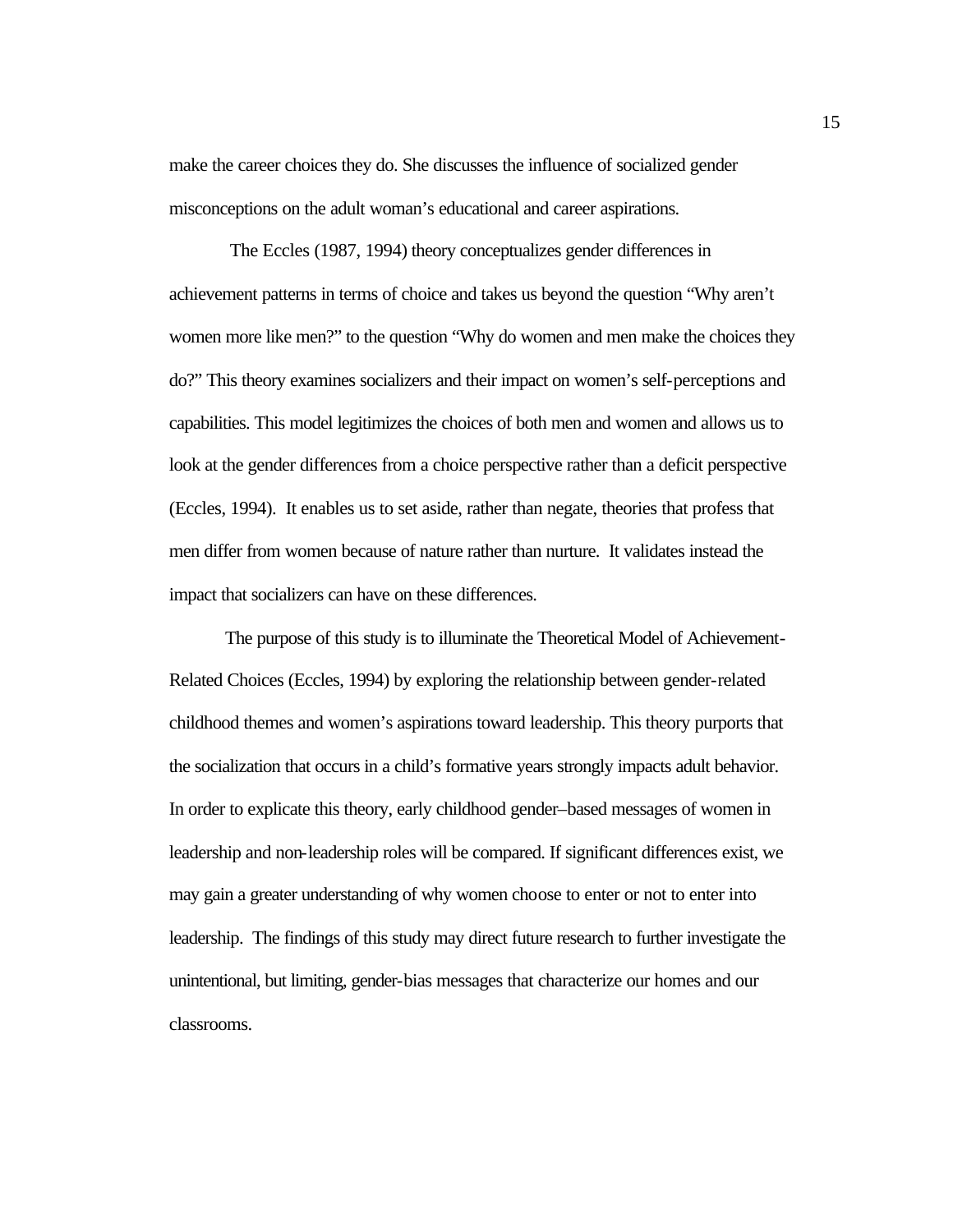<span id="page-27-0"></span> The goal of this study is two-fold: (a) to identify the themes prevalent in the childhood homes of women in leadership and non-leadership positions, and (b) to determine if there is a relationship between these themes and the participants' aspirations for leadership.

#### Research Questions

The research questions being addressed in this study include:

(RQ1) What themes were prevalent in the childhood homes of the women participants? (RQ2) To what extent did these themes influence the attitudes of the participants toward leadership roles?

(RQ3) Is there a significant difference between the childhood themes conveyed to leaders and non-leaders?

#### Delimitations and Limitations of the Study

Delimitations and limitations establish the boundaries, exceptions, reservations, and qualifications inherent in every study (Castetter  $\&$  Heisler, 1977). This study will be delimited by geographical area. The sample population will be confined by including women residing within the Erie county region. The study will also be delimited by the participants' ability to recollect and share childhood experiences and by the women's ability to see and understand the reality of their childhood environments. The purposive or intensity sampling procedure will limit the study by decreasing the generalizability of findings.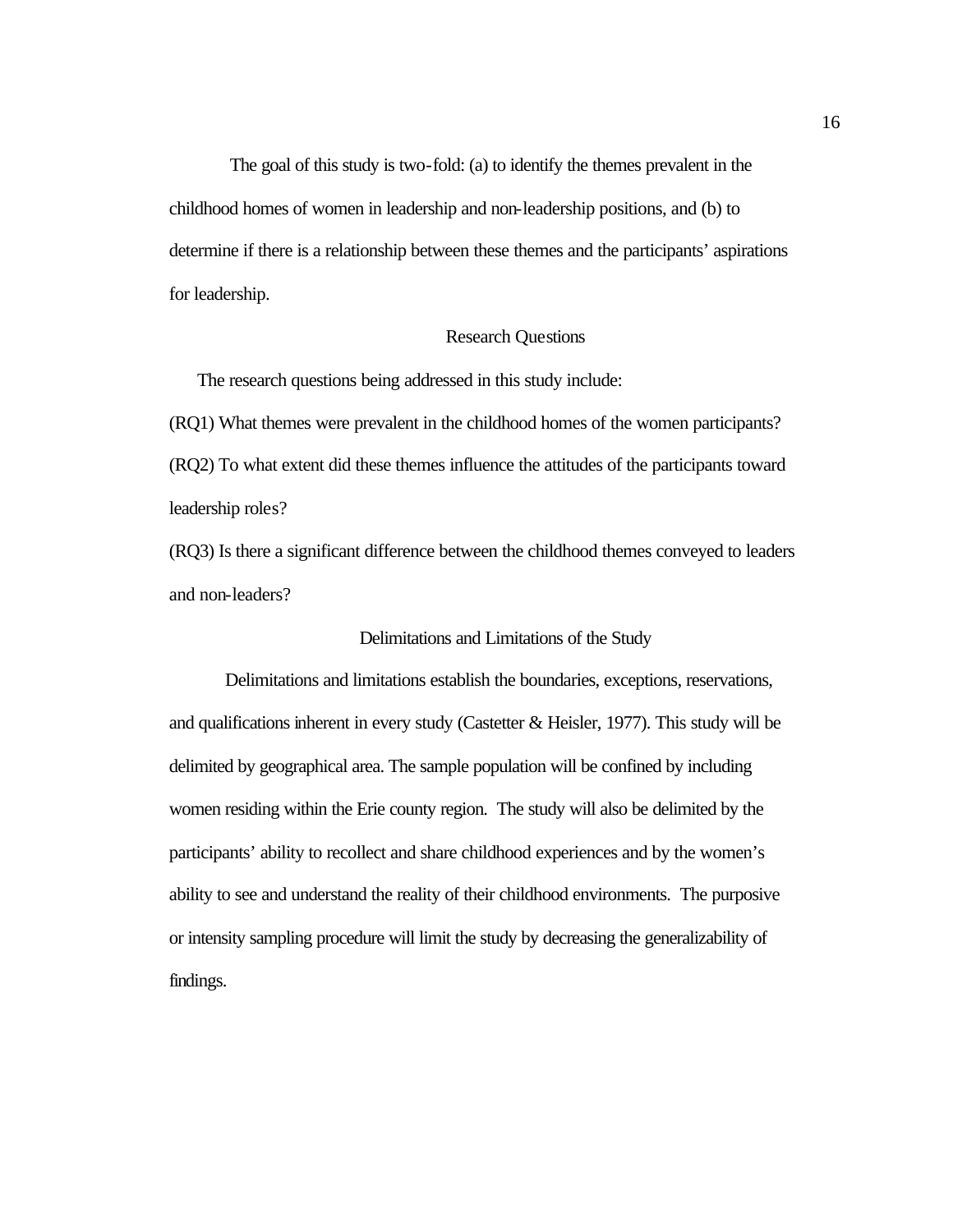#### Definition of Terms

<span id="page-28-0"></span>The following terms and definitions will be used for this investigation: Achievement-related experiences: Real life incidents which effect the individual's educational and occupational goals.

Affective memories: Those emotional recollections that have impacted the individual.

Aspirations toward leadership: The desire to achieve a leadership/management position through one's own efforts and to meet the standards of excellence required.

Childhood messages: Actions or statements, covert or overt, that contain gender-related themes.

Childhood themes: Generalized inferences about gender-roles and capabilities contained in covert and overt early childhood messages.

Differential aptitudes: The individual's perceptions about their own capabilities and talents.

Dominant parent: The parent viewed as the person in charge of discipline, decision making, household rules and routines.

Early childhood home: The child's formative years ranging from birth through grade five.

External barriers: Obstacles to advancement that exist outside the control and influence of the individual aspiring towards leadership positions. Sex-role stereotyping and discrimination are two examples of external barriers.

Formative years: A child's critical years of development ranging from birth to grade five. Gender-bias: Prejudice towards a specific gender without just cause.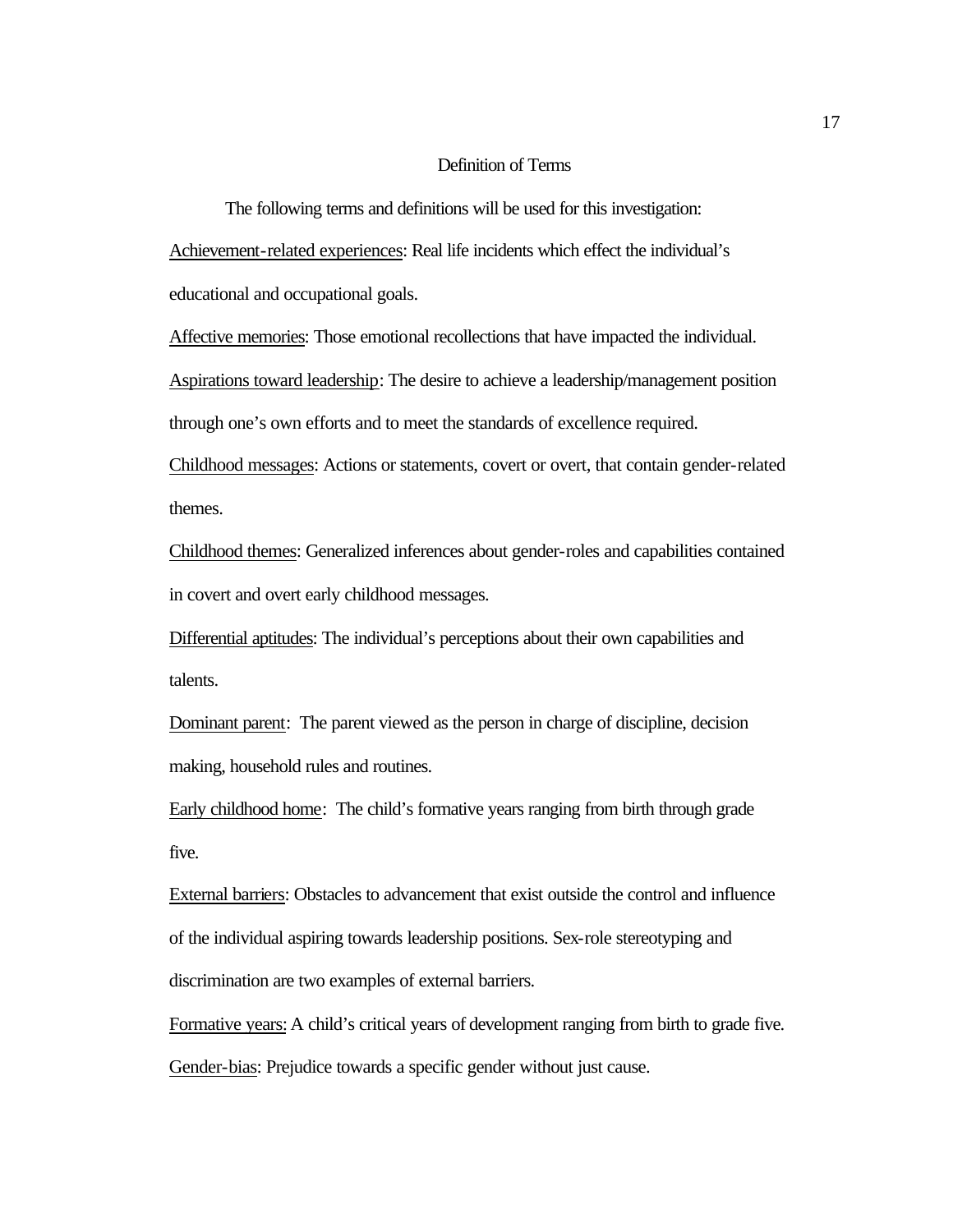Gender-role stereotypes: Jobs, activities or chores specifically attributed to one sex. Internal barriers: Hurdles or obstacles to advancement stemming from learned attitudes or beliefs that exert a powerful negative influence on women's ability to aspire to leadership positions. Two examples of internal barriers are negative self-image and sexrole socialization.

Instinctive male dominance: The innate feeling or attitude that males are superior to females.

Leaders: Individuals holding positions that involve the hiring, supervision and evaluation of subordinates.

Negative Female Reference: Any comment or phrase that addresses femaleness as a negative trait. For example, an unskilled ballplayer is said to throw like a girl.

Non-leaders: Individuals who do not supervise others.

Perceived expectations: Goals and aspirations that children believe are held for them by their parents.

Perceived field of options: The educational and career opportunities believed to be available.

Perception of competency: The opinion one has regarding individual capabilities. Self-efficacy: Expectations or beliefs concerning one's ability to perform successfully a given behavior.

Self-esteem: An individual's sense of his or her value or worth, or the extent to which a person values, approves of, appreciates, or likes him or herself.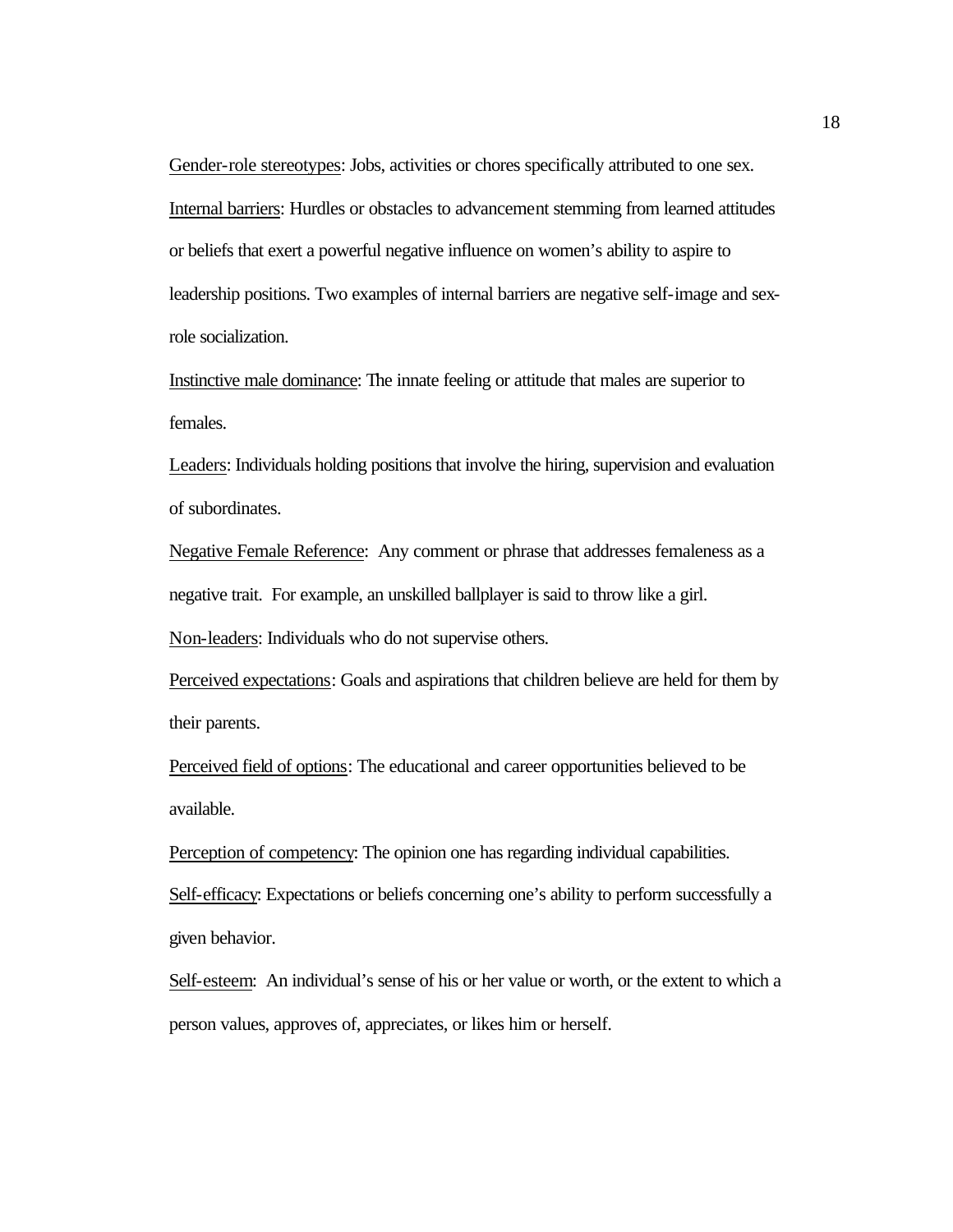Self-schema: A person's self-image including who he or she is and who he or she would like to be.

Social agents: Those persons or events which influence a person's view of themselves and their capabilities.

Socialized gender-bias: Prejudice towards a specific gender learned through the socialization process.

Socializers: Those persons or events which affect a person's view of themselves and their capabilities.

Social scripts: Themes or messages prevalent in the home or society which dictate the expected roles of a specific gender.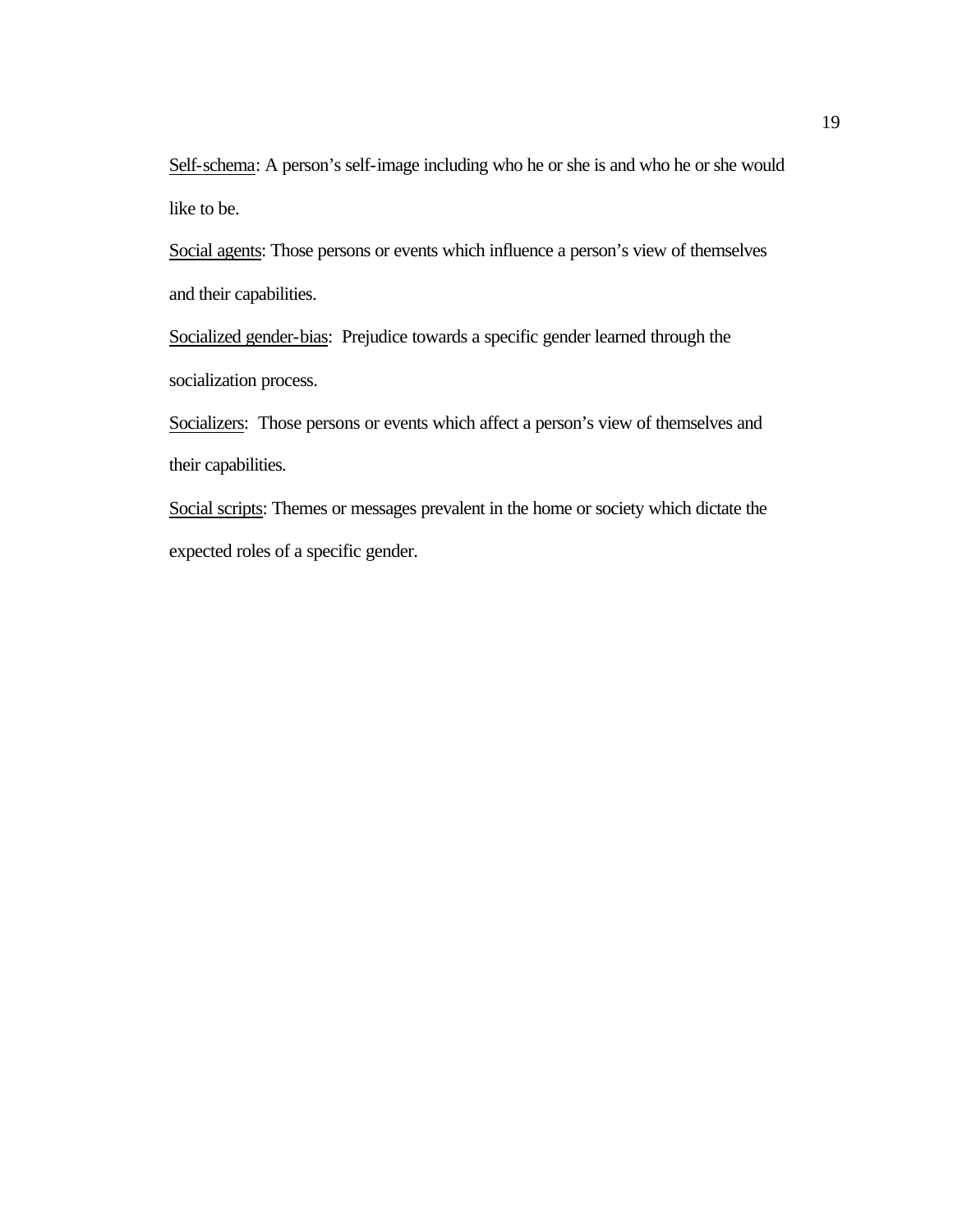#### CHAPTER II

#### REVIEW OF THE LITERATURE

#### Introduction

<span id="page-31-0"></span>The movement of women into leadership positions continues to be a popular theme for researchers across many disciplines. The fields of science, education, medicine and business have all addressed the presence or absence of women in top leadership fields. The underrepresentation of women continues to be an area of study with an increased focus on the internal and external barriers that inhibit women from reaching for and acquiring leadership roles.

The obstacles that prohibit females from reaching their potential leadership capabilities have been categorized as either external or internal. External barriers are those obstacles to advancement that exist outside the control and influence of the individual aspiring towards leadership positions. One of the most common external barriers addressed has been termed the glass ceiling effect. This perspective suggests that the obstacles women face in promotion, compared with men, systematically increase as they move up the hierarchy (Wright & Baxter, 2000).

Although references to external barriers such as the glass ceiling remain, a focus on the internal barriers is emerging (Hudak, 2001; Skrla et al., 2000). Internal barriers are hurdles or obstacles to advancement stemming from learned attitudes or beliefs that exert a powerful negative influence on women's ability to aspire to leadership positions. A lack of confidence and a difference in development of self-reliance and autonomy indicate that internal barriers may play a key role in the ability of women to advance into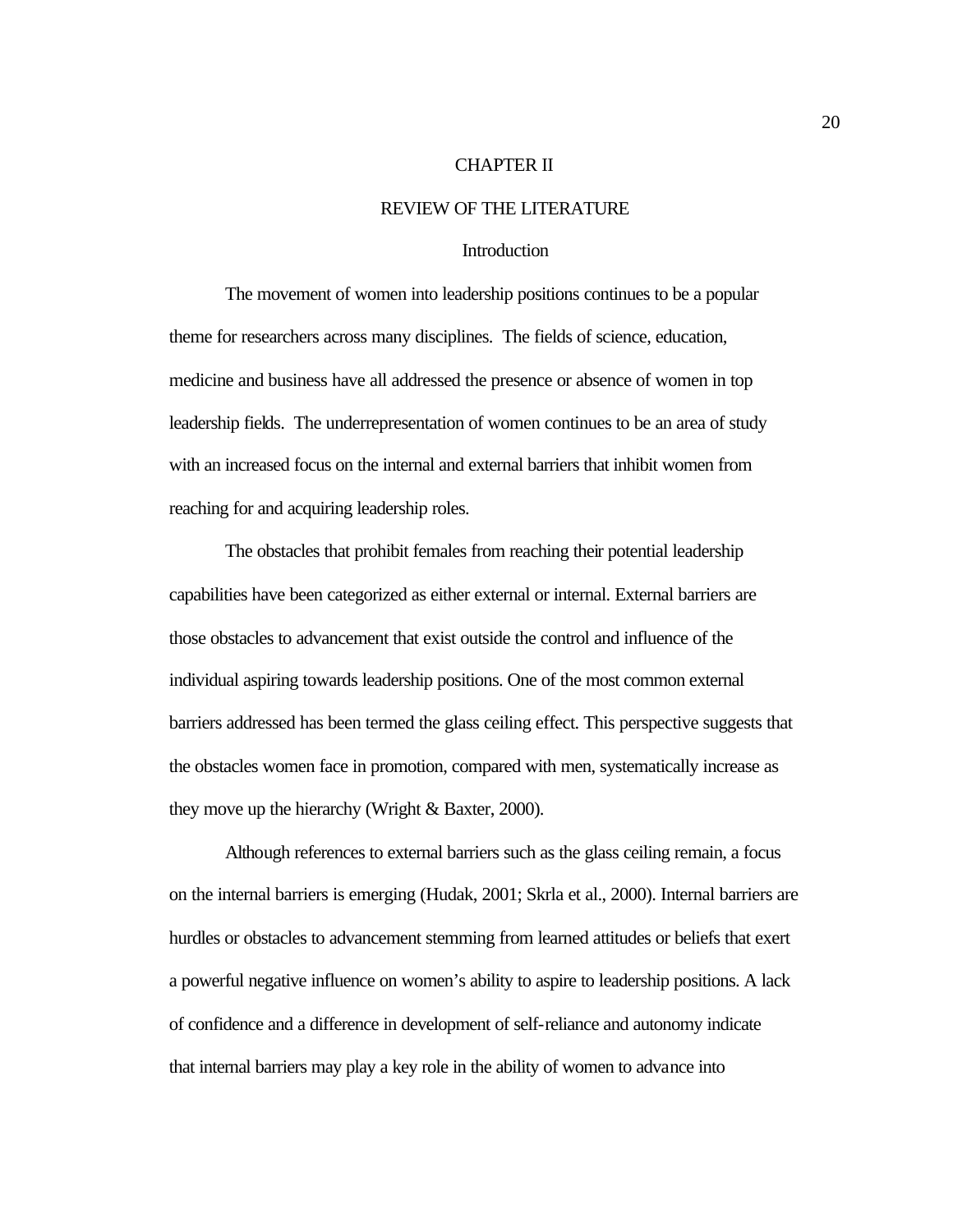leadership positions (Hudak, 2001, Skrla et al., 2000). Lack of confidence, sex-role socialization, low career aspirations and a tendency toward a feeling of instinctive male dominance may significantly impede female advancement.

Hudak (2001) and Skrla et al. (2000) indicate that women may indeed be greatly influenced by internal factors. Parental and societal influence during childhood colors the adult woman's frame of reference and thus unconsciously inhibits her ability to advance into challenging or leadership roles. A lack of self-confidence, an internal conflict between career and motherhood, and the antiquated notion of instinctive male dominance, instilled since childhood, may prevail into adulthood. These childhood themes remain in our families and in our schools and impede the young woman's innate feelings of leadership potential (Atwood, 2001).

Over the past 20 years, Eccles (1987, 1994) and her colleagues have studied the motivational and social factors influencing such achievement goals and behaviors as educational and career choices, recreational activity selection, persistence on difficult tasks, and the allocation of effort across various achievement-related activities. Due to the striking gender differences in educational, vocational, and avocational choices, Eccles and her colleagues have been particularly interested in the motivational factors underlying male and female achievement-related decisions (Eccles et al., 1999).

Drawing upon the theoretical and empirical work associated with decisionmaking, achievement theory, and attribution theory (Crandall, 1969; Weiner, 1974), Eccles (1994) has elaborated on a comprehensive theoretical model of achievementrelated choices that has been used to guide the research efforts for this study. This model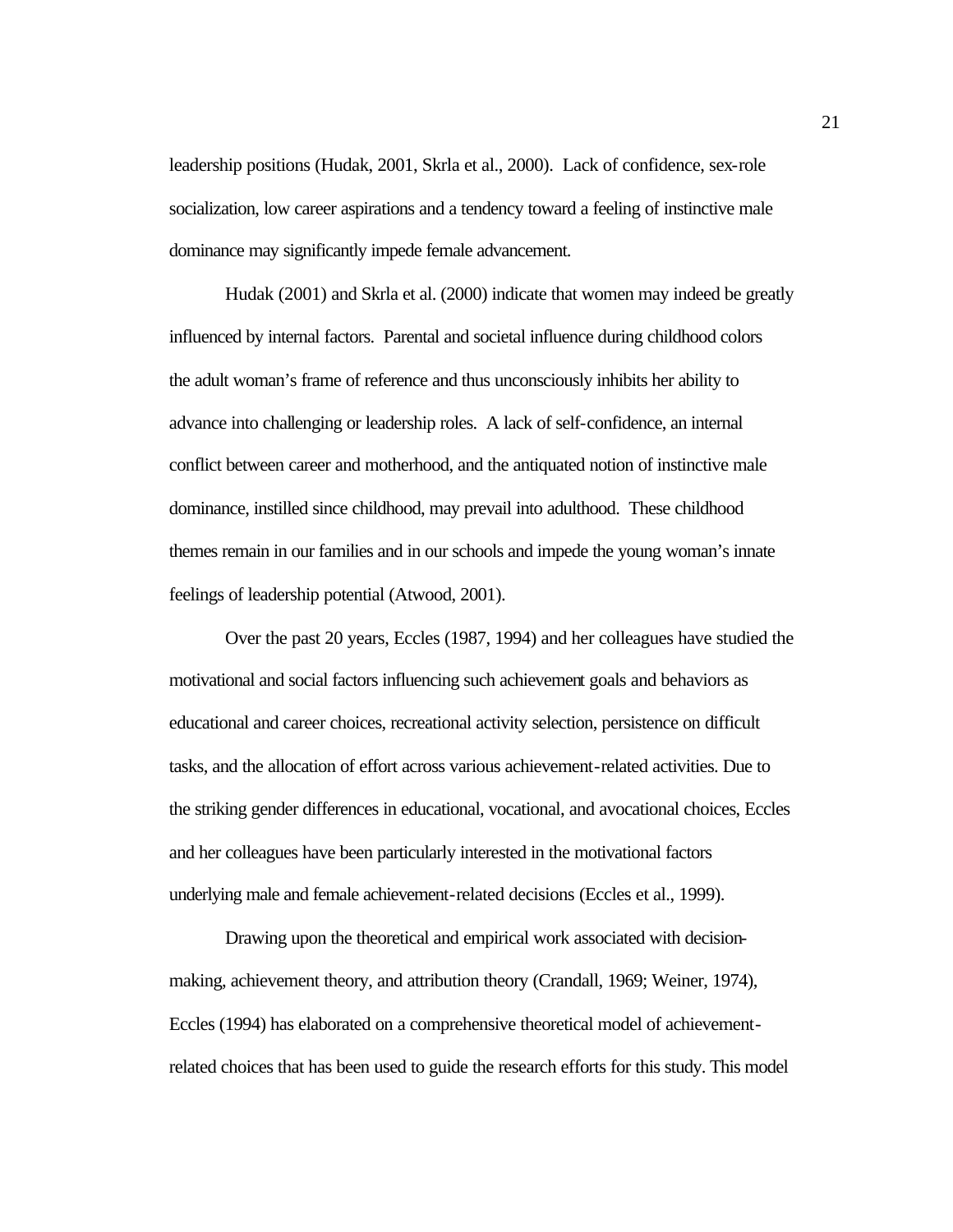links educational, vocational and other achievement-related choices most directly to two sets of beliefs: the individual's expectations for success and the importance or value the individual attaches to the various options perceived by the individual as available. These beliefs, according to the model, are related to cultural norms, experiences, aptitudes, and to those personal beliefs and attitudes that are commonly assumed to be associated with achievement-related activities by researchers in this field (Eccles, Adler, Futterman, Goff, Kaczala, Meece, & Midgley, 1983; Eccles, 1987; Meece, Eccles, Kaczala, Goff, & Futterman, 1982). Using the Eccles' model as a guide, this review will examine the interpretative systems that influence achievement-related choices.

This chapter will begin with a theoretical overview. The factions of the Eccles Model of Achievement- Related Choices (1987, 1994) will be used as a guide to orchestrate the literature review. Gender-role stereotypes will be examined, lending support to the belief that the stereotypes young men and women develop regarding occupations, career choice and leadership aptitude may influence women's ability to enter into leadership roles. This chapter will also acknowledge the underrepresentation of women in leadership positions by reviewing the research edifying the disproportionate numbers of males and females in a variety of leadership fields.

Socializers affecting decision making will also be examined, investigating the influence of both internal and external barriers on women's view of themselves and their abilities. Self-perceptions of aptitudes and self-esteem will be further examined. The literature review will address the implications of poor self-esteem on leadership ability and goal development and achievement. Achievement-related experiences will also be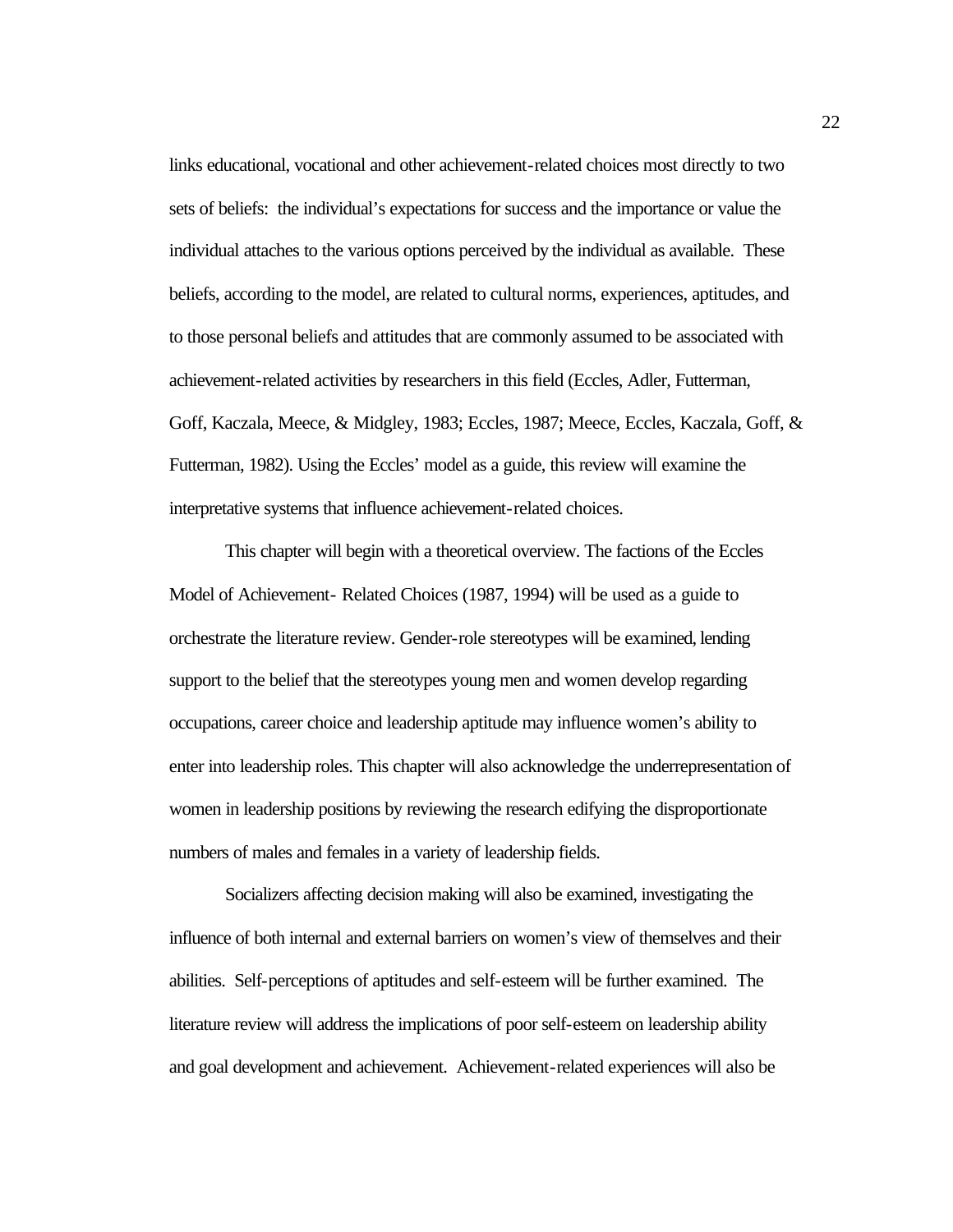<span id="page-34-0"></span>addressed, looking again at self-worth, task perception, and gender-related goals and expectations. Women's lack of self confidence and poor self esteem may be key obstacles and are supported by clinical and achievement theory, which acknowledge that we may be socialized to make the career choices we do.

#### Theoretical Framework

Feminist psychologist, Jacquelynne Eccles, (1987, 1994) has studied the motivational and social factors underlying female and male educational and vocational decisions and has developed a comprehensive theoretical model of achievement-related choices drawing upon the theoretical and empirical work associated with decision making, achievement theory, and attribution theory (Crandall, 1969; Weiner, 1974).

The general attributional approach to motivation developed by Weiner (1979, 1985, 1986) asserts that the causal beliefs people hold about their successes and failures have important consequences for their feelings, expectancies, and behavior. The Eccles model links achievement-related beliefs, outcomes, and goals to interpretative systems like causal attributions, to the input of socializers (primarily parents and teachers), to gender role beliefs, to self-perceptions and self-concept, and to one's perceptions of the task itself.

Eccles (1987, 1994) uses an Expectancy X Value Model of achievement motivation and has framed this theory specifically to address gender differences in educational or occupational choices. The model specifies that the choice to take on an achievement-related task is the result of two sets of beliefs: the individual's expectations for success (self confidence) and the extent to which the individual values the task. Task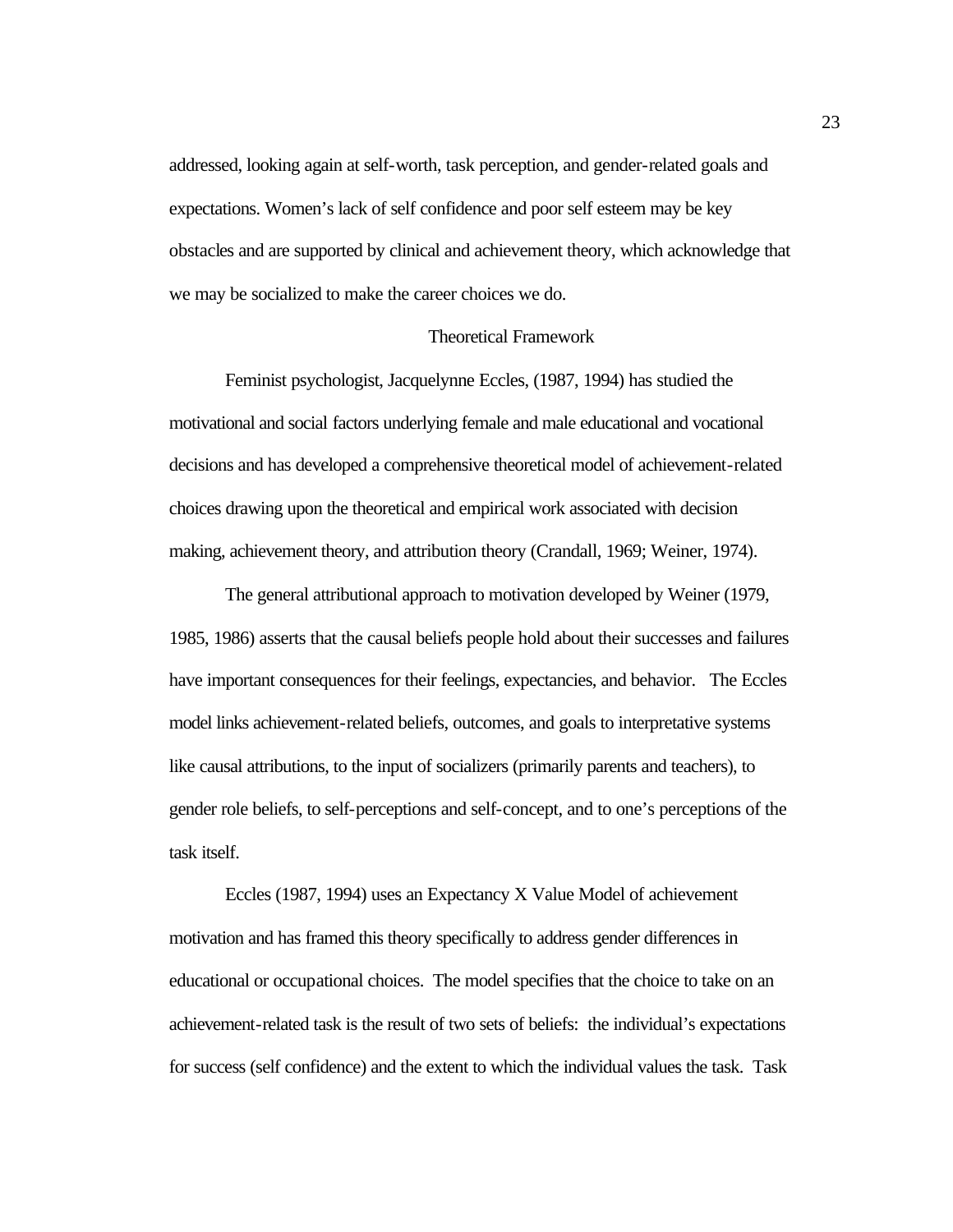self-confidence and subjective task value are powerfully influenced by gender socialization processes, including messages from parents, teachers, textbooks, and the mass media (Eccles, 1994).

The foundation of the model is based on the interplay of four factors: a) gender and cultural stereotypes, b) beliefs and behaviors of the child's primary socializers, c) the child's self-perceived aptitudes or locus of self-esteem, and d) the child's experiences related to achievement. These conditions or events are peppered by the child's perceptions and interpretations of these beliefs, expectations, attitudes, gender roles and stereotypes.

 Based on this interplay, the child develops an expectation for task success and learns to place a certain value on the task based on these experiences. Thus, achievement-related choices are made based on the interweaving of the above themes. Each of these factors or themes are assumed to influence both the expectations one holds for future success at the various achievement-related options and the subjective value one attaches to these various options. These expectations and the value attached to the various options, in turn, are assumed to influence choice among the options (Eccles, 1994). Therefore, this model predicts that women will most likely apply for positions that they think they can master and that have high task value for them. Women's expectations for success depend on their confidence in their intellectual abilities and on their estimation of the difficulty of the position.

This theoretical perspective is supported by the literature regarding internal barriers, particularly a lack of self-confidence which may be key to women's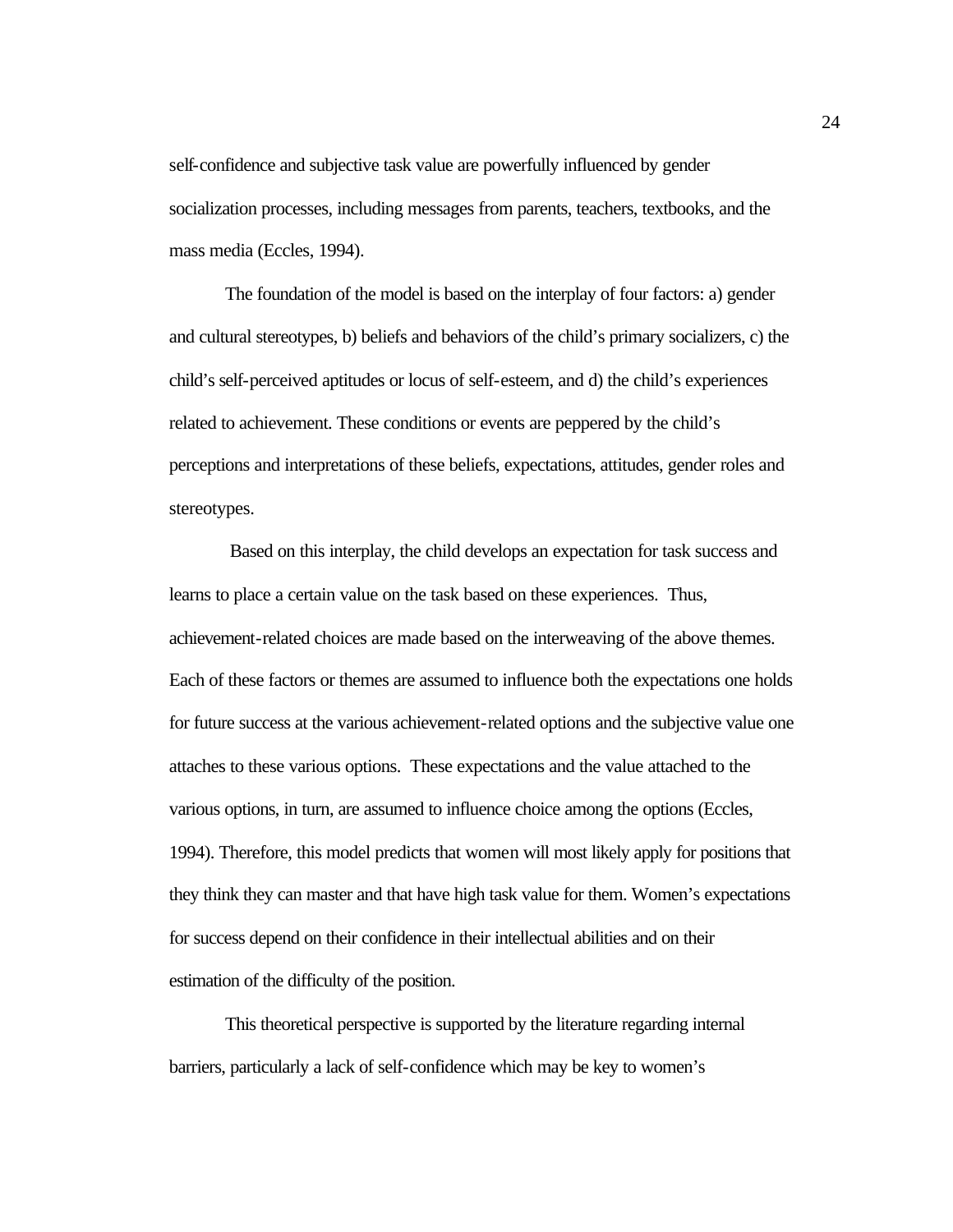underrepresentation in leadership positions. It also addresses the achievement choices that women make, based once again, on socialized attitudes regarding what women can and cannot do. This model differs from other social scientists who have adopted a male standard of ideal achievement when judging the value of female achievements (Parson & Goff, 1980). Other theorists acknowledge the effects of social and cultural influence on adult behavior (Eccles & Hoffman, 1984; Huston, 1983).

 Huston (1983) states that, by age five, children have clearly defined gender role stereotypes regarding appropriate behaviors and traits. In addition, children appear to monitor their behaviors and aspirations in terms of these stereotypes (Eccles & Hoffman, 1984; Huston, 1983). Gender theory, socialization theory and achievement theory attempt to explain the influence of early childhood experiences on adult career choices, however these theories are disconnected and fail to take into account the societal influence on the definitions of achievement. The Eccles Theory (1987, 1994), on the other hand, acknowledges the influence of socialization on achievement relating specifically to task value and task cost.

 Bandura's (1977) self-efficacy theory has been applied to career behavior and used to explain the process by which traditional gender role socialization influenced women's self referent evaluations in relationship to career choices and behaviors. Selfefficacy is defined as "people's judgment about their capabilities to organize and execute courses of action required to attain designated types of performances" (Bandura, 1986, p. 391). According to Bandura, efficacy expectations develop and are potentially modified via four sources of experiential information: a) performance accomplishments,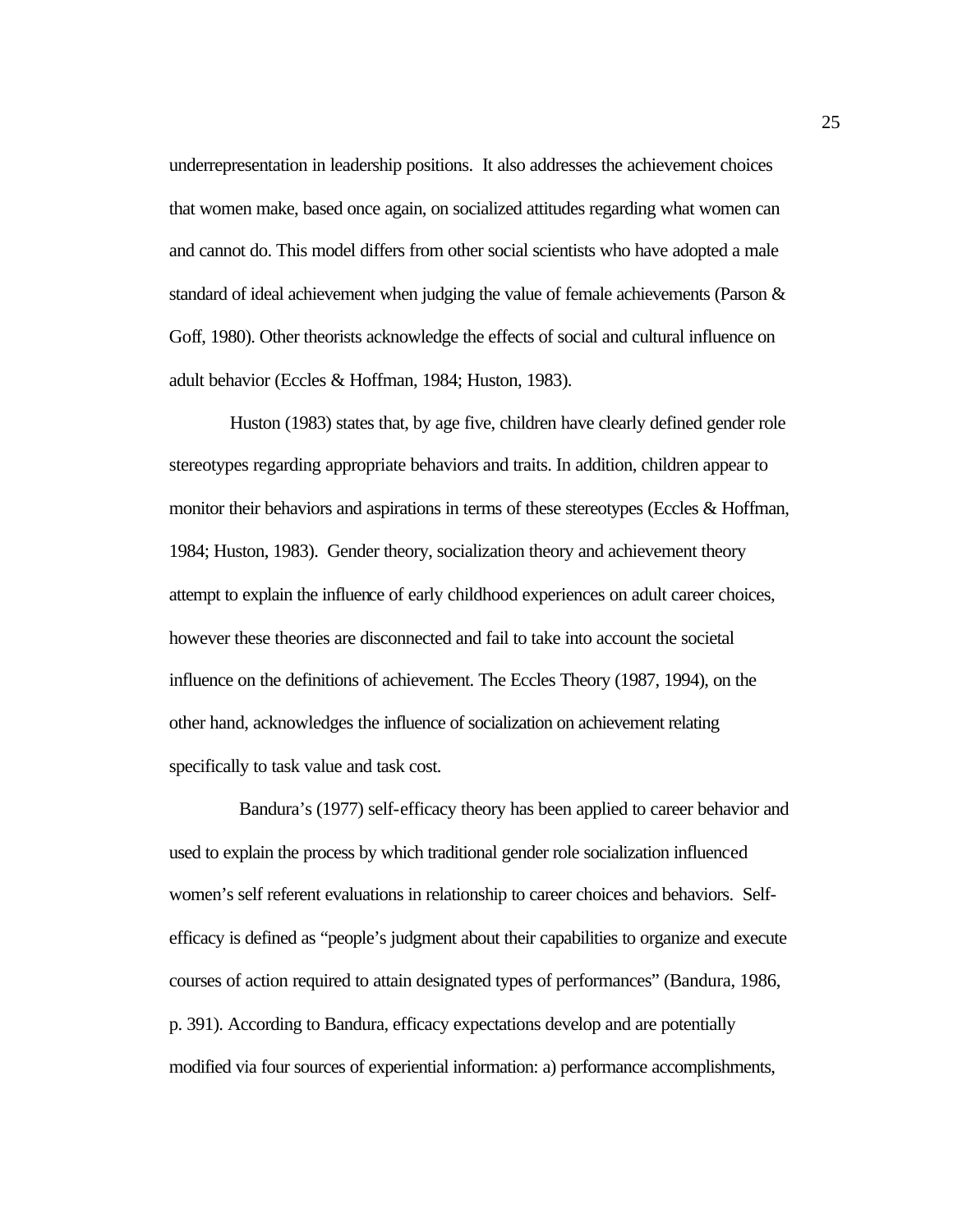b) vicarious learning, c) verbal persuasion and encouragement, and d) degree of anxiety associations (Hackett & Betz, 1981). Bandura's theory (1977) postulates that the individual will develop self-efficacy expectations in the domain of interest relative to these four experiences. The Eccles (1987, 1994) model supports Bandura's theory as it recognizes confidence in one's ability to succeed and personal efficacy as important mediators of behavioral choice (Eccles, (1994).

 Rosenberg (1979), in his analysis of self-esteem, claimed that self-esteem is based on self-assessments of qualities that are perceived as important by individuals. Harter and Mayberry (1984) provided evidence that supports the effects of perceived task value on self concept. These investigators asked fifth to seventh graders to rate both the importance of five different areas (i.e., school, sports, social relations, physical appearance, and behavior) and their own competency within these areas. Self-esteem was the highest among students who rated their best areas as also the most important. These researchers lend further support to expectancy-value theorists (Eccles & Wigfield, 1995; Eccles, Wigfield, & Schiefele, 1998; Wigfield, Eccles, MacIver, Reuman, & Midgley, 1991) who also distinguish between perceived competence and task-value perceptions.

Osipow (1983) and Super (1963, 1990) support the belief that individuals lacking in self-esteem are less likely to make good matches between self and occupational roles, once again lending support to the Eccles (1994) theoretical model. Research on women's career development has shown self-esteem and other self-concept features to be pivotal in the career development of women. Betz and Fitzgerald (1987) and Walsh and Osipow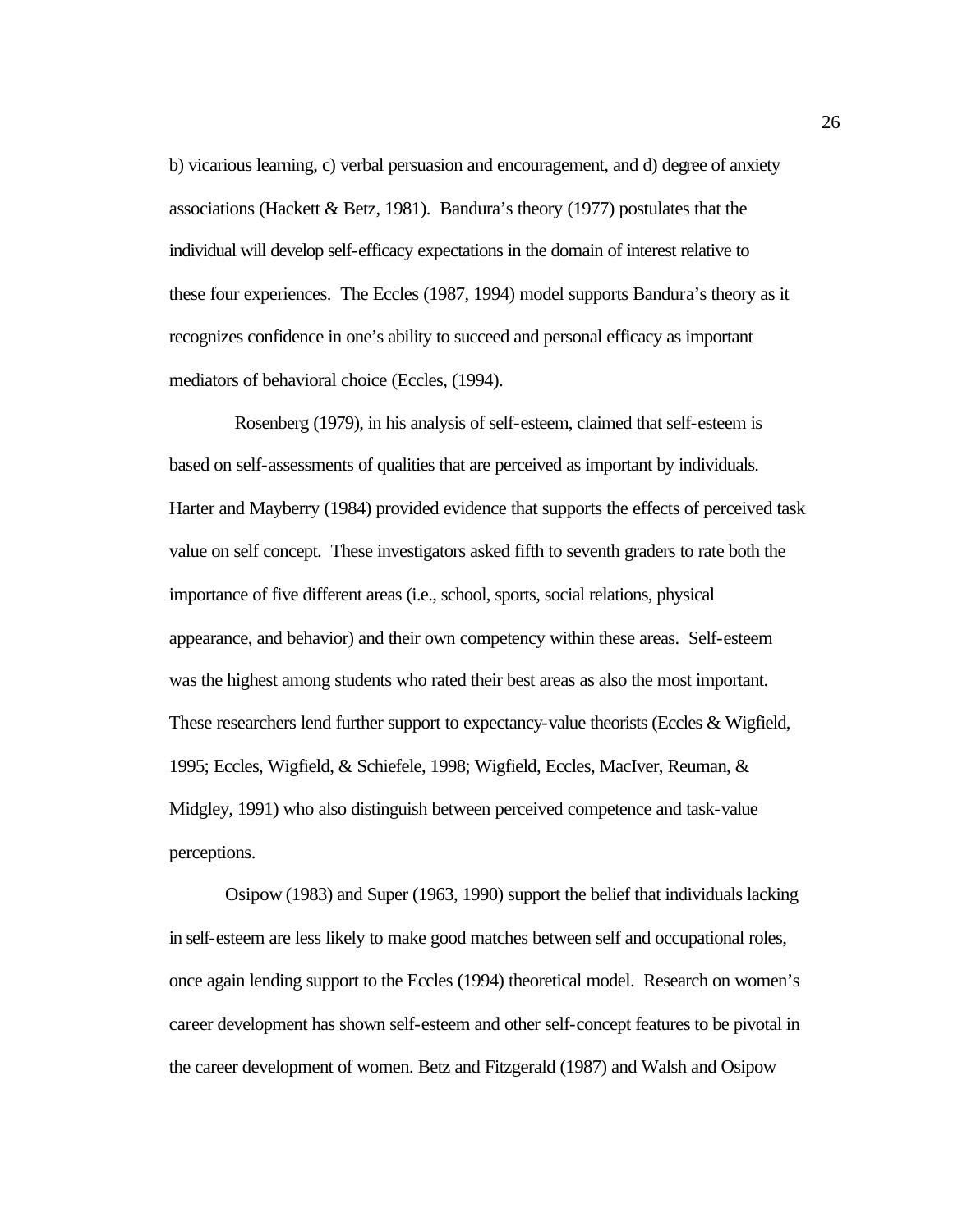(1994) show that higher levels of global self-esteem and more positive self-concepts are found in career-oriented versus home-oriented women. Higher levels of self-esteem have been strongly related to women's pursuit of traditionally male-dominated occupations and to their achievement motivation and career commitment (Betz, 1994; Betz & Fitzgerald, 1987).

#### Gender-Role Stereotypes

Gender-role stereotypes are defined, for the purpose of this research, as jobs, activities, tasks or expectations specifically attributed to one sex. Gender-role stereotypes can result, then, in ill-conceived perceptions of the talents or capabilities of the individual. According to Eccles (1994), because men and women are socialized differently, they acquire different self-concepts, different patterns of expectations for success and different values and goals. They also acquire different expectations for one another based on these socialized gender-role stereotypes. In reviewing the literature we see the effects of gender-role stereotypes on career aspirations. The scope of the underrepresentation of women in leadership and scholarship positions as a result of these stereotypes becomes apparent.

Skinner, Robinson, Brown, and Cates (1999) investigated the frequency of female publishing patterns in school psychology journals. This study found that females are indeed underrepresented in the world of research. Lublin and Brewer (2003) investigated the extent to which gender influences the election of women to public office and concluded that traditional gender roles have a significant impact. They found that women are most likely to win public offices in areas where men do not want the jobs.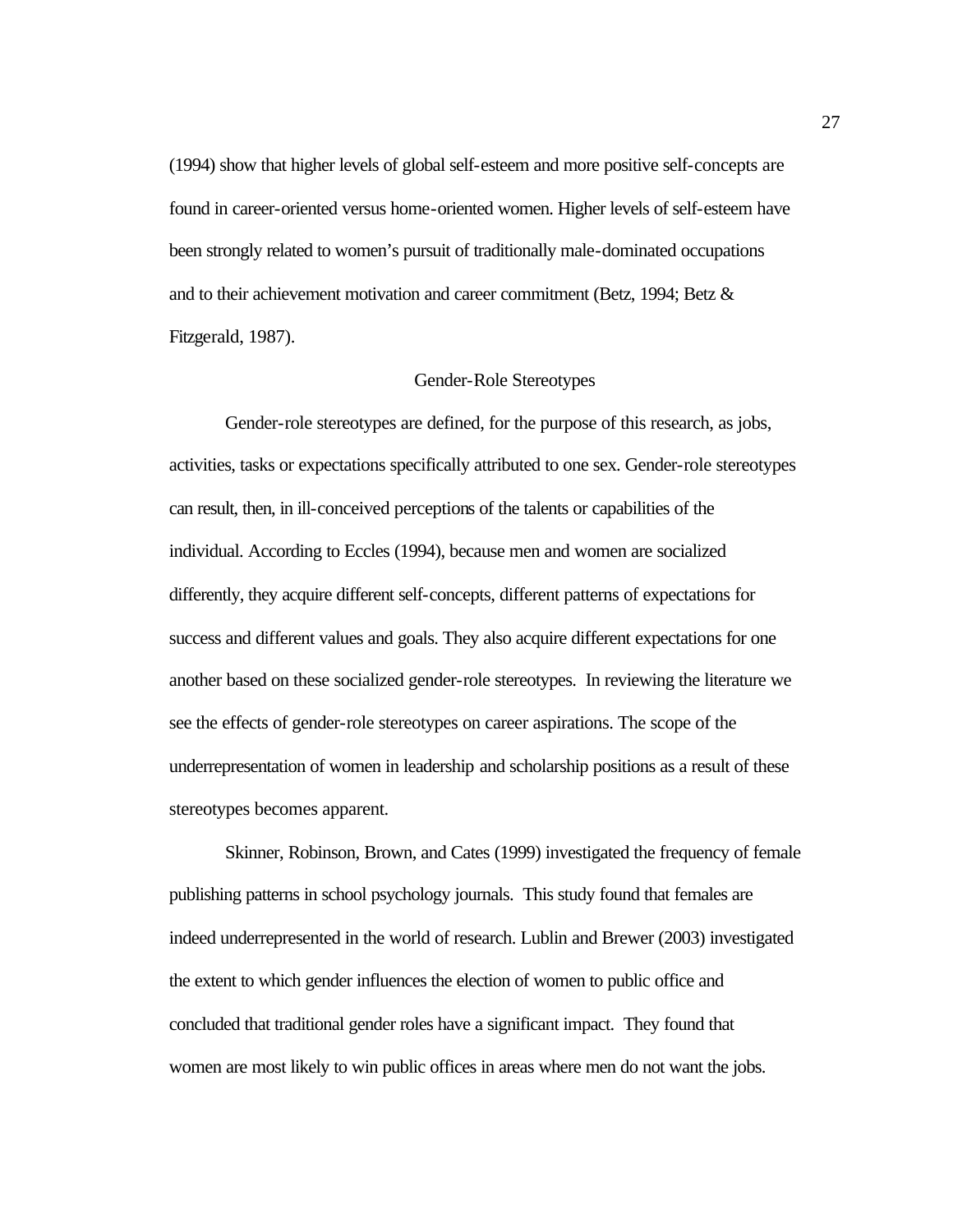Bloot and Browne (1996) interviewed physical education teachers in Western Australia to determine the reasons for the low number of female department heads in the field. All interviewed supported the assumption that a significant barrier to promotion was the fact that they were female.

Historically, men have dominated administrative positions in our educational system. Females in educational leadership have risen over the last decade; however, since the education profession is over 70 % female, they remain proportionally underrepresented. Women constitute about 14 % of the superintendents in the 14,000 U.S school districts (Brunner et al., 2003; Glass, Björk & Brunner, 2000; National Center for Education Statistics, 1997). The role of public school superintendency continues to top the list of the most gender-stratified executive position in the country (Björk, 1999; Kawakami, White, & Langer, 2000). Men are 20 times more likely to advance from teaching to the top leadership role in schools than are women (Skrla, 1999). These facts remain even though there are a larger number of female students in educational administrative doctoral programs than males (Grogan, 1996; Shakeshaft, 1990).

In 1995, only 8.7 % of the Fortune 500 companies' corporate officers were women. Although by 2002 the percentage had nearly doubled to 15.7 %, this is still a small number (Wellington, Kropf, & Gerkovich, 2003). Although females are now more educated and more hold leadership credentials it still remains that they are less likely to be found in power positions than men (Burke & MacDermid, 1996; Kearney, 2000; Wenniger & Conroy, 2001).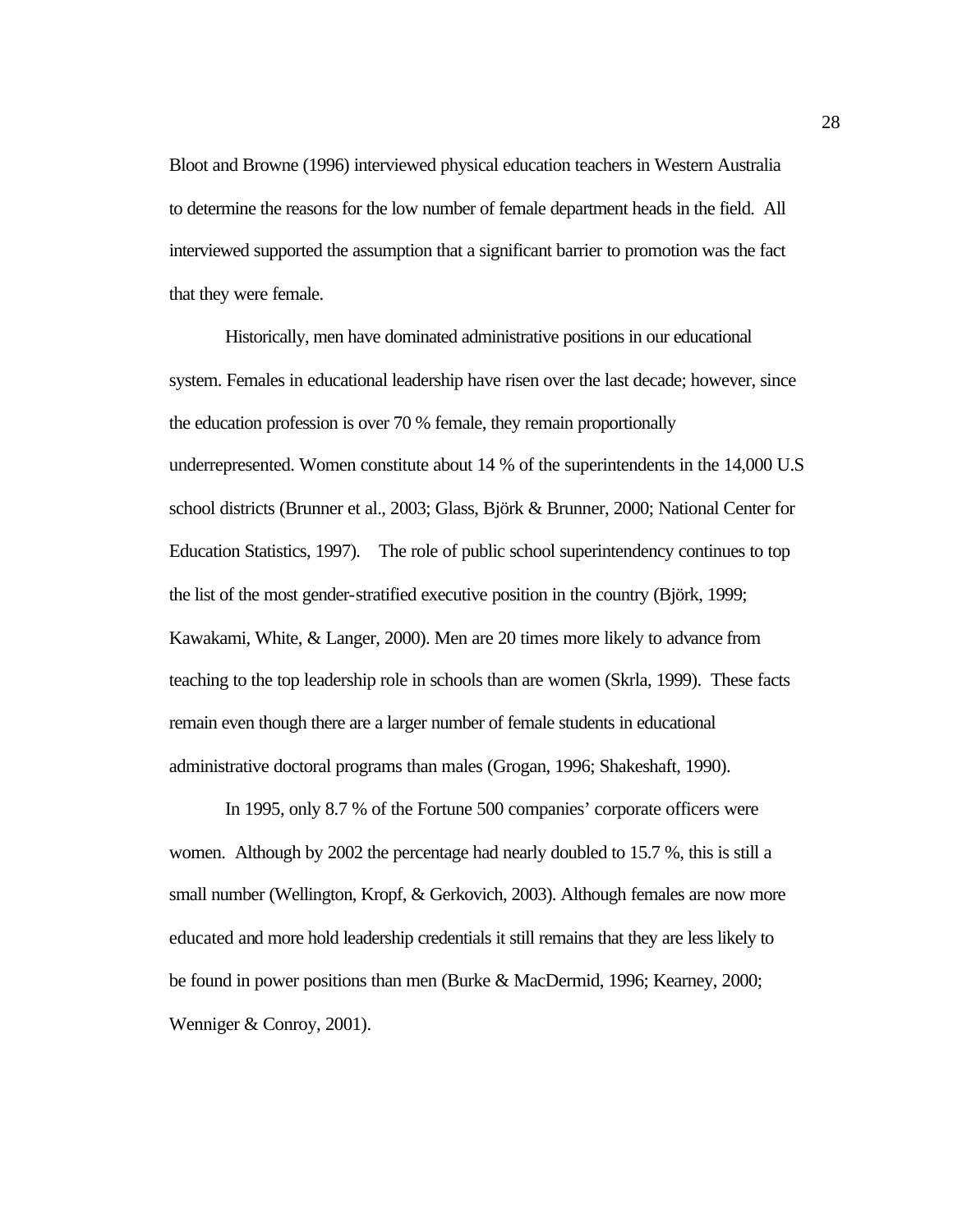# Socializers' Beliefs and Behaviors

Socializers are individuals who communicate powerful messages about competencies and expectations. The beliefs and behaviors of these significant intimates can highly impact the beliefs and attitudes regarding the competencies of others through the messages they send (Eccles, 1994). If young children only see male principals they will be socialized to assume that only men can be principals. If they only see male government officials, the same holds true. Gender research supports this claim and shows that even when new or non-traditional gender deviations occur, acceptance remains difficult. The strength of the impact of socialized bias is strong and deeply ingrained, once again supporting the theoretical factions of the Eccles Model of Achievement Related Choices (1987, 1994).

Gender stereotypes about leadership in past research have indicated that men are perceived to be more capable of leading than women (Broverman,Vogel, Clarkson & Rosenkrantz, 1972). Although current writers (Arburdene & Naisbett, 1992; Carless, 1998; Cranwell-Ward, 2001; Gardner, 1990; Growe & Montgomery, 2001; Hegelsen, 1995; Rosener, 1995), suggest women have "special" qualities suited to leadership they remain underrepresented in all arenas (Addi-Raccah & Ayalon, 2002; Bloot & Browne, 1996; Brunner, Grogan & Prince, 2003, Coleman, 2003; Fitzgerald, 2003; Johnson, 1999; Lublin & Brewer, 2003; McCabe, 2001; Morrison, et al., 1992; Skinner, Robinson, Brown & Cates, 1999; Skrla,et al., 2000; Tesch, Wood, Helwig, & Nattinger, 1995).

Interestingly, literature now indicates that a favored leadership approach is leadership that is transformational in nature, involving ownership, oneness and doing the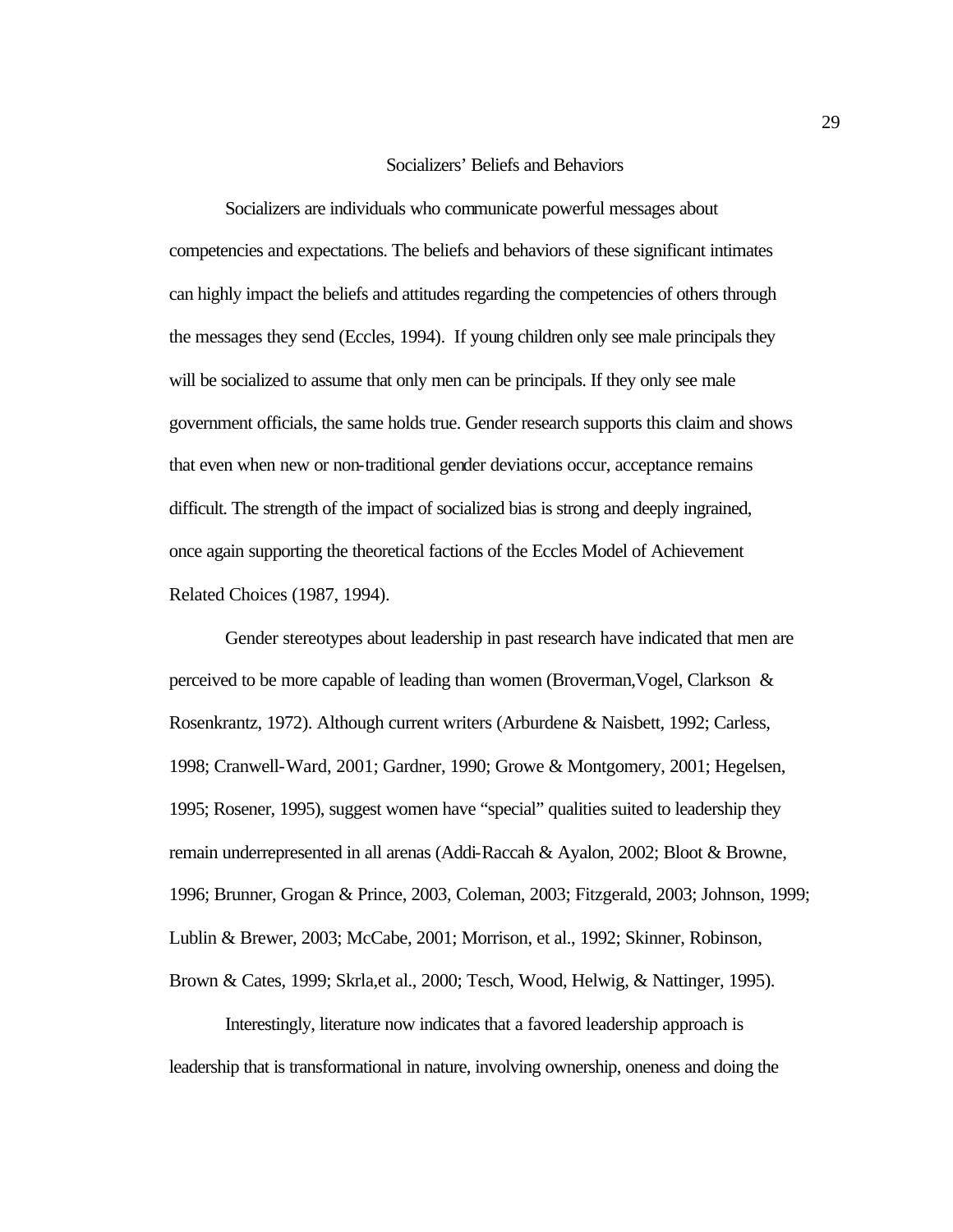right thing rather than doing things right (Depree, 1989; Sergiovanni, 1992). These characteristics have been previously assigned to a typically female style of leadership. Research indicates that this is a preferred approach (Cuban, 1988; Grogan, 1996; Henkin, Wanat & Davis, 1996; Leithwood, 1995; Nogay, 1996). We no longer value the command and control type of leadership, but rather the "interactive leadership" as discussed in Judy B. Rosener's (1995) work *Ways Women Lead*. Interactive leadership involves getting subordinates to transform their own self-interest into the interest of the group. It encourages participation, shared power, and enhanced self worth.

In Sally Helgesen's book *The Female Advantage* (1995) she recognizes women's values as a source of strength rather than as a sign of weakness. She views women as possessing an attention to process instead of a focus on the bottom line; as showing a willingness to look at how an action will affect other people; and with a concern for the needs of the community. Although Helgesen (1995) acknowledges that some men may share these values, they are defined as female because they have been nurtured in the private, domestic sphere to which women were restricted for so long.

While these authors support the growth and appreciation of women in scholarship and leadership, trends indicate that the movement of women into leadership positions of true authority still does not exist at a rate comparable to that of males (Hudak, 2001; Lawler, 1990; Morrison et al., 1992; Skinner, 1999; Skrla et al., 2000). Lawler (1990) states: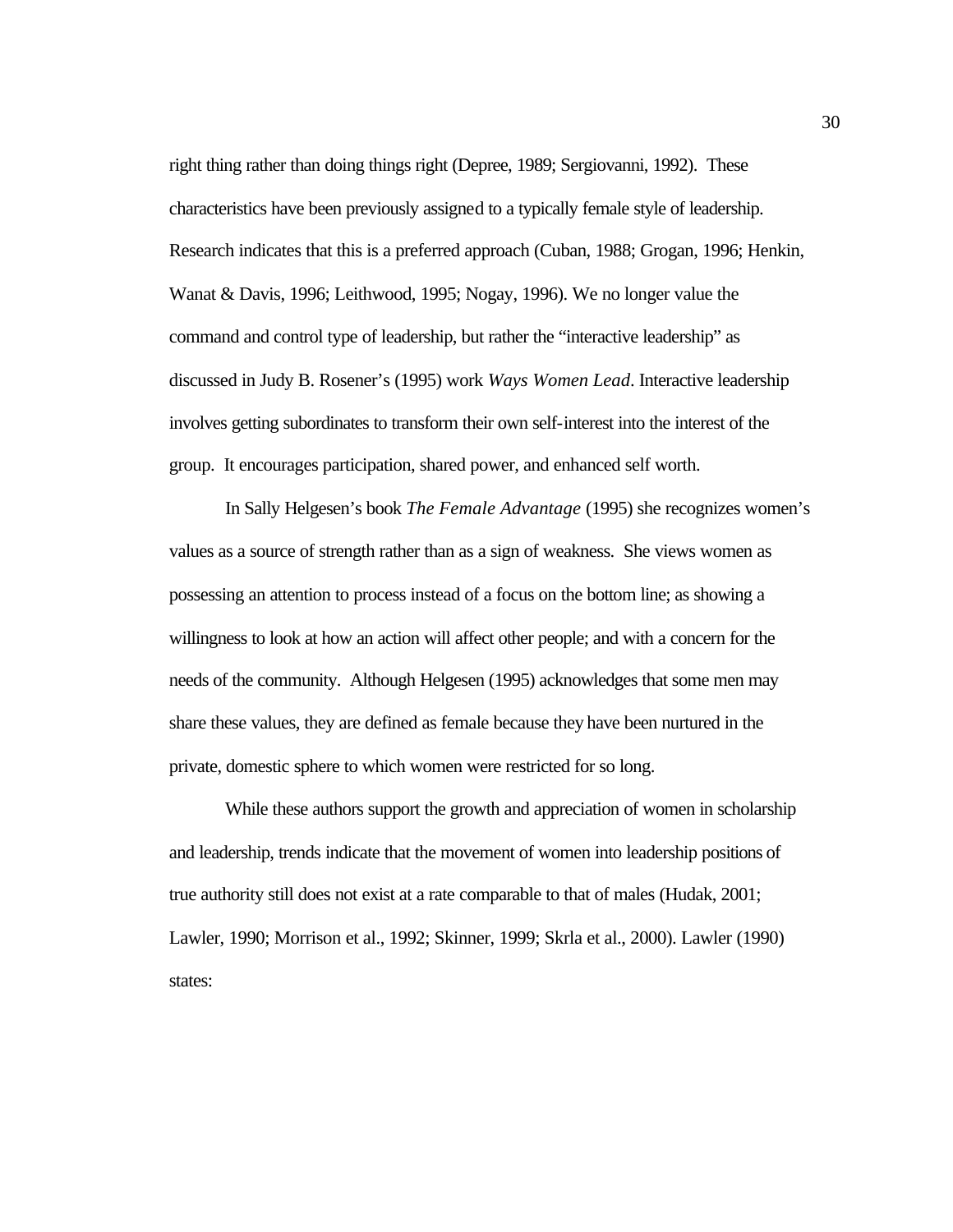We live in a society that values what is male more than what is female. Our government, major corporations, institutions of higher education …are operated by men at the highest levels of administration, while women assume 'support' tasks that are lowest paid and least rewarded. (p.652)

Gilligan (1982) and Helgesen (1995) both focus on the differences between male and female leaders. Although the current women's movement holds that, for all intents and purposes, men and women are equal and bring to the workplace unique and successful leadership styles, research shows that females who attempt to enter and advance in leadership positions encounter obstacles that prohibit them from climbing to the top with their male counterparts (Hudak, 2001). Gail Evans (2003) states "My research showed that women get promoted on their performance, while men…get promoted on their potential….we must prove we know how to do it" (p. 36).

Although the typical female style of leadership is gaining in popularity, women are often not viewed as capable of leading (Broverman, et al., 1972; White & Van Velsor, 1992). This socialized attitude surfaces as an internal barrier according to the literature that examines male and female perceptions of what makes a good leader. Available research (Epstein, 1988; Golub & Canty, 1982; Hebl, 1995; Morrison & Shakeshaft, 1989; Tindall et al., 1978; White & Van Velsor, 1992) suggests that men are sought out for leadership positions and that women are not given or do not take the opportunity to lead.

Socializers' negative beliefs and attitudes regarding women's leadership abilities are not only held by men. Tindall et al. (1978) found that men were ranked higher by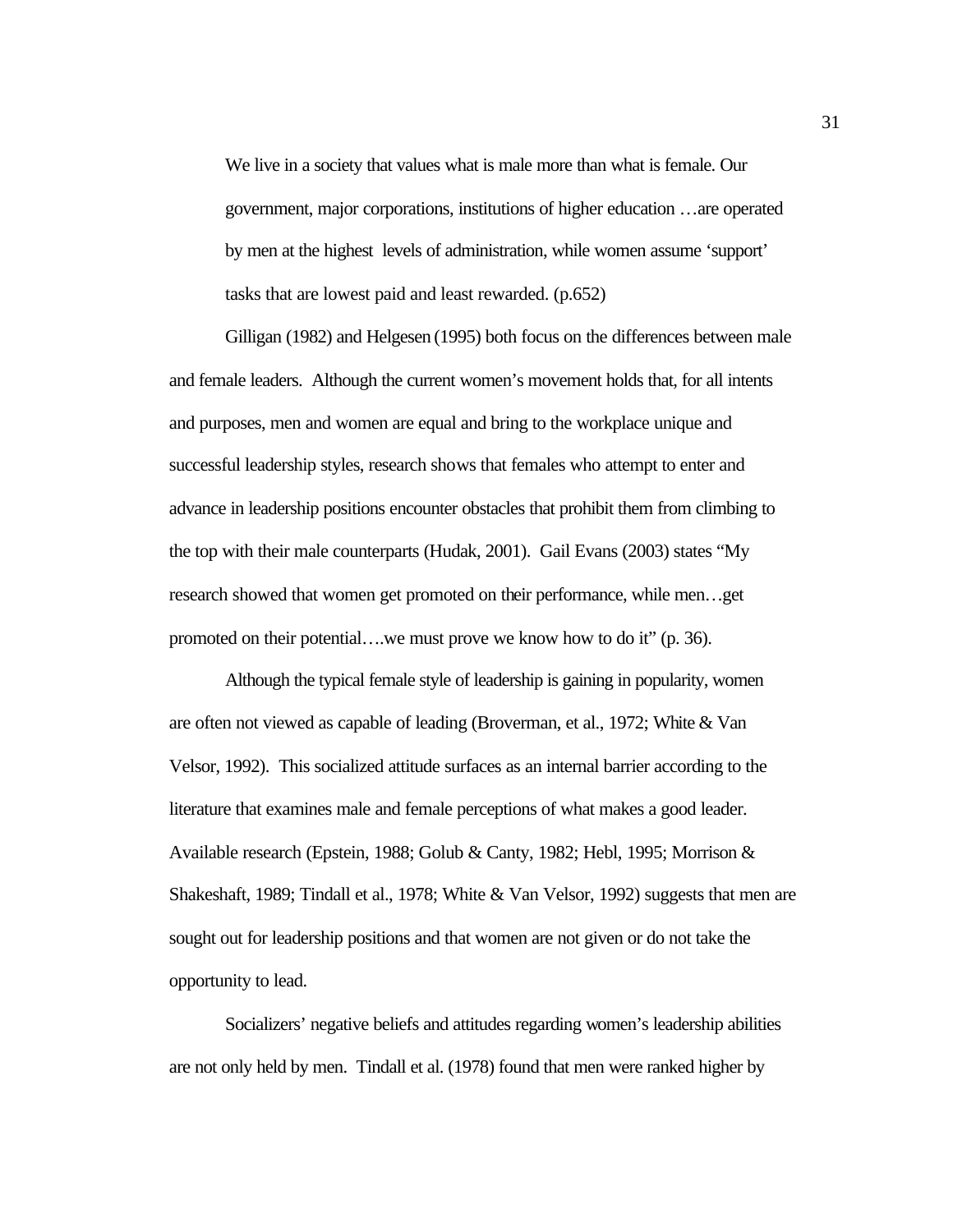men and by women in terms of leadership in small task groups. Golub and Canty (1982) hypothesized that if sex role expectations influence the assumption of leadership, and if women as well as men believe that women do not make good leaders, or should not be leaders, they will defer to men whenever men are present. Neither study attempts to pursue the dynamics behind these behaviors but only guesses at the forces at play. It is interesting to note that in both studies females deferred leadership to male participants (Golub &Canty ,1982; Tindall et al., 1978).

This socialized belief or attitude that women cannot lead begins early. As noted by Sadker and Sadker (1994):

If children see business offices where men, for the most part, are managers and women are secretaries; if they see hospitals where males are mainly doctors and females are nurses; if in their schools they watch male principals giving directions to mostly female teachers, they reach the inescapable conclusion: Men are bosses and women work for them. (p. 258)

## Differential Aptitudes

Perceptions about one's own capabilities and talents can be termed differential aptitudes. The literature review indicates that a person's self-concept or perceived aptitude for a specific task greatly influences task selection (Eccles, 1994). Perceived self-concept relative to aspirations for leadership has been investigated (Adkinson, 1981; Golub & Canty, 1982; Hansot & Tyak, 1981; Hudak, 2001; Shakseshaft, 1987; Skrla et al., 2000; Tindall et al., 1978).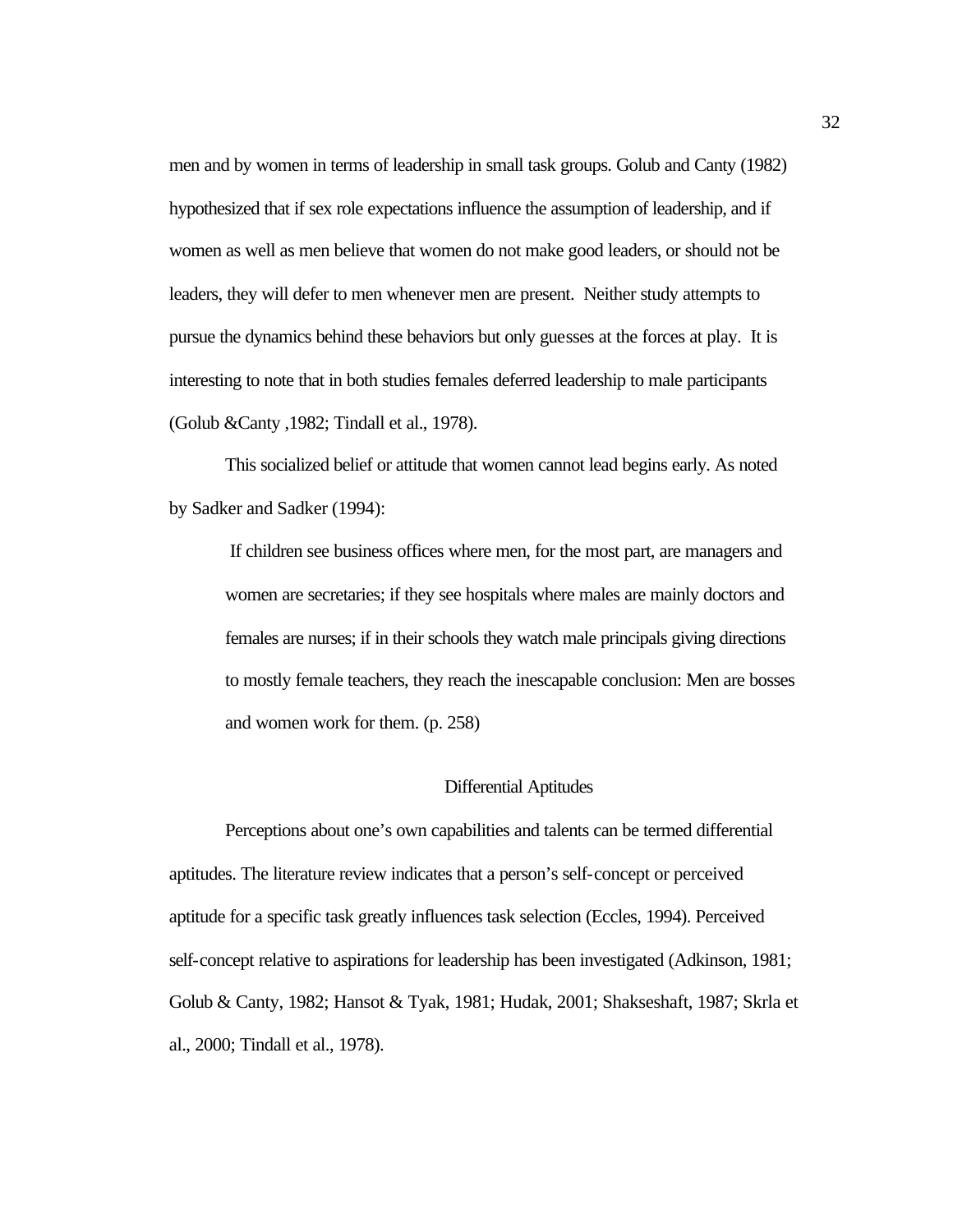Despite gains in women's status and the appreciation for the female style of leadership the literature shows that women are not entering the realm of leadership at a rate comparable to men. The reasons continue to be investigated. The external barriers of gender-bias (Gurman & Long, 1994; Kawakami et al., 2000) may play a significant role in women's ability to achieve leadership status, however, the socialized internal barrier of the lack of confidence in female leadership ability seems to resurface again and again in the literature (Adkinson, 1981; Golub & Canty, 1982; Hansot & Tyak, 1981; Hudak, 2001; Shakseshaft, 1987; Skrla et al., 2000; Tindall et al., 1978).

Research done by Skinner et al. (1999) indicates that women are underrepresented as school psychology instructors and that women publish fewer journal articles than men. Although they found an increase in the trend of females to publish, males were more likely than females to be authors of articles in the journals reviewed. The authors indicate that a lack of self-confidence in writing skills may be a significant factor. Here we see women lagging behind men in an area of scholarship where confidence and initiative are paramount.

Women's underrepresentation in public office (Lublin & Brewer, 2003) was also attributed to a question of confidence. Recruitment issues were discussed as these authors suggest that women often do not pursue these top positions. These investigations show that a lack of confidence may be at the crux of women's underrepresentation in these areas, lending support to Skinner's et al. (1999) assumptions regarding the lack of female written works. Neither, however, addresses the source of this inferiority, nor do they propose additional research in the area. The findings do not lend themselves to useful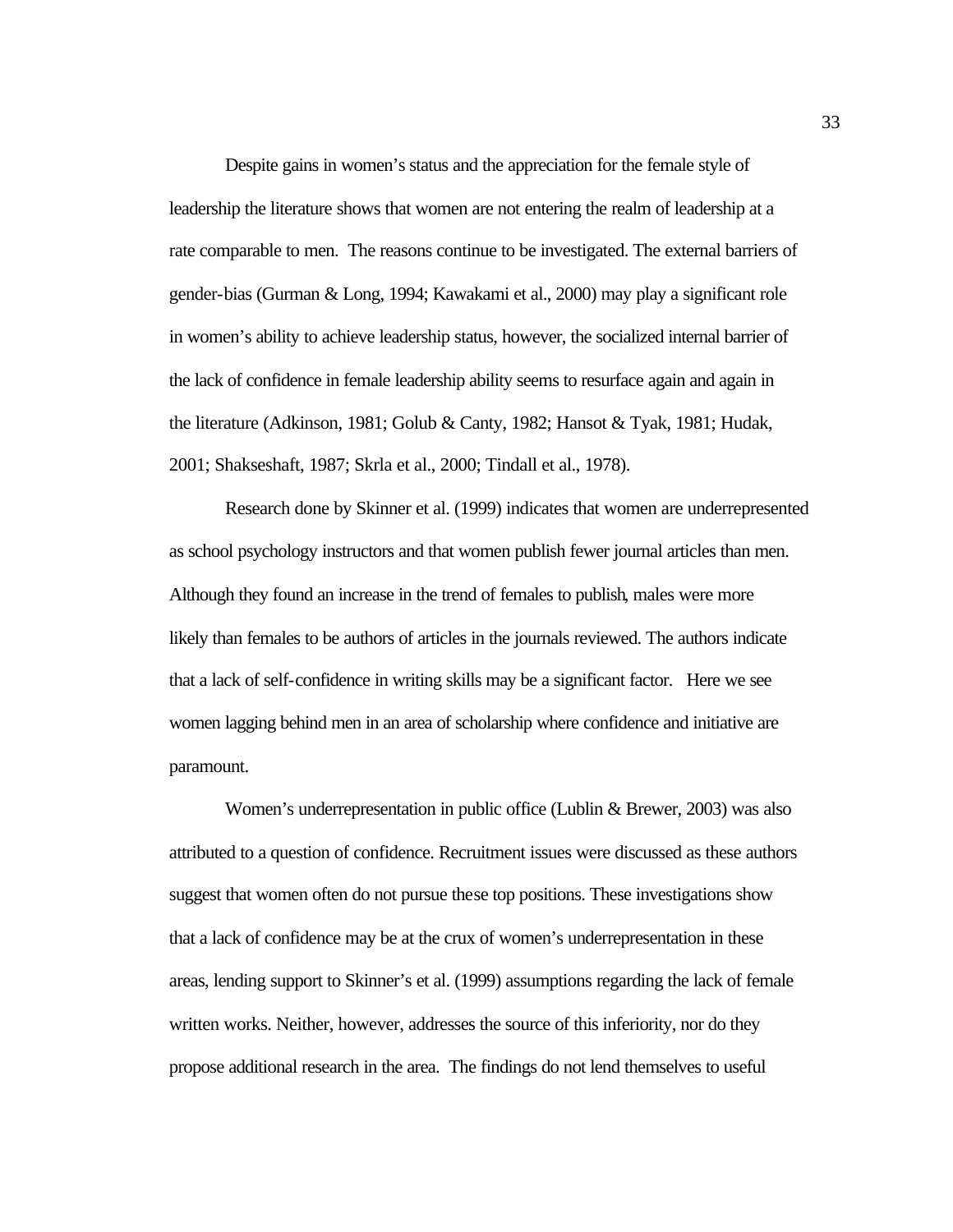solutions to these identified areas of weakness, nor do they give us specific reasons for these conclusions.

The study of physical education teachers in Western Australia (Bloot & Browne, 1996) investigated the reasons for the low numbers of department heads in this field. Twenty-seven female physical education teachers were interviewed. Evidence obtained indicates that only seven females interpreted their teaching and life experiences in the light of their personal characteristics in such a way as to desire promotion, apply for it, and successfully assume the head of department position. The analysis revealed that constraints on the promotion of females were based primarily on stereotypic attitudes and expectations regarding gender-roles. Bloot and Browne (1996) state:

Many women do not appear to consider themselves as potential leaders. Internalized views of the incompatibility of leadership roles with femininity held by women themselves have been cited as a reason why women are viewed as less competent, less objective and less logical than men. Some highly capable women make a conscious choice not to apply for promotion. (p. 84)

The study concludes that the underrepresentation of females at head of department level in physical education is a gender-based phenomenon. Each contributory factor was perceived as a barrier to promotion because the teacher was female. One prominent factor is the women's own perceptions or self-confidence. Underlying these factors is gender-role stereotyping. This social process which attributes particular behaviors, attitudes, values and beliefs to one sex rather than the other, is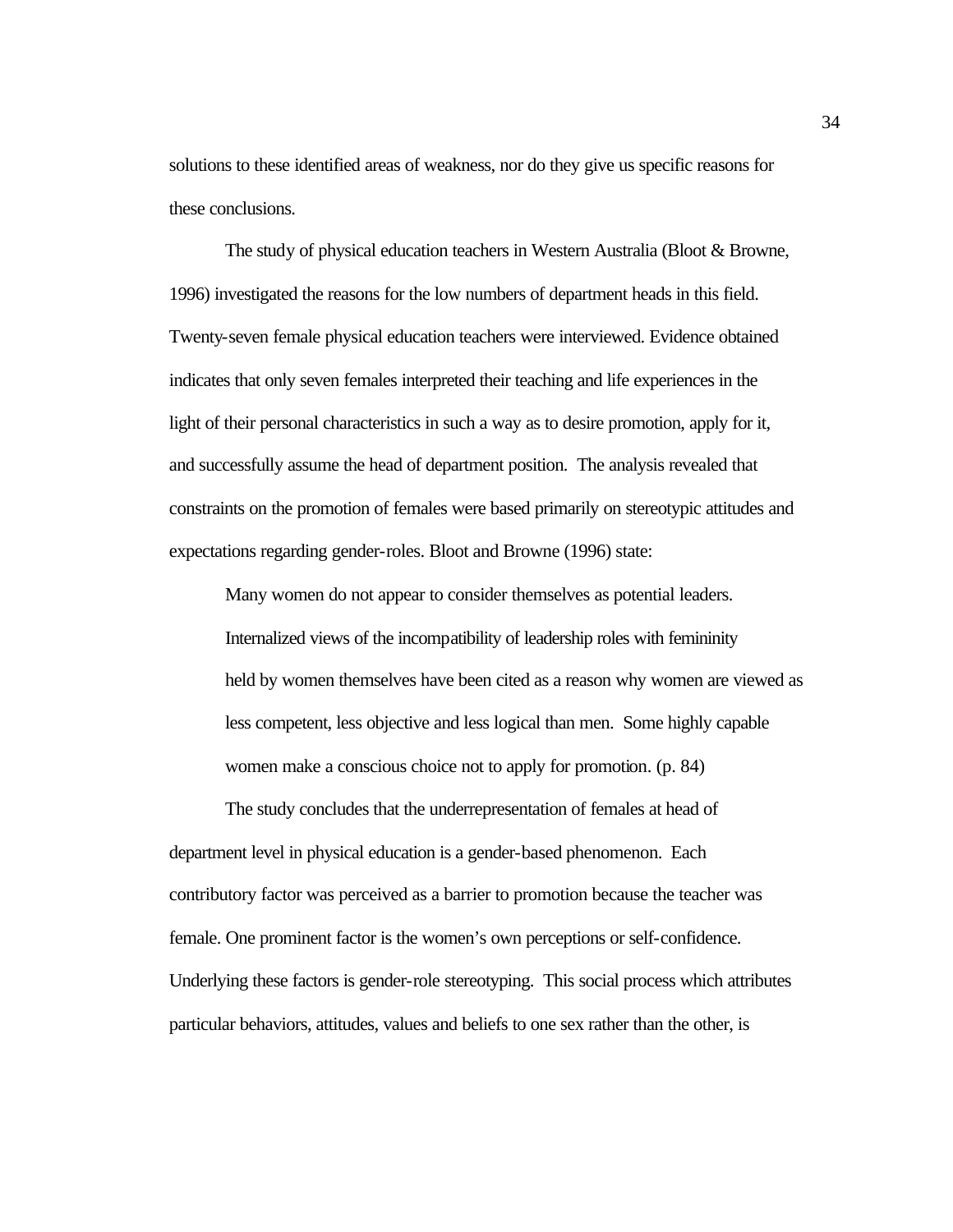largely responsible for the sex imbalance at the head of department level in physical education (Bloot & Browne, 1996).

 The lack of confidence is a recurring explanation offered for women's underrepresentation in leadership roles. This perceived lack of aptitude greatly affects a woman's motivation to seek leadership positions. Merrick (2002) states "Many women have bought into a self-defeating paradigm: a fear of success, a reluctance to legitimize the exercising of authority, a tendency toward self-minimalization" (p. 95). This reflects the belief that women are faced with barriers that keep them from entering into leadership roles; even with the proven success of the skills they bring to an organization. On one hand we see support and movement toward female leaders, on the other we still see a resistance to or lack of women in high profile leadership positions. Applying the Eccles et al. (1987, 1994) model of achievement-related choices is a way to understand this phenomenon. If women are socialized not to choose typically male achievement-related positions because they are socialized not to feel confident in these tasks, this underrepresentation will continue to occur.

Research supporting women's failure to attain leadership roles is abundant. The glass-ceiling perspective remains, blaming external factors as one culprit for this underrepresentation. Issues such as leadership style and gender-bias persist, however a shift is occurring. Researchers are taking a closer look at internal obstacles. Self-imposed barriers are a new focus, supporting the Eccles et al. (1987, 1994) model of achievement– related choices. Emerging research suggests that women today experience fewer entry barriers as a result of affirmative action and antidiscrimination policies (Smith, 2000).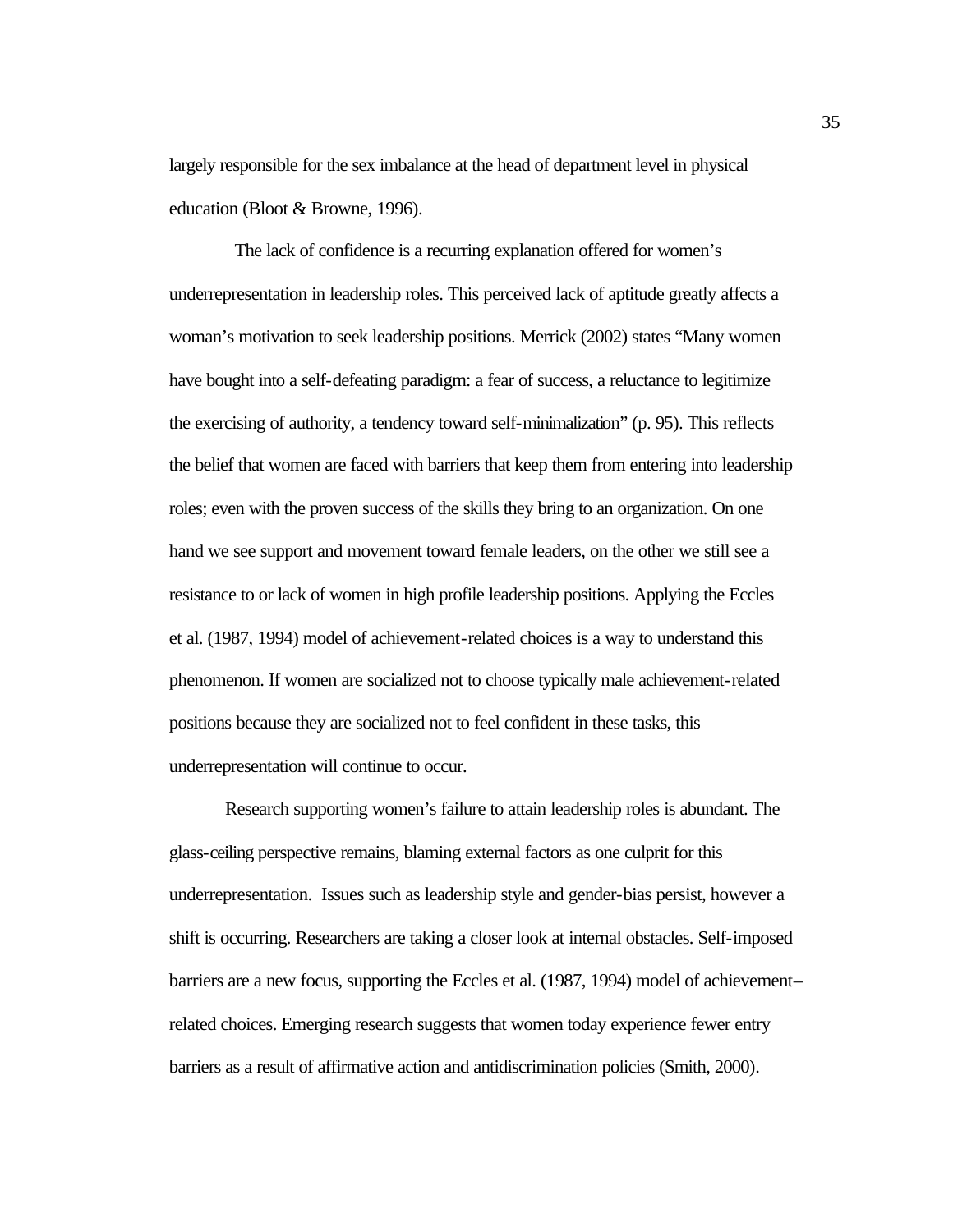Still, women continue to shy away from leadership roles. Internal self-imposed constraints exist that may make women less likely to pursue opportunities for advancement because they feel they lack the capability or the aptitude to do so (Austin, 2000; Skrla, et al., 2000). Limitations on women's academic achievement and aspirations for leadership come not only from the external environment, but also from internalized ideas and beliefs. When compared to men, women have less confidence in their own abilities, especially in domains that are stereotyped as male (Beyer & Bowden, 1997; Eccles et al., 1998; U.S. Department of Education, 2000).

# Previous Achievement-Related Experiences

Gender roles mandate different primary activities for women and men and these gender roles can influence the definition one has of successful performance of those activities considered to be central to one's identity (Eccles, 1994). If a woman is socialized to value a domestic role and to believe that is all she is capable of doing, she will most likely pursue that career path. The research reviewed indicates that previous achievement-related experiences, then, send messages of expected success or failure in those areas.

 Denmark (1993) states that typical female socialization does less to promote leadership ability in the workforce, but instead prepares women for domestic roles as wives and mothers or in lower level traditional jobs in the workforce. Shakeshaft (1989) asserts that women are limited by societal expectations, parental guidance, selfaspirations, and society's attitude toward appropriate male and female roles. Men, she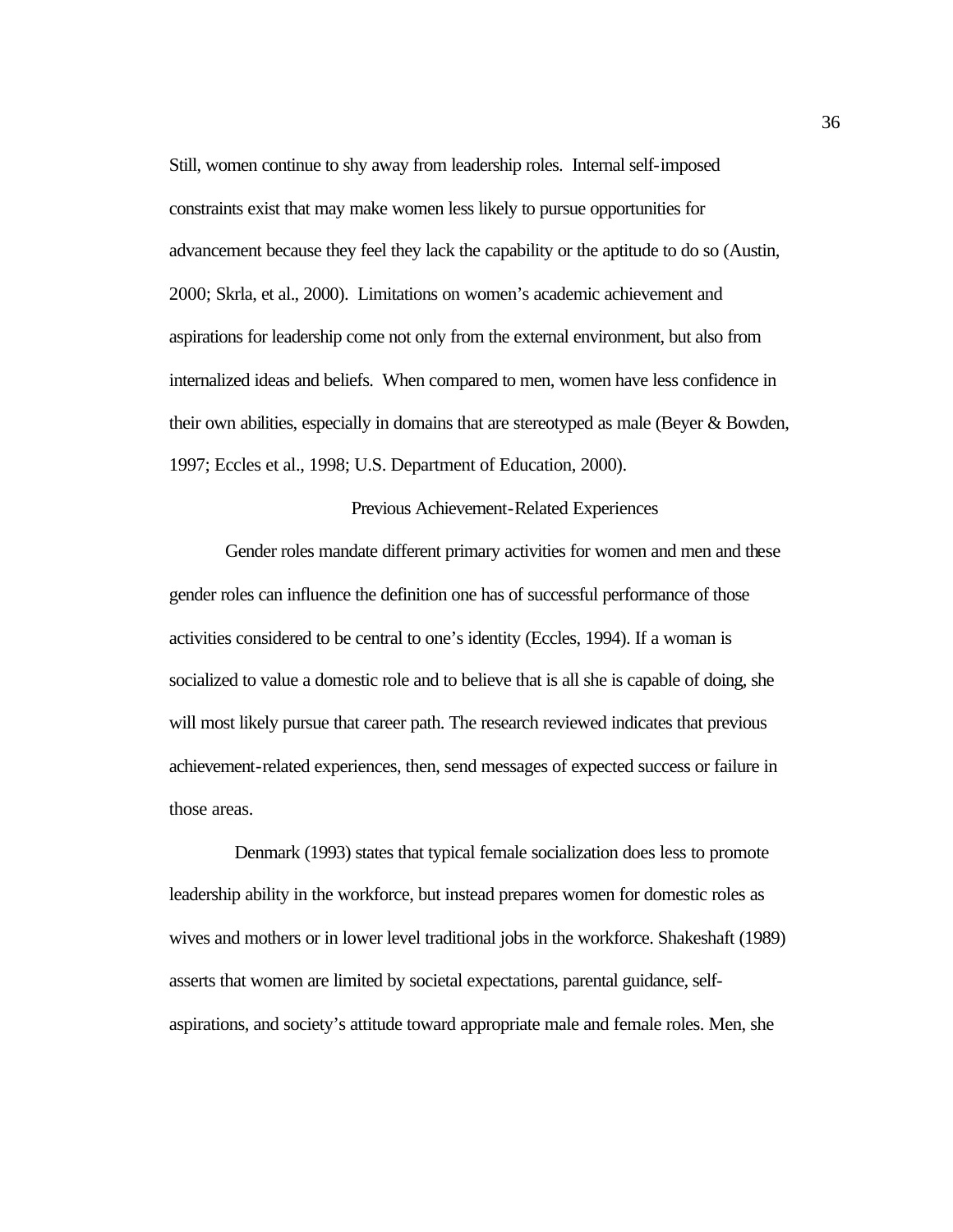states, are socialized to seek professional success while women are socialized to assume the traditional role of homemaker and mother.

 Clinical theory and research also support the concept of gender-bias within our families. In looking at studies involving relationships and gender in our homes, family therapists found that "sexist thinking is pervasive in families" (Walters, Carter, Papp, & Silverstein, 1988, p.27). They observed that even in families that presumably valued evenhanded fairness regarding gender, equality between the sexes is more illusionary than real (Goldner, 1989; Knudson-Martin & Mahoney, 1996). Atwood (2001) identifies legacies from childhood experience of gender-bias that may be associated with depression among women. In her study, family based gender bias is explored, particularly parental bias, which puts daughters at a disadvantage. Atwood's (2001) research affirms the existence of parental attitudes and behavior that discriminate against girls:

To various degrees all girls and women are affected by sexism, whether it be within their families, at school, in the workplace, or through the media…The family atmosphere that generated those feelings permeates their everyday thinking about themselves and their relationships…For many women, their confidence in themselves and their capacity to form satisfying intimate relationships have been undermined…they compare themselves with men and feel inadequate; they overvalue the importance to their well-being of attachment to a male or indiscriminately perceive men as threatening; or they equate their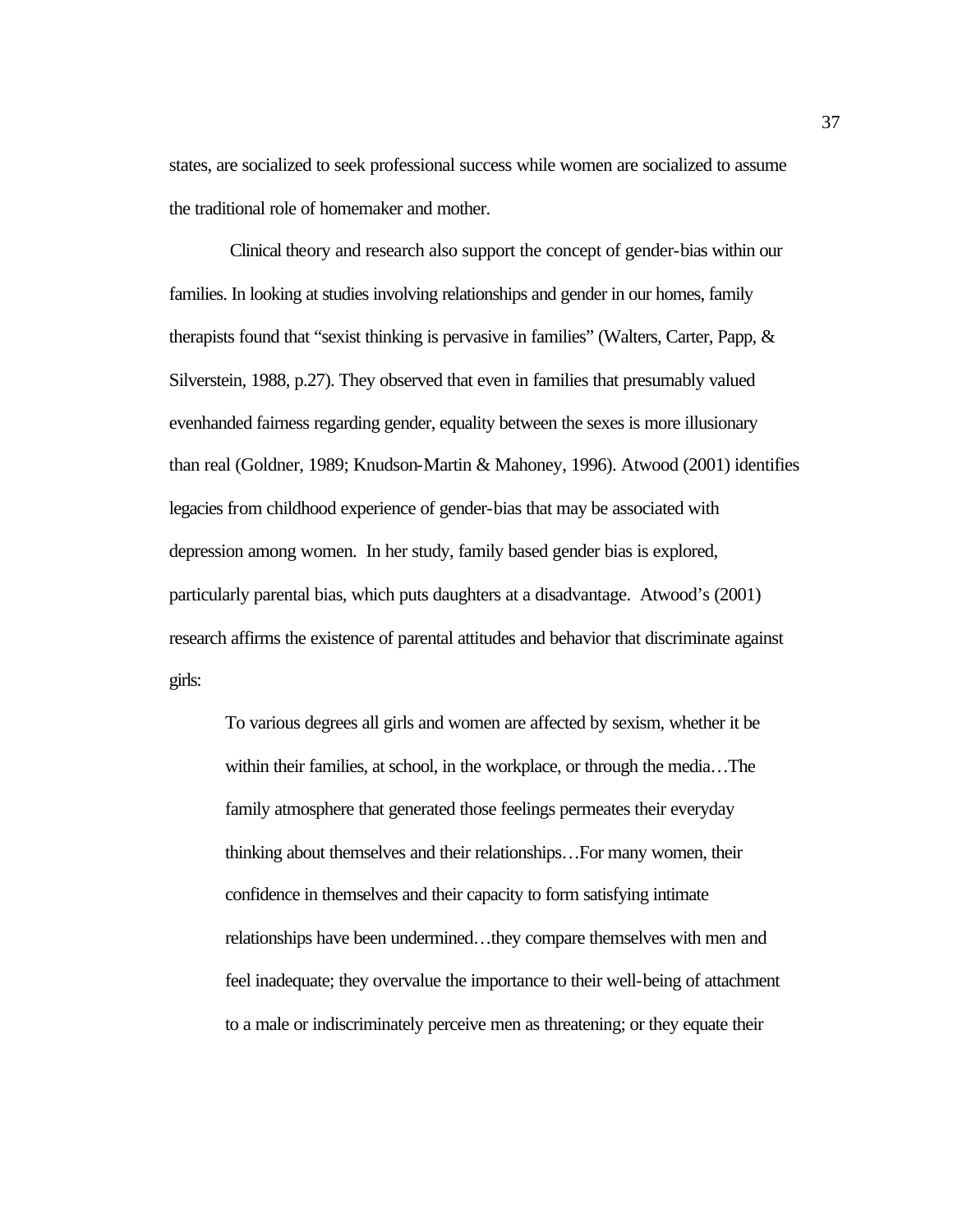value as women with unstinting service on behalf of others at the expense of

themselves. (p. 31)

Hyde and Kling (2001) reviewed psychological research on motivation and on educational achievement focusing on gender. They once again support the impact of internal barriers:

Until women feel that they are of equal worth, it is likely that their education will be impaired. Girls, of course, are not born with these ideas. They acquire them through the processes of gender socialization. Special attention to the messages that girls receive from parents and teachers about their worth relative to boys is needed to remove this internalized barrier to women's achievement. (p.374)

## **Summary**

The theoretical framework of the Eccles' et al. (1987, 1994) model of achievement behaviors is based on the belief that socialization shapes both individual's self-perceptions and their goals and values. This theory and the literature reviewed indicate that women and men should acquire different self-concepts, different patterns of expectations for success across various activities, and different values and goals through the processes associated with gender- role socialization. These socialization experiences can affect educational and vocational choices in several ways.

The Eccles Theory (1987, 1994) indicates that gender-role socialization can lead women and men to have different hierarchies of core personal values and to have varying levels of confidence or ability self-concepts across various domains. The literature reviewed supports this claim. Both theory (Eccles, 1993; Ginzberg, 1972; Holland, 1985;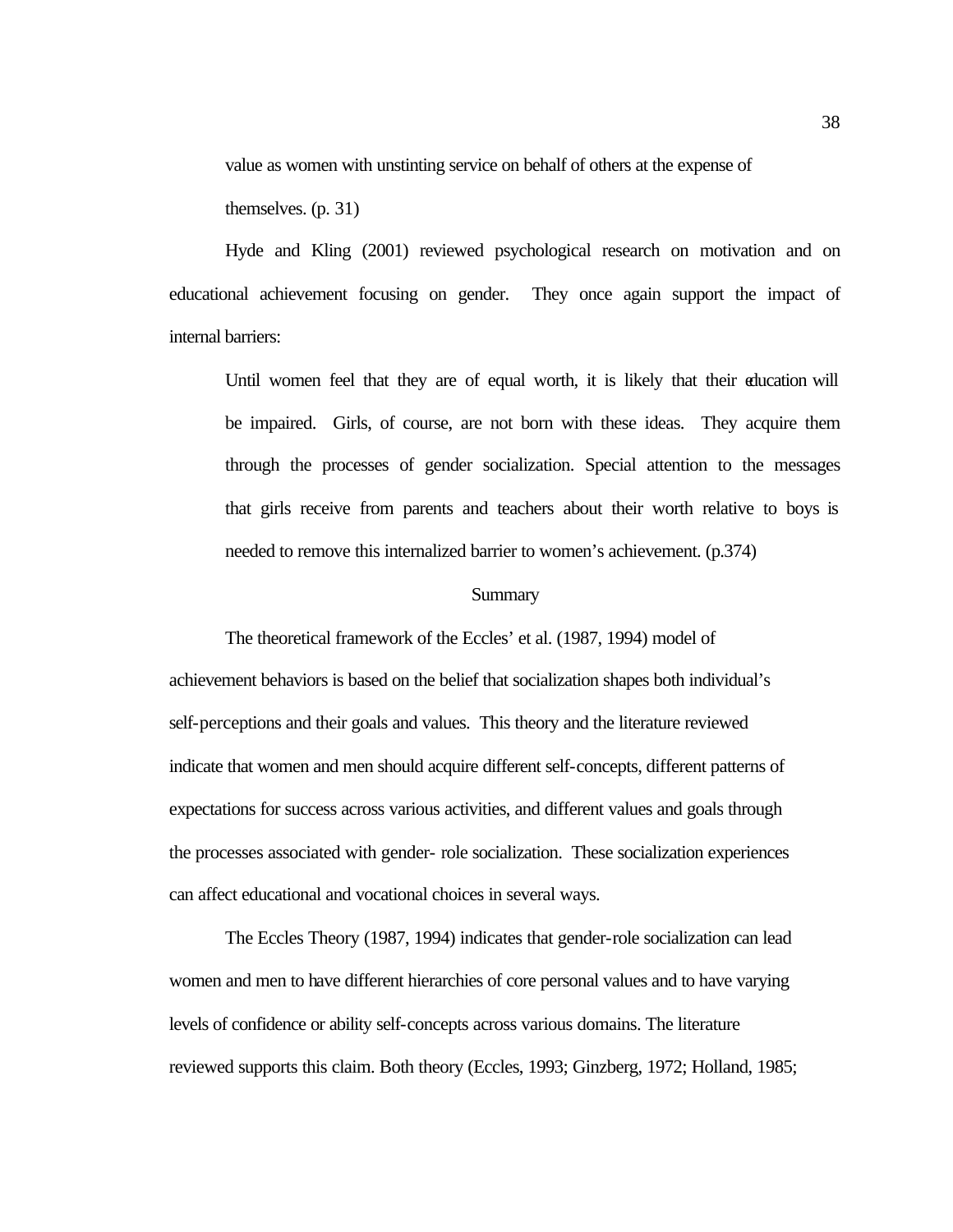Roe, 1957; Super, 1990) and empirical research (Eccles et al., 1999; Grotevant & Cooper, 1988; Jodl et al., 2001; Mortimer et al., 1986; Penick & Jepsen, 1992; Schulenberg et al., 1984) highlight the pathways linking parental values, beliefs, and behaviors to adult occupational choices and aspirations.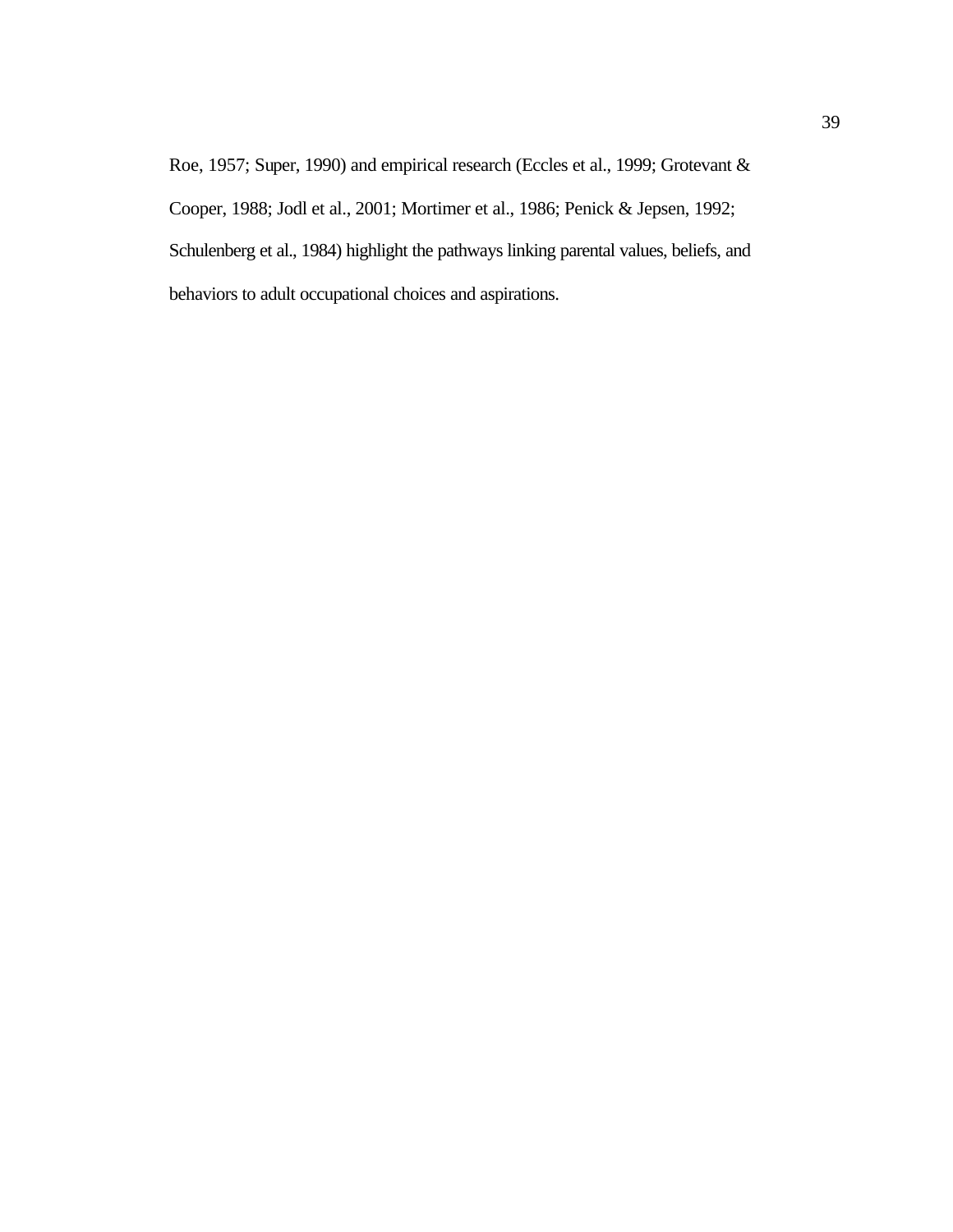# CHAPTER III

# METHODOLOGY

# Introduction

Women do not aspire to leadership positions at a rate comparable to men (Skrla et al. 2000). They are often faced with obstacles, either external or internal, which keep them from advancing into leadership positions. The literature identifies these barriers and offers notions for why women are not represented in leadership positions proportionately to men. Empirical studies have presented the scope of the underrepresentation. The literature also recognizes the attitudes biased in favor of men and theoretical lenses locating the problems within the women themselves (Skrla et al. 2000).

The issues that shape women's career aspirations are of interest to this researcher. There is a need to pierce the silence at the individual level to promote open discourse with and among female leaders and non-leaders regarding their early childhood genderexperiences. This research was designed to advance the conversation in a space that has been largely untapped (Chase, 1995). This design created a context in which women moved toward integrating talk of their career aspirations relative to themes ingrained in them during childhood. The methodology used included the women's own analyses of their early childhood experiences and explored their own proposed solutions to the obstacles facing our children (Lincoln, 1993).

# Methodological Approach

This study utilized a qualitative methodology based on phenomenology, a search for meaning over a search for rules (Shank, 2002). Phenomenology is based on the notion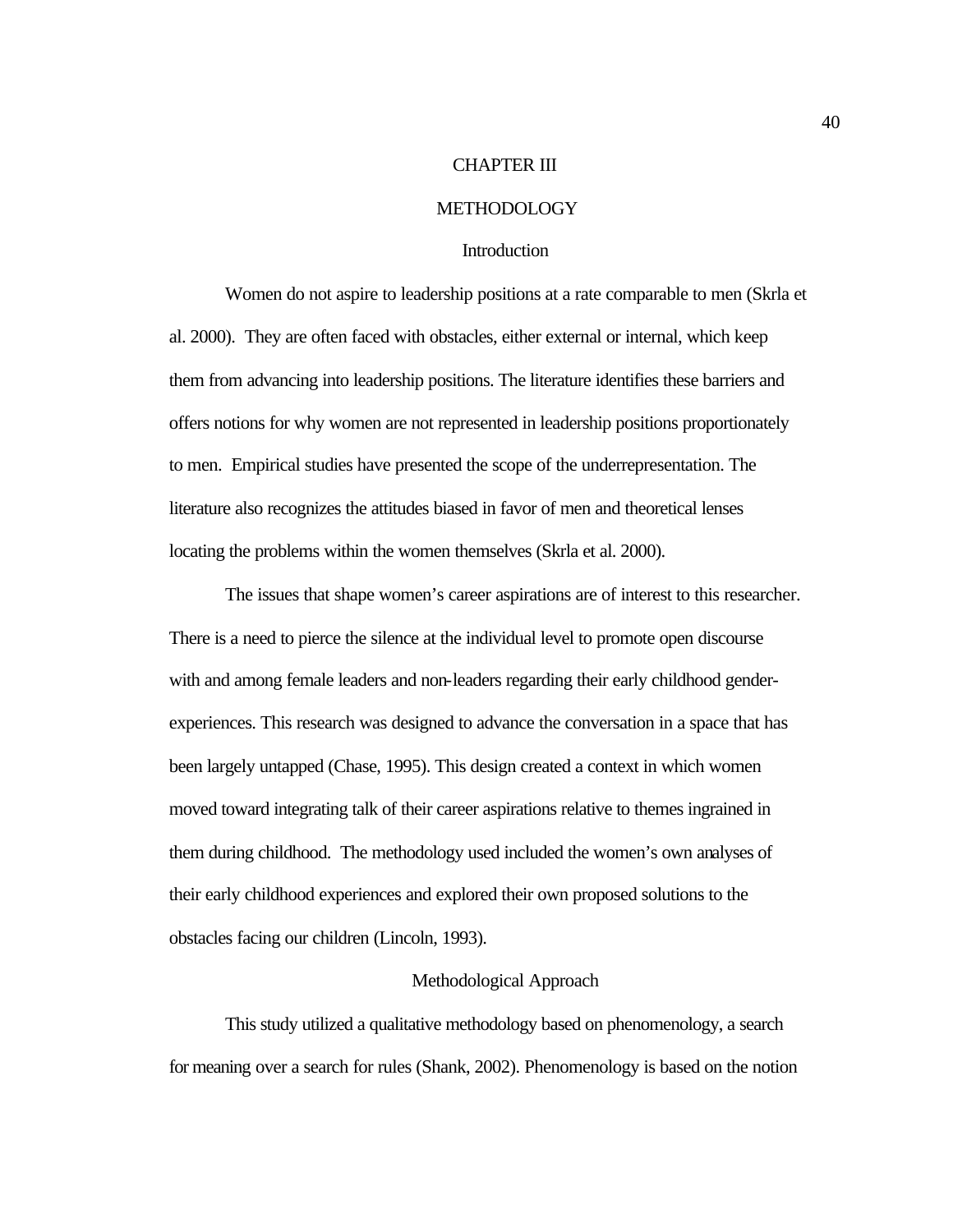that we, as human beings, do not experience anything directly. Instead, we come to know things by the impact those things have on our consciousness. In other words, what we really know are the effects of things on our awareness, and not the things themselves. It is a form of interpretation that says human consciousness is the key to understanding the world. Through phenomenology we see how people interpret their worlds, and how we can, in turn, interpret their interpretations (Shank, 2002).

 Qualitative methods, according to Shank (2002), are useful for exploring phenomenon and understanding it. Qualitative methods humanize situations and focus more on process rather than product. Dilthey (1961) first proposed that we seek *Verstehen* (understanding) of human beings by empathizing with them. "One must immerse oneself in everyday reality--feel it, touch it, hear it, and see it--in order to understand it" (Kotarba & Fontana, 1984, p. 6). Phenomenological studies (Creswell, 1994) examine human experiences through detailed descriptions of the people being studied. This understanding of "lived experiences" is based on the works of Husserl, Heidegger, Schuler, Sartre, and Merlau-Ponty (Nieswiadomy, 1993). As a method of research it involves studying a small number of subjects through extensive engagement to develop patterns and relationships of meaning (Dukes, 1994; Oiler, 1986).

#### Data Collection Tools

Interviews, surveys, case studies and thematic analysis are popular methodological choices for qualitative study (Bloot & Browne, 1996; Brunner, 1997; Logan & Scollay, 1999; McCabe, 2001; Oplatka, 2001). Most of the research reviewed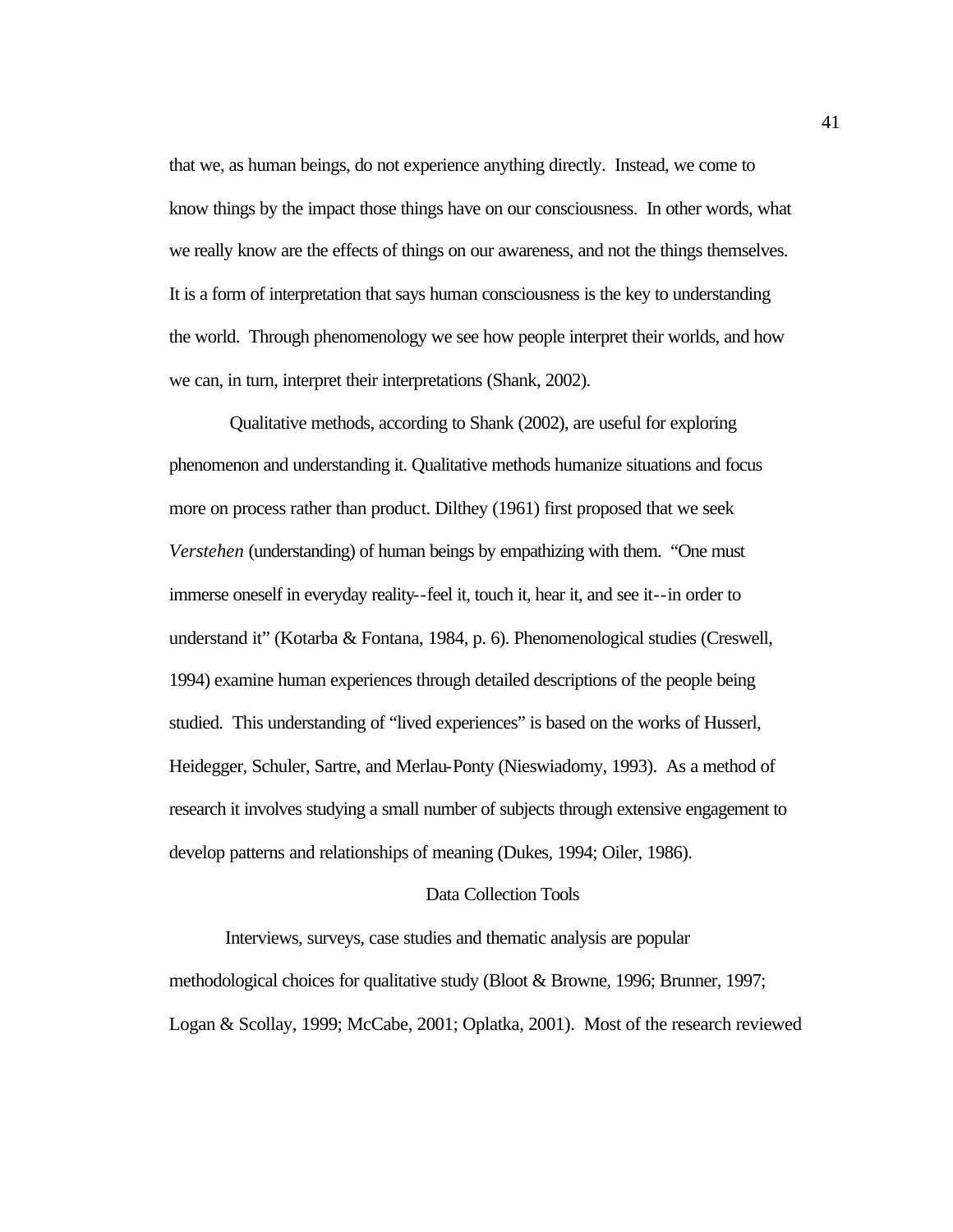by this author was found to be guided by traditional paradigms using traditional methods for both qualitative and quantitative approaches.

In support of the Eccles'et al. (1983, 1994) Theoretical Model of Achievement-Related Choices, this researcher investigated the influence of early childhood themes on women's aspirations for leadership and non-leadership positions utilizing a qualitative, descriptive approach. Interviews, focus groups, self-esteem measures, gender-message checklists, and journaling were utilized to gain a deep existential understanding of the world as the participants see and feel it. The various methods encouraged selfobservations which yielded insights about individual core meanings and experiences and thus provided *Vertshen* (understanding) of the effects of childhood themes on career choice.

According to Shakeshaft (1986), the female world must be examined if we are to understand gender-based differences in leadership organizations. The investigation into the female world needs to be comprehensive and to tap into all areas of influence. This research examines and compares the themes communicated to female leaders and nonleaders in their early childhood homes.

# Data Recording Procedures

 A qualitative, descriptive approach was employed utilizing a collective case study involving with-in case and across-case analysis. With-in case analysis involves looking at each case as an entity in itself. This was completed by looking at each case individually and checking for themes prevalent in the early childhood environments of the women participants. An across-case comparison involves comparing case to case for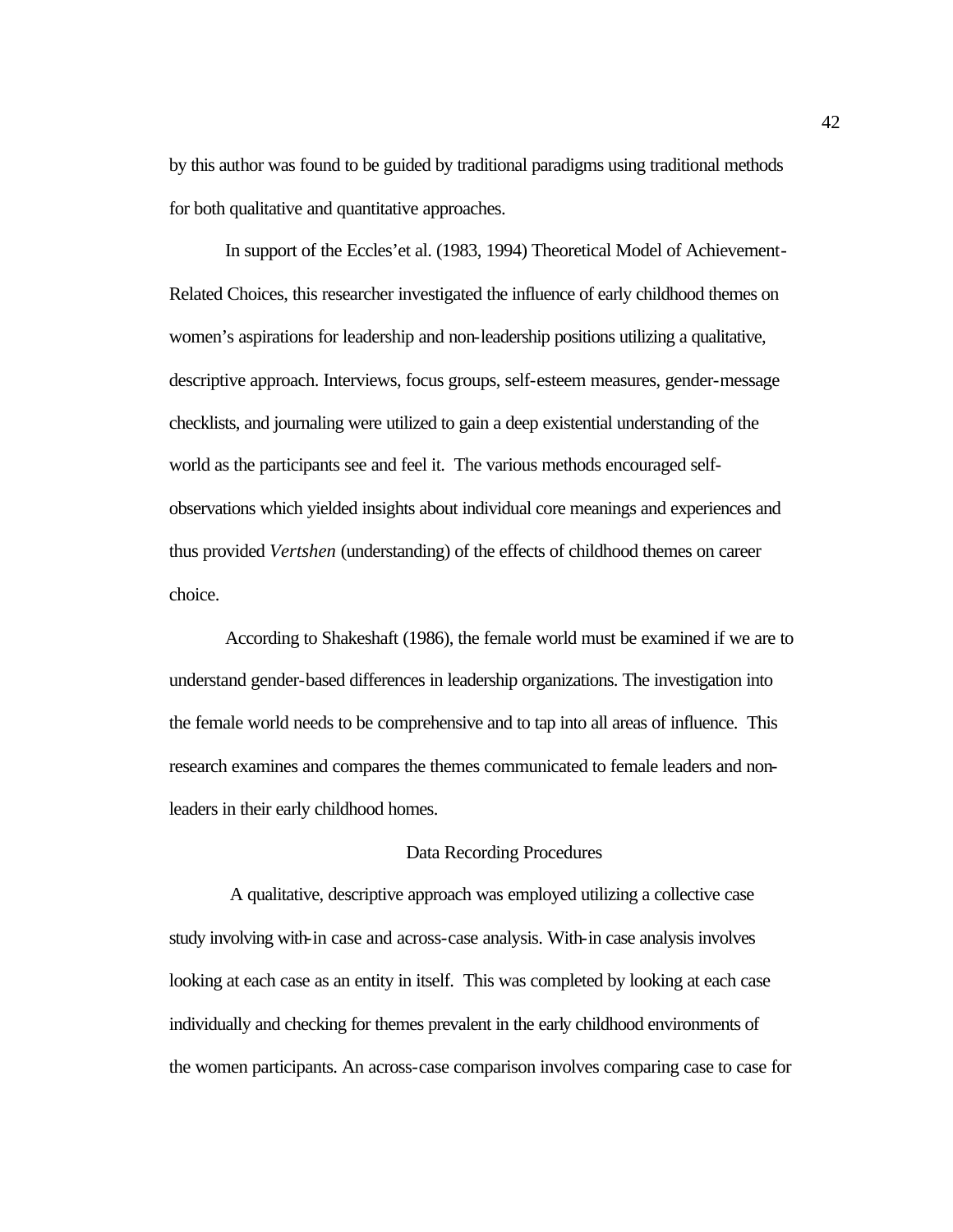commonalities and differences. This was completed within each group and between the two groups to see whether patterns match or differ from one another across the groups (Denzin & Lincoln, 1998).

Triangulation is the process of converging on a particular finding by using different sorts of data and data-gathering strategies (Shank, 2002). By using a variety of data collection methods, validation was increased and greater support for the findings was evidenced. In the interest of triangulation, open-ended interviews, checklists, focus groups, journaling and a self-esteem measure were used.

The interview technique used was designed to create a context in which the participants felt safe and free to talk. The interviews were closer to conversations among colleagues in which all were involved in exploring the research questions rather than the traditional format of "expert" researcher questioning research "subjects". Mischler (1986) described this approach to interviewing as "accepting interviewees as collaborators, that is, as full participants in the development of the study and in the analysis and interpretation of the data" (p. 126). This collaborative technique has been discussed and supported by many others as a successful research interviewing technique (Chirban, 1996; Fontana & Frey, 1994; Kvale, 1996; Lincoln, 1993; McCraken, 1988; Scheurich, 1995). Chirban (1996) describes this method as the interactive-relational approach. This approach was designed to balance the professional responsibility of the researcher with the goal of understanding the interviewee.

At the close of each interview, the participants were provided a journal. They were asked to narrate and reflect on any gender-related experiences they encountered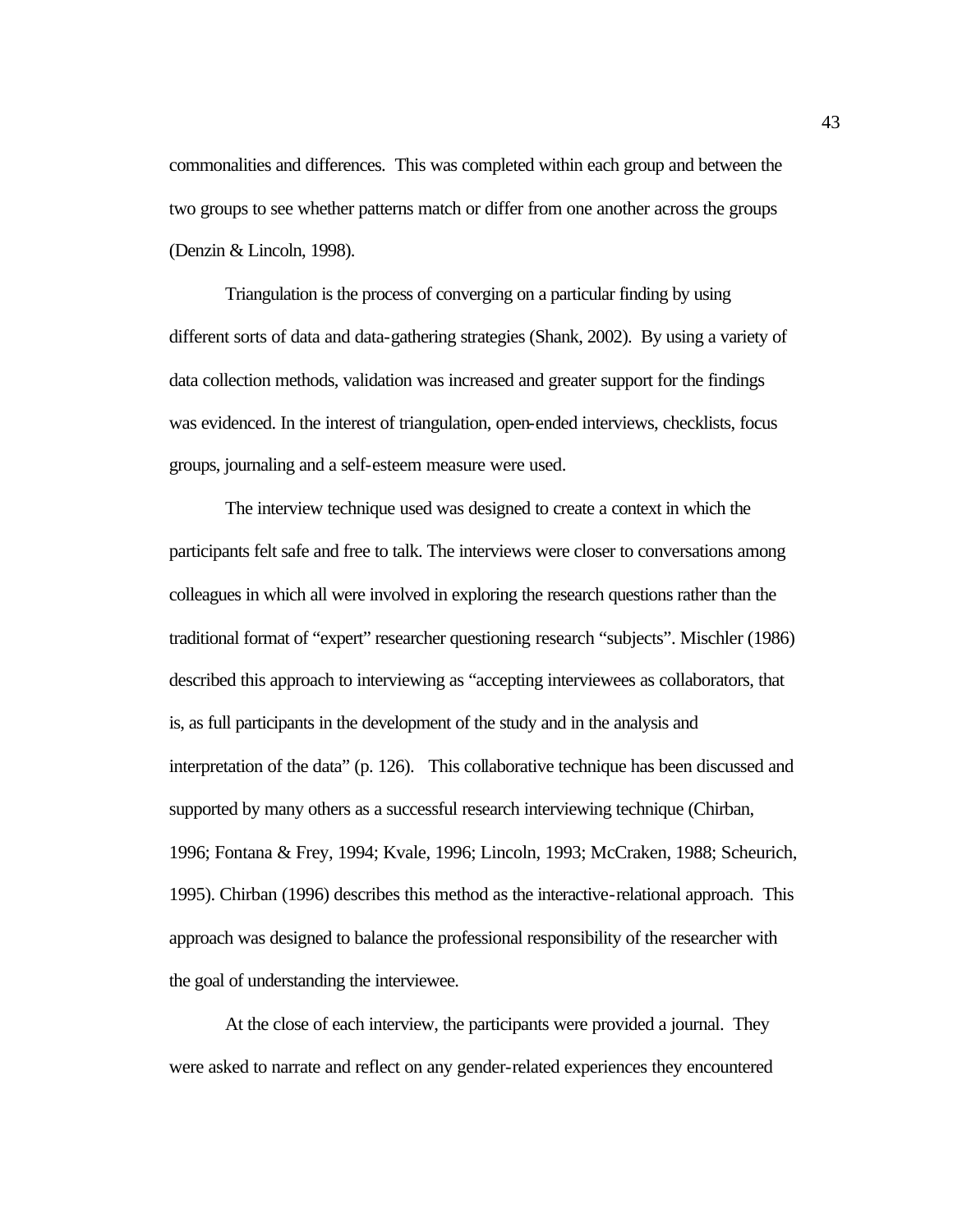over the following two weeks. Journaling is a powerful way for individuals to give accounts of their experiences (Denzin, 1998). This activity enabled the participants to take notice of the world around them through a new lens, a heightened human consciousness, which is key to understanding the world (Shank, 2002).

Participants' self-esteem (often referred to as self-confidence) was measured using the short form of the Index of Self-Esteem (ISE). Self-esteem has been defined by many theorists as the evaluative dimension of self-concept, the feelings of satisfaction a person has about him/herself (Sibler & Trippett, 1965). Self-esteem, as measured in this research, reflects the extent to which a person feels positive about him/herself and his/her social interactions. The ISE, developed by Hudson and Proctor (1977), measures the degree or magnitude of a problem an individual has with the evaluative component of self-concept. This tool provides a reliable, valid and standardized approach to measuring self-esteem. The ISE is a self-report scale. In a comparative study of five methods of assessing self-esteem, Hamilton (1971) concluded that no methods clearly outperformed measures obtained by self-ratings. The Index of Self-Esteem consists of 25 items, each rated on a 5-point scale ranging from rarely or none of the time (1) to most or all of the time (5). The scoring is completed by reversing the scores of the positively worded items and tallying the corresponding ratings (1-5) of the 25 statements appraised by each participant. The sum of the items is obtained and then a constant of 25 is subtracted. This method of scoring produces a minimum possible score of 0 and a maximum possible score of 100 where a high score indicates the presence of problems with self esteem and a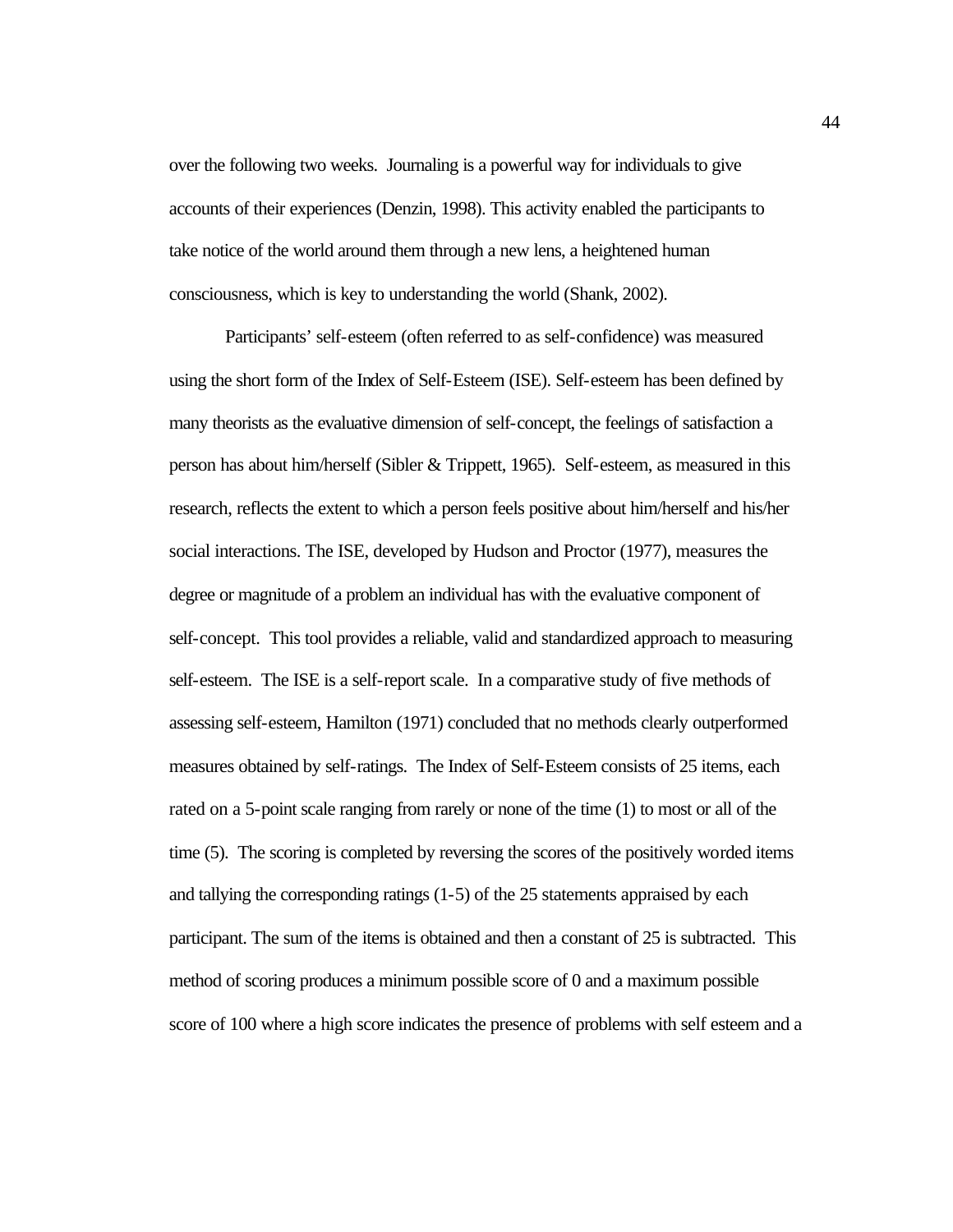low score indicates the absence of such problems. Differences in self-esteem scores between the groups of leaders and non-leaders were compared.

A gender-message checklist was distributed and completed by each participant to investigate the themes related to gender that were present in the early childhood homes of each individual.

Two focus groups followed the individual interviews, one involving those in leadership roles and one comprised of those in non-leadership positions. These configurations allowed leaders and non-leaders the opportunity to share and compare childhood events illuminating more fully individual experiences and how these have affected their aspirations and career choices. Blumer (1969) notes the importance of interviewing a select group; he mentions "seeking participants…who are acute observers and who are well informed…A small number of such individuals brought together as a discussion and resource group, is more valuable many times over than any representative sample" (p. 41). The focus groups were informally structured, with response prompts focusing on individual gender-biased experiences.

## **Participants**

An intensity sampling was used as the method of selecting the participants for this study. This method, as described by Miles and Huberman (1994) and Patton (1990), involves selecting participants who represent "information-rich cases that manifest the phenomenon intensely,…excellent or rich examples of the phenomenon of interest, but not unusual cases" (Patton, 1990, p.171). Eight Caucasian participants were selected for this study. Two females hold senior administrative positions in business, including a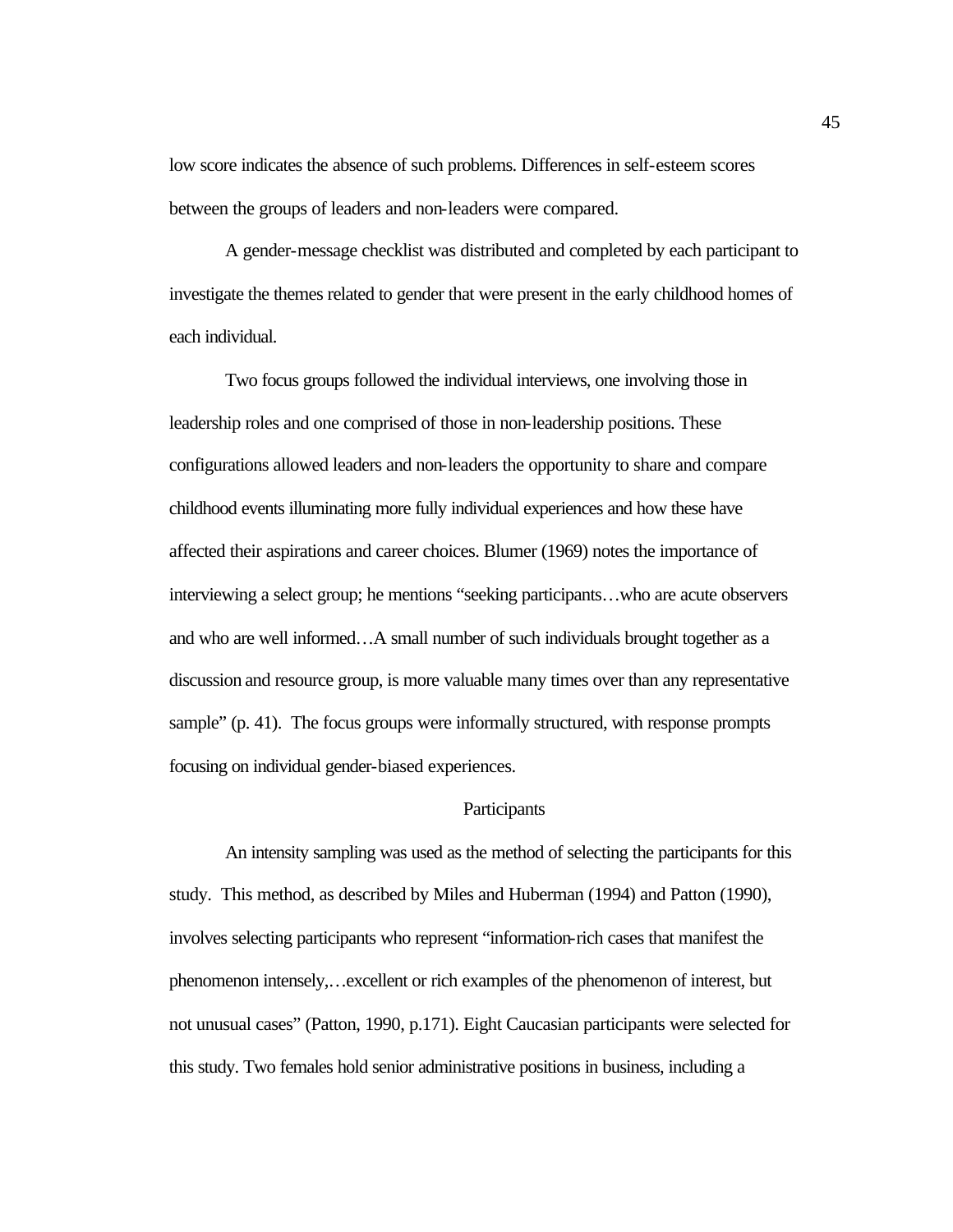CEO and a bank president. Two hold senior administrative positions in education, including a principal and a dean. The four non-leaders hold non-leadership positions, two in education and two in business. None of the participants anticipate movement in their careers at this life stage.

Selection of the eight participants was aided by referencing numerous local resources. The Northwest Tri-County Intermediate Unit #5 and the Pennsylvania Association for School Administrators Women's Caucus membership list was utilized to access females in educational leadership and non-leadership positions. The Leadership Erie Directory, a listing of professionals in the Erie area who have participated in and graduated from the Leadership Erie Program, the Metropolitan Erie Women's Business Directory, and the membership list of women involved in the local chapter of the Ophelia Project were used as resources to tap into the business arena.

Once the sample of participants was selected, each participant was sent a letter describing the study and its importance (Appendix A). A follow-up telephone contact was made. Once participation had been agreed to, each participant was provided with the appropriate informed consent form (Appendix B) and was scheduled for a 90 minute semi-structured interview. An open-ended interview questionnaire was utilized (Appendix C) exploring childhood messages present in their early childhood homes regarding gender roles.

The Gender-Message Assessment Checklist (Appendix D) and the ISE assessment protocol (Appendix E) were distributed at the time of the individual interviews. The checklist was utilized allowing the participants to identify additional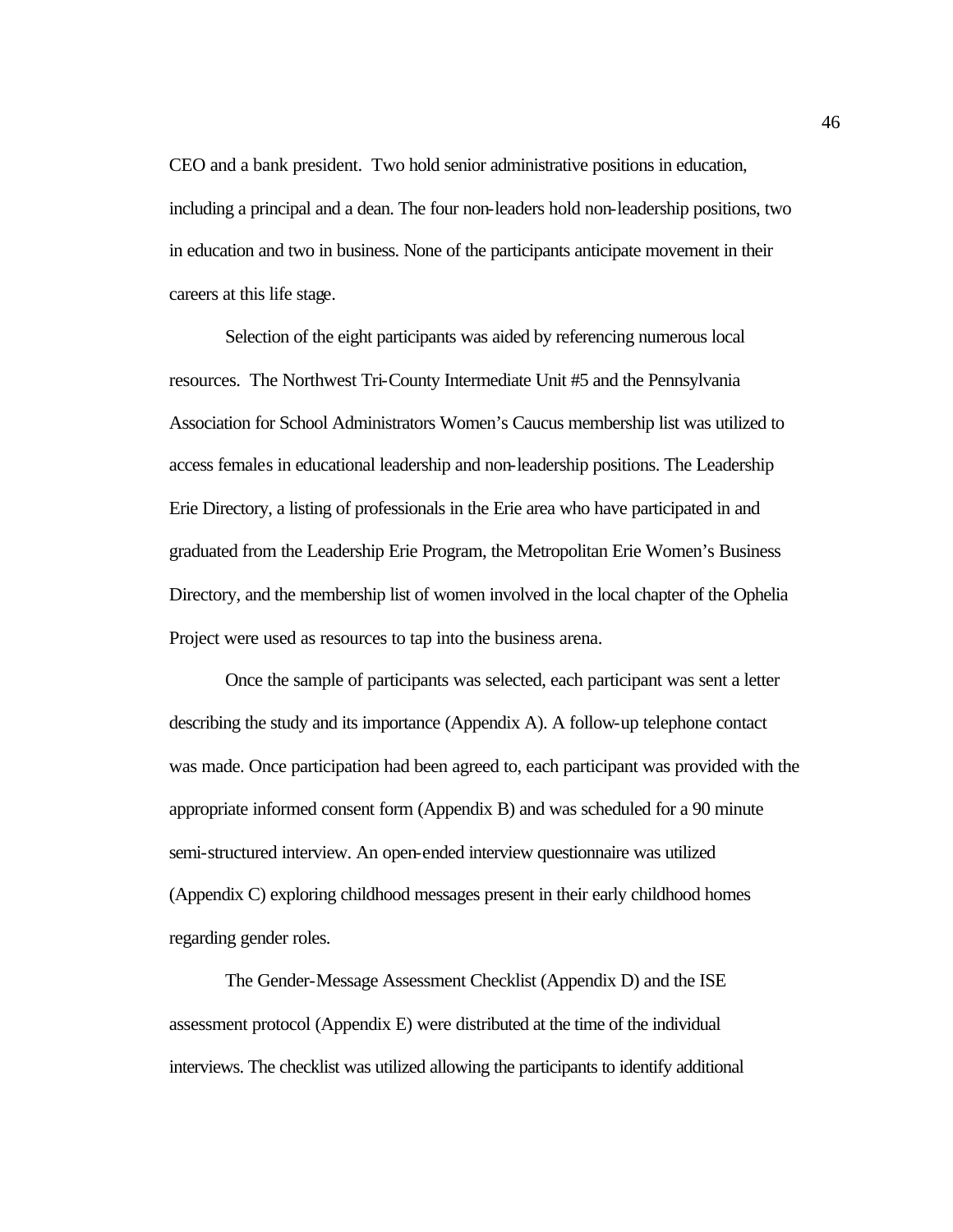gender related themes prevalent in their formative years. The ISE assessed participant's levels of self-esteem. Completion of these protocols was done individually and returned by mail to the researcher. Open-ended Focus Group Prompts (Appendix F) were utilized to encourage conversation among the participants in a follow-up focus group regarding personal gender-biased experiences.

The interview sessions were tape recorded and later transcribed. The individual interviews ranged from 60 to 90 minutes in length. Each interview generated six double spaced pages of transcription. The two focus groups resulted in ten double spaced pages each and ranged from 90 to 100 minutes in length. Interviews were scheduled individually at each participant's work site. Focus groups were held at locations central to all participants, one at a local elementary school and one at the researcher's home.

## Data Analysis

Data analysis was conducted simultaneously with data collection, data interpretation, and narrative report writing. Information was collected from the interviews, journals, focus groups and assessment protocols, then sorted into categories, formatted into a story or picture followed by the writing of a qualitative text ( Creswell, 1994). This categorical analysis was utilized to identify themes, issues, and recurring motifs occurring in the methods of data collection (Denzin & Lincoln, 1998). A coding procedure was used to isolate, count, and interpret the themes or categories. These categories and codes formed the basis for the emerging story. The process involved "segmenting" the information (Tesch, 1990), developing "coding categories" (Bogdan & Biklen, 1992), and "generating categories, themes, or patterns" (Marshall & Rossman,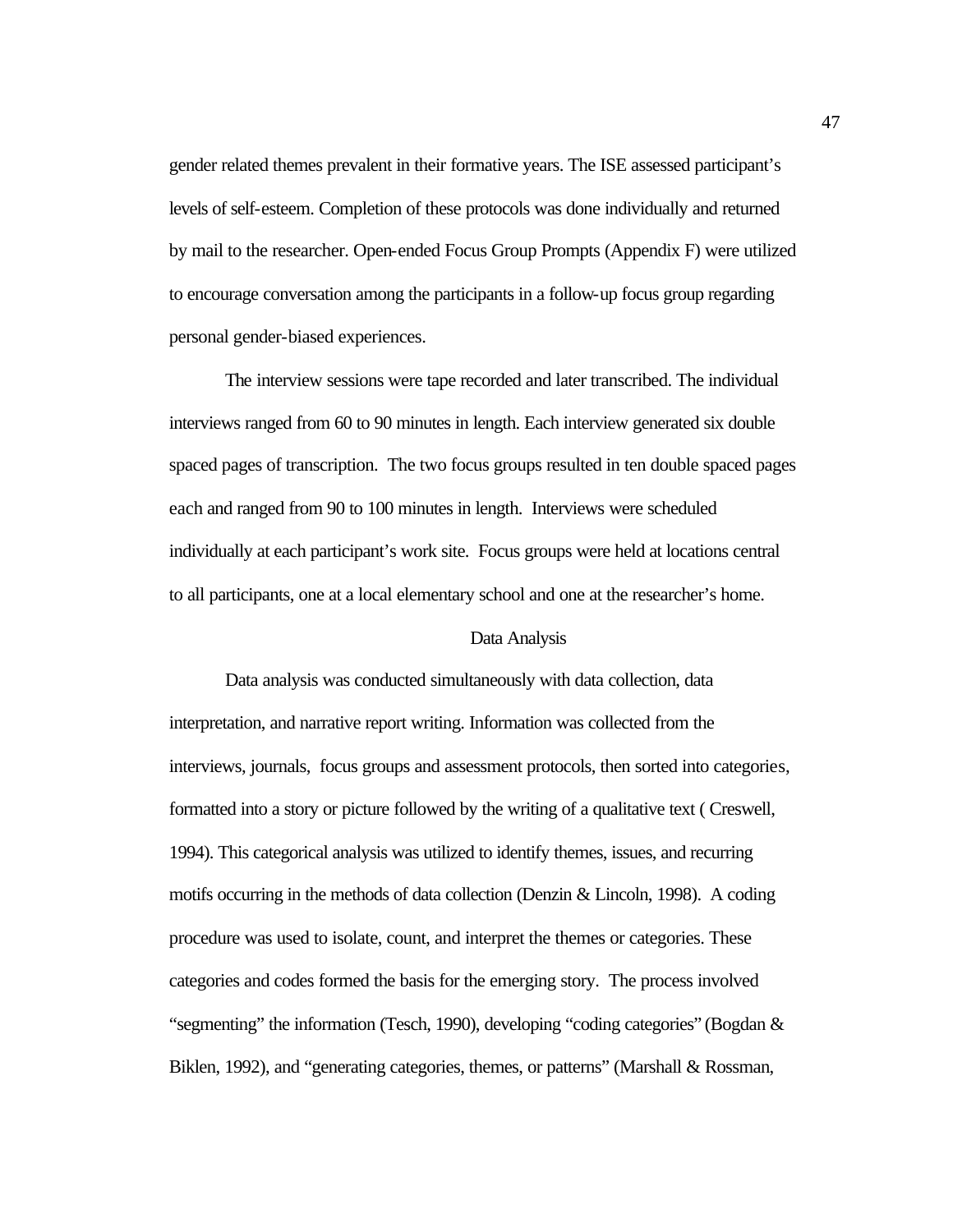1989). The researcher utilized a systematic process of analyzing the textual data as suggested by Tesch (1990):

- 1. Get a sense of the whole. Read through all of the transcriptions carefully. Jot down ideas as they come to mind.
- 2. Pick one document (one interview). Go through it and ask, what is this about? Look for the underlying meaning. Write thoughts in the margins.
- 3. Complete for all documents. Make a list of all topics or themes. Cluster similar topics. Form the topics into columns arranged as major, minor and leftovers.
- 4. Now go back to the data, abbreviate the topics by codes and write codes next to appropriate segments in the text. Look for new codes or categories.
- 5. Describe the topics and turn them into categories. Group topics that relate to each other. Show interrelationships.
- 6. Alphabetize the codes.
- 7. Assemble data in each category and perform preliminary analysis.
- 8. Re-code, if necessary.

The following coding procedure was used for the participants: EL- Education Leader, BL- Business Leader, EN-Education Non-Leader and BN-Business Non-Leader. Pseudonyms were also assigned to each participant and will be utilized with the above codes to provide ease in recollection of the participant group. Education coding included: D-Doctoral Degree, B-Bachelor Degree, M-Master Degree, HS-High School Diploma, #- highest grade completed. Other codes used include M and F for male and female, Y and N for yes and no, M and D for married or divorced.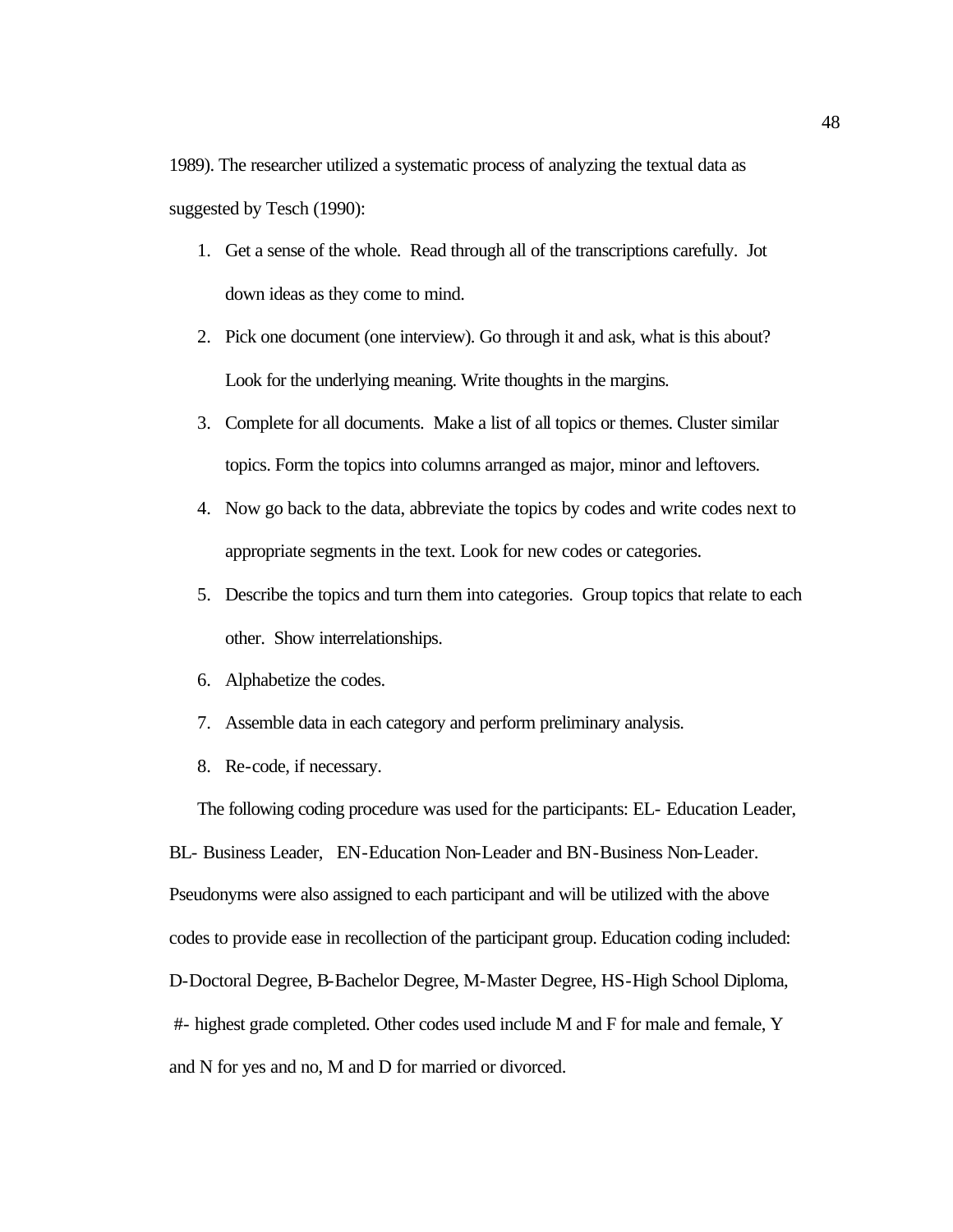Once all data was collected, coded and categorized, the analysis was guided by the Eccles' et al. (1987, 1994) theory by searching for "patterns" (Yin, 1989) and by comparing the results with patterns predicted from the theory of achievement related choices.

# Internal Validity

One of the keys to understanding internal validity is the recognition that when it is associated with quantitative research it refers both to how well the study was run (research design, operational definitions used, how variables were measured, what was/wasn't measured, etc.), and how confidently one can conclude that the change in the dependent variable was produced solely by the independent variable and not extraneous ones. In group experimental research and single subject research, internal validity addresses the true effect of the treatment on the subjects. In descriptive case studies the internal validity refers only to the accuracy or quality of the study (Fraenkel  $\&$  Wallen, 2000).

Internal validity in qualitative research is ensured by using multiple methods of data collection, often termed triangulation (Creswell, 1994). This study utilized five forms of data collection: individual interviews, focus groups, journaling, a self-esteem measure and gender-message assessment checklist. A convergence among the different methods of data collection served to increase internal validity. Member checks were also utilized. The participants were asked to review their own transcripts for accuracy and to give feedback on the themes and categories identified. An ongoing dialogue regarding the interpretations of the informants' realities and meanings ensured the truth value of the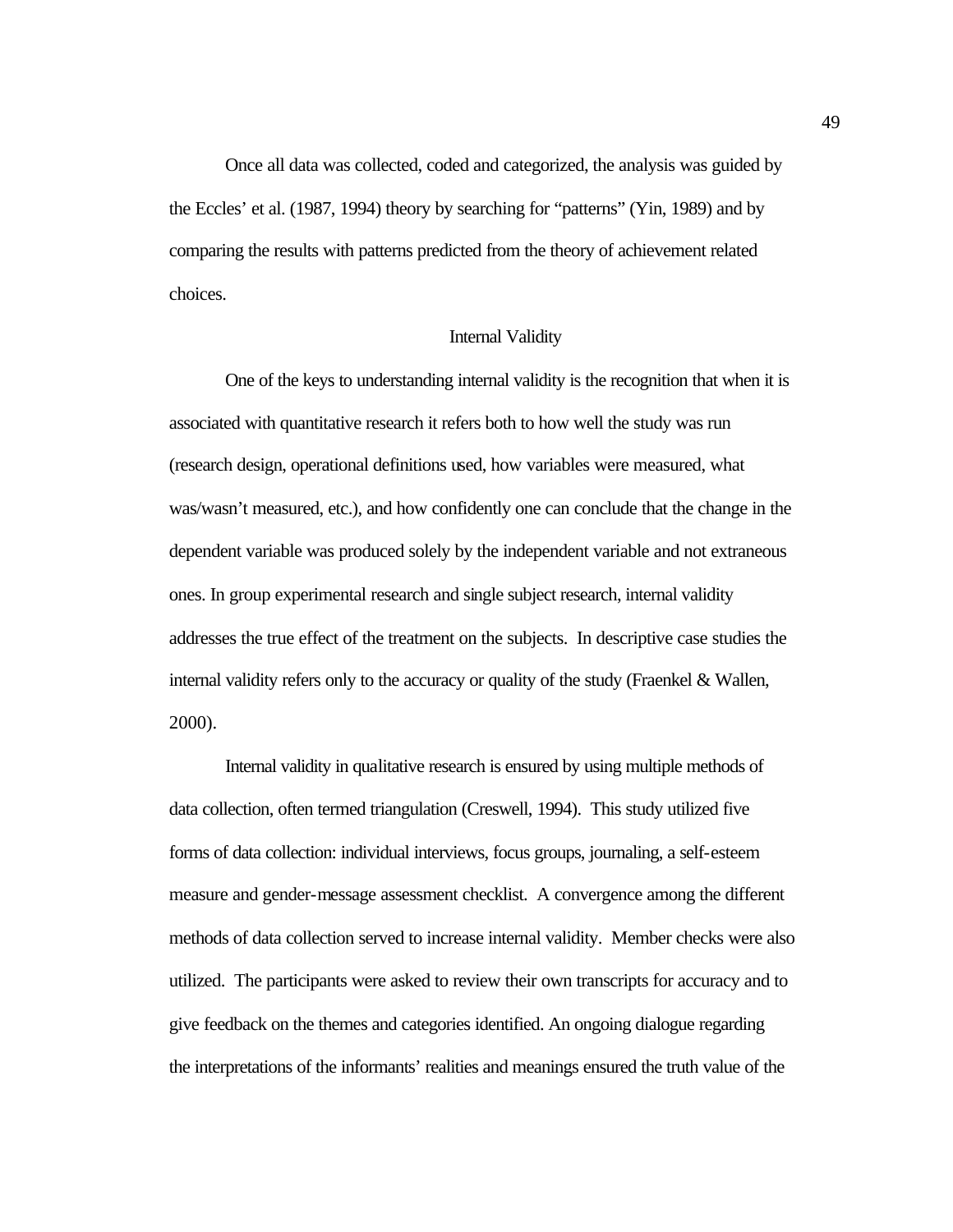data. Although objectivity and truthfulness are critical to both qualitative and quantitative research, the criterion for judging qualitative studies differs from quantitative research. First and foremost, the researcher seeks believability, based on coherence, insight and instrumental utility (Eisner, 1991) and trustworthiness (Lincoln & Guba, 1985) through a process of verification rather than through traditional validity and reliability measures. The epistemological assumption of this qualitative paradigm is based on minimizing the distance between the researcher and the informant (Guba & Lincoln, 1988).

# **Conclusion**

The research reviewed shows that women who attempt to enter into leadership roles are met with barriers. These can include external barriers including gender-bias from their male counterparts; negative opinions of the typically female or transformational type of leadership; sex-role stereotyping; or direct prejudice and discrimination. Internal barriers may also exist. Feelings of inadequacy, lack of confidence or perceived instinctive male dominance may inhibit women from pursuing leadership positions. Theoretical implications (Eccles & Hoffman, 1984; Huston, 1983) indicate that the influence of society and culture can play an important role in the career choices that women make. Socialized gender differences result, according to the Eccles' et al. (1987, 1994) Theory of Achievement-Related Choices, impacting women's confidence in their ability to succeed in leadership roles. The literature abounds with studies identifying barriers across all arenas. The research, however, does little to address the origin of these internal barriers, which may play a critical role in both male and female perceptions of women's ability to lead.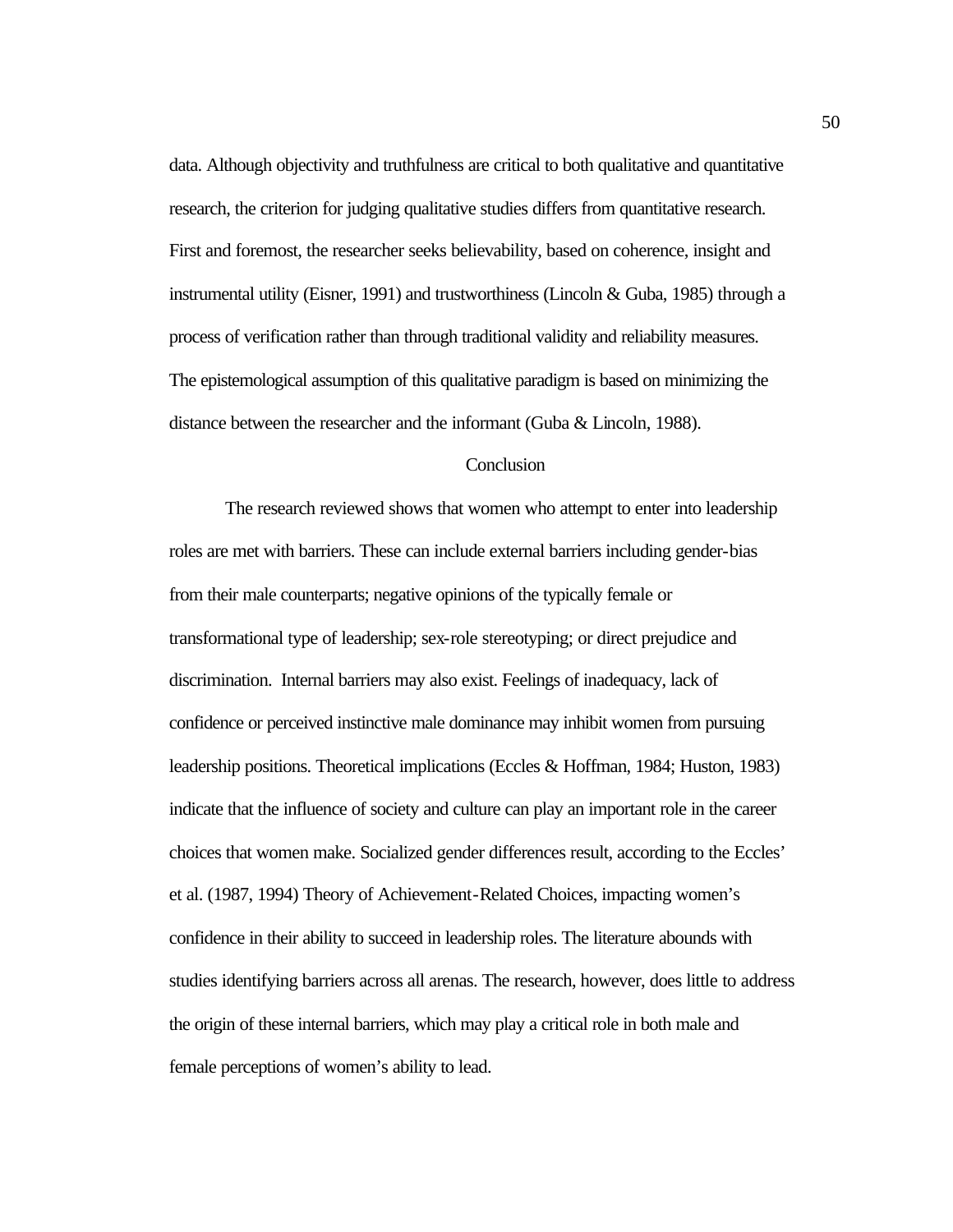By examining the early environments of professional women leaders and nonleaders and the messages prevailing in their homes, we may be able to identify the effect of childhood themes on adult perceptions and behavior. The findings of this study will not only inform theoretical understanding of the effects of childhood themes, but may inform our guidance to parents, relatives, teachers, caregivers, media and others who affect our children's formative years.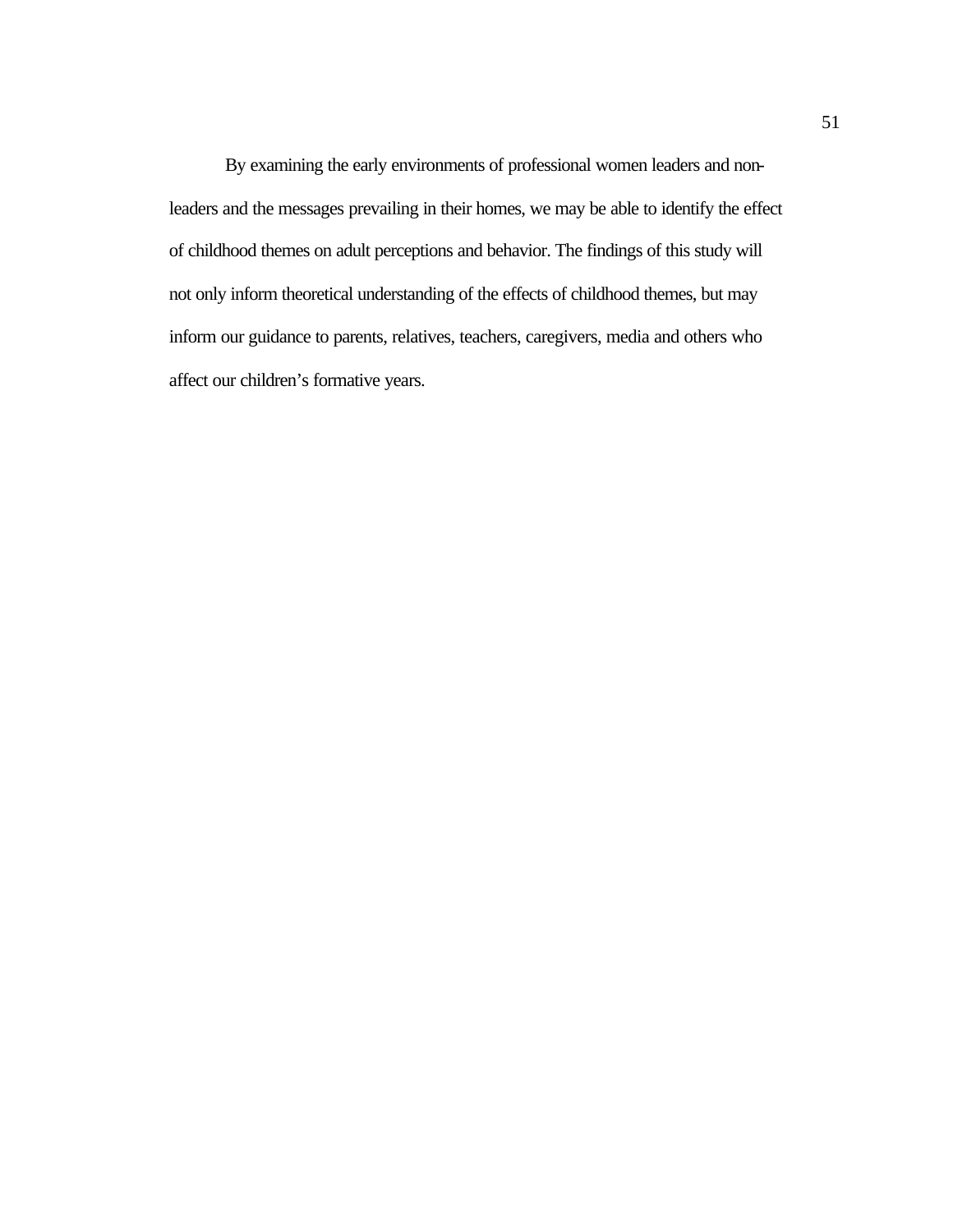## CHAPTER IV

# RESULTS

#### Narrative of Events

The purpose of this study was to examine the impact of childhood themes conveyed by a purposive sample of women during their formative years. Relative to the Eccles' Model of Achievement-Related Choices (1987, 1994), this study attempted to discern through a variety of qualitative methods what childhood themes and socializers were evident and the comparative effect of these agents on the adult women's career choices and perceived options. Interviews, focus groups, journaling, self esteem assessments and early childhood gender message checklists were used to collect the data. The participants included women from both business and education in both leadership and non-leadership positions.

Through the five methods of data collection, the women relayed unique stories, illuminating the socializers prevalent in their early childhood homes. They provided insight into parental role models, expectations and intimate gender-related experiences. Through this search for meaning the participants conveyed personal early life themes and experiences that provided an understanding of the influences of early childhood messages on career decision making choices.

Once the wealth of information was collected, the *unpacking* process began (Denzin & Lincoln, 1998). The unpacking involved looking deeply into each word and phrase to interpret what had really been said. The information shared by each individual was examined case by case and comparisons were made among individuals and between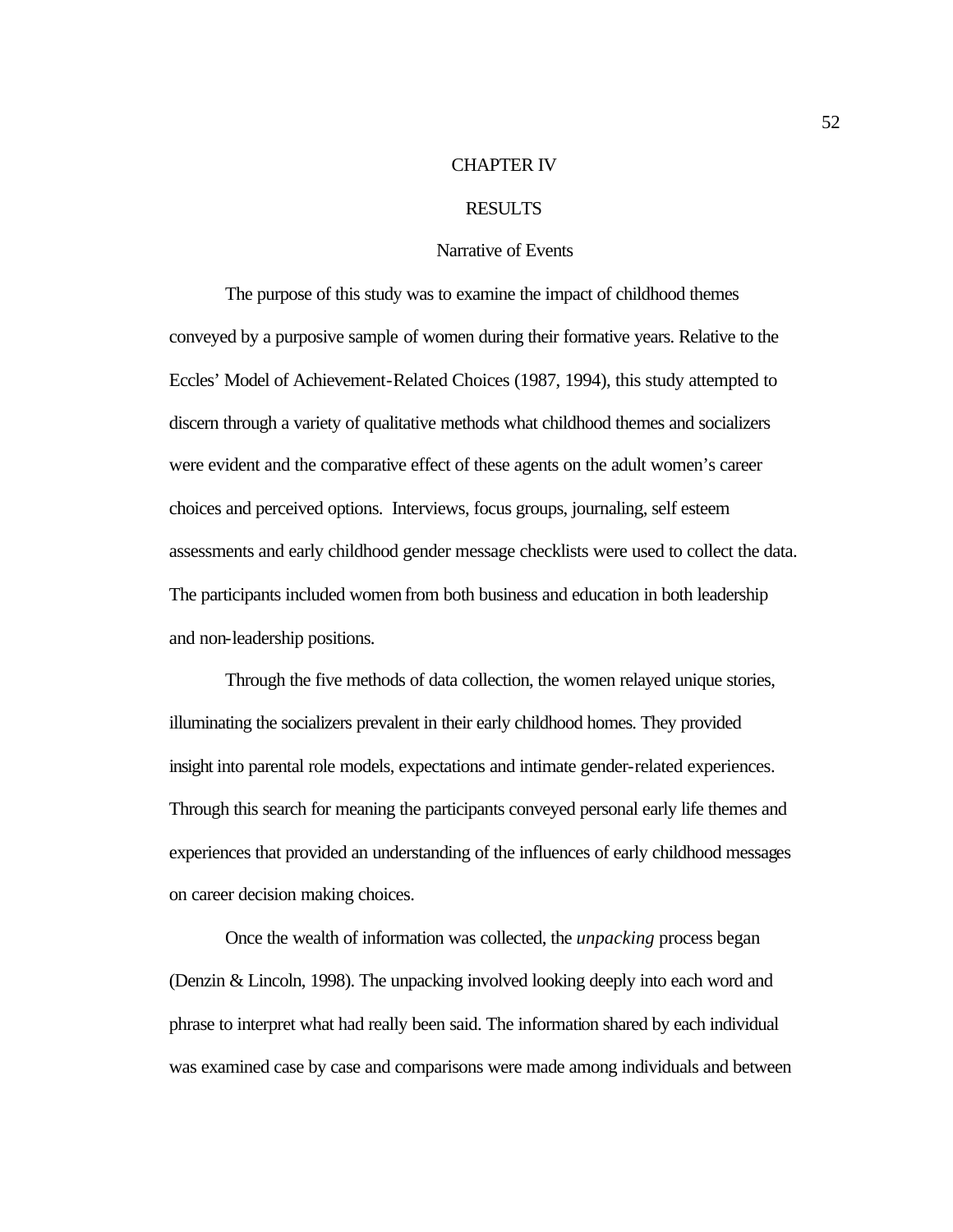the leaders and non-leaders. The use of the Eccles' (1987, 1994) choice theory provided the framework for coordinating and orchestrating the rich, descriptive data.

 Meanings and interpretations are reviewed in this chapter relative to the key components of the Eccles' Model of Achievement Related Choices (1987, 1994). Information has been categorized and discussed using the primary factions of the Eccles' construct. Gender-role stereotypes are examined and include the prevalent social scripts regarding: the roles of men and women; themes of dominance, submissiveness, and helplessness; and occupational choice. Socializers' beliefs and behaviors common within and among the groups are investigated relative to their perceived expectations and available options. Differential aptitudes are investigated by looking at perceived competency and individual self-schema. Previous achievement related experiences are explored in light of parental relationships and affective memories. Aspirations towards or away from leadership positions are analyzed relative to these factors.

# Characteristics of the Participants

Eight women completed the five components of the study. All interviews were tape recorded and transcribed. Member checks were used to assess the correctness of the transcriptions. Once all information was secured, the coding process identified the themes or patterns. These were then sorted into themes and sub-themes.

Table 1 shows the distribution of demographic information collected from the participants including: education, career choice, age, and marital status of each participant. It also displays the educational levels of their parents.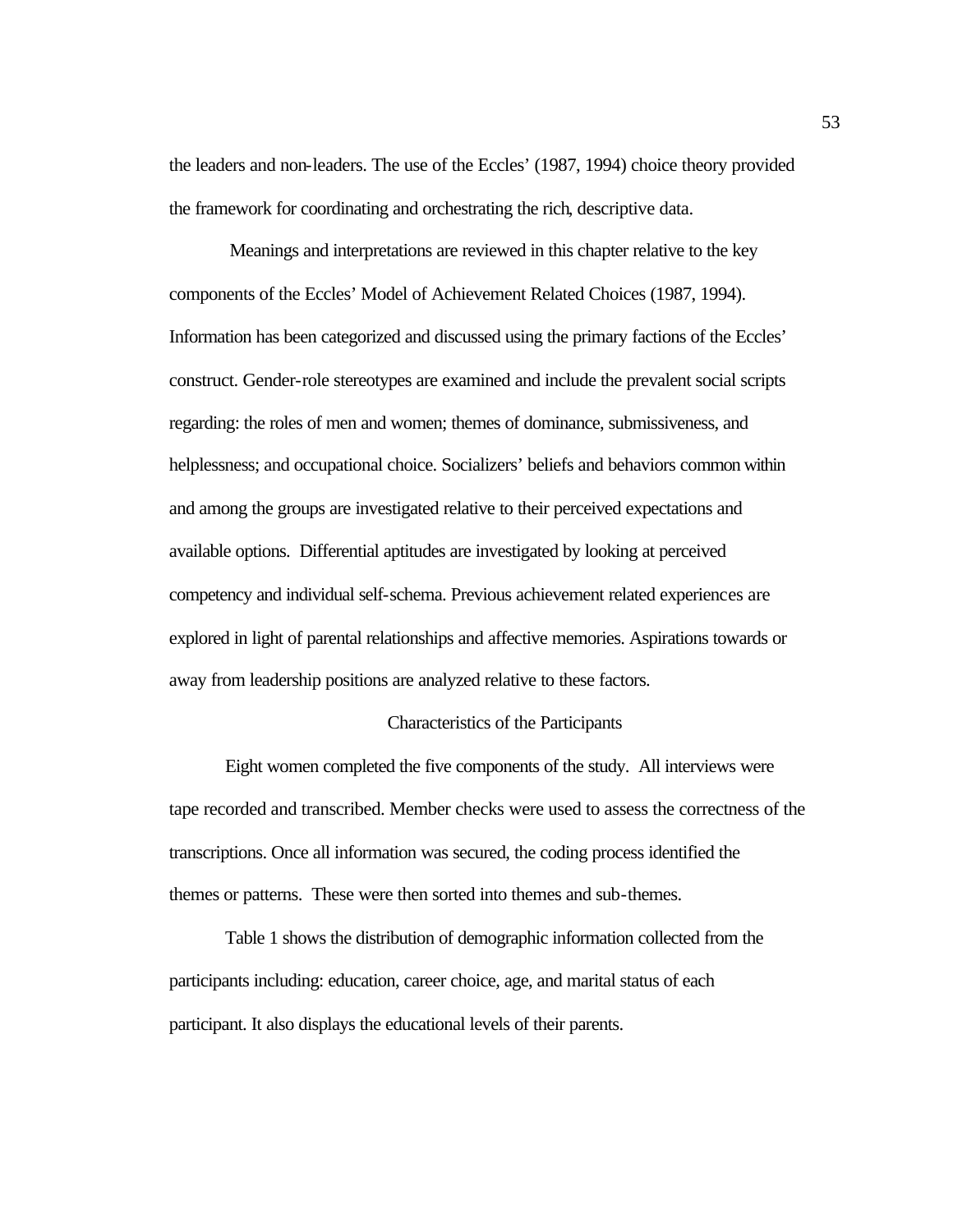# Table 1

# *Distribution of Demographic Characteristics of Participants*

|                          | EL1                   | EL <sub>2</sub>                | BL1                           | BL <sub>2</sub>      | EN <sub>1</sub>        | EN2                   | BN1                    | BN <sub>2</sub>      |
|--------------------------|-----------------------|--------------------------------|-------------------------------|----------------------|------------------------|-----------------------|------------------------|----------------------|
|                          | Mia                   | Linda                          | Kate                          | Millie               | Tracy                  | Karen                 | Beth                   | Rose                 |
| <b>Demographics</b>      |                       |                                |                               |                      |                        |                       |                        |                      |
|                          |                       |                                |                               |                      |                        |                       |                        |                      |
| Education                | $\overline{D}$        | $\overline{D}$                 | $\overline{B}$                | $\overline{B}$       | $\overline{B}$         | M                     | $\overline{\text{HS}}$ | HS                   |
| Career Choice            | Director<br>Spec. Ed. | $\overline{\text{HS}}$<br>Dean | <b>CEO</b><br>Credit<br>Union | <b>Bank</b><br>Pres. | Teacher                | School<br>Psycho.     | Retail                 | Domestic<br>Engineer |
| Age                      | 52                    | 45                             | 48                            | 59                   | 45                     | 46                    | 58                     | 47                   |
| <b>Marital Status</b>    | $\overline{D}$        | $\overline{D}$                 | $\overline{D}$                | $\overline{M}$       | M                      | $\overline{M}$        | $\overline{M}$         | $\overline{D}$       |
| # of Children            | $\mathbf{1}$          | $\overline{0}$                 | $\overline{2}$                | $\overline{1}$       | $\overline{2}$         | $\overline{2}$        | $\overline{1}$         | $\overline{2}$       |
| Birth Order/#of Siblings | 4/6                   | $\overline{4/5}$               | $\overline{\frac{3}{3}}$      | $\overline{2/2}$     | 6/6                    | 2/3                   | 1/2                    | 6/9                  |
| Sibling Sex              | 3F<br>$3\mathrm{M}$   | 2F<br>$3\mathrm{M}$            | 1F<br>2M                      | 1F<br>1M             | 4F<br>$2\mathbf{M}$    | 2F<br>$1\,\mathrm{M}$ | 2F                     | 6F<br>$3\mathrm{M}$  |
| Mother's Education       | $\overline{B}$        | <b>HS</b>                      | HS                            | <b>HS</b>            | $\overline{\text{HS}}$ | <b>HS</b>             | $\overline{\text{HS}}$ | 9th                  |
| Father's Education       | <b>HS</b>             | $\overline{B}$                 | HS                            | HS                   | 6th                    | HS                    | HS                     | 9th                  |

This table shows that the participants range in age from forty-five to fifty nine. Six of the female participants completed college and four are divorced. All but one has had children. Only two of the sixteen parents of the participants hold or held a college degree. The descriptions that follow give an overview of each participant and summarize key aspects of their lives and perceptions.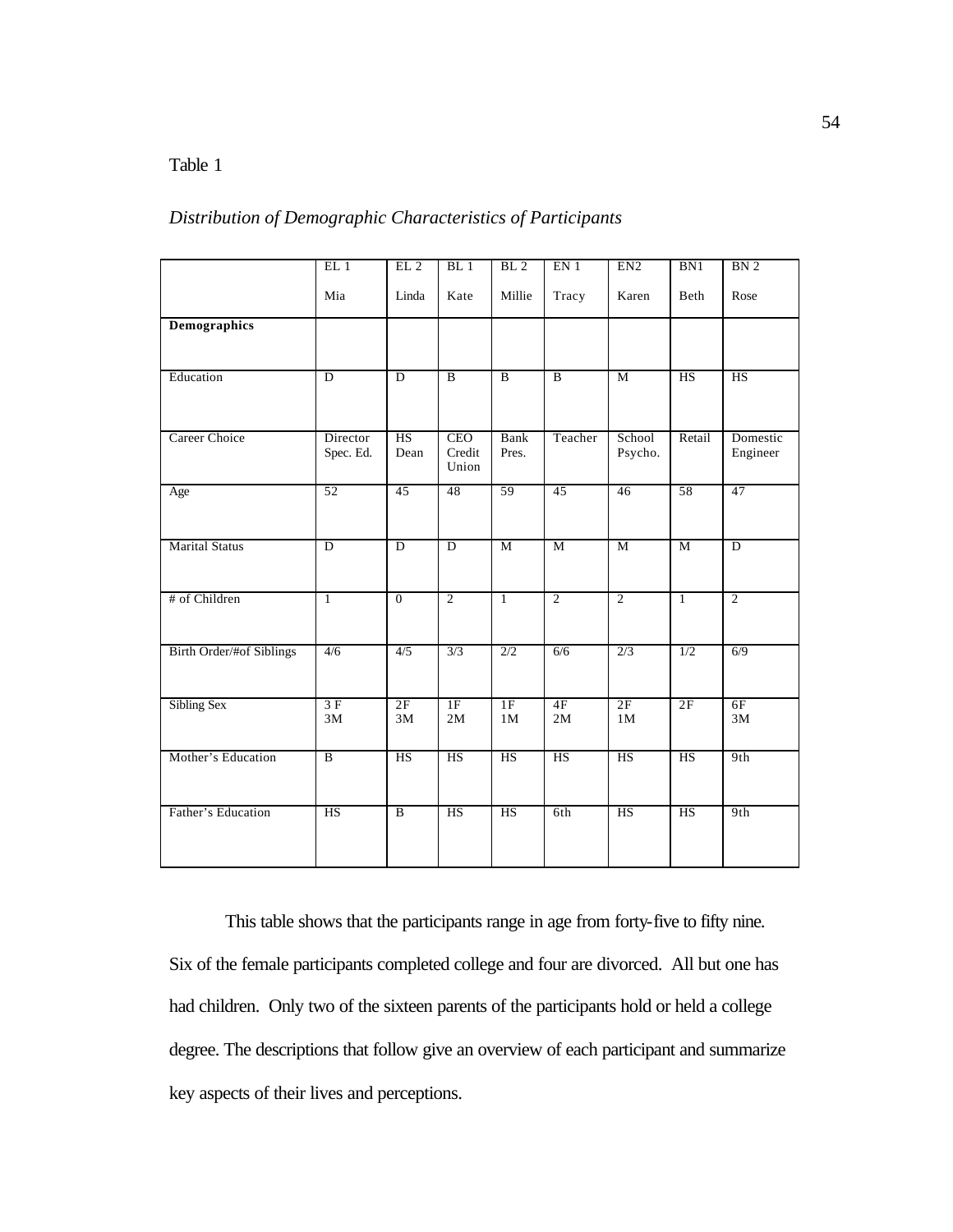# Mia-EL1 (Education Leader 1)

Mia (EL 1) is 52 years old. She is divorced and the mother of one daughter. She has recently earned her doctoral degree and she currently holds the position of director of special education for a three county intermediate unit. She oversees seven supervisors and has three secretaries. She is one of six children. Her early childhood years were characterized by a supportive father, who impressed her with his support of her mother's effort to return to college later in life to become a teacher. She grew up in a home where college was expected and career options were open. She describes her father as labeling the children in the family. *"*My dad defined me as the student in the family and I have tried to live up to that." She also describes herself as identifying more with males than females while growing up. She describes males as more interesting and always looked for the challenge of successfully completing "guy things".

### Linda-EL2 (Education Leader 2)

Linda (EL2) is 45 years old. She is divorced and currently holds the position of high school dean. She will soon earn her doctoral degree. She is one of five children. She describes her childhood home as strong and nurturing. Her father was in charge and typical gender roles were evident in the household. College was expected with open career options although teaching was encouraged. She shared that a first grade teacher was influential in her career choice. Her movement into leadership was reported as a result of mentorship by males in the field.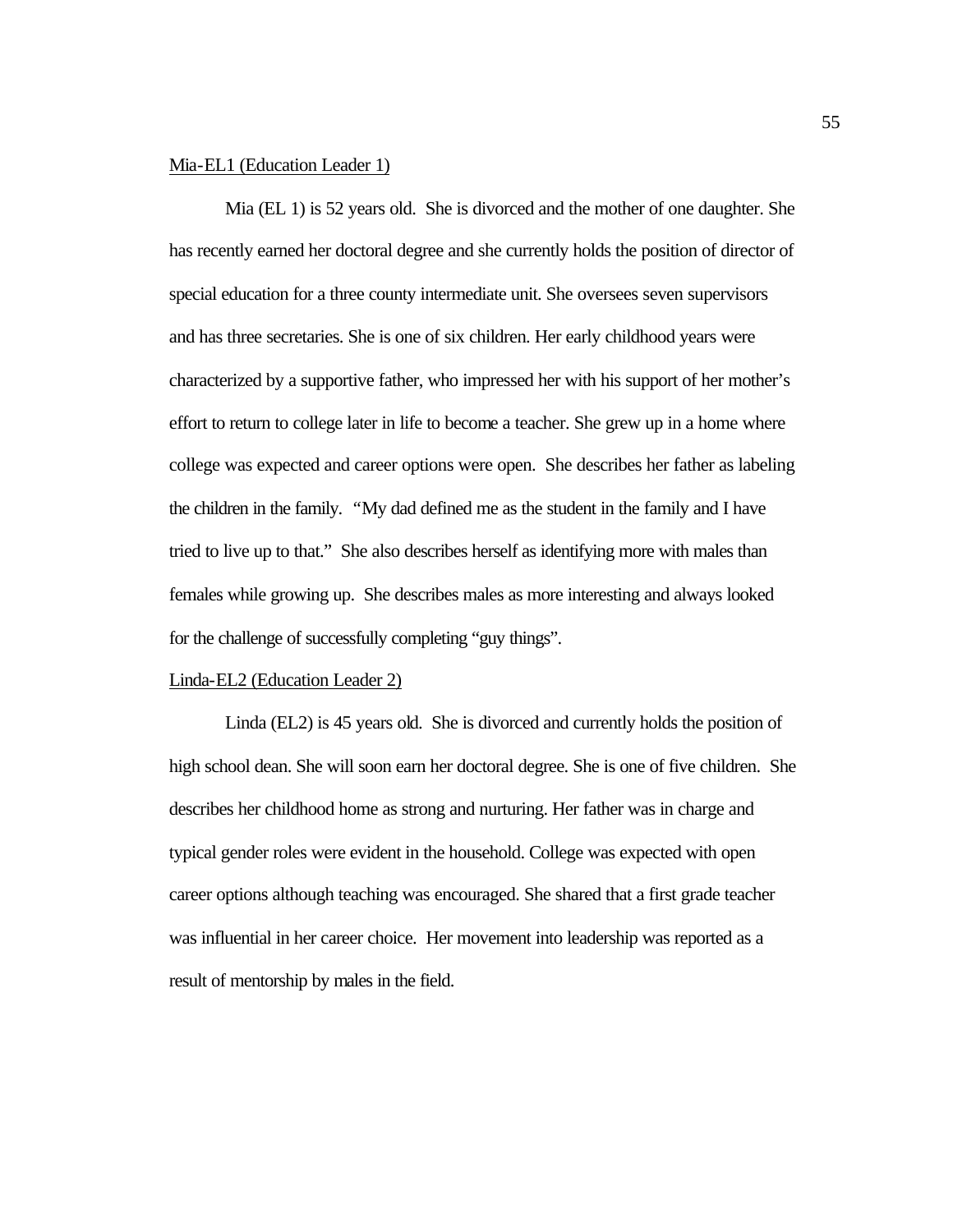# Kate-BL1 (Business Leader 1)

Kate (BL1) is 47 years old, divorced and the mother of two children. She holds a bachelor's degree and is currently the CEO of a credit union. She describes herself as a tomboy growing up in a household with two older brothers. She labels her family as strong and very close. Her father was the dominant parent, often showing some jealously over her mother's success in establishing her own real estate business. She describes her mother as her hero by "doing it all" by working and running a typical household. Kate grew up believing in Cinderella, waiting to meet the right person and to live "happily ever after". Typical gender roles were evident in her early childhood home. College was encouraged and career options were open. Her father was most influential in her pursuit of work with the credit union.

# Millie-BL2 (Business Leader 2)

Millie (BL2) is 57 years old, a college graduate, married with one daughter and currently the president of a bank. She describes her early childhood home as solid with her mother being the strong parent, communicating respect for college and work ethic. College was expected but education was encouraged as the career of preference. After one year in education, Millie changed her major to business and completed her degree in this area. She describes her leadership success as a result of male mentors in the banking arena.

## Tracy-EN1 (Education Non-Leader 1)

Tracy (EN 1) is 47 years old, married and the mother of two children. She currently holds a bachelor's degree and works as a special education teacher. She is one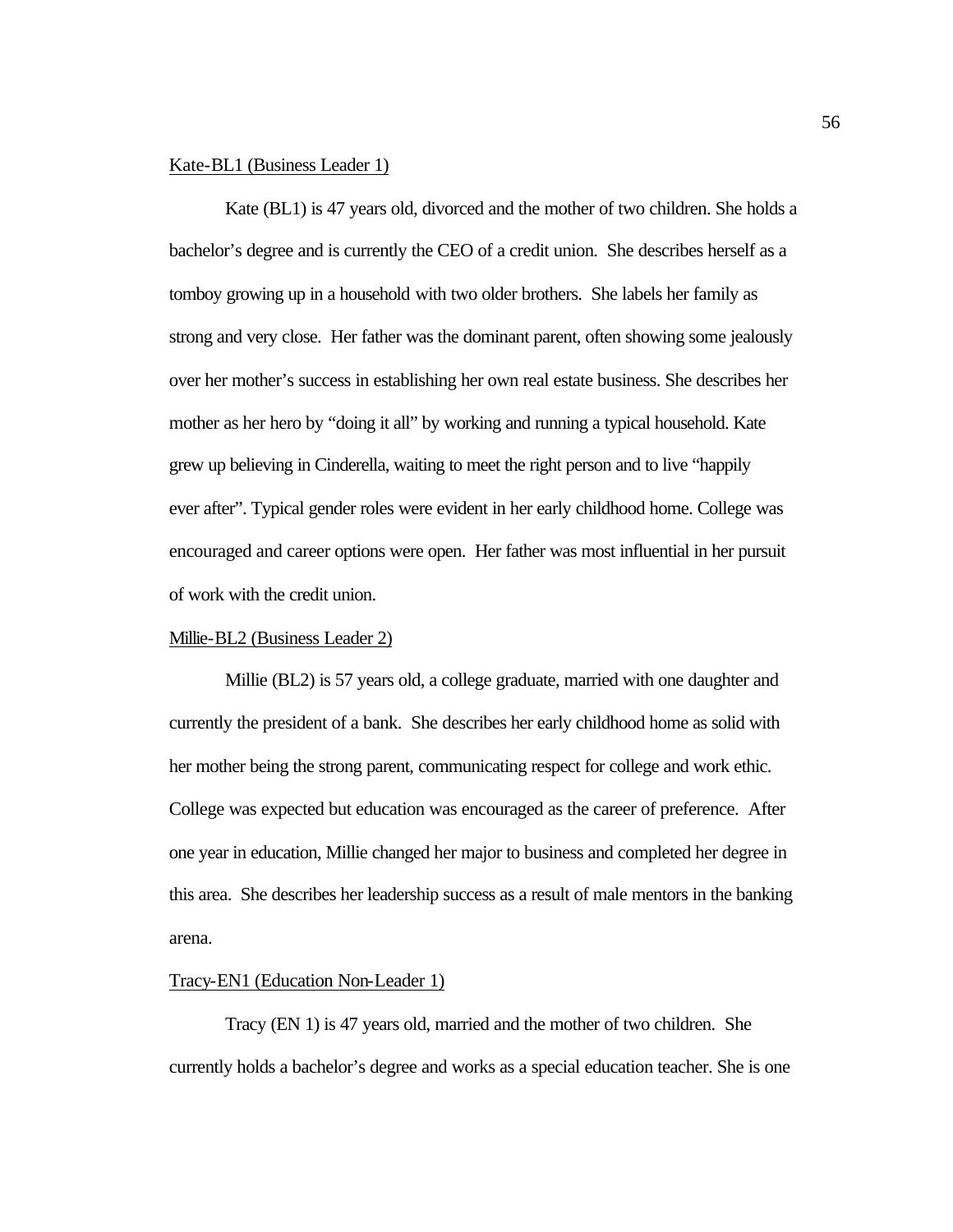of six children. She describes her childhood home as poor where her father was abusive and dominant. Negative female references were common. The girls were held in low regard and were expected to wait on the male members of the household. Her mother was seen as dominated, yet, strong emotionally. She grew up believing in Rapunzel, waiting to be rescued by the handsome prince. College was not a prevailing theme within her immediate family. She did receive encouragement to go to college, however, from maternal extended family members. Her interest in special education was sparked by a high school special education teacher whom she admired. Her mother's message to her was "to be strong but to hide it from the men in her life". She finds herself imitating this within her own household.

## Karen-EN2 (Education Non-Leader 2)

Karen (EN2) is 45 years old. She is married and the mother of two sons. She holds a master's degree, a special education supervisory certificate and her principal's letter of eligibility. She currently works in the capacity of a school psychologist. She has no desire to move into an administrative position, although she has pursued the necessary education to do so. Karen describes her childhood home as "the all-American family". She is one of three children who were expected to go to college and to pursue gendertypical careers. She was most influenced to go into special education by a special education teacher. She describes herself as never "super-feminine", identifying more with male heroes in childhood tales. Her mother was seen as in charge and the decisionmaker in the home, although typical gender roles were evident.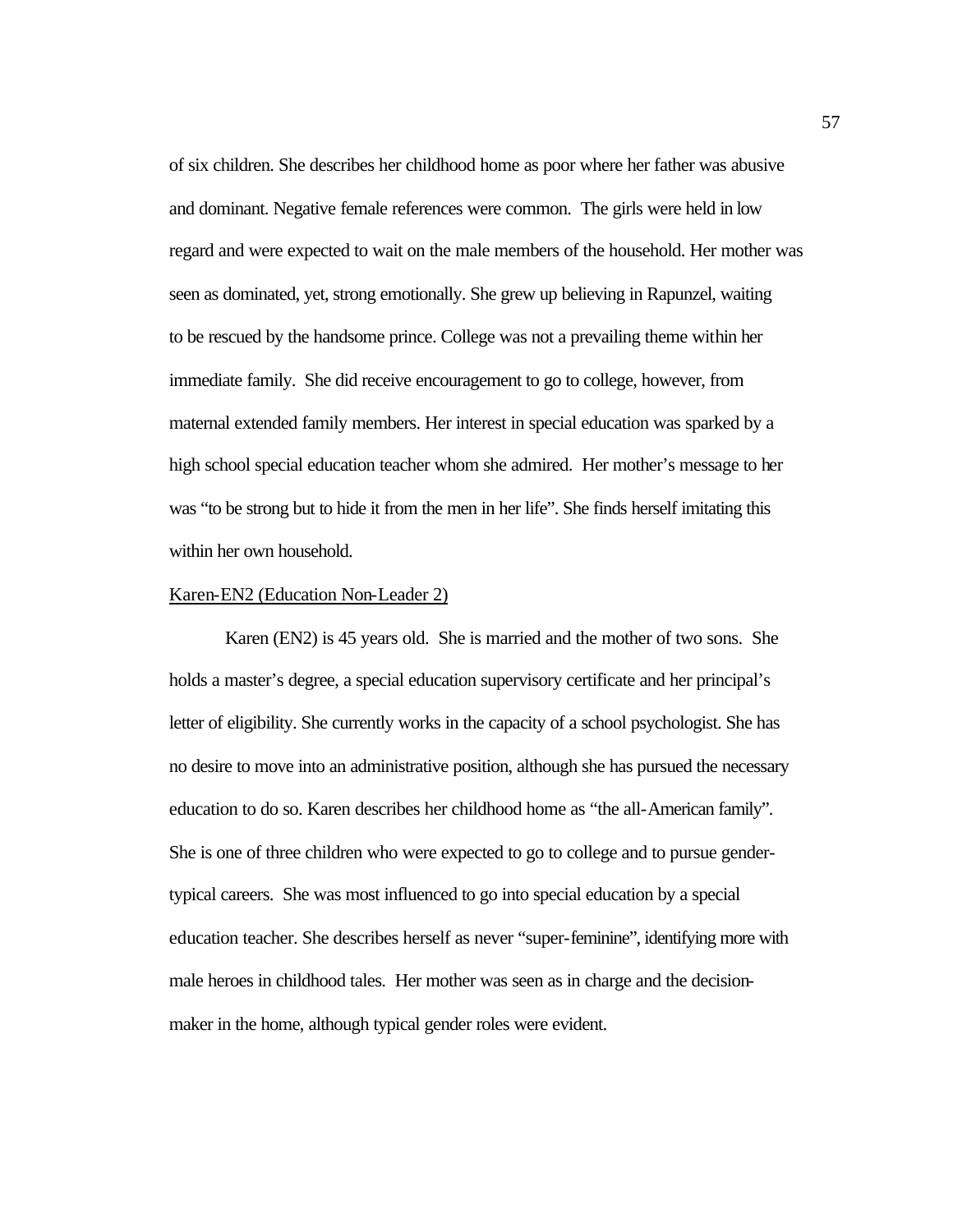## Beth-BN1 (Business Non-Leader 1)

Beth (BN1) is 58 years old, married and the mother of one son. After two years of college she left to get married. She is currently in sales and works as a decorator in a home furnishings store. She describes her childhood home as negative with a strong demeaning mother and quiet, "milk-toast*"* father. Her description of herself includes a comparison to Cinderella, doing all the laundry and cleaning at a very young age. Beth believes she received no parental career or educational support. Her self-aspirations were described as fantasies, including "singers and dancers" based on television personalities. She states that she had no heroes during her childhood years. Themes of male insensitivity and negative female references were prevalent in her childhood environment. Beth sees herself in her marriage as the submissive wife. She sees her husband as the financial manager of the home, and she is uninvolved in all financial matters. She states "I have never even seen a bill".

#### Rose-BN2 (Business Non-Leader 2)

Rose (BN2) is 47 years old, divorced and the mother of two sons. She has a high school diploma and is currently part of a personal home cleaning service. She is one of nine children and described herself as "running the household" when her mother returned to work. She cooked, cleaned and took care of her younger siblings in lieu of afterschool activities. She states that her father was a very domineering figure, mirroring his role as a "sergeant in the army". Her mother was described as quiet and submissive. Strong gender bias was prevalent in the family, with the girls given little freedom. As adults the sons were taken into the family construction business while the girls were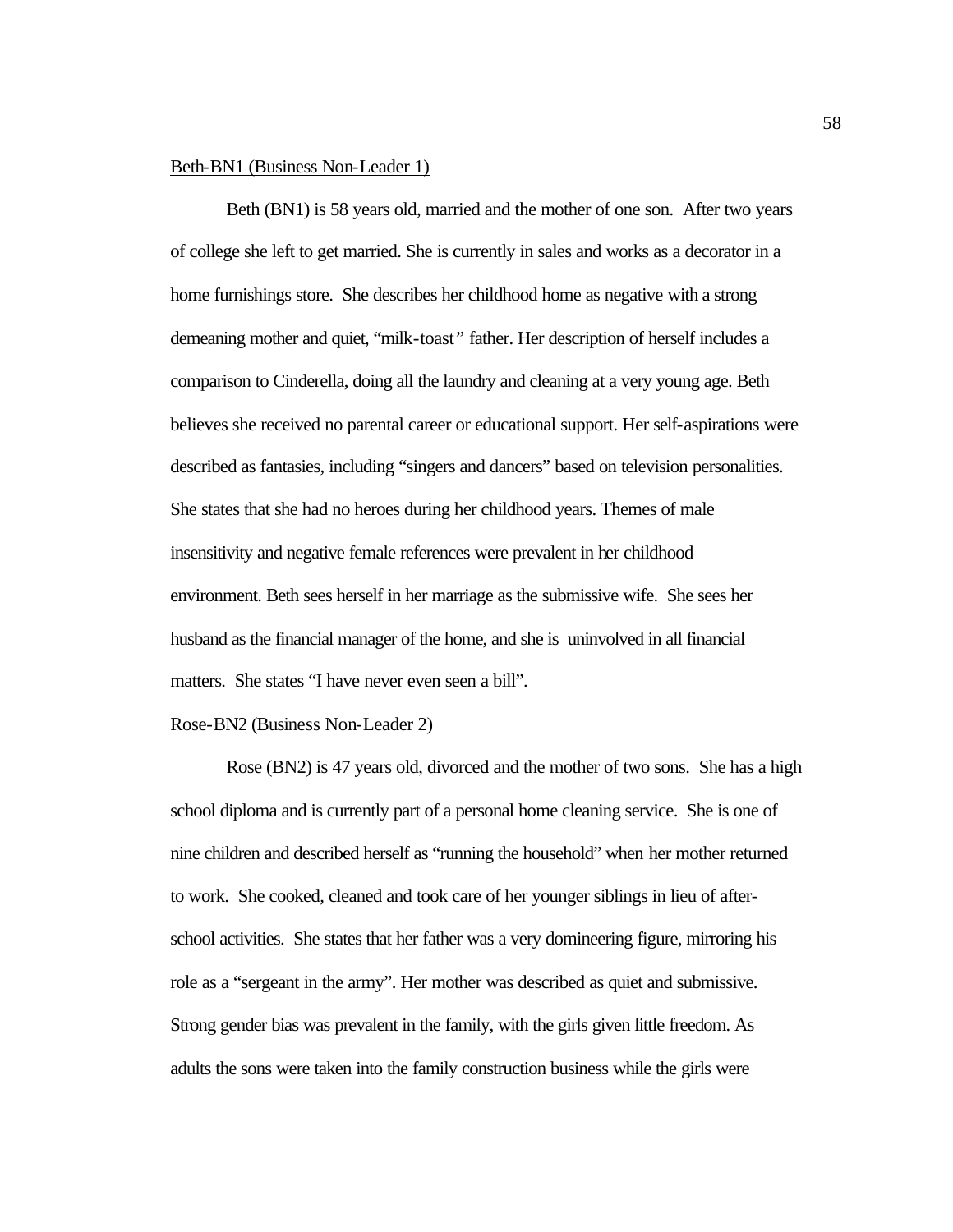expected to "marry a rich man" for financial support. Strong male dominance prevailed in this home with extreme messages of female helplessness and negative reference.

This summary of information provides a condensed picture of each of the participants. The stories and descriptions shared revealed a complicated network of overlapping themes. These themes and sub-themes have been sorted and grouped based on the segments of the Eccles Theory (1994), providing a logical framework for discussion.

## Gender-Role Stereotypes

Gender-role stereotypes are defined, for the purpose of this research, as tasks, occupations or activities specifically attributed to a particular gender. Gender-biased themes or social scripts are defined as messages prevalent in the home or society which dictate the expected roles of males and females. The information gained from the participants in this research was examined for themes and scripts which influenced their expected roles in their early childhood homes.

# *Male and Female Roles*

The literature shows that by age five, children have clearly defined gender-role stereotypes regarding appropriate behaviors and traits (Huston, 1983). In addition, children appear to monitor their behaviors and aspirations in terms of these stereotypes (Eccles &Hoffman, 1984; Huston, 1983).

Dad mows the lawn and mom does the dishes. The girls cook and clean and the boys take out the trash. These gender-role stereotypes were abundant in all but one of the eight participant's childhood homes. Beth (BN1), a member of the non-leader group,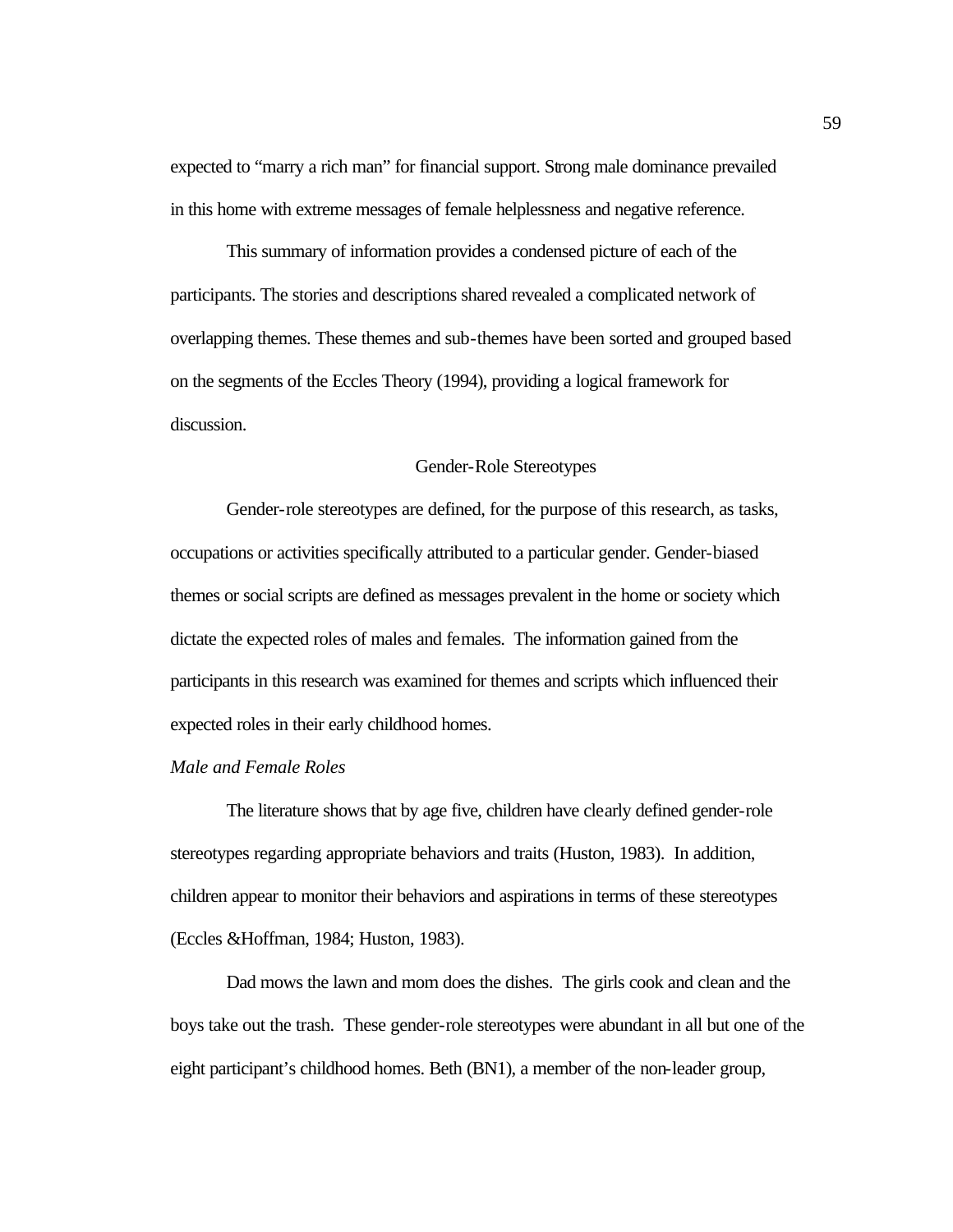shares her experiences as a child and the expectations her parents had for her in her childhood home. "My mother was a very, very poor housekeeper. That was my job. I felt like Cinderella. I was standing on a chair with a dish towel around my waist washing the dishes when I was young. I was ironing when I was young."

Rose (BN2) shared similar experiences regarding expected gender-roles in her home. Her social script included taking care of her siblings and her father and therefore eliminated the option for extracurricular activities. Rose (BN2) states:

I had to stay home after school making sure my younger siblings did their homework. I had to cook dinner for my father and for the kids. I had to, starting in seventh grade. I knew my mom needed me. My dad expected dinner. I didn't even opt for a sport or any after- school activity. I couldn't because my role was to come home and take care of them.

Rose's (BN2) most important socializers, her parents, sent her messages of very specific male and female expected roles in the household, ones that were strongly genderbiased. She explains:

The boys had chores to do and the girls had chores to do. The boys had to mow the lawn and take out the garbage. But they could run off any time and do everything they wanted. The girls never went anywhere on Saturday until all the household chores were done. We were also a complete baby-sitting service for our community. When somebody called, whether we had plans or not, we had to cancel them. My dad said one of us would be there and he would book us all out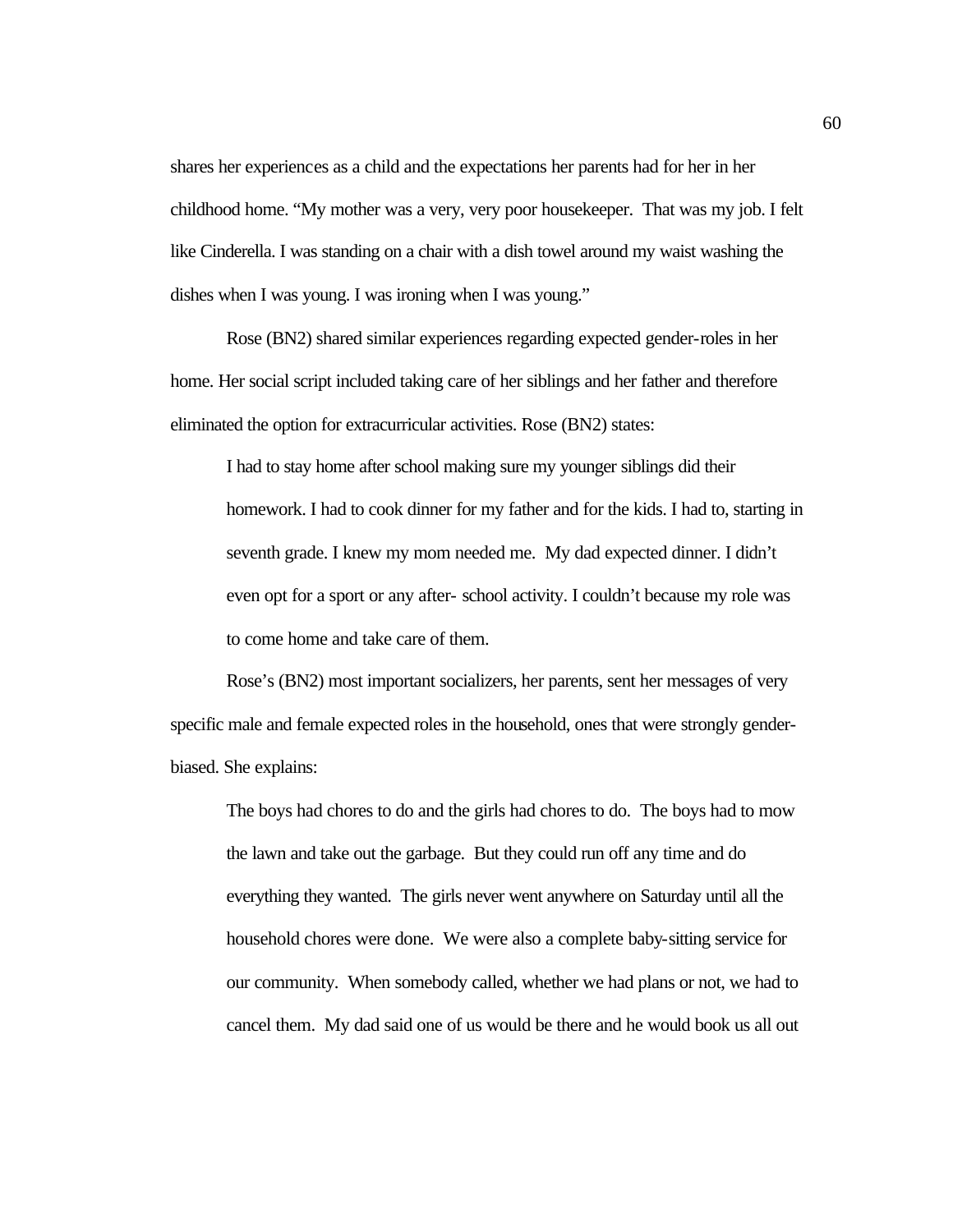for babysitting jobs. That's just how it was. The girls had to go to Catechism and the boys didn't have to go if they didn't want to.

The females in Rose's (BN 2) home were sent a clear message that their *place* was maintaining the household. The boys' script included independence and choice and the girls' did not. This gender-role stereotype became deeply ingrained and sent Rose strong messages regarding her role as a woman. Both Beth (BN1) and Rose (BN2) experienced glaring messages regarding what was expected of females in their families.

The gender-related messages sent to the women of the leader group were characterized by somewhat different themes. Mia (EL1) spoke highly of her father, citing many examples of his equal treatment of all six children. He was a central figure in her life and greatly influenced her perceptions of gender-role expectations. She states:

I think gender roles were subtle. My dad was not a handyman. My mom could take apart a lamp and a toaster and put them back together. He could not do that. He was just not into hammers and nails so I never got to see that as a guy thing.

Everybody was different in my family and no one fit into gender stereotypes. Social agents can either encourage or discourage individuals from developing gender-role stereotypic beliefs. Mia was raised in a home where novel or gender role deviant options were legitimized. This environment, somewhat free from gender-biased messages, permeated into her adult life. She states "As an adult, I have always fought those gender stereotypes. I have always done guy things just to show I could do it".

Parents, children's primary socializers, can influence gender-role expectations either directly or indirectly. The messages they send can either encourage or discourage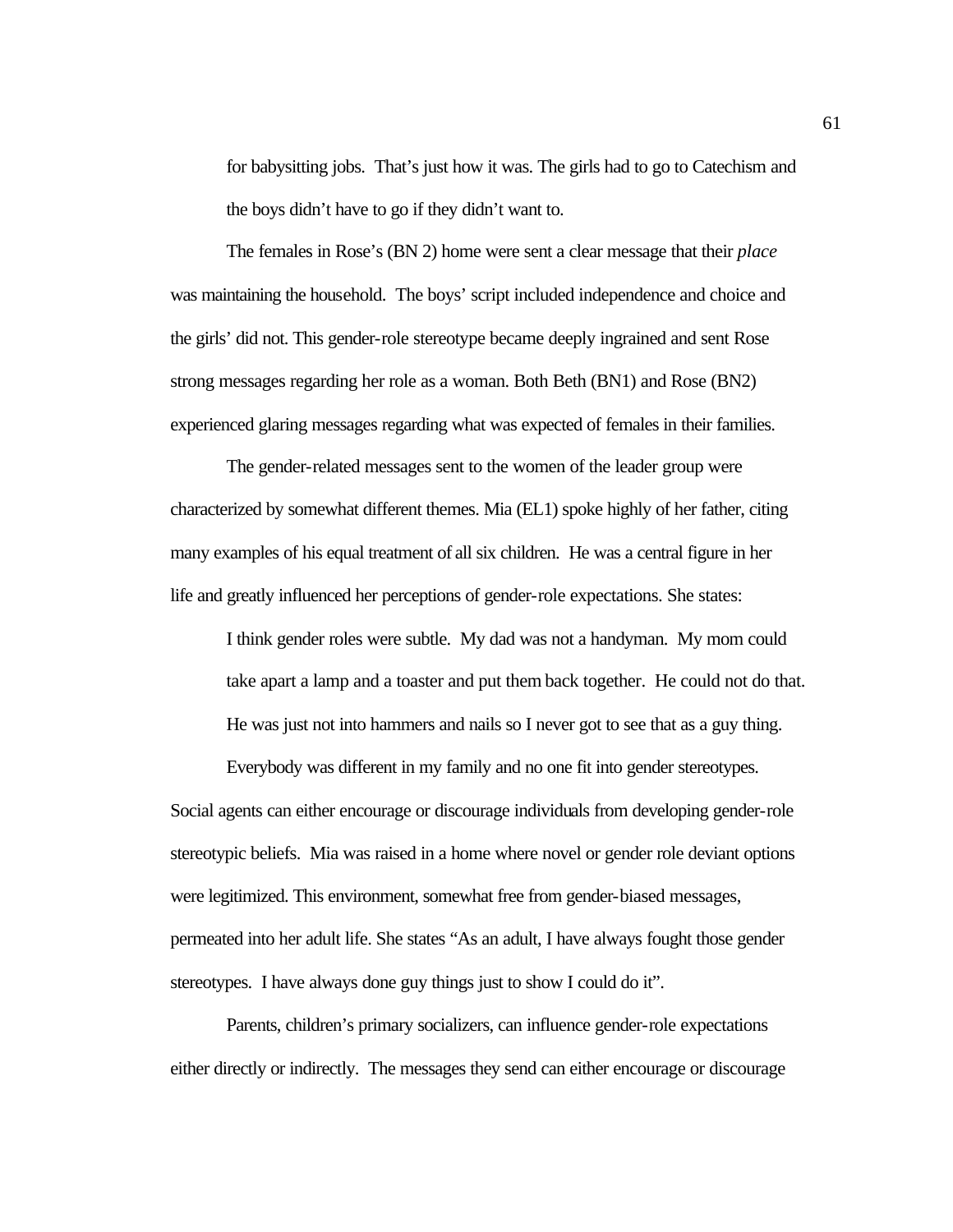the adult individual from considering or dispelling gender-role stereotypes. Linda (EL2), a high school dean and currently working toward her doctorate in educational leadership, examined her early childhood experiences in search for gender-biased messages. She shared her experiences during the focus group session:

I don't think that gender roles were anything we ever noticed, but they were there. My brothers never did the dishes. The boys took out the garbage and they mowed the lawn. The girls did the dishes and had to put away the clothes in the laundry. My brothers were allowed to go more places. They were allowed to take their bikes a lot farther than I was. My dad taught the boys how to use tools.

Themes prevalent in the early childhood homes of the women interviewed revealed different messages regarding expected male and female roles. Like Beth (BN1) and Rose (BN2), Linda's (EL2) story reflects typical themes or scripts allowing boys more freedom and assigning typical male-female chores. She grew up in a home with typical male and female roles and yet she aspired to a career and leadership. Beth (BN1) and Rose (BN2) experienced gender-specific roles yet they did not aspire to higher education or leadership positions.

The social scripts in Millie's (BL2) home sent a neutral message. All children were treated equally. "In our family gender roles were not really evident. We lived in a communal atmosphere that put at a table both siblings and cousins. They looked at us not as boys and girls but as kids."Household chores were shared between the children with no deference to gender. "My mother thought that it was important to teach us things like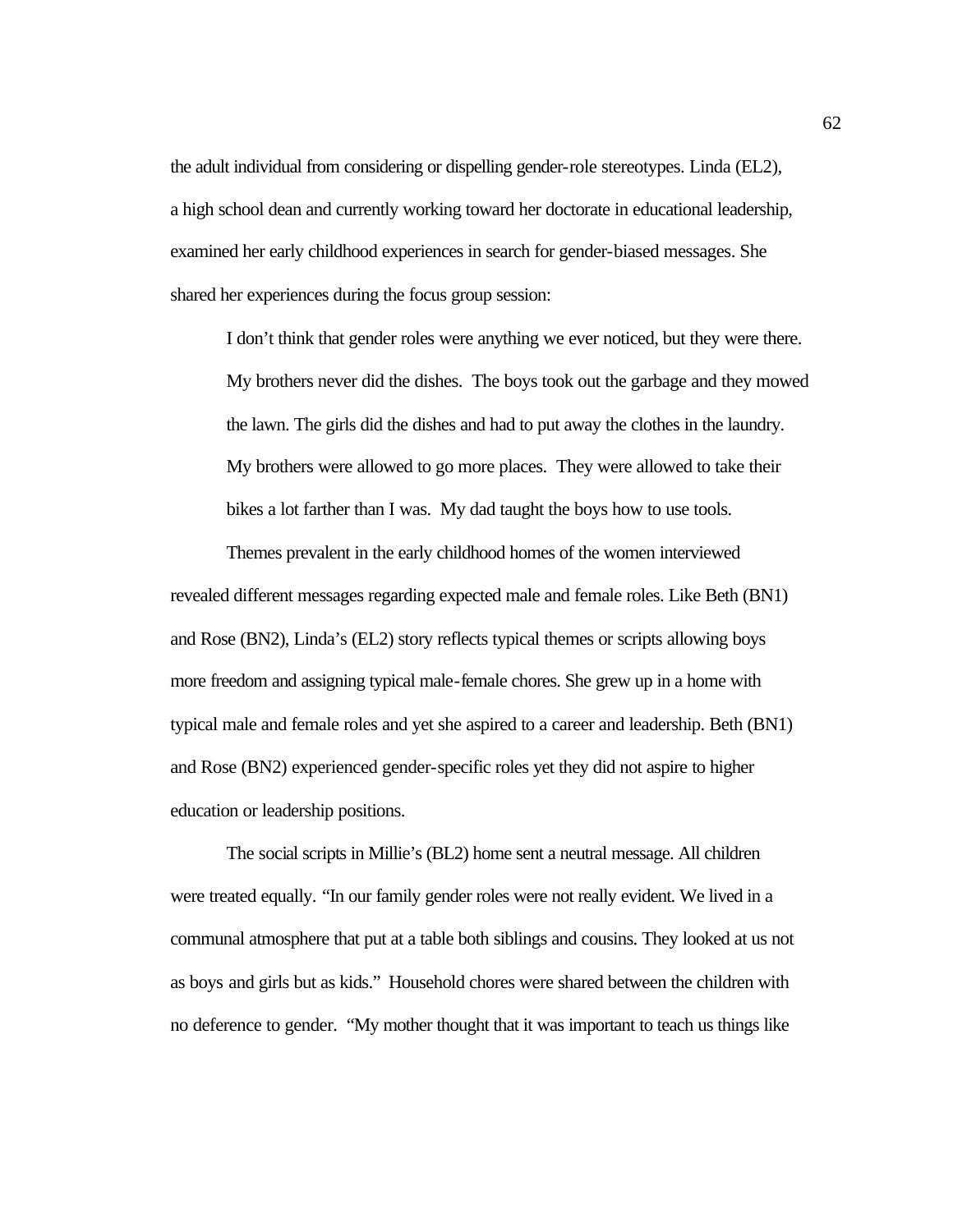ironing and cleaning. My brother loved it. He loved to cook and still does today. We weren't held back. We were all together."

Although the messages sent regarding male and female roles differed from participant to participant, the expected role in the family appeared to have little to do with the individuals' aspirations later in life. Engaging in typical male-female tasks and responsibilities in the home did not inhibit a woman from aspiring to educational and career achievement. Other messages appeared to have a greater effect.

### *Dominance, Submissiveness and Helplessness*

 The themes of male dominance, female submissiveness and female helplessness were important themes evident in this investigation. Beth (BN1), a member of the nonleader group, grew up with the theme of mother as the "ogre" and dad as the submissive parent, both always trying to please the mother. Beth's negative description of her childhood home indicates that she was belittled and criticized by her mother and her father, receiving approval only when she cleaned, cooked or did laundry. She explains:

My father was just a delightful man but my mother was overpowering, overbearing and kind of wicked and controlling. So, I think she took his selfworth away. They were both very, very critical and very demanding. When I compared myself to my cousins I felt like Cinderella. My parents were always negative. It was "You could be such a pretty girl but…".

Beth's scripts included a very dominant mother who did little to foster independence or self-worth in her children. The male-female roles she experienced carried atypical themes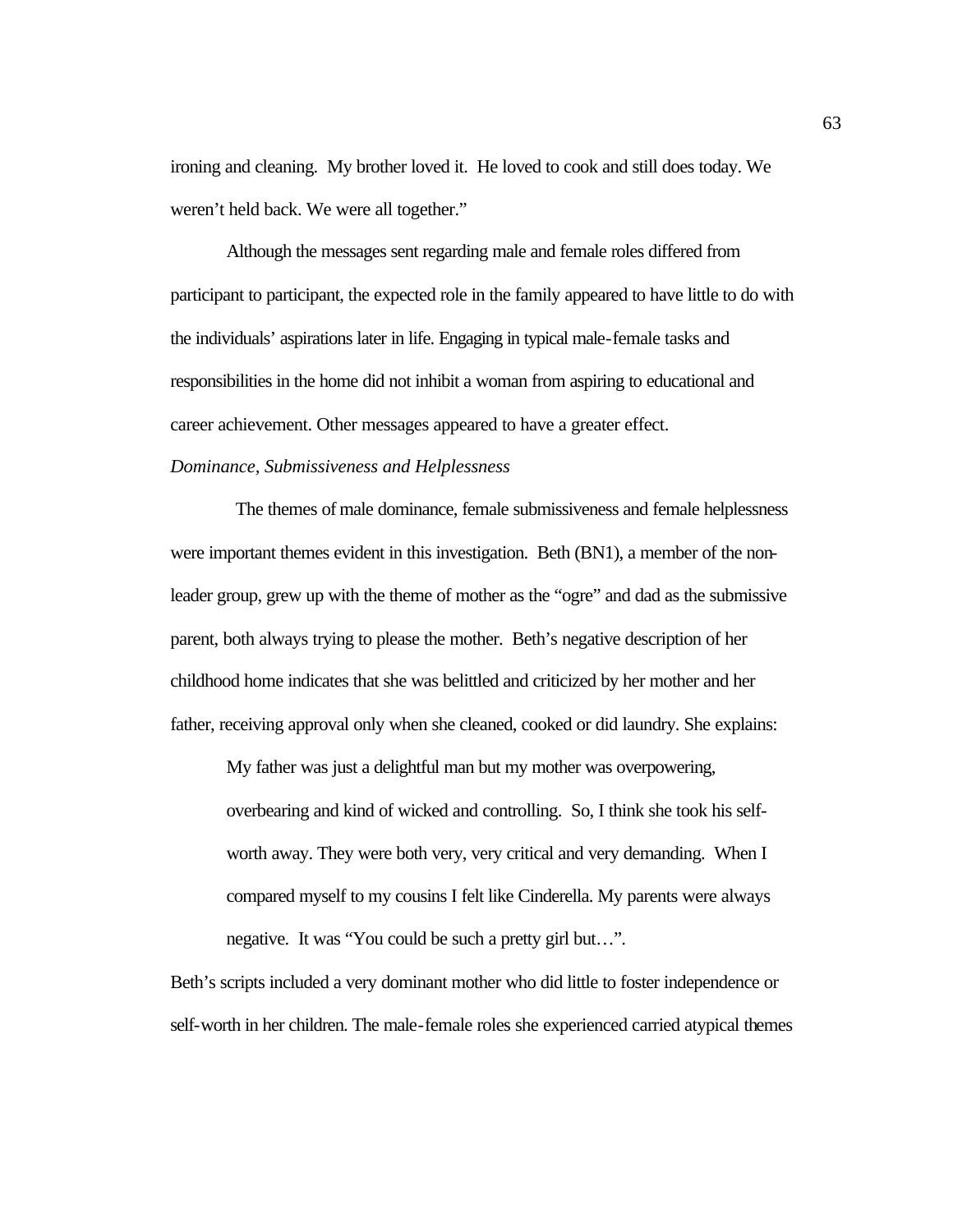of female-dominance and male-helplessness and clearly defined Beth's expected role in the family.

Tracy (EN1), also among the non-leaders, grew up in a home where dad was dominant and females were expected to serve the males in the family. There was little choice or freedom regarding the day to day chores and expectations. Tracy (EN1) adds:

My father was a hot-headed man. My mother was a very weak person. A woman's job was to take care of men. That was pretty direct. Male dominance and female submissiveness were very prominent in my home. There wasn't female helplessness because we were to do everything.

Tracy's (EN1) home exemplifies themes of male dominance and female submissiveness to a strong degree.

Although the theme of parental dominance was evident in most homes, it did not necessarily indicate gender-bias or social scripts dictating helplessness or submissiveness in regards to the female children. Kate (BL1), the CEO of a credit union, experienced gender-stereotypes in the roles of her mother and father, but believes that expectations for all siblings were the same and did not differ because of gender. She describes her family life in the following:

My dad was definitely the dominant one. My mom would always have the meals cooked. There was this routine. He would come home and have a Manhattan and watch TV and my mom would prepare meals. She did everything. She was definitely submissive to my father. He was a strong Italian. You do what I say. I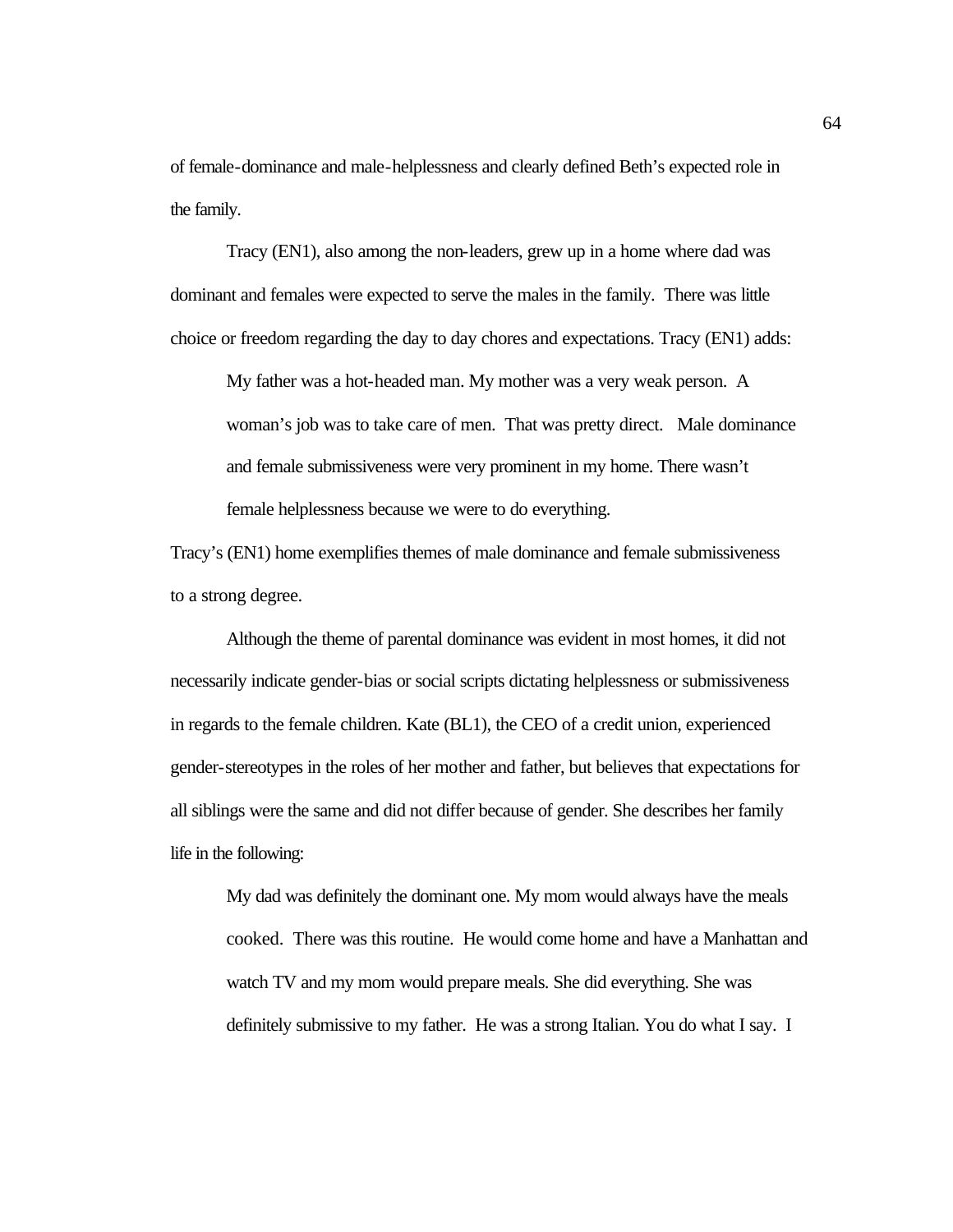am the man. Even with this, I wasn't treated any differently than my brothers.

They treated us all the same.

Kate (BL1) explains that her father was in charge, however, equal expectations existed for all the children, regardless of gender.

Millie (BL2), the president of a bank, shares a different story. Her memories revealed a family environment reflecting strong work ethic and maternal strength. She sees her mother as the parent in command:

My mother and father worked very hard. There were years where my mother cleaned to provide extra money for the kids. I didn't know it. My dad didn't even know it. She didn't want to embarrass my father by cleaning but that was my mother. She was the dominant parent. My father was very giving. He never said no to me. My mother was a little tougher. The combination worked. She was a very strong influence in our lives.

Dominant mothers were just as prevalent as dominant fathers and were mixed equally among the two groups. The person *in charge* did not appear to affect the career goals of the participants studied. The messages, however, sent by these individuals involving the capabilities and expectations of the females had a major impact.

#### *Occupational Choice*

The Eccles' Expectancy–Value Model emphasizes parents as role models. It labels parents as sources of reinforcement, providers of information, and primary resources for opportunities for their children (Eccles, 1994). Occupational choice, then, can be greatly influenced by parents' gender-stereotypic role expectations.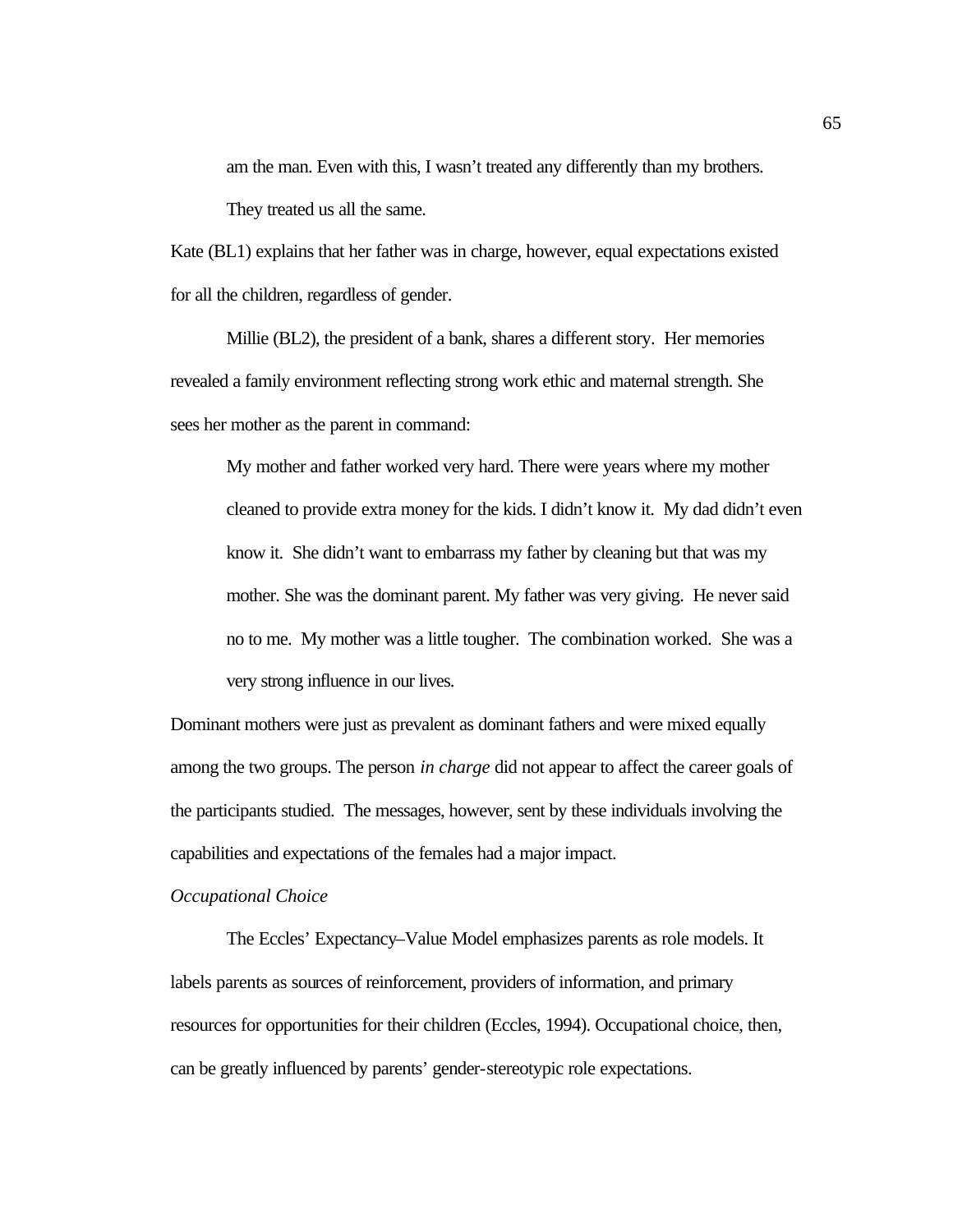Karen (EN2) shares that her parents expected her to go to college. She was also expected to enter into the field of education or nursing. Her brother was expected to enter into law. All three children followed the expected path of their parents.

Beth (BN1), the product of a highly critical home environment without encouragement for higher education or a career, works in retail in a home furnishings store. It's interesting to note that her occupational choice mirrors her expected role in her childhood home. In her current household she maintains the same role as she did when she was a child. She receives personal gratification for keeping a clean home, cooking elaborate meals and decorating exquisitely. Beth's occupational choice reflects this gender-stereotypic role that was reinforced during her childhood. Her husband is the primary income source. He pays all the bills and makes all major decisions. Beth's experiences show the force of family processes (e.g., parents' role modeling, attitudes, and behaviors) that have contributed to her adult occupational identities and choices. This scenario supports the primacy of parents in shaping their children's career aspirations (Eccles, 1993; Grotevant & Cooper, 1988).

Tracy (EN1) describes her childhood home as poor and spattered with abuse and extreme dominance by her father. She saw her mother as submissive but strong because she "survived". She attributes any career guidance she received to her involvement in parochial school and influence from family members in her extended family. She relates that her mother's side of the family valued education. Her father's side, however, felt it was "ludicrous that a female would get an education".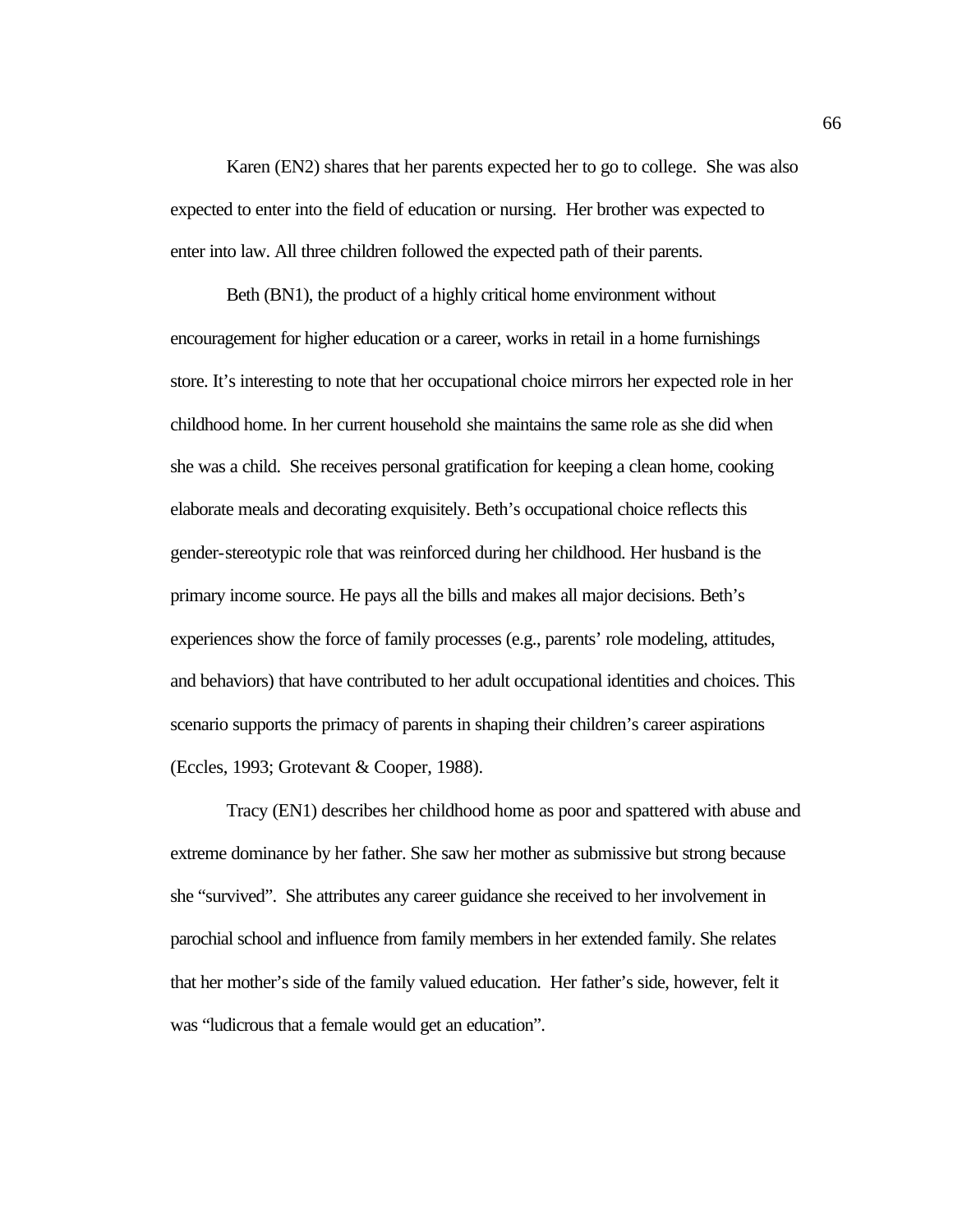Tracy shared that the prevailing philosophy among her female siblings was that "It's a great life if you don't weaken and you learn to take care of yourself". This push to be strong as well as the influence of her mother's family enabled Tracy to pursue a teaching degree. Tracy is a special education teacher with no aspirations for administrative leadership. She has shied away from leadership paths and admits to being fearful of such endeavors. She discloses that she is submissive to her husband and her son although she feels this is wrong. The tendency to be submissive is strongly ingrained.

Tracy's (EN1) early childhood home and the themes sent to her regarding gender have significantly impacted her career choice as teacher and her role as mother and wife. She admired her mother's survival skills in a volatile home environment, yet she experienced extreme gender-bias and lack of parental support for educational and career aspirations. Fortunately, Tracy was influenced by the positive influences of her mother's extended family which encouraged her to pursue college, albeit selecting a typically female stereotypic career as teacher. Tracy shared that she wanted to pursue the field of medicine but did not have the family support needed to do so. The input of her parents, their gender-role beliefs, and their perceptions of her self-worth have all played an important role in Tracy's life choices.

### Socializers' Beliefs and Behaviors

Social agents are defined as those persons or events which influence a person's view of themselves and their capabilities. Social agents can either encourage or discourage individuals from considering gender-role stereotypic choices. Unfortunately, they typically operate in such a way that individuals are most likely to consider those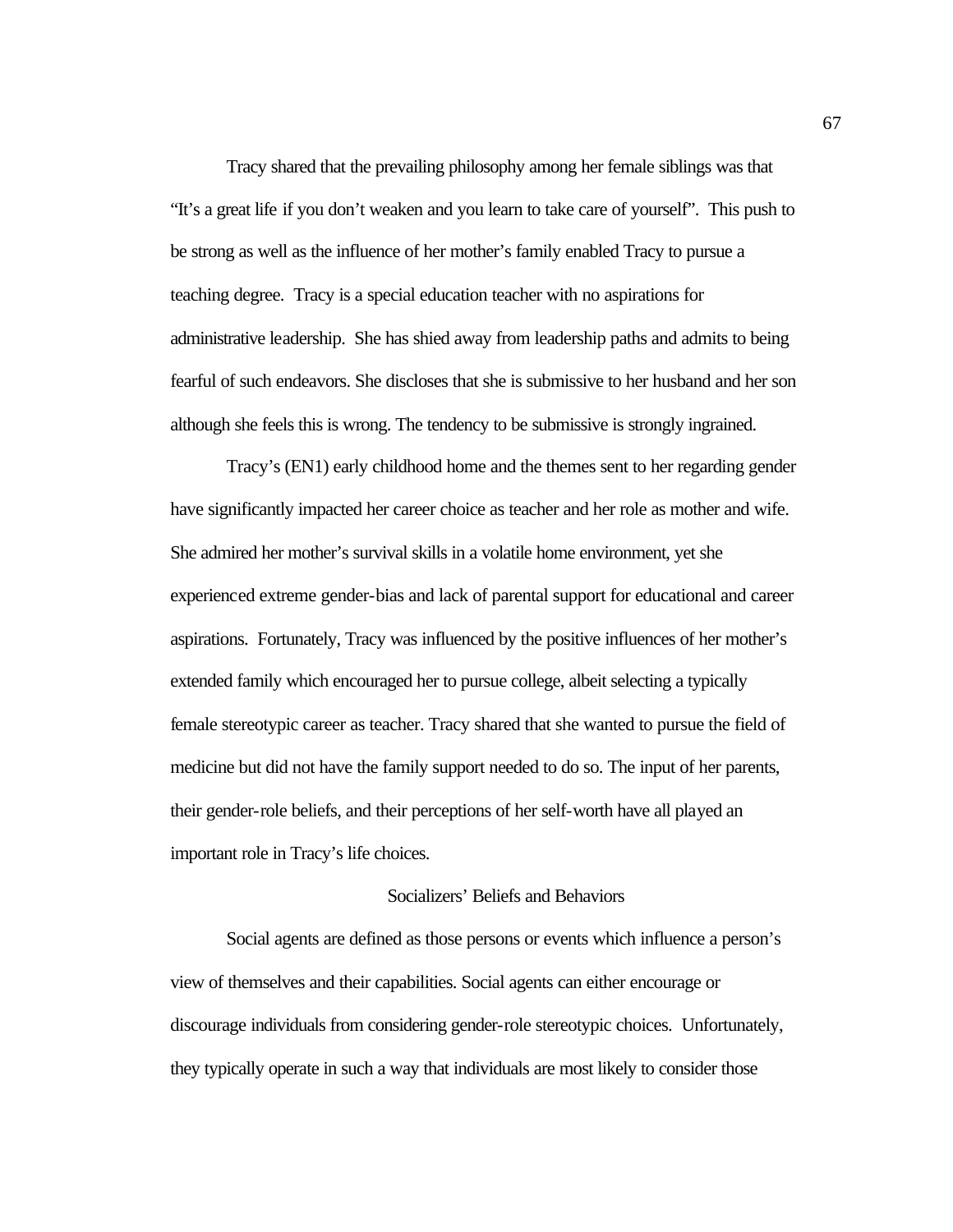options that are consistent with gender-role stereotypes (Eccles, 1994). Parental expectations appear to highly impact one's career path. Also of importance is the individual's field of possible choices. Many options are never considered because individuals are unaware of their existence or they have inaccurate information regarding the options. Still, other options may not be considered because they do not fit well with the individual's gender role schema.

### *Perceived Expectations*

Perceived expectations are defined as goals and aspirations that children believe are held for them by their parents. Although the majority of the parents of the participants did not graduate from college themselves, their educational aspirations for their children played a critical role in the participants' educational and career choices. Beth (BN1) stated that she always wanted to be a movie star, based on the fantasies she saw on T.V. and the movies. She does not recall any direct influence from her parents. "My parents had no career aspirations for me. They never suggested college. My career aspirations were all fantasies.*"* Beth's domestic experiences in her early childhood home have been imitated in her adult life. She met these expectations by selecting a career in home decorating.

Achievement-related decisions are made within the context of a complex social reality that presents each individual with a wide variety of choices, each of which has both long-range and immediate consequences (Eccles, 1994). Tracy's (EN1) social reality was one of self-preservation and survival. The messages sent to her by her mother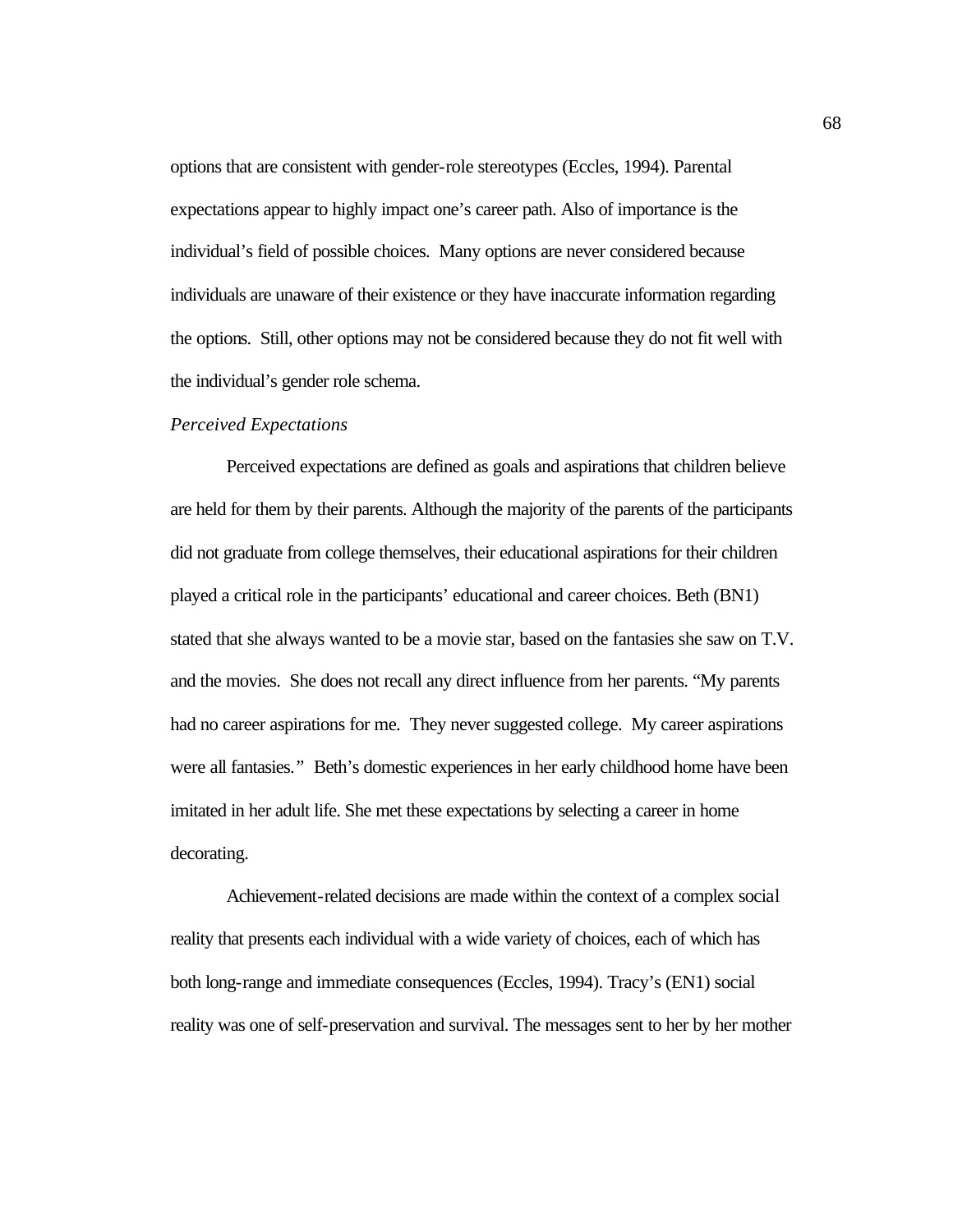were selfish, at best, but delivered the nuance of being strong and self-sufficient. She shared her experiences during her focus group discussion:

I don't know if my father had any career aspirations for me. He died when I was 16. He never had any interest in my schooling and always looked at me kind of weird when I was working on a project for school. My mother pushed me to go to college so she could collect the social security check. You get there; you do what you have to do to be there and you figure out how to pay for it, but I get the social security check.

Tracy's (EN1) encouragement by her mother to go to college was a result of her mother's need for financial help rather than for career aspirations for her. The childhood theme of self-preservation may also have contributed to Tracy's choice to reach a level of education that would enable her to improve her life condition. She selected education because it fit the stereotypic gender-role schema. She has no leadership aspirations, admitting that she does not feel capable of that type of goal and sees men as more able to do so. As she reiterated "We were brought up to believe that women are here to wait on the men".

Linda (EL2) revealed messages of parental aspirations for college but alludes to gender-specific career expectations*.* Although typical male-female task oriented roles existed in Linda's early childhood environment, she shares evidence of open options and encouragement to pursue education. "I don't know if I wanted to or if I was brainwashed to go to college. It was just expected. I think they wanted me to be a teacher, but I think I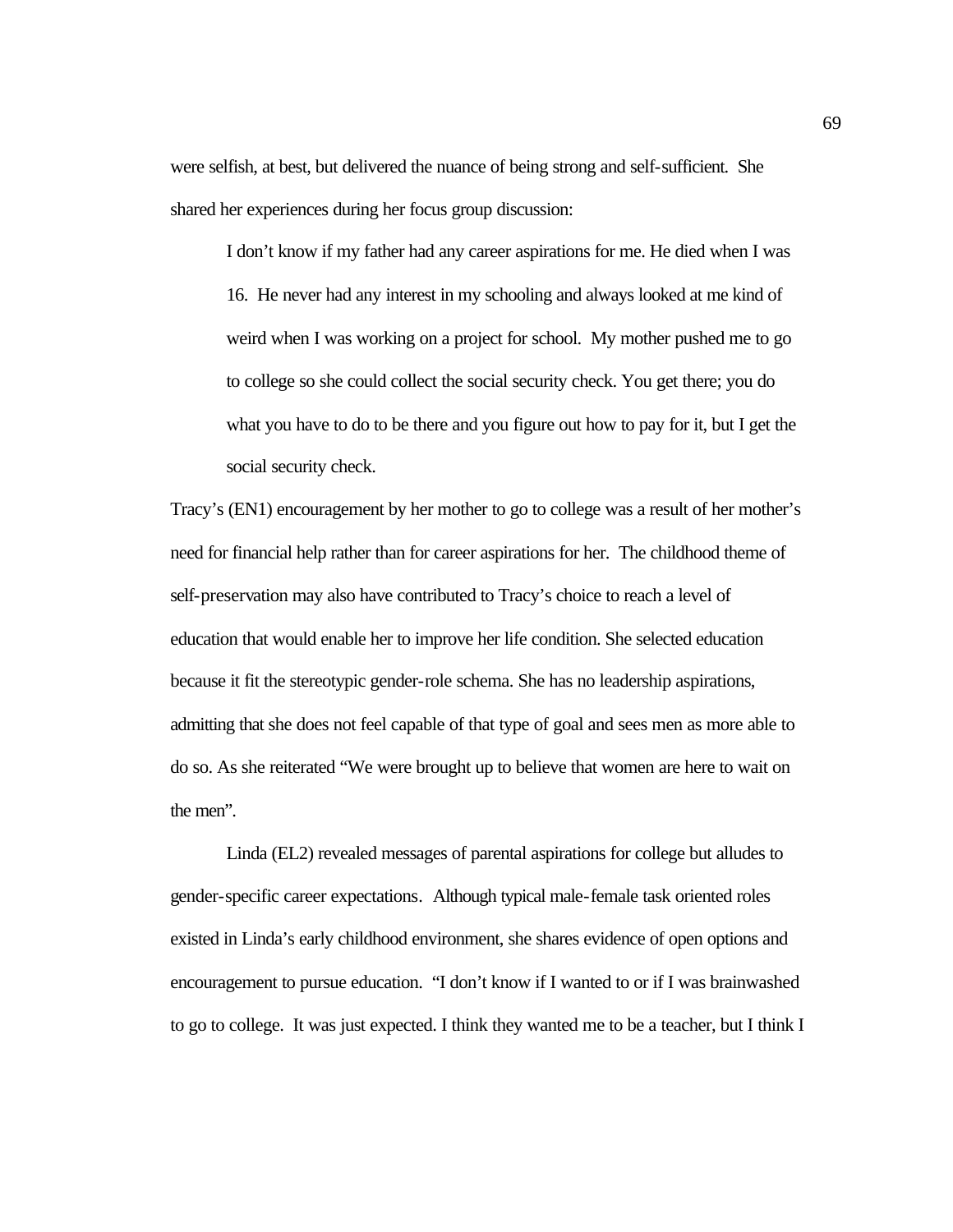could have done anything."Linda followed the path set out for her by her parents. Her choice to enter into the field of education was ingrained in her since childhood.

Mia (EL1) also came from a home where education was a valued profession. She shares her experiences with the other participants during the focus group session:

Education was a really, really big thing to my parents but I never had the impression that I was limited in what I could do. My parents didn't say you are all going to be teachers. It was 'What do you want to do?' They expected me to go to college, not to get a husband, but to get a profession and that you would do the profession.

Millie (BL2) states that the women in her family were expected to go to college and to enter into the field of teaching. She states that her parents believed that this genderstereotypic occupational choice would afford a woman a profession that would complement the roles of mother and wife. "The females that went to college in my family had to be teachers. I mean that was the rule. You went to college to become a teacher." Millie was surrounded by educators in her family and saw this as expected. Although she did drift from this path, she did follow her parents' expectations and began her college career in the field of education.

The findings regarding the relationship between early childhood parental expectations and the adult women's educational and career decisions can be seen in Table 2.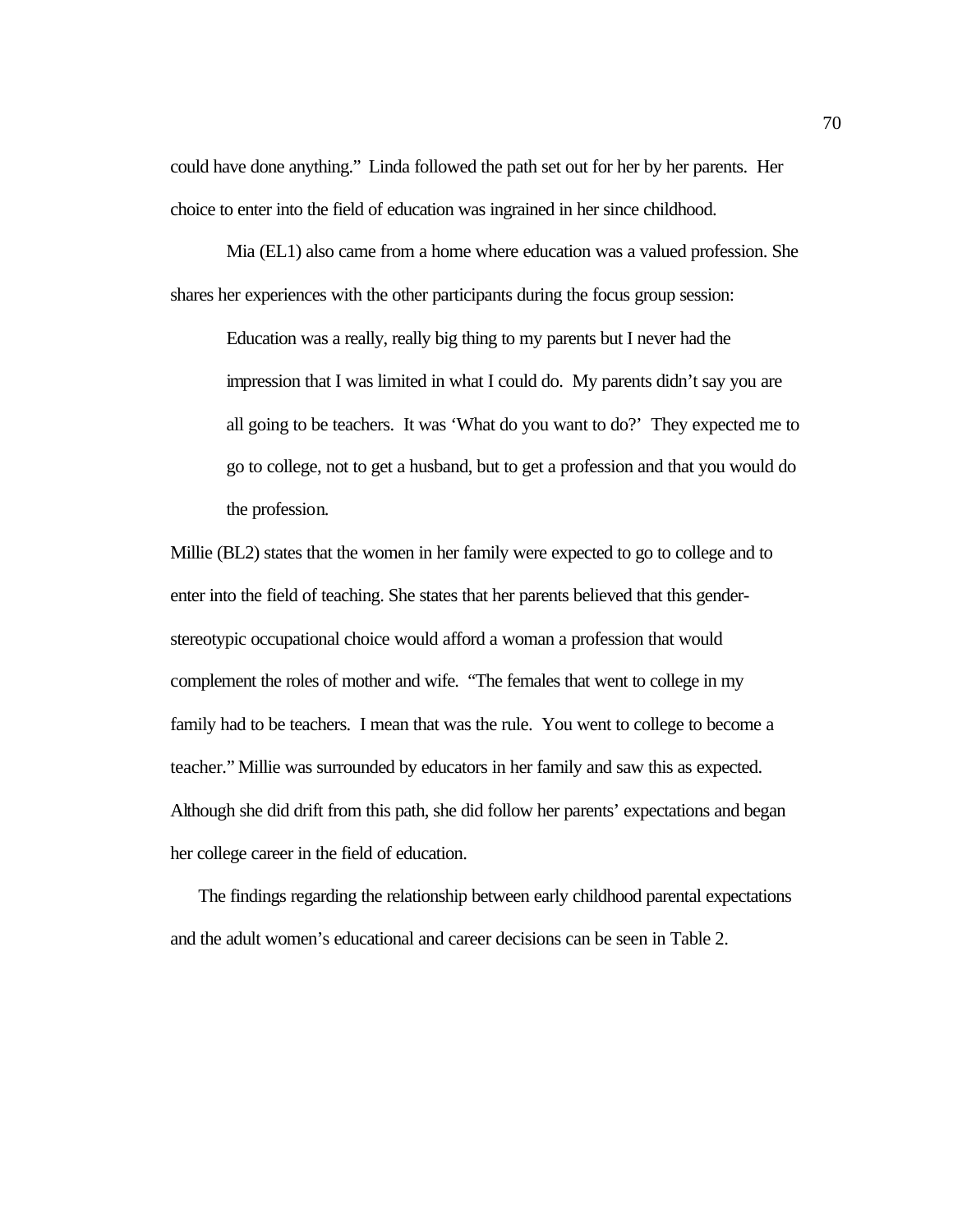## Table 2

# *Comparison of Effects of Parental Role Models and Parental Expectations on Educational and Occupational Achievement*

|                                                                                     | <b>Parental Role Model</b>                                                                                                                                                                                          | Parental Expectation                                                                                                                                                                                                                   | Educational        | Occupation                          |  |
|-------------------------------------------------------------------------------------|---------------------------------------------------------------------------------------------------------------------------------------------------------------------------------------------------------------------|----------------------------------------------------------------------------------------------------------------------------------------------------------------------------------------------------------------------------------------|--------------------|-------------------------------------|--|
|                                                                                     |                                                                                                                                                                                                                     |                                                                                                                                                                                                                                        | Outcome            | Outcome                             |  |
| Mia<br>EL1                                                                          | "Mother was a homemaker until<br>we were all in school. Then she<br>went to college to get her<br>teaching degree. It took her ten<br>years. My dad never went to<br>college but he was very<br>supportive of her." | "Education was a really<br>big thing to my parents.<br>There was never any<br>question about whether or<br>not we would go to<br>college. We all did."<br>"I never had the<br>impression that I was<br>limited in what I could<br>do." | Doctorate          | Director of<br>Special<br>Education |  |
| Linda                                                                               | "My father had a college degree.                                                                                                                                                                                    | "College was what they                                                                                                                                                                                                                 | Doctorate          | <b>High School</b>                  |  |
| My mother did not. She made<br>EL2<br>taking care of her children the<br>priority." |                                                                                                                                                                                                                     | had planned for all of<br>their children."                                                                                                                                                                                             |                    | Dean                                |  |
| Kate                                                                                | "Neither of my parents went to                                                                                                                                                                                      | "It was expected for all of                                                                                                                                                                                                            | <b>Bachelors</b>   | CEO/Credit                          |  |
| BL1                                                                                 | college." "I grew up in a home<br>where there was definitely the<br>mommy role and the daddy role.<br>My father was very strong and<br>outspoken."                                                                  | us to go to college but<br>they let us be what we<br>wanted to be."                                                                                                                                                                    |                    | Union                               |  |
| Millie<br>BL <sub>2</sub>                                                           | "Neither of my parents went to<br>college. My mother was the<br>dominant parent. She was very<br>strong."                                                                                                           | "Going to college was a<br>part of your life. You<br>went to grade school,<br>high school and then<br>college. That was it."                                                                                                           | <b>Bachelors</b>   | <b>Bank President</b>               |  |
| Tracy<br>EN1                                                                        | "My mother graduated from<br>high school. My father made it<br>through sixth grade. My mother<br>was a very weak person. My<br>father was hot-headed and<br>abusive."                                               | "I don't think my parents<br>had any career aspirations<br>for me. If I was to choose<br>college I had to do it on<br>my own."                                                                                                         | <b>Bachelors</b>   | Special<br>Education<br>Teacher     |  |
| Karen<br>EN <sub>2</sub>                                                            | "My mother was a stay-at-<br>home mom. My dad was a<br>manual laborer." "My mom was<br>the decision maker."                                                                                                         | "It was expected that all<br>of us would go to<br>college." "Girls were<br>either nurses or teachers.<br>Boys were doctors or<br>lawyers."                                                                                             | Masters +          | School<br>Psychologist              |  |
| <b>Beth</b><br>BN1                                                                  | "Neither of my parents went to<br>college. My mother was<br>overpowering."                                                                                                                                          | "My parents had no<br>career aspirations for<br>me."                                                                                                                                                                                   | <b>High School</b> | Decorator/<br>Retail                |  |
| Rose<br>BN <sub>2</sub>                                                             | "Both of my parents only<br>completed the ninth grade. My<br>mother was very docile.<br>Whatever my dad said went."                                                                                                 | "My parents didn't offer<br>college. I didn't know<br>how to go about doing<br>that."                                                                                                                                                  | High School        | Domestic<br>Engineer                |  |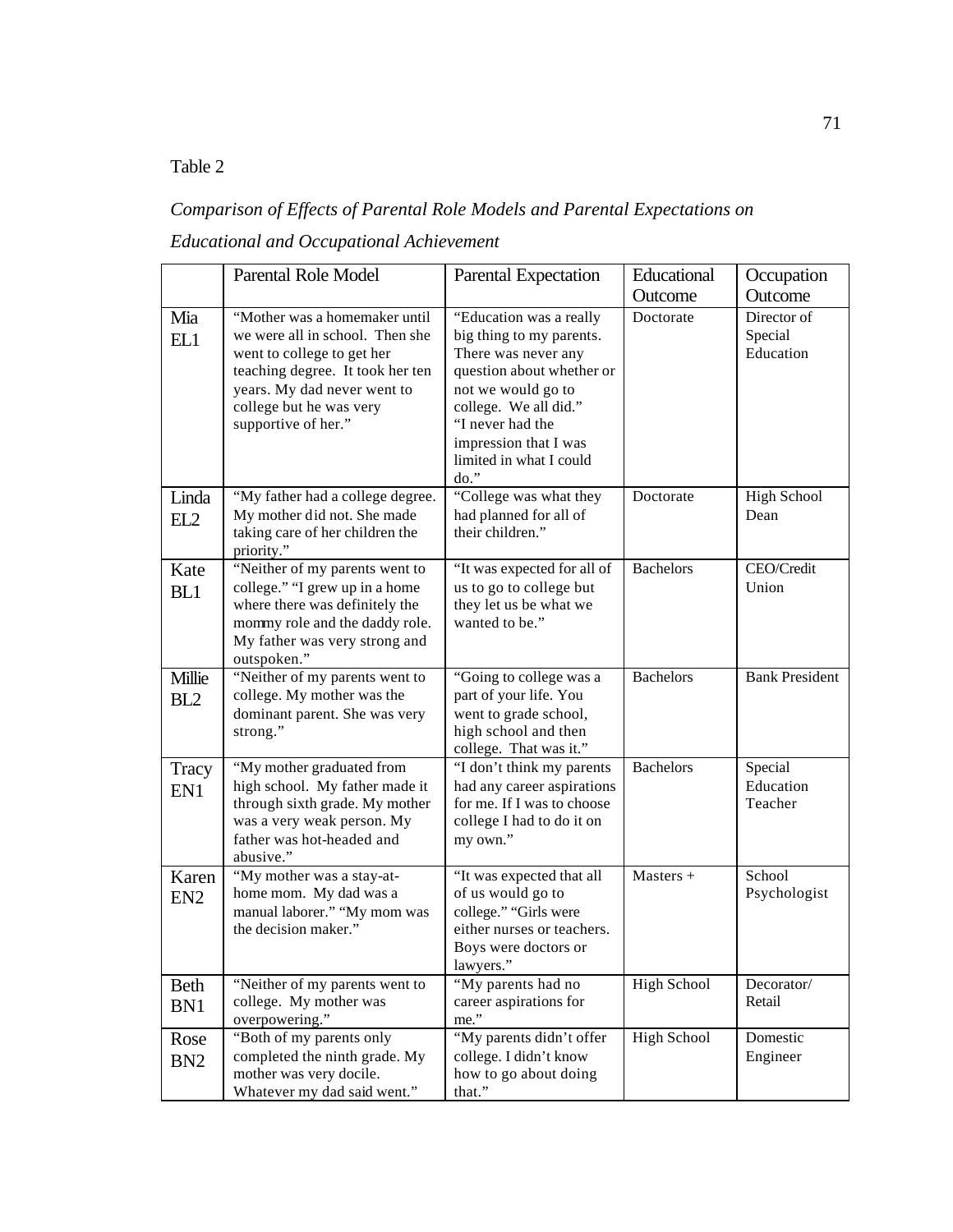Parents as socializers have been shown to greatly influence the women's self perceptions of their capabilities. The weight of gender-stereotypic roles within the household does not appear significant in the adult women's career choice-making ability. Parental expectations, however, have a profound impact. Although the women may have seen one parent as dominant or experienced gender specific family roles, of greatest impact were those messages, positive or negative, delivered regarding something deeper. The messages shaping the young woman's perceptions of her own capabilities, and her expected role as a woman impacted the achievement-related choices of the women participants to a marked degree.

### *Perceived Field of Options*

A person's perceived field of options is defined as the educational and career opportunities believed to be available. The interplay of one's perceived options, expectancies for success at those options, short and long range goals and gender-role self schema are all influenced by the behaviors and goals of one's socializers. The options presented as available, attainable and appropriate were ingrained in the messages sent to the women participants and strongly influenced their career choices.

Karen (EN2) lends support to this supposition regarding her perceived field of available options. Karen's conversations about her family reveal that although mom was in charge and decisive, she sent very stereotypic messages regarding expected career choice. Karen was encouraged to pursue college, but she was encouraged to pursue typical female, non-leadership options. "It was expected that we would go to college. The options for jobs were gender specific. Girls were either nurses or teachers. Boys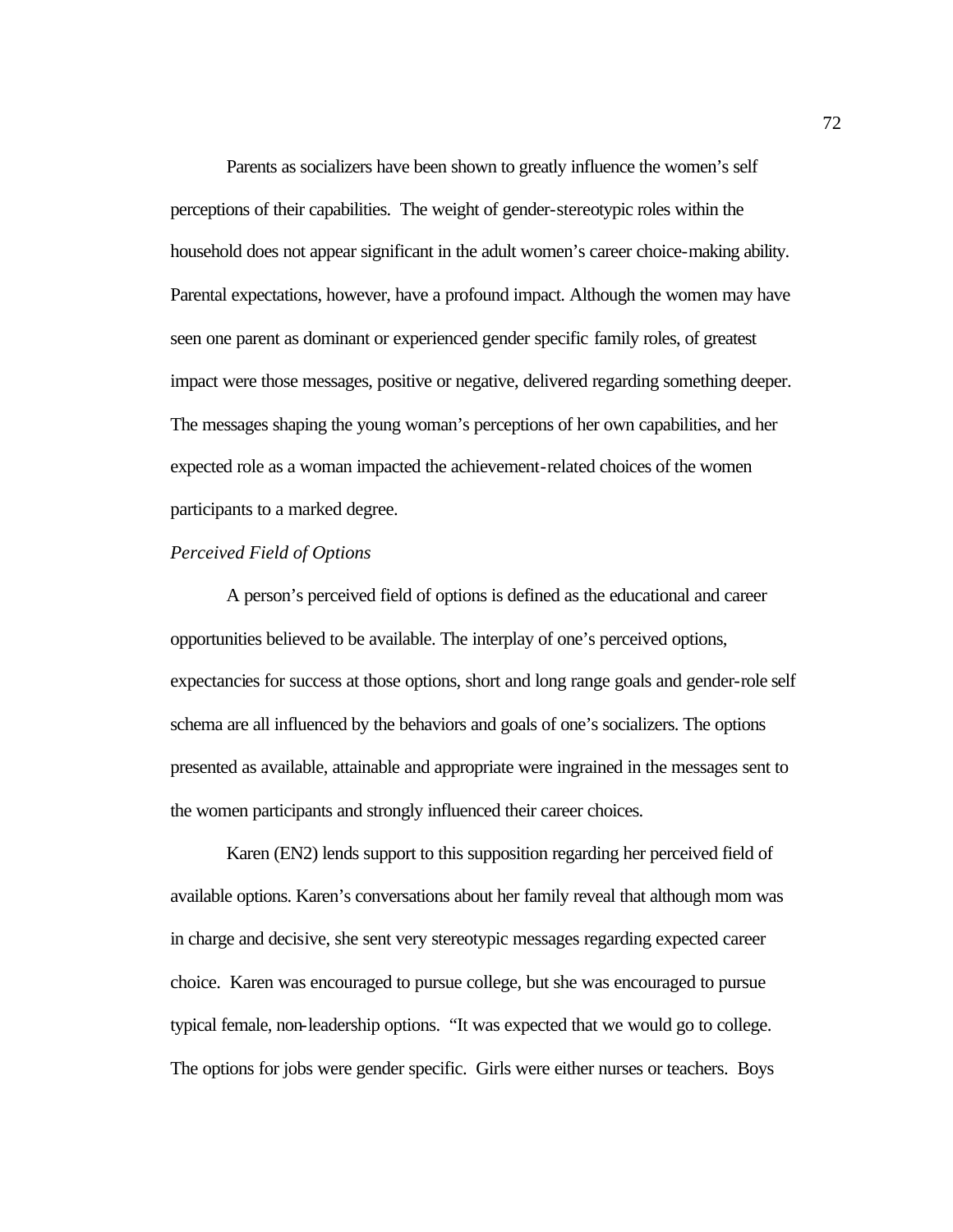were lawyers or doctors. Most of the females in the extended family were nurses. I knew I was not interested in that so I chose the teaching path. My brother is a lawyer."

Kate (BL1) acknowledges strong parental support for college and believes that any career option was open to her. "It was expected for all of us to go to school, including me. They never asked if I wanted to go to school. I was ready to graduate and we began to talk about college. They let us all fend for ourselves, decide for ourselves, grow up in our own directions."

Rose (BN2) indicates that the options made available to her were limited. She attributes this to a lack of knowledge. "My parents didn't offer. I probably could have gone on to college. I just didn't know how to go about doing that." Millie (BL2), on the other hand, was provided encouragement and support to "go where no woman has ever gone before". She shared her family's attitudes about college and career choice:

There was never an option of whether or not we would go to college. I started off as an elementary education major for a year. That was the path that every woman in our family took who was encouraged to go into advanced education. I didn't like it and my parents were broad-minded enough to allow me to go back to school in business.

Millie's resistance to her parents' expectation for an educational career was fueled by her parents' open-mindedness and willingness to allow her to pursue the business arena.

Mia's (EL1) story is another demonstration of open options and encouragement. Although she selected education as her career path, she expressed an interest in politics and leadership at an early age. *"*There was never any question about whether I would go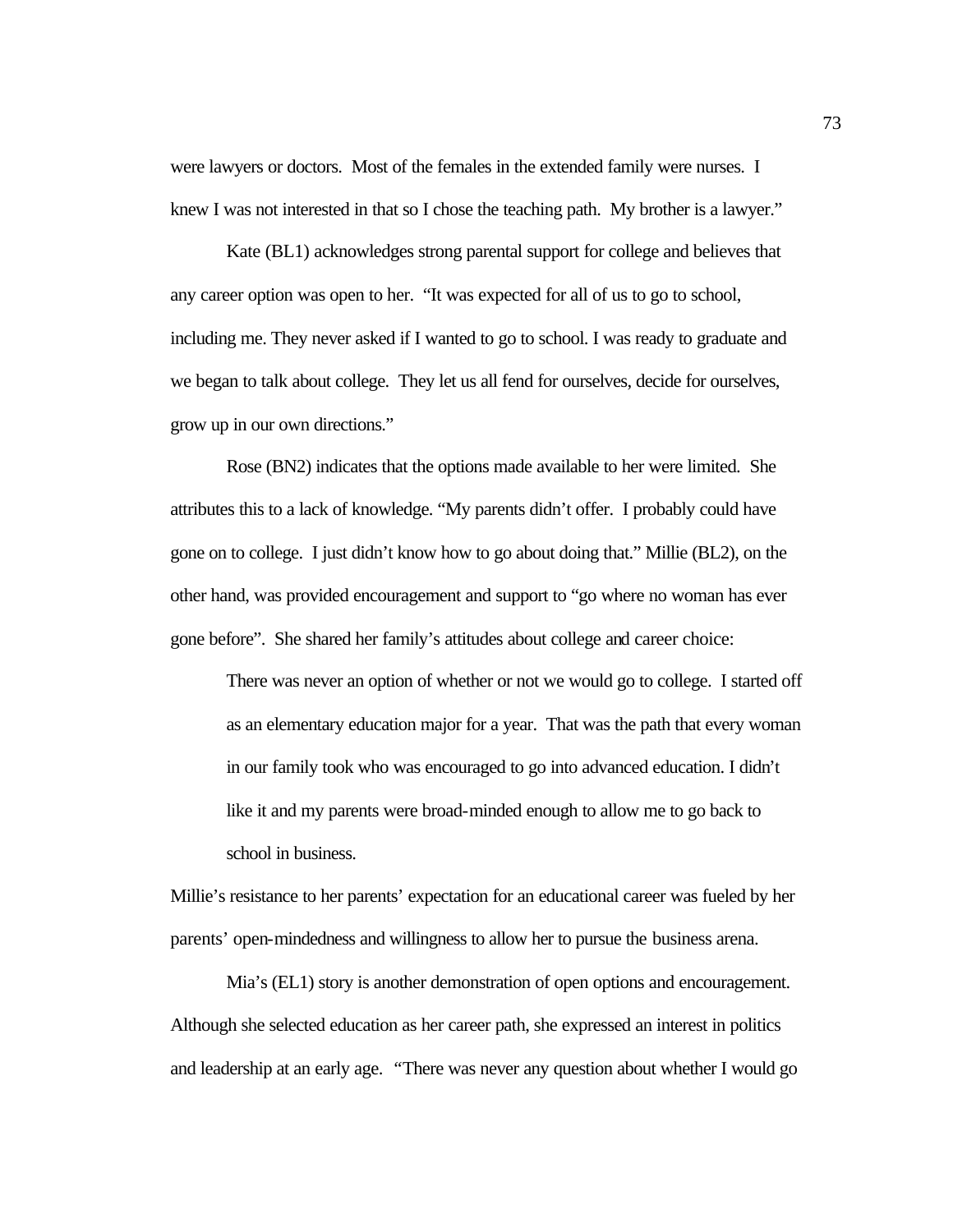to college. I started out in liberal arts and changed to speech therapy. I was in liberal arts thinking I wanted to go into politics."

Linda (EL2) shares that she believes that open career options were available to her. "I think if I would have wanted to do something other than teach, my parents would have encouraged it." It's worthy to note that Linda's sister became a nurse and her brothers are business owners, all entering into gender-stereotypic professions. The effects of parental behaviors and beliefs regarding gender-specific roles are at times subtle.

 Parents can influence the options considered through less direct, more psychological means. Providing or withholding support for various alternatives can have a lasting impact (Eccles, 1987). Linda states, "I was going to be a teacher since I was old enough to talk. My parents bought me the chalkboard and I had everything in the basement for grading papers and playing school." These, not so subtle messages, had a strong effect.

It's interesting to note that five of the eight participants had parents with college aspirations for them and the same five completed college. Once again, this supports the Eccles Theory, linking educational, vocational and other achievement-related choices directly to two sets of beliefs: the individual's expectations for success and the importance or value the individual attaches to the various options perceived by the individual as available. The input of socializers, primarily parents and teachers, are assumed in the theory to influence both the expectations one holds for future success at the various achievement-related options and the subjective value one attaches to the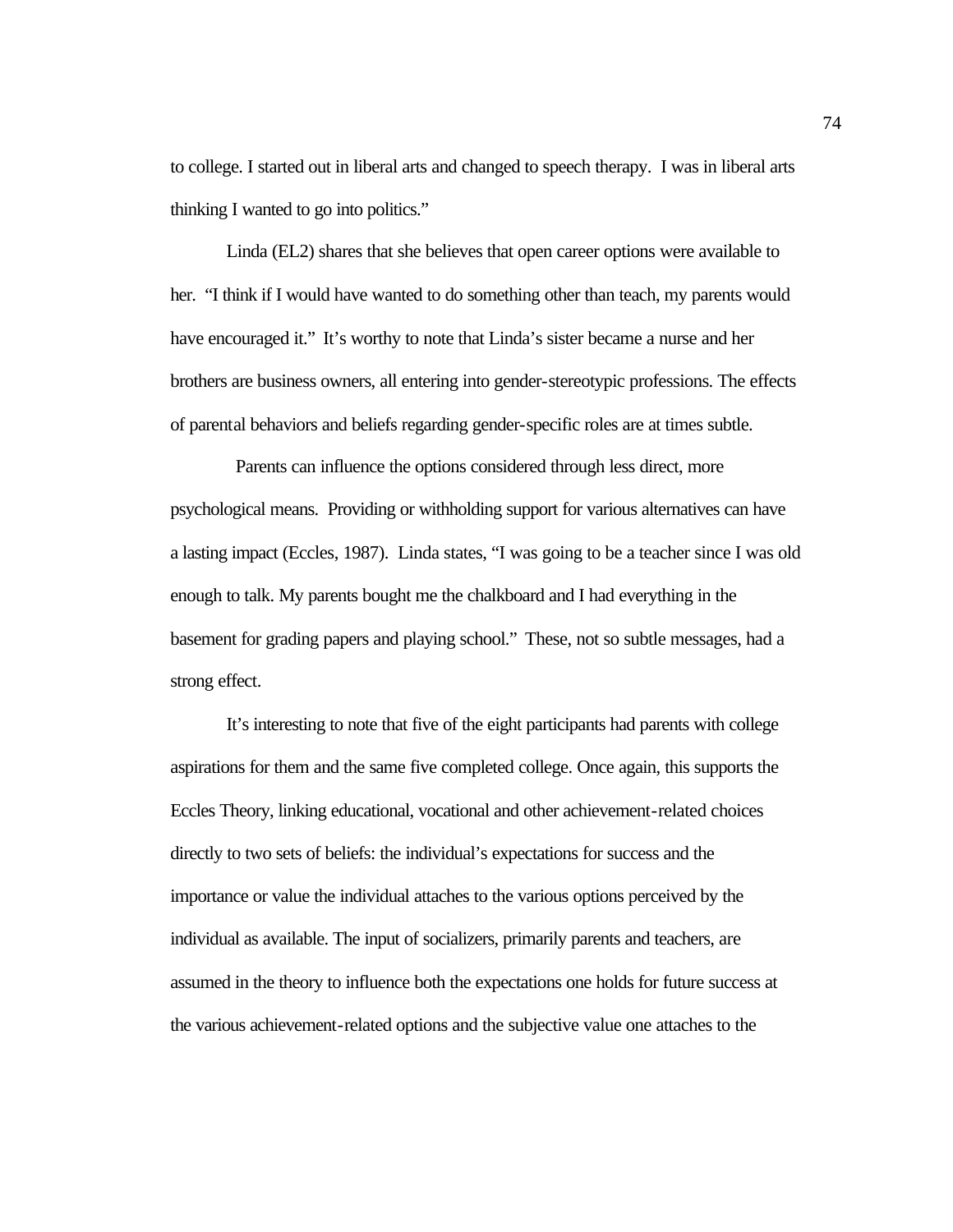options. These expectations and the value attached to the various options, in turn, are assumed to influence choice among these options (Eccles, 1994).

### *Perceived Social Scripts*

Social scripts are defined as themes or messages prevalent in the home or society which dictate the expected roles of a specific gender. Messages regarding competence and expectations for success were gleaned from the information shared during the individual interviews and focus groups. The gender-message checklist gave the participants the opportunity to examine their formative years and to acknowledge the gender-messages or social scripts that they perceived were prevalent in their childhood homes. The following messages were selected by at least 3 of the 4 individuals in each group. These messages with the implied themes are presented in the table that follows (see Table 3).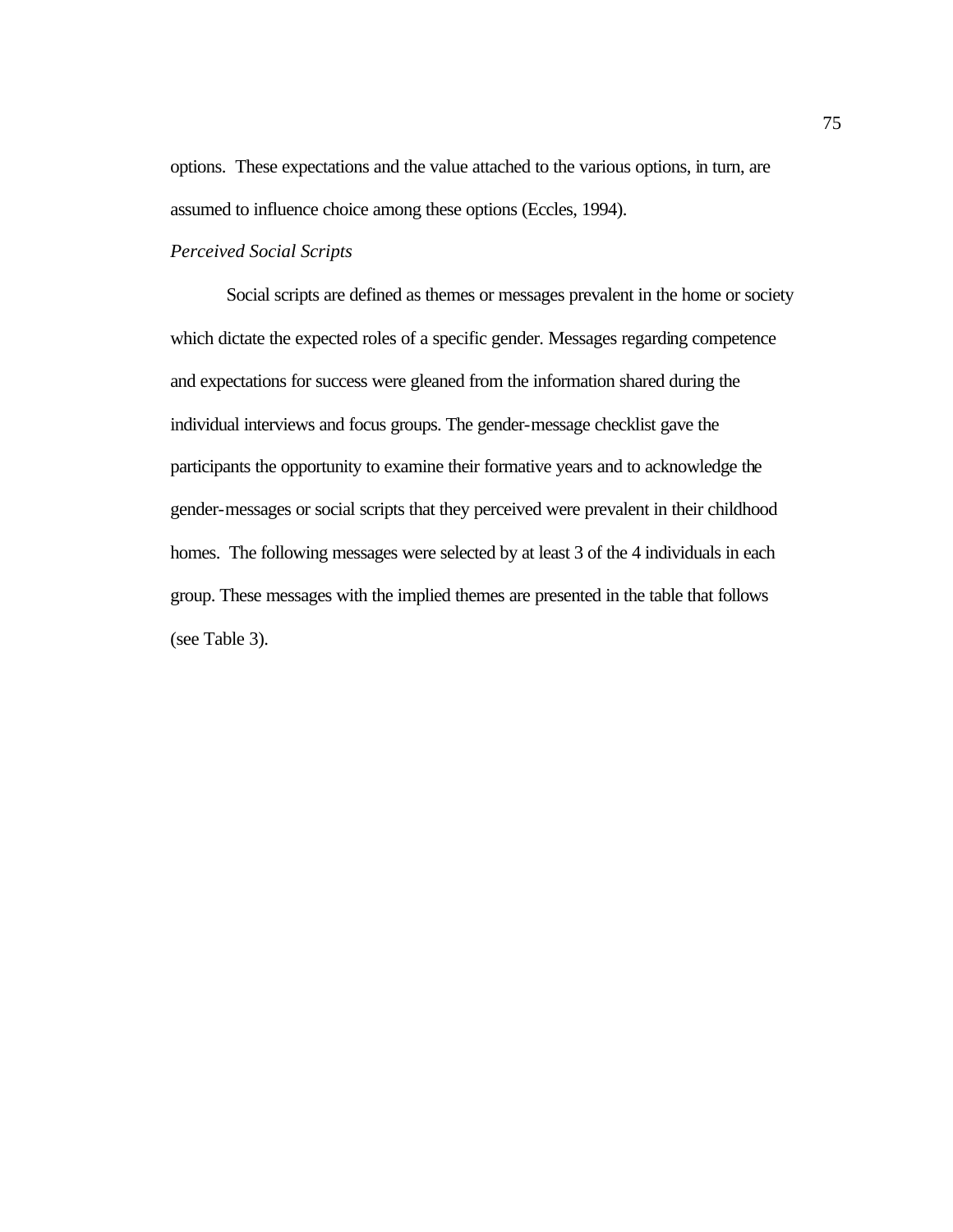### Table 3

*Gender Messages Selected by Participants and Implied Themes*

| <b>Common Gender Messages of the Non-Leader Group</b>     | <b>Implied Themes</b>        |  |  |  |  |  |
|-----------------------------------------------------------|------------------------------|--|--|--|--|--|
|                                                           |                              |  |  |  |  |  |
| Big boys don't cry. $(3/4)$                               | Male insensitivity           |  |  |  |  |  |
|                                                           |                              |  |  |  |  |  |
| Just wait until your father gets home. $(4/4)$            | Male dominance               |  |  |  |  |  |
|                                                           | <b>Female Submissiveness</b> |  |  |  |  |  |
| Dad works. Mom manages the money. $(4/4)$                 | Stereotypic roles            |  |  |  |  |  |
|                                                           |                              |  |  |  |  |  |
| Girls grow up to be mothers, teachers and nurses. $(4/4)$ | Stereotypic roles            |  |  |  |  |  |
|                                                           |                              |  |  |  |  |  |
| Women cook and clean. Men work and earn money. (4/4)      | Stereotypic roles            |  |  |  |  |  |
|                                                           |                              |  |  |  |  |  |
|                                                           |                              |  |  |  |  |  |
| It's wrong to throw, run, or cry like a girl. $(3/4)$     | Female helplessness          |  |  |  |  |  |
|                                                           |                              |  |  |  |  |  |
| Men are bosses, women are secretaries. $(3/4)$            | Male dominance               |  |  |  |  |  |
|                                                           | <b>Female Submissiveness</b> |  |  |  |  |  |
|                                                           |                              |  |  |  |  |  |
|                                                           |                              |  |  |  |  |  |
| <b>Common Gender Messages of the Leader Group</b>         | <b>Implied Themes</b>        |  |  |  |  |  |
|                                                           |                              |  |  |  |  |  |
| You can be anything you want to be. $(4/4)$               | Open career options          |  |  |  |  |  |
|                                                           |                              |  |  |  |  |  |
| You should go to college. $(4/4)$                         | Educational expectations     |  |  |  |  |  |
|                                                           |                              |  |  |  |  |  |
|                                                           |                              |  |  |  |  |  |

These messages were identified by each participant as being apparent in their early childhood home environments. In examining their perceptions of the themes sent to them by their parents, a difference can be noted in the gender-related messages and implied themes sent by their socializers. It is evident that the themes prevalent in the childhood homes of the leaders centered on messages of expected college attendance and career choice options. The messages identified by the women leaders were free from the female helplessness and male dominance messages experienced by the non-leader group.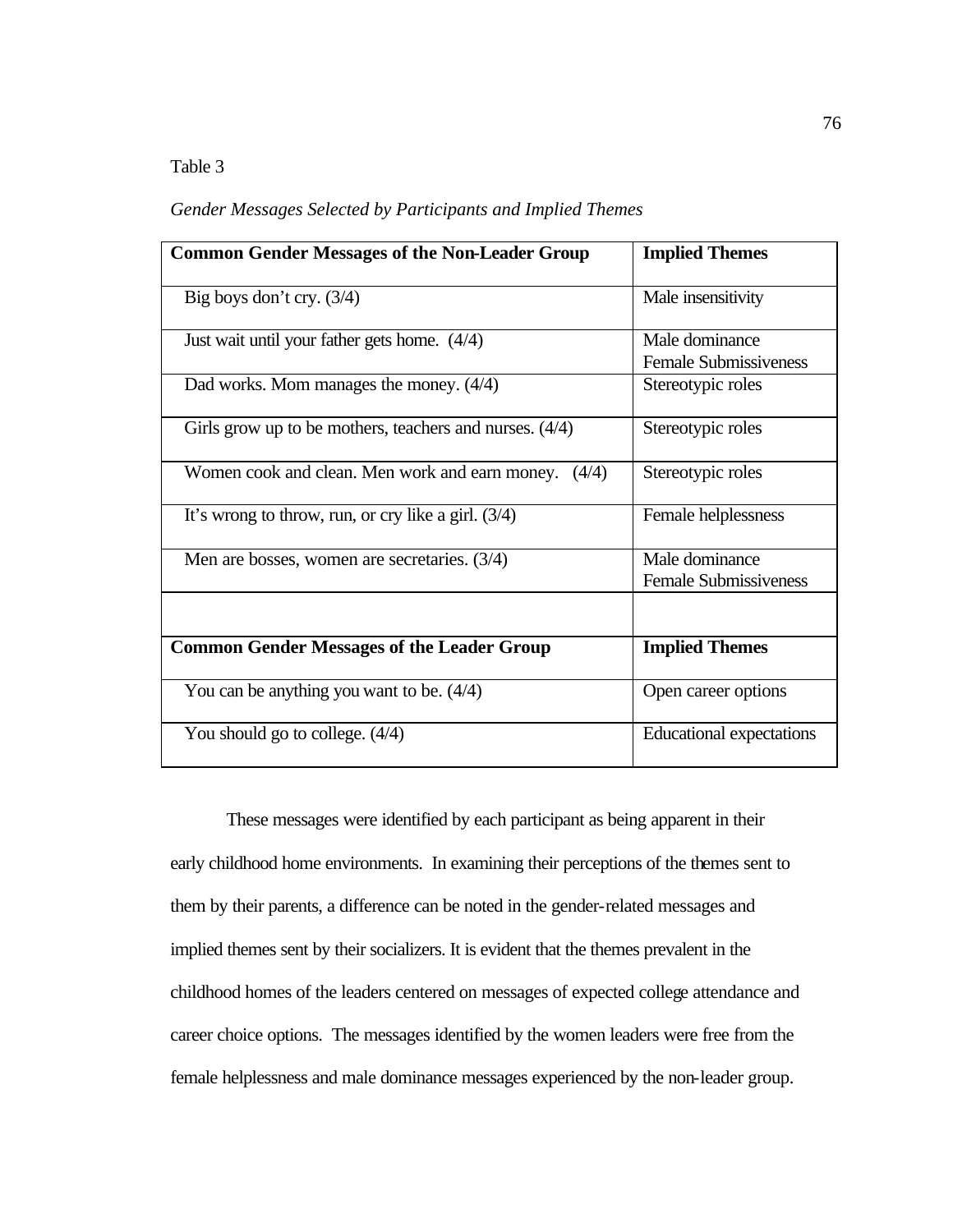### Differential Aptitudes

Differential aptitudes are defined as the insight one has regarding personal strengths and weaknesses across different arenas. Based on the past research of Korman (1967), Osipow (1983), and Super (1963, 1990) there is reason to believe that individuals lacking in self-esteem are less likely to make good matches between self and occupational roles. Research on women's career development has shown self-esteem and other self-concept features to be pivotal in the career development of women (Betz & Fitzgerald, 1987; Walsh & Osipow, 1994).

 Eccles (1987) theorizes that, while self-concept may play a role, these findings may overlook other possible influences on women's educational and career decisions. The Eccles Model of Achievement- Related Choices makes salient the hypothesis that differences in male and female achievement patterns may result from the fact that males and females have been socialized to have different but equally important goals for their lives (Eccles, 1987). The individual's self-schemata, made up of personal long and short term goals, is also a result of socializers.

### *Perceptions of Competency*

Perception of competency is defined as the opinion one has regarding individual capabilities. If females think it will take a lot more effort to succeed as an engineer or a doctor than it will take to succeed as an elementary teacher, or a nurse, they may opt for the more female-stereotypical occupations, especially if they place high importance on having a career that is compatible with their anticipated family roles (Eccles, 1987). Selfesteem or self confidence, then, may be better termed expectation for success. Eccles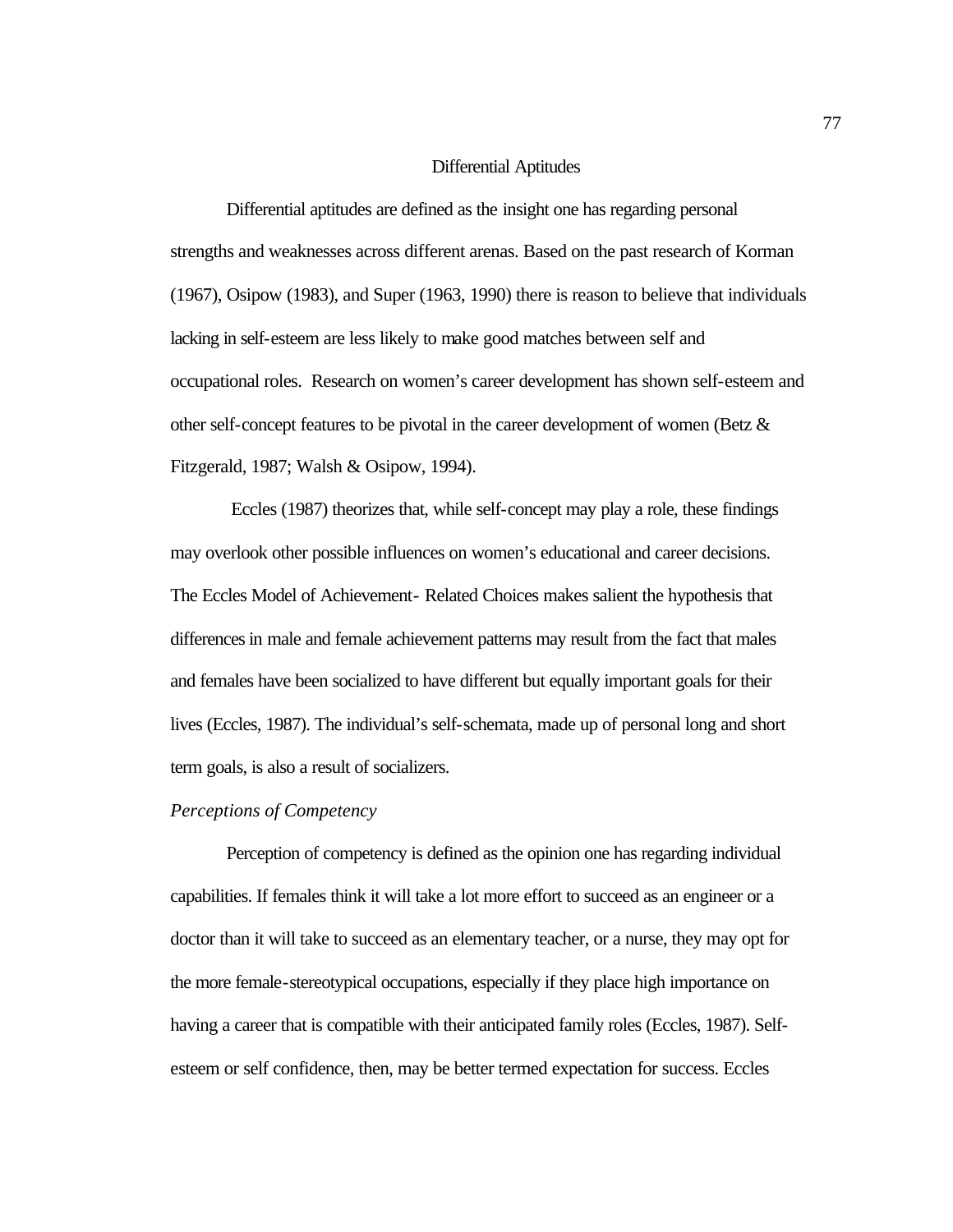(1987) theorizes that this expectation for success is related to the socialization process. A woman's self esteem typically does not suffer because she chose one occupation over another because she was socialized to accept certain roles.

In order to assess perceived competency or self-esteem all participants completed the Index of Self-Esteem (ISE). The scores of the participants are shown in Table 4.

Table 4

*Self-Esteem Scores of Participants on the Index of Self-Esteem*

|               | EL1 | EL2   | BL <sub>2</sub> | BL <sub>2</sub> | EN1   | EN <sub>2</sub>       | BN1  | BN2  |
|---------------|-----|-------|-----------------|-----------------|-------|-----------------------|------|------|
|               | Mia | Linda | Kate   Millie   |                 | Tracy | $\mathcal{L}$   Karen | Beth | Rose |
| <b>Scores</b> |     | 12    | 19              | 13              | 38    | 10                    |      | 19   |

The scores possible in the ISE ranged from zero to 100, lower numbers indicated the highest self-esteem. As indicated in Figure 2, seven of the eight participants scored relatively low (< 20) indicating a positive self-concept or self satisfaction within the groups. A score of 38 was obtained by one of the non-leaders. This number was relatively high when compared to the total group and may reflect self-esteem issues.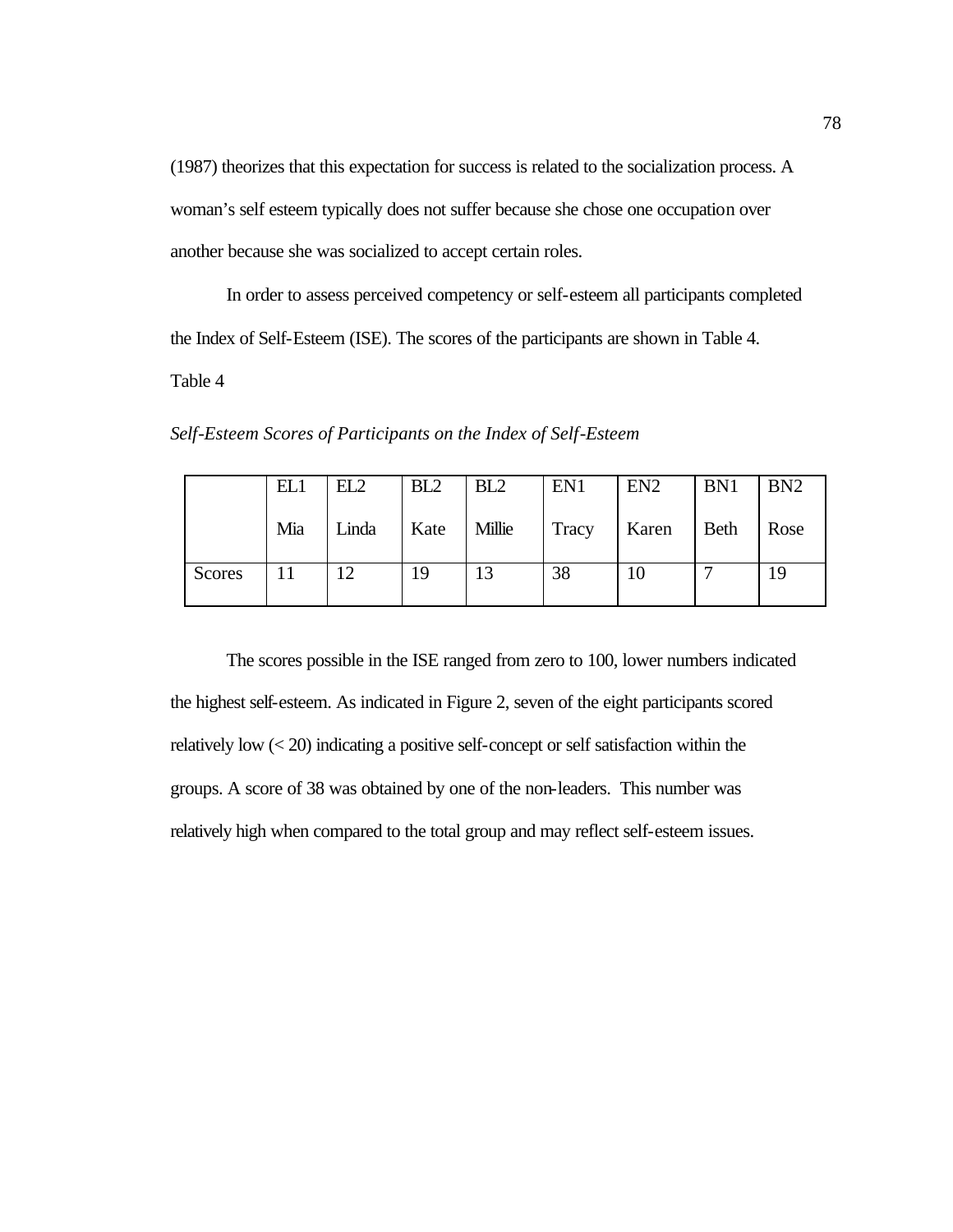

*Figure 2.* Self-Esteem Scores of Leaders and Non-Leaders

When an across-group analysis was done, however, the scores begin to differentiate (Figure 3). Although the scores appear to be equally distributed within the two groups, when the scores of the total group are examined, a difference is evident in three of the participants' scores  $(= or > than 19)$ .



*Figure 3.* Self-Esteem Scores of All Participants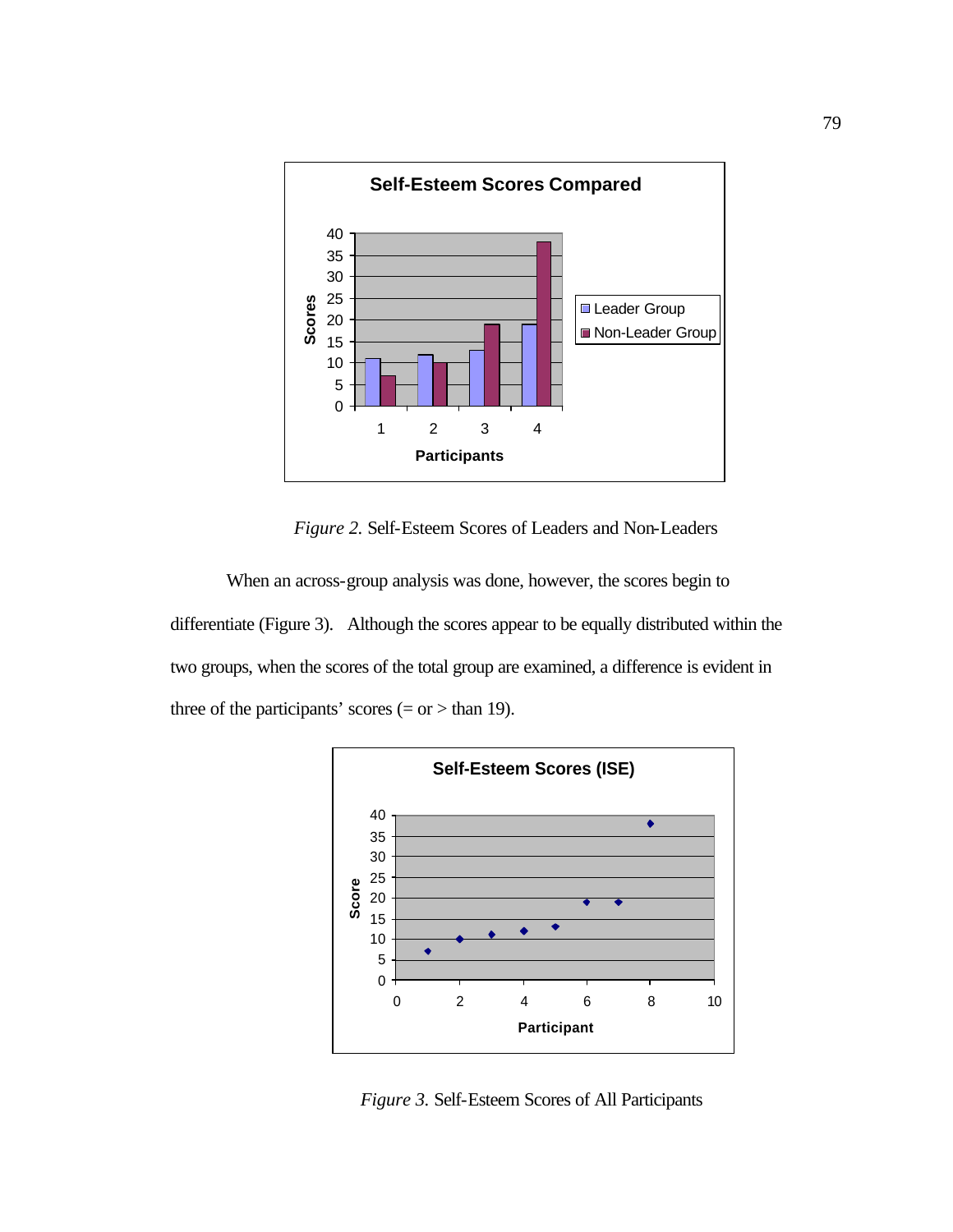Although the three scores ranging from 19 to 38 may not indicate significantly low self-esteem, when compared to one another, the scores indicate a need for further analysis. Additional investigation revealed a pattern in the descriptions of these participants' mothers. The participants with the lowest self-esteem ratings described their mothers in negative terms including such descriptors as: weak, submissive, critical, or docile. These women also described their fathers as the dominant parent or the parent in charge of the household.

Eccles (1987) theorizes that gender-role socialization can lead females to have less confidence in their abilities than males. Because females are typically stereotyped as less competent than males, incorporation of gender-role stereotypes, in the case of their mothers, into one's self concept could lead girls to have less confidence in their general intellectual abilities than boys. This, in turn, could lead girls to have lower expectations for success at difficult academic and vocational activities (Eccles, 1987). Seeing their mothers as weak or critical, then, could result in a poor socialized gender-role identity, leading girls to expect that they will have to work harder than boys in order to achieve success which may deter them from selecting demanding or male dominated educational or vocational options.

In looking at the women participants' movement into leadership, Kate (BL1) presents a unique blend of career aspirations peppered by socialized fear of male-dominated fields. Kate (BL1) followed the guidance of her father, but learned about gender-bias from her mother's personal experiences. As a child she witnessed her mother's futile attempts to succeed in a male-dominated real-estate business. She reports watching her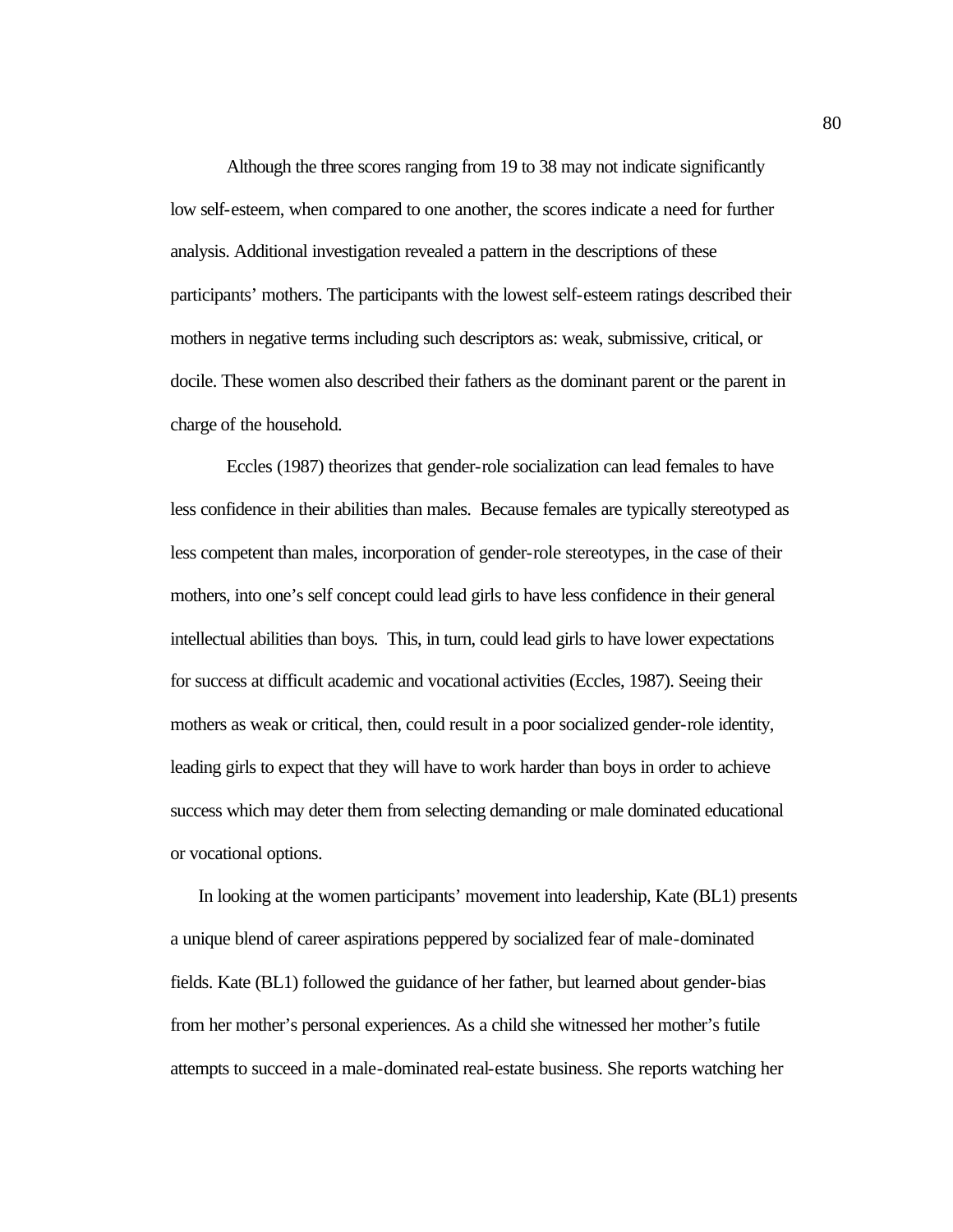mother struggle with harassment and discrimination. Kate (BL1) was highly impacted at an early age by her mother's fight for equality in the male-dominated real estate business. She witnessed her mother escaping the harassment and starting her own business.

In Kate's (BL1) case, seeing her mother work to overcome the bias and discrimination she faced did not deter Kate from a leadership role, instead she pursued it, although in a female-dominated field. She addresses this choice when she states "I graduated from Slippery Rock with a degree in Parks and Recreation Resource Management. When I found out it was such a male dominated field, I thought, this isn't going to work". As Merrick (2002) states "Many women have bought into a selfdefeating paradigm: a fear of success, a reluctance to legitimize the exercising of authority, a tendency toward self-minimalization" (p.95).

Women in this study who viewed their mothers as strong, independent, hardworking and successful were the women who chose to complete college and pursue leadership positions, however, not all chose to enter male-dominated fields. Mia (EL1) and Linda (EL2) selected the field of education, primarily female-dominated, and aspired to and obtained positions in a still male-dominated administrative arena. Millie (BL2) climbed her way to the top position in the banking business, overcoming the *chilly*  institutional climate as discussed by Betz (1994). Kate (BL1) shied away from a maledominated field and chose instead a more comfortable career path, free from the obstacles she perceived as present in her first career choice.

Parents' interpretation of reality, as expressed through their beliefs and perceptions about their child, may be communicated in subtle and overt ways. This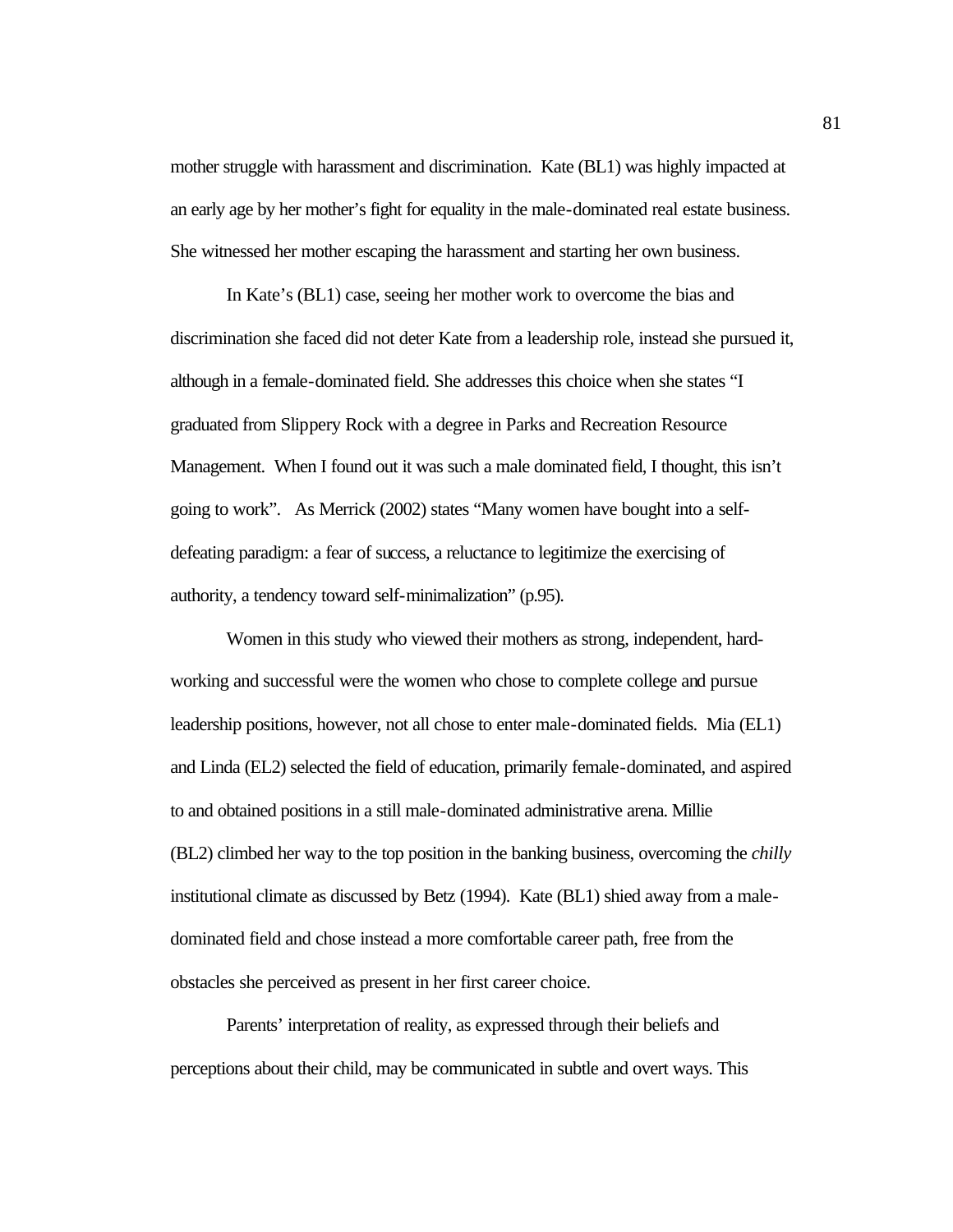research indicates an association between parents' perceptions of their children's' skills and the adults' own perceptions of their skills and self concepts.

 It is interesting to note that although the participants' scores on the Index of Self Esteem indicated no significant self-esteem problems, the statements they made about themselves indicate otherwise, supporting the strong impact of childhood themes on the women's beliefs regarding what they can and cannot do.

Tracy (EN1), whose home was characterized by a very dominant, abusive father and submissive mother, summarizes this belief when she states "I would have liked to have gone into either medicine or nursing but I didn't have enough confidence. You need a lot of family support to do things like that and it just wasn't there*".* Tracy pursued the teaching profession and continues to shy away from leadership roles in this area. Tracy's score on the self-esteem measure reflects the lowest self-esteem of all members included in this research. She described herself as "withdrawn" and is currently on medication for depression.

Tracy's (EN1) perception of her self-worth and her abilities stem from her experiences in her early childhood home. The strong messages of female submissiveness and male dominance have had long lasting effects on Tracy's life. Her perception of the woman's role is a prime example. *"*I truly believe that women are the backbone of the family and of society. I know that I am the strength in my family whether the men want to admit it or not." Tracy was sent the message that you had to be strong but you had to "hide it from the men". She was socialized to believe that the "smart woman" could manage a man by "stroking his ego" and *"*playing the game" to survive. What is most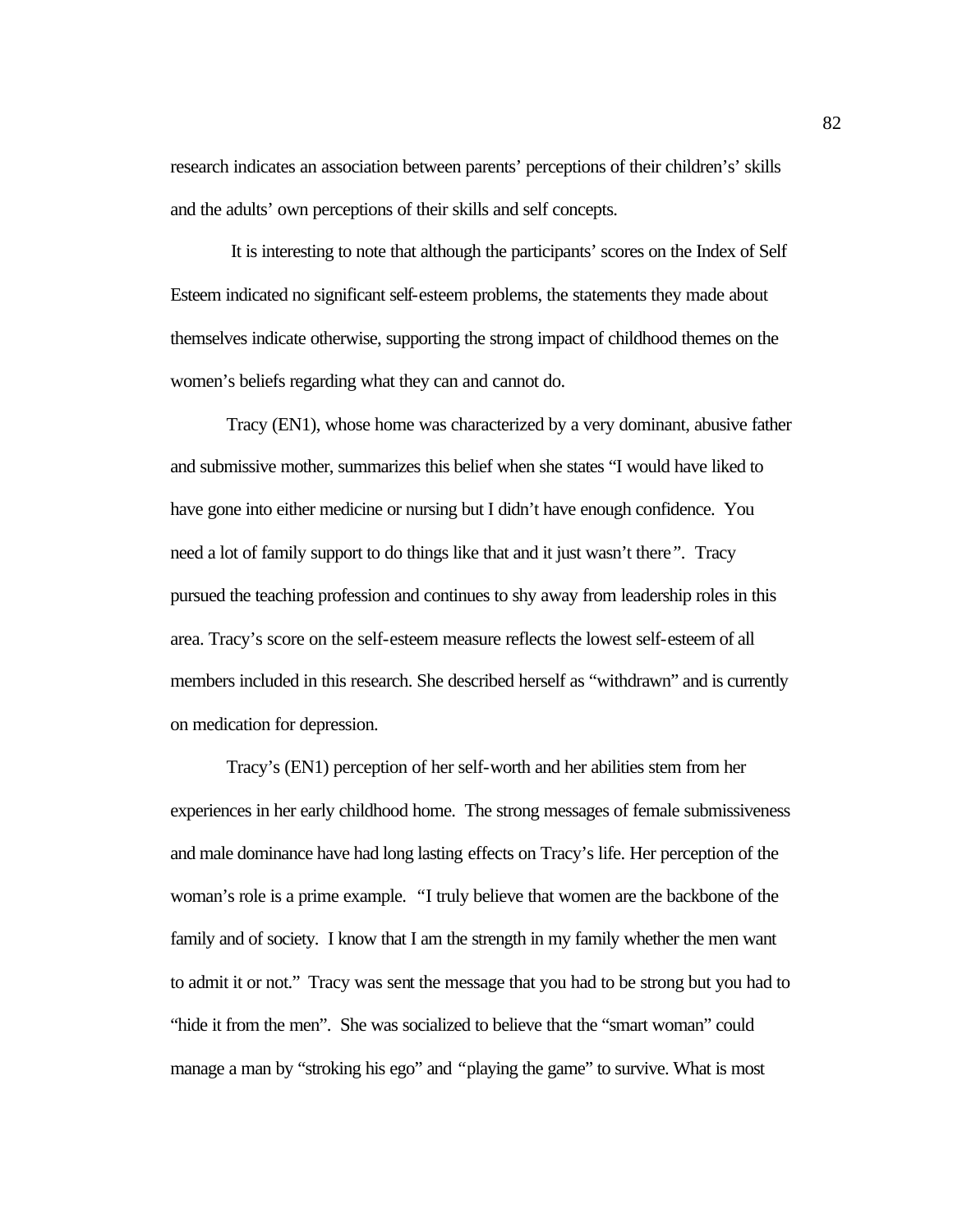troubling is that these messages of submissiveness and "playing the game" continue to strongly influence Tracy's adult life. She chose to marry a man much like her abusive father. *"*They say girls marry their fathers without realizing it and I did just that." She also continues to pass on the same messages that influenced her. "I hate to admit it but my sisters and I put our sons up on pedestals. We are making our girls stronger but letting the boys think they are."

Beth (BN1) grew up in a home riddled with negative referents and criticism. Although she scored well on the self-esteem measure she states, "I am not easily educated. I am computer illiterate. I am not very smart". These comments most assuredly reflect her mother's assessment of her and her abilities. Beth sees herself as successful and describes herself as "outgoing and creative" yet does not include positive references to her intelligence in her personal description. This self-perception began in childhood as a result of the messages sent to her by her parents and has continued into her adult life.

 Beth (BN1) identified with her submissive father, yet continued to try to please her mother with her homemaking skills. Beth's choice of career and her selected choice of her role in her marriage both confirm the adherence to parental beliefs regarding selfimage. Beth continues to place value on those tasks that are consistent with her selfimage, which, in turn, are consistent with her parents' image of her and her capabilities.

In looking at occupational choices, the literature indicates that individuals select those activities for which they have the highest expectations for success (Eccles, 1994). An expectation for success or confidence in one's ability to succeed, then, plays an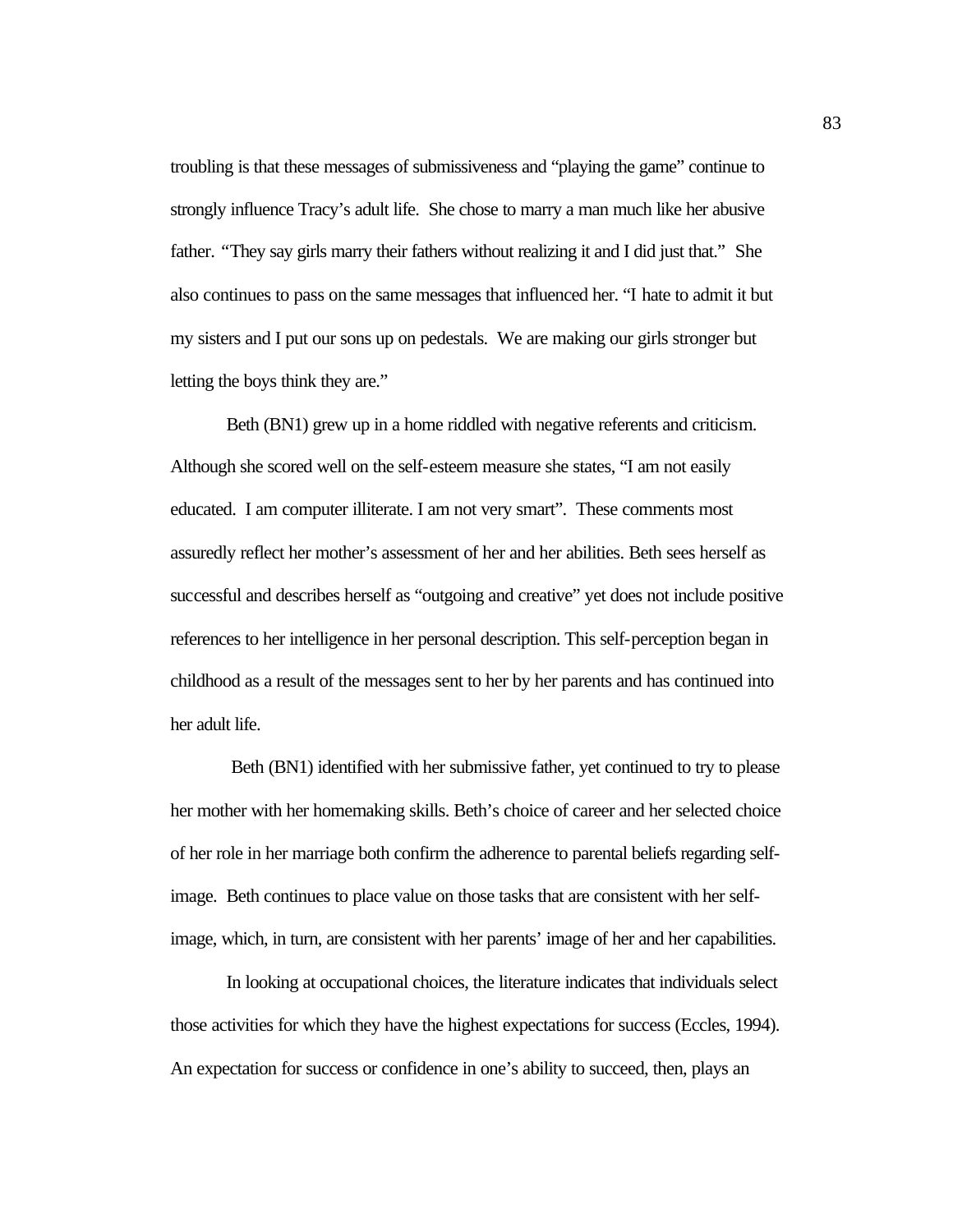important role in women's aspirations for leadership. This research shows that this selfconfidence or self-esteem has its roots in the early childhood messages sent by one's primary socializers, their parents and illuminates the impact of parental messages regarding achievement-related ability and adult movement into leadership positions. *General Self-Schema*

Self-schema is defined as a person's self-image. According to Eccles (1994), we conceptualize attainment value in terms of the needs and personal values that an activity fulfills. As an individual grows up, they develop an image of who they are and what they would like to be. This image is made up of many component parts including the schema regarding the proper roles of men and women and their short and long term goals. This self-schema can change over time as goals and family roles change.

Karen's (EN2) story demonstrates this concept. She was sent a clear message that women are to be teachers or nurses and that leadership positions are more appropriate for men. She stated during her interview that she would "rather work for a man than a woman", sharing that women are "much too critical". Karen's assimilation of socialized gender role schema has had a powerful effect on her view of the world causing her to reject activities classified as typically male.

Although parental beliefs and expectations have been shown to play a significant role in the adult women's career aspirations, task value also plays an important role in a person's life plan. Eccles (1987, 1994) acknowledges that career options may not be seriously considered because they do not fit in well with the individual's gender role schema. Assimilation of the culturally defined gender role schema can have such a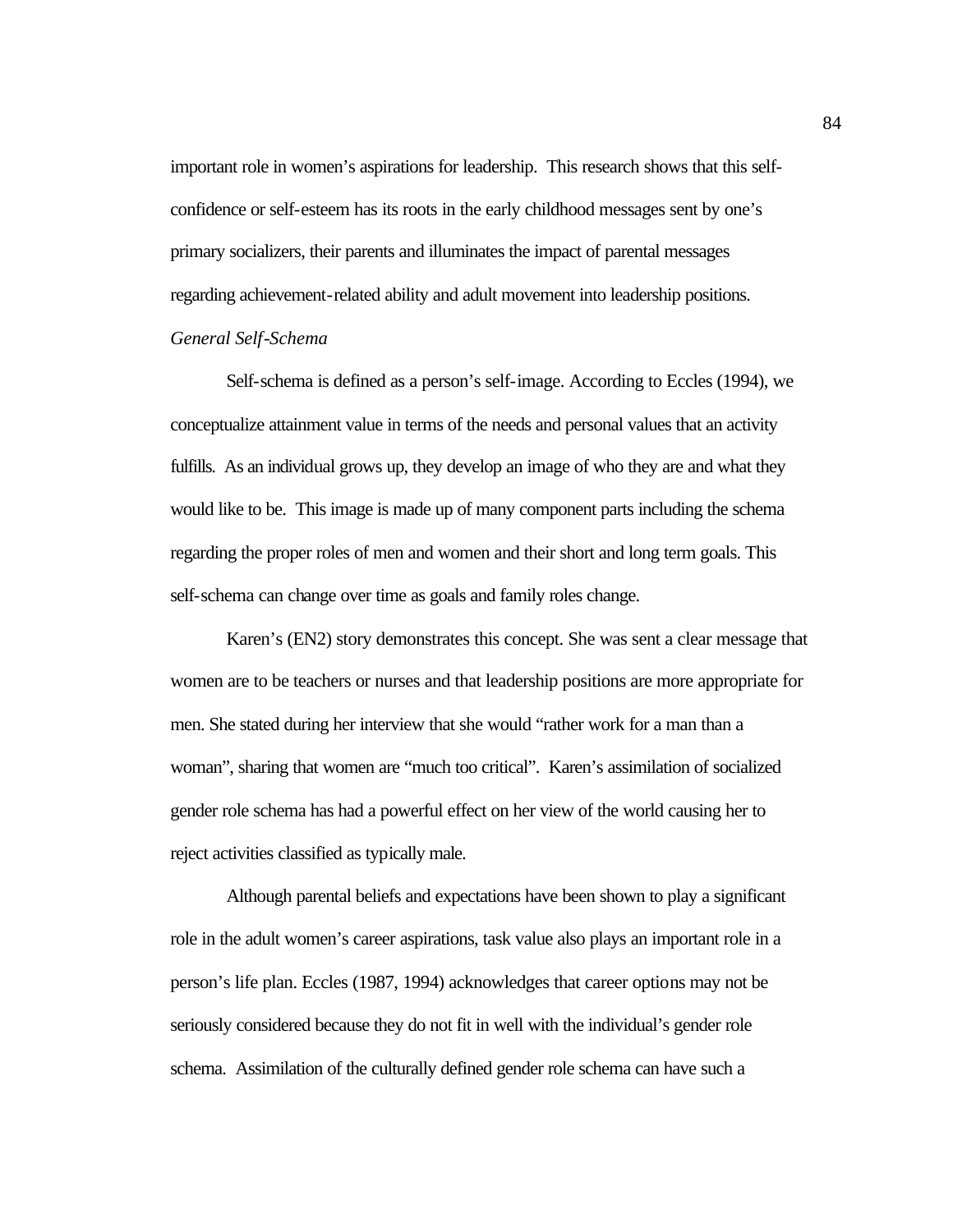powerful effect on one's view of the world that activities classified as part of the other gender's role are rejected, often unconsciously, without any serious evaluation or consideration.

Karen (EN2) describes her childhood home as peppered by some gender-role stereotypes, "Mom didn't work when we were little, she was there to cook. She did all the cleaning and all the laundry. My dad didn't do any of that"*.* She sees her childhood home free from messages of female submissiveness. She describes her mother as strong and as running the household. "My mother brought me up to believe that women are strong and can be the decision makers."

Karen (EN2) is a school psychologist who also holds a supervisory certificate and a principal's letter. She has no desire to move forward into administration. When questioned in regards to her lack of leadership aspirations, she shared that she does not want the responsibility associated with leadership positions. Task value and task cost come into play here. Karen has pursued the necessary qualifications to enter into leadership but her perceptions of the task include more work, longer hours, and more responsibility. She states that she is choosing not to pursue these responsibilities so that she can continue to run her household and be available for her children's after-school activities.

Tracy (EN1) realized as a young girl that her responsibilities would include childcare and running a household. This socialized expectation influenced her decision to enter into the field of education. "I would have to say that teaching was a top choice for me to look at because in my upbringing women took care of the children and had all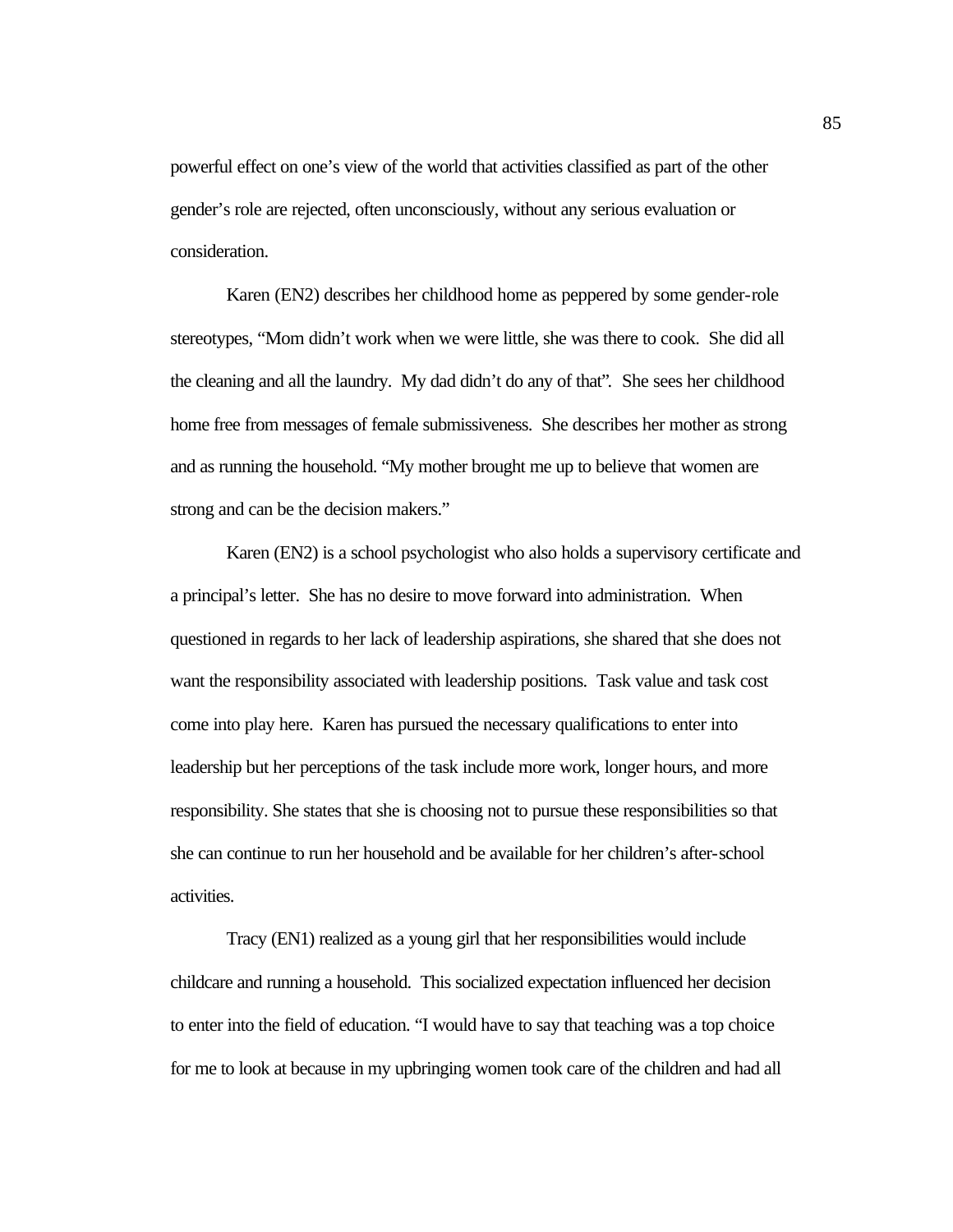of those responsibilities. So, to choose a career where I could do both of those was a big priority for me."

Rose (BN2) shared her beliefs about her role as a mother and her career choice. She, too, has been prepared or socialized for the domestic role of mother and has selected a lower level traditional job in the workforce rather than a more challenging career. She explains:

That's why I am doing what I am doing (cleaning houses). I can schedule. I can leave when I want. I am home before the kids come home. I'm there for all their homework and for any medical appointments. I can reroute my whole schedule. I am domesticated, I guess. I have been that way since I have been seven. I have always taken care of my family. When I had my own children I felt that was my first job and my first priority was to make sure I was there. In the morning I was there and I am there after school. That's why I love what I am doing.

It is noteworthy to review that Rose (BN2) shared that no other options were offered to her. She was not encouraged to go to college or to pursue a trade. In her interview she stated that she wishes she would have had the support and encouragement to pursue a career in accounting.

Denmark (1993) states that typical female socialization does less to promote leadership ability in the workforce, but instead prepares women for domestic roles as wives and mothers or in lower level traditional jobs in the workforce. Both Karen (EN2) and Tracy (EN1) selected occupations where they could balance the roles of motherhood and a career. Their self-schemata included aspirations for higher education and a career;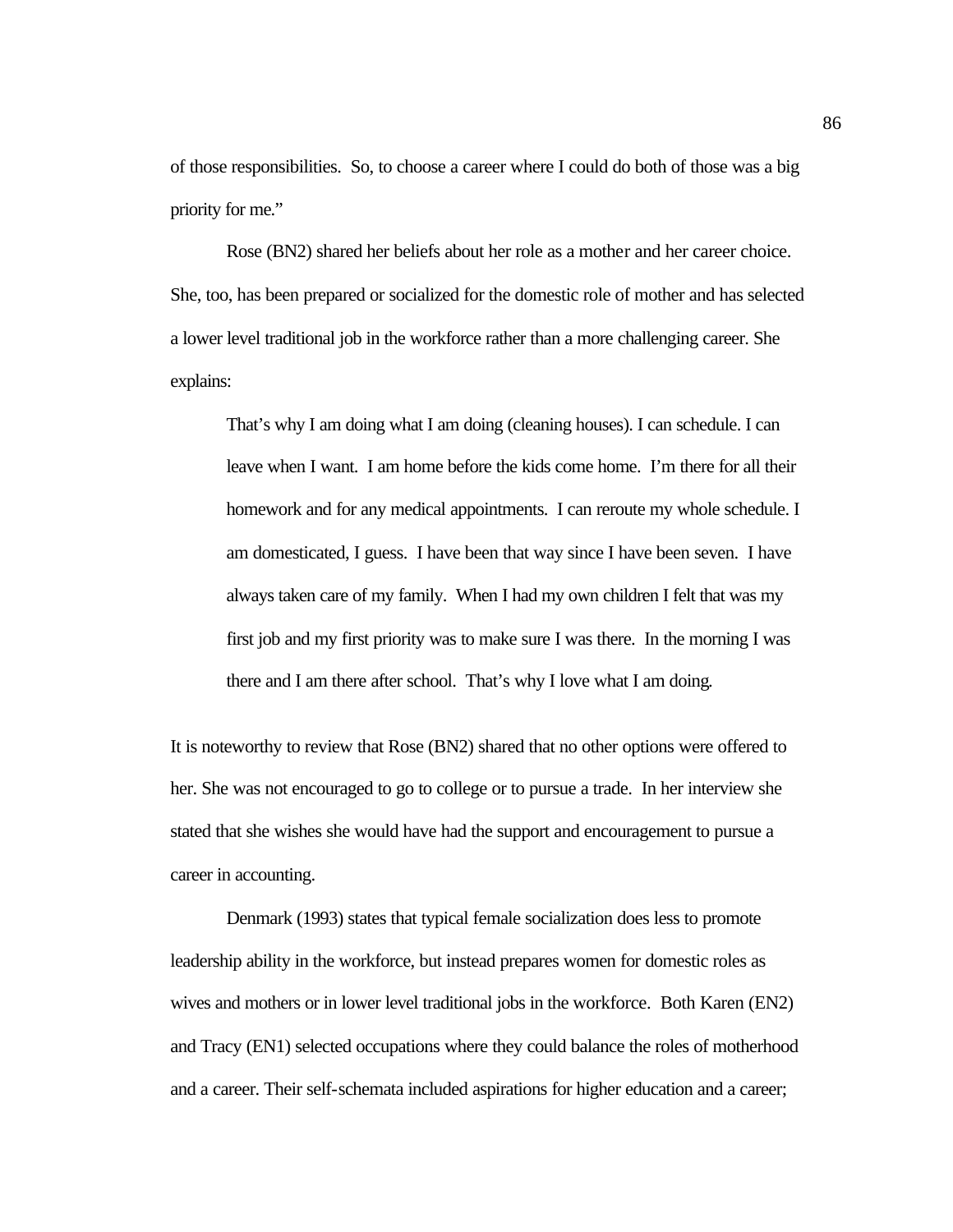however, these aspirations were peppered by the socialized gender-responsibilities of homemaker and mother.

### Previous Achievement-Related Experiences

The Eccles Theory (1987, 1994) indicates that parental values, beliefs, and behaviors may discriminate against girls and may lead women and men to have different hierarchies of core personal values and to have varying levels of confidence or ability self-concepts across various domains. Early childhood achievement-related experiences shape the individual's self-perceptions, goals and values. A potential moderator of the messages that parents provide to their children about achievement-related values and beliefs is the quality of the parent-child relationship. Children should be more likely to internalize parental values and beliefs if they experience a warm, supportive parent-child relationship and view their parents as positive role models (Mortimer, Lorence, & Kumka, 1986).

### *Parental Relationships*

The input of socializers, primarily parental beliefs regarding gender-roles and gender-specific career expectations, has been found to influence the educational and vocational choices made by each of the participants. Identification with the parent viewed as most supportive has also become perceptible.

Linda (EL2) viewed her mother as dedicating her life to her children. "My mother did not have a college degree. I don't think it was any gender issue, it was a financial thing. She raised five children. My mother picked up extra money, like working in a grocery store, once we got older, but raising five kids…they made raising their kids a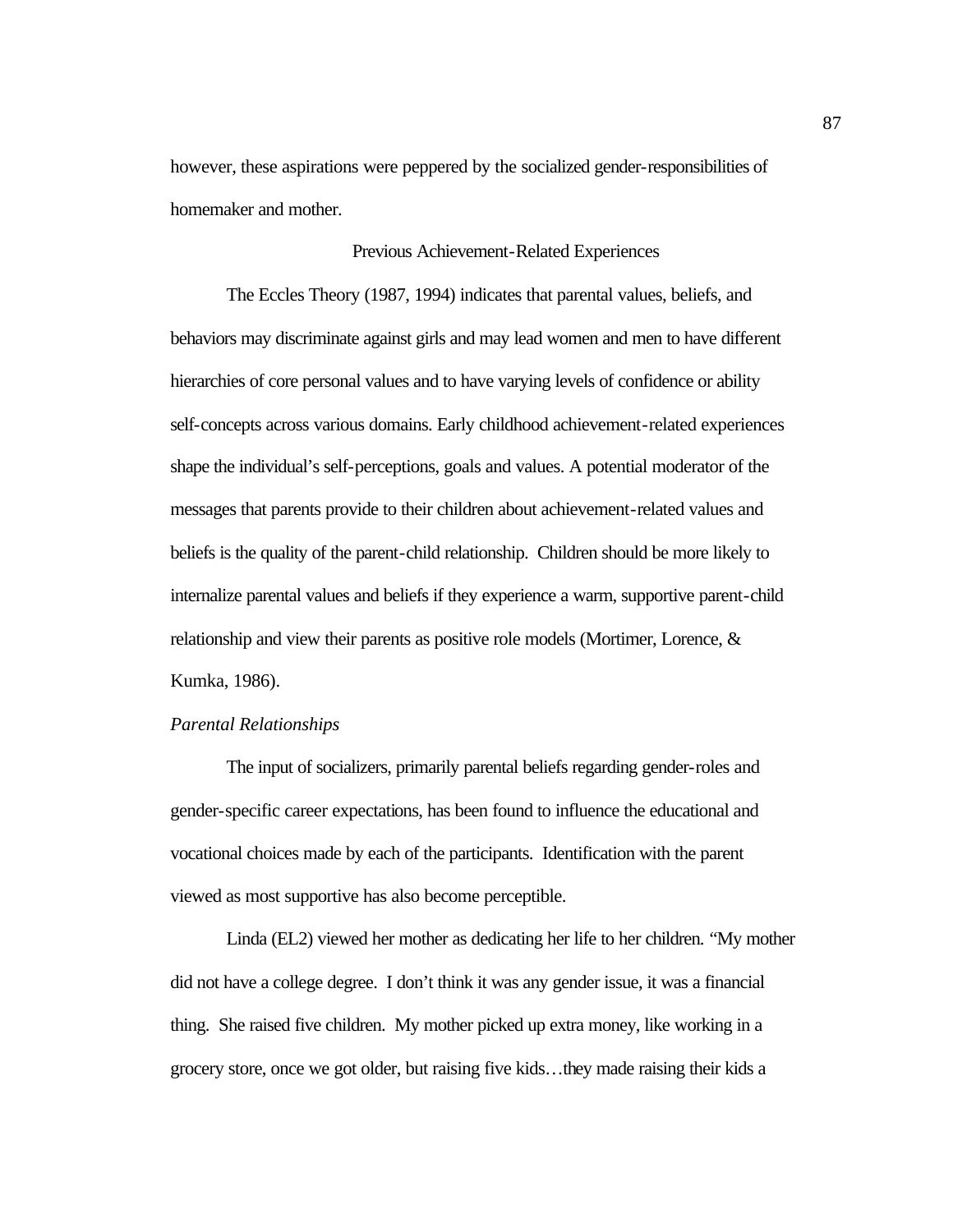priority." Linda's relationship with her parents was positive and she viewed her mother as a dedicated, nurturing individual.

Millie (BL2) witnessed strong work ethic from her mother and a message of equality among the sexes. She states:

My mother has been a very strong figure in my life because she's been a very outgoing person, worked to provide the private education for me and my brother to go to private high schools and private colleges. She was a central figure, always encouraging betterment. Do more. Push. We were taught never to quit. Finish and you don't have to do it again, but finish what you start. I guess that was the philosophy that we always had to live by.

Millie (BL2) describes her mother as strong and placing high value on both education and

career. This gender message played an important role in Millie's (BL2) educational and career aspirations.

These perceptions of the mothers of leader group participants all portray a positive image. The perceptions of others, however, are quite different. Tracy (EN1), although describing her mother as a survivor, saw her as powerless. "My mother was a very weak person. When there was a crisis in the family my older sister came to the rescue."

Beth (BN1) revealed very damaging perceptions of her mother and believes her to have negatively influenced her early childhood household. "My mother was wicked and critical. She was very controlling and diminished my father's self-worth. She raised me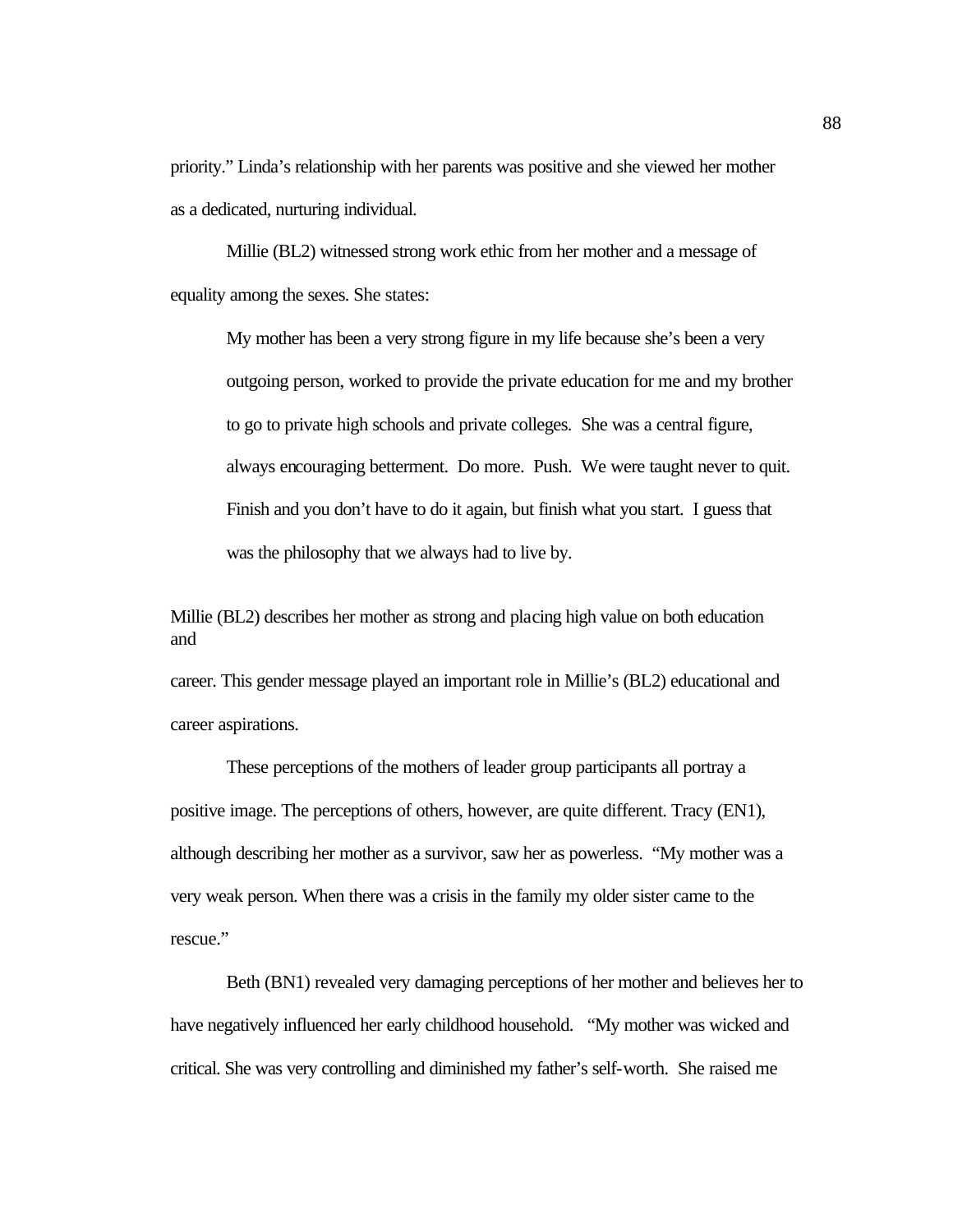always with ultimatums. She was a bit of a princess. She barely worked. I never respected her or admired her."

Rose (BN2) describes her mother as being vulnerable and extremely submissive to her father. "My mom was very docile. If she didn't do what my dad wanted he would make her life miserable. My dad dominated her and still dominates her."

In looking at the eight participants' views of their mothers a strong pattern is evident. The women, who saw their mothers in a positive light, as supportive and nurturing, all show the greatest achievement-related gains. All four of the leader-group participants described their mothers in positive terms. They all pursued and completed college and are working in professional, management fields. The three women who saw their mothers in a negative way have not achieved management positions and do not see themselves as capable of doing so.

### *Affective Memories*

Affective memories are defined as those emotional recollections that have impacted the individual. Mortimer et al. (1986) found that higher levels of emotional support and attachment to parents have been linked to greater career maturity. These findings suggest that certain affective dimensions of the parent-child relationship might modify the messages that parents transmit to their children, children's receptivity to these messages, or both.

Mia (EL1) saw her father as strong and supportive of her mother as she entered the teaching field later in life. "My mother went to Duquesne to get a teaching degree. It took her 10 years. She was teaching the whole time. It was real interesting watching her.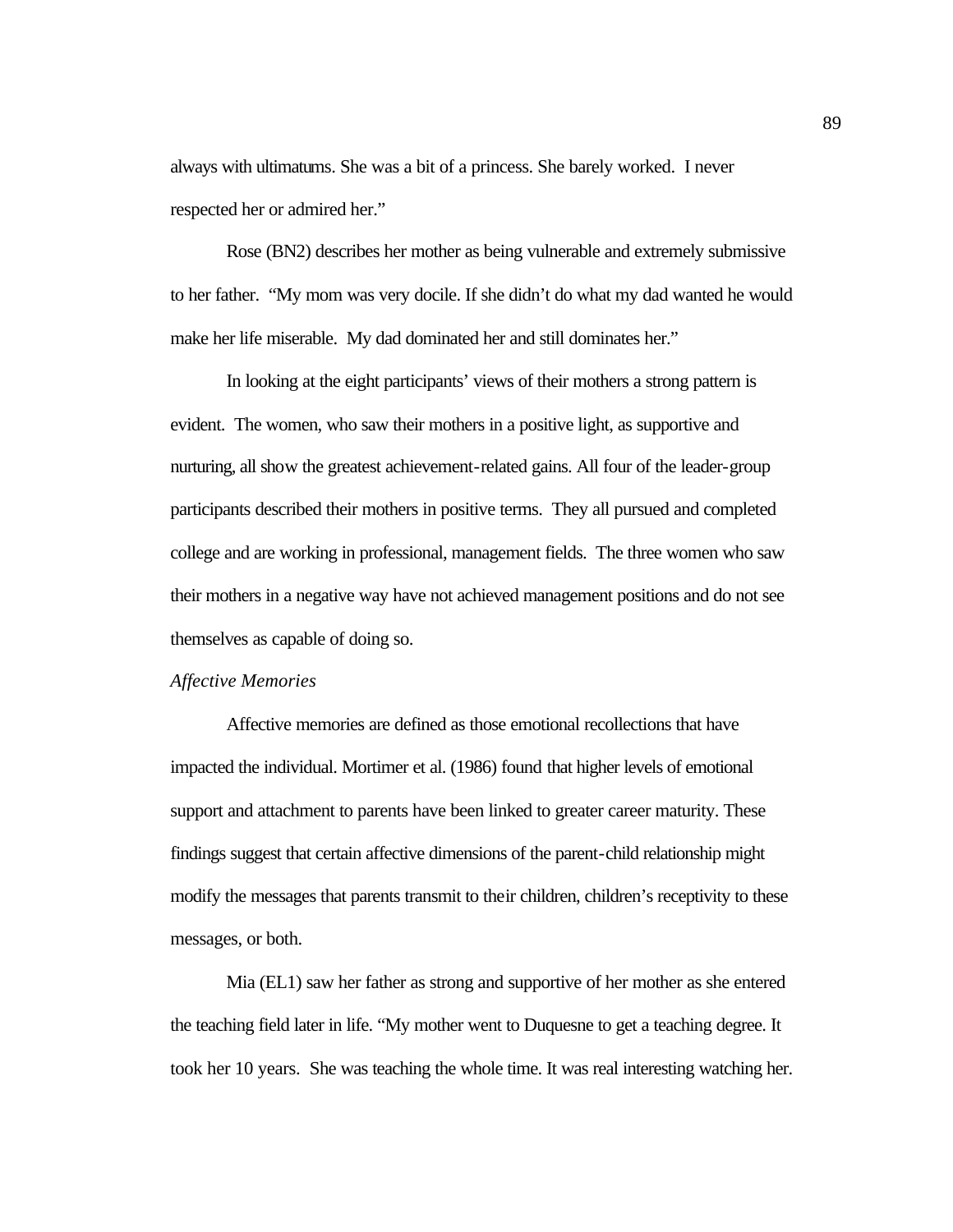It was interesting watching my dad support her efforts." Mia's experiences with her parents were positive and socialized her to view her world and its options without gender- bias.

Mia (EL1) also shares an admiration for her mother and her mother's determination to enter college and the teaching profession later in life. She attributes her individuality and independent thinking to her mother's message of "Don't be like other people. Be yourself." She also believes her father to have been a great influence. She shares that he was her hero for his support of her mother and his efforts to "Pick up the slack" when her mother was in school. She shared that he continually encouraged the children to "Back up your mom*".* This gender-role deviance contributed strongly to Mia's gender-free perceptions of career options and opportunities. "I remember saying to my dad on his deathbed that he was the best dad a modern girl could have had. If he hadn't been that way, I wonder if I would be where I am today."

Millie's (BL2) drive to succeed is a direct reflection of her mother's influence. "My mother was a central figure in my life. She was always encouraging betterment. Do more, do better, push, push, push…We were taught never to quit." Millie was socialized to make a choice and to follow through with her goals. The messages of female heartiness and capability gave her the strength to aspire to and to succeed in a leadership role, despite the obstacles she had to face.

Kate (BL1) saw her mother as a pioneer entering into the world of gender bias . Her mother's experiences sent her clear messages regarding male dominance. She explains: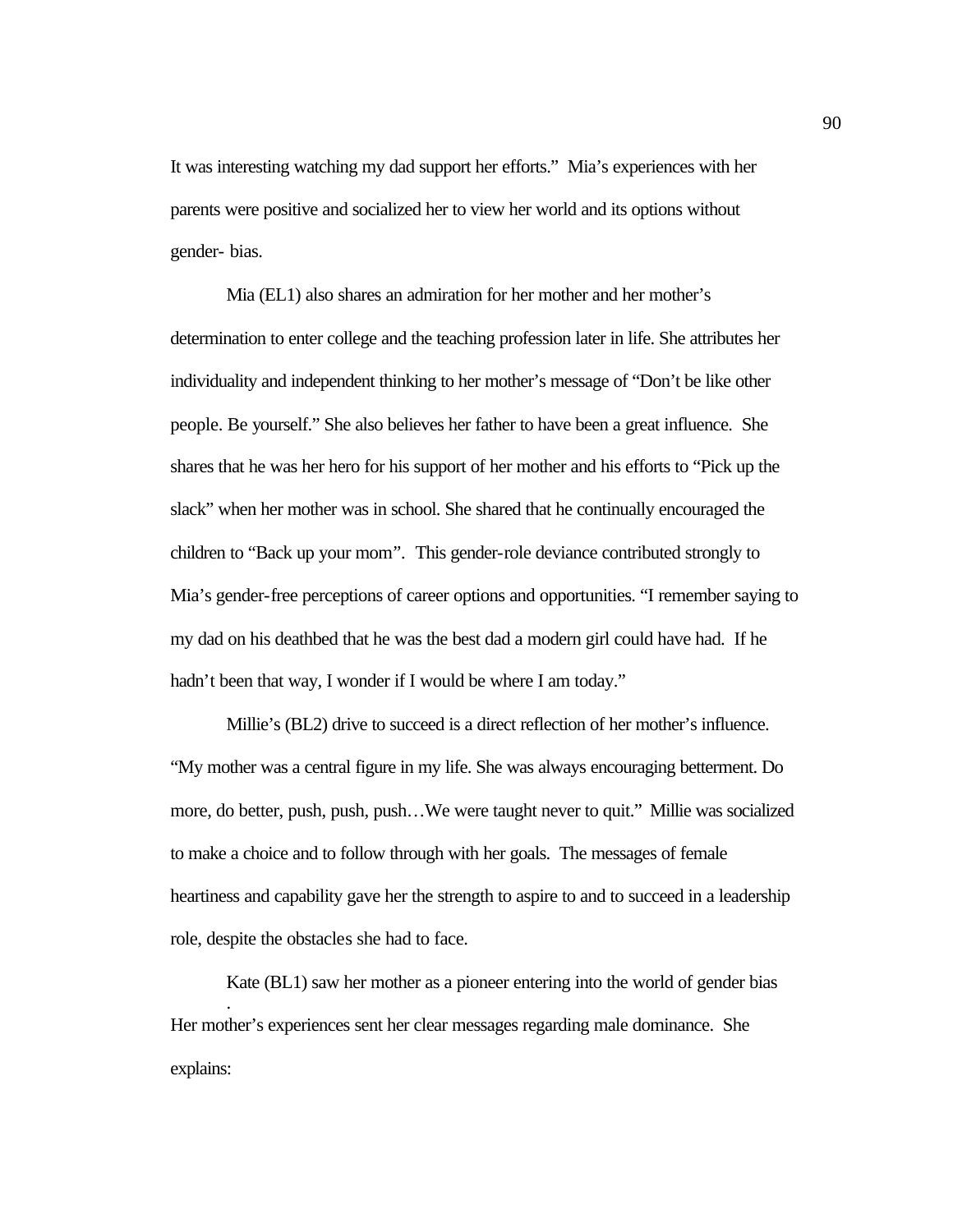My mom was always there but wanted to go into business for herself. When she went into real estate she would tell me about how horribly mean the men were to her. It was all dominated by men. They would make sure she didn't get appointments, wouldn't return her calls. She and two female friends had a pretty tough time. They were pretty strong women, so they started their own business.

Kate's (BL1) story is unique in that she watched her mother grow over the years and fight against the bias that characterized both her home and her workplace. "I think I gained confidence in my capabilities by watching my mom. I learned from her how she overcame the male dominated real-estate world. Watching her become successful and stand up to my dad really influenced me." Kate identified with her mother and was socialized to be strong and independent and to view the world as offering open opportunities as a result of her parents' expectations for her.

The messages sent to Tracy (EN1) are quite different than those sent to all other participants. Her childhood home was filled with fear and the need for survival. The messages regarding females included the need to be submissive in order to remain safe. Women were to take care of the men. Tracy shares that she "came from a large family that was poor"*.* She describes her mother as "quietly strong*".* The messages from her mother reinforced the role of woman as submissive but not as helpless. "Her goal in life was to make her girls strong but submissive because you had to play the game to survive." The males in the family, on the other hand, experienced the opposite messages. "The boys were to be enthroned*".* These childhood messages became so ingrained in this household that they continue today. "All of the girls are very strong and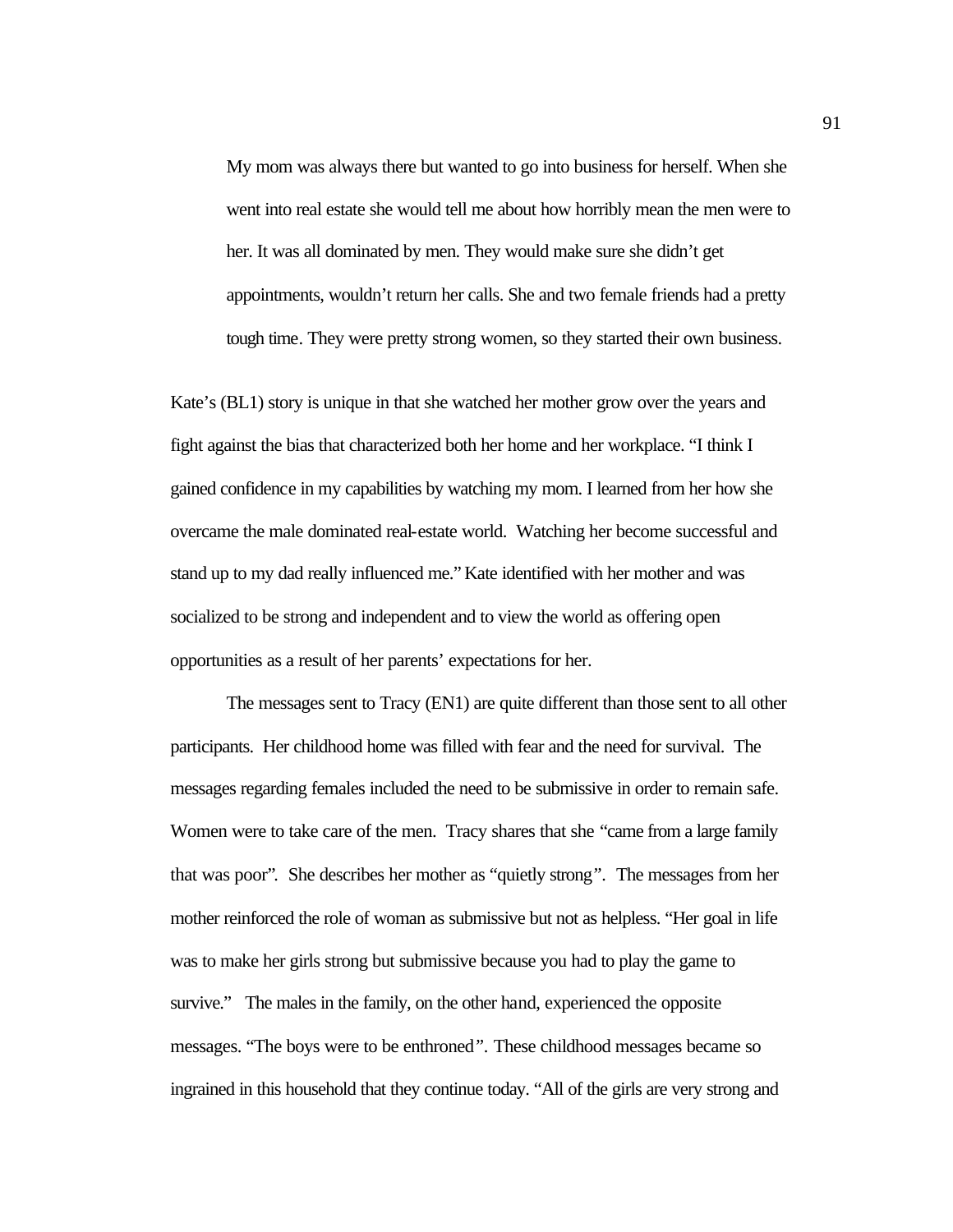independent women. And now, I hate to admit it, every one of us tends to put our sons up on pedestals. We expect our girls to do for themselves to make them stronger, but we need to let the boys think they are."The themes of male dominance and female submissiveness continue.

Beth (BN1) realizes the impact of the messages sent to her by her mother and expressed the fear of communicating the same in her own home. "I absolutely did not want any daughters. My mother was so condescending and critical that I was afraid of repeating this mother-daughter relationship." Her affective memories have highly impacted her mindset as an adult.

Beth's (BN1) fear of history repeating itself is a legitimate one, supporting Holland (1985) who theorizes that types produce types. Her treatment of her son, however, is also a reflection of the messages sent to her about women and men. "I have one son. He is 30 and I absolutely idolize him. I do put him on a pedestal." As a young girl, Beth (BN1) cooked, cleaned and took care of all the chores around the house. Her son was free from that responsibility and was not expected to work while living in her home as a student. Her interactions with both her husband and her son re-send the messages that she received as a child. Women are most capable at cooking, cleaning and laundering while men remain the most apt at decision-making and financial management.

In reviewing the wealth of information shared by these eight women participants, it is evident that the interplay of factors influencing women's career aspirations is very complex. In support of the Eccles Theory (1987, 1994), we can clearly see the influence of: gender-role stereotyping, expectations for success on the various options perceived as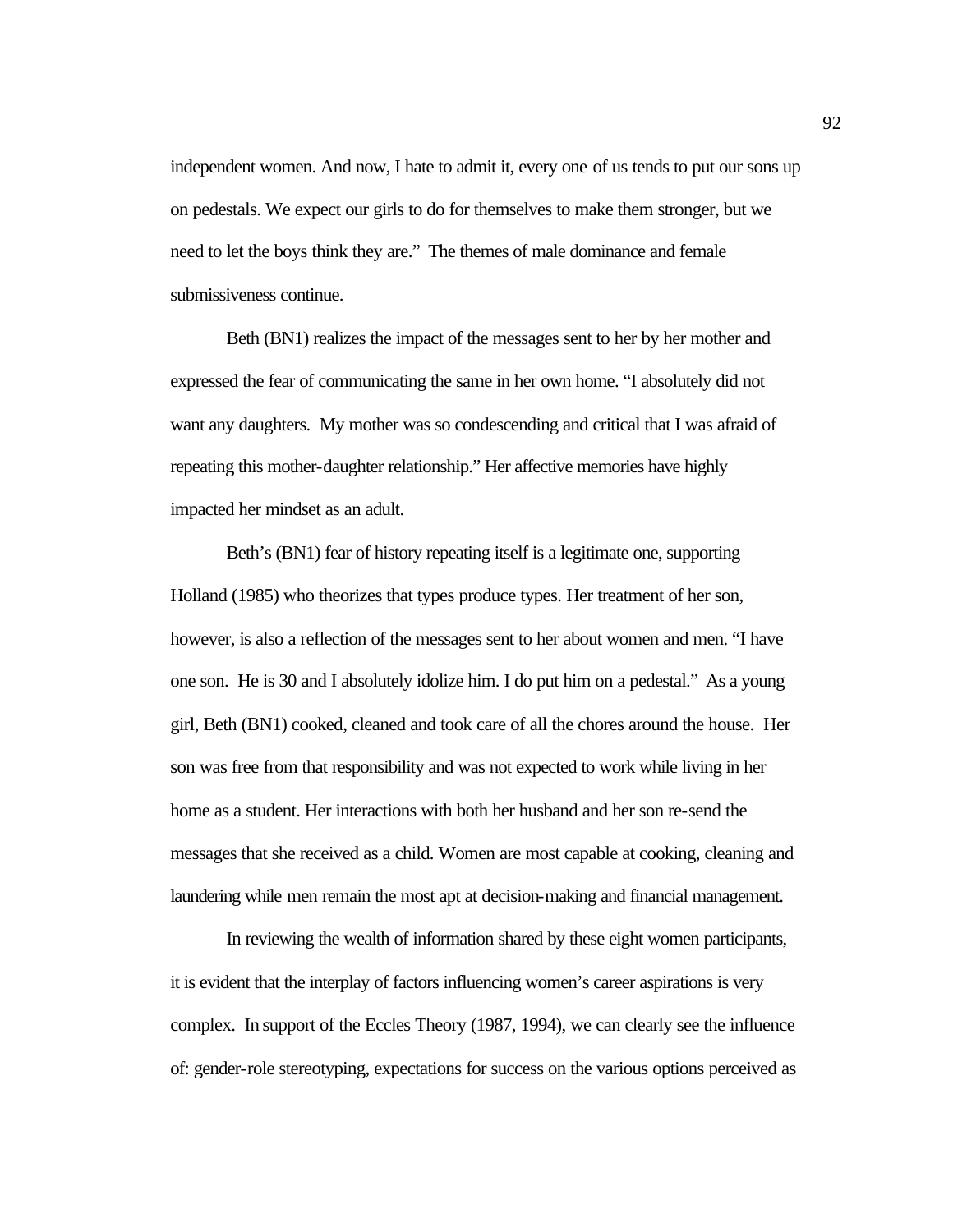available, the relation of these options to short and long term goals, the potential cost of investing time in the various career options and the person's general self-schema.

### Aspirations Toward Leadership

The Eccles' (1994) model attempts to legitimize the choices that women make and looks at these choices as valuable in their own terms, not as a distortion of male choices or male values. Females are not looked at as deficient males but as different from males in their goals and values. Much of the literature, however, continues to make judgments about women based on the values of men. Research shows that women achieve less than men in terms of traditional educational and career advancement, once again comparing women's choices to men's choices (Skrla et al., 2000).

### *Motherhood, Manhood and Other Barriers*

The Eccles Theory (1987, 1994) legitimizes females' choices as valuable on their own terms rather than as a reflection or distortion of male choices and male values, however, this research indicates that, for many, these choices are based on a somewhat distorted perception of the female's true competencies. If a female is socialized to believe that women are supposed to support their husband's careers and raise their children while the men are supposed to compete successfully in the occupational world in order to confirm their worth as human beings and to support their families (Eccles, 1994), then the choices they make will be mandated by this role.

The conflict arises, however, when things change and the women finds herself needing to support herself and her children or the children mature and mom is left without the confidence, skills or training to sustain herself. Unfortunately, the stereotypes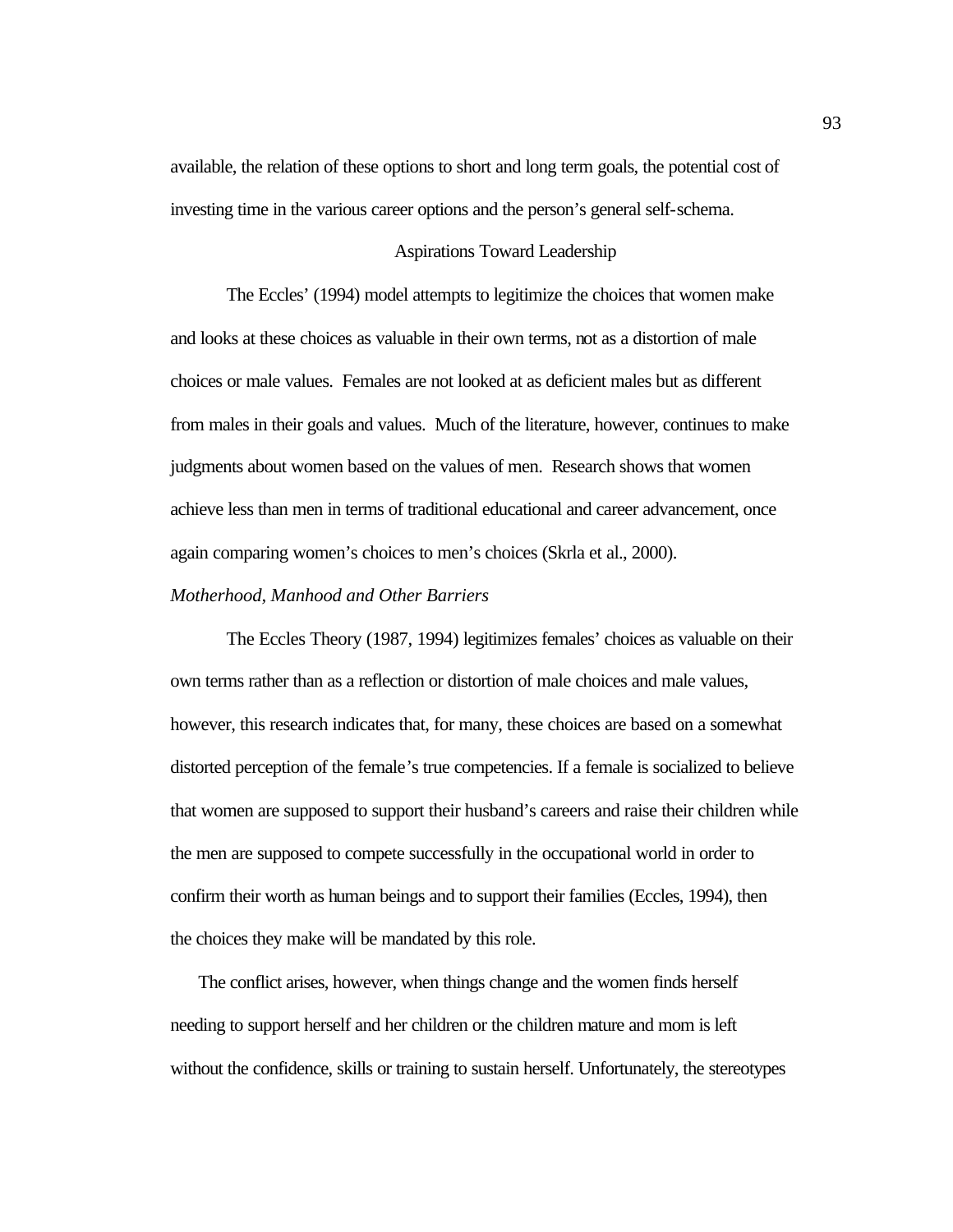young women develop regarding various occupations are typically ill-informed and often, as seen in this research, are based on outmoded, gender-role stereotyped scripts of family roles.

In this search for meaning, this research attempted to obtain the women's perceptions of their accomplishments and their voice regarding the choices they have made. As reported, seven of the eight women interviewed did not show significant selfesteem issues. Five of the eight did, however, express that they would most likely have selected a different occupational path had they been born male, indicating that the choices they made were gender influenced. The stereotyped roles they selected were, for most, an attempt to balance motherhood with a career. They expressed that the choices they made were based on what was available to them at the time. By looking at their perceptions of how different their lives would be if they were born male, we get a glimpse of the barriers to women entering leadership from this perspective.

Mia (EL1) believes her life "would have been easier", reflecting on the genderissues she faced as she entered into educational administration. *"*I was the first female administrator in the area. I was left out quite a bit. I didn't get invited to 'guy' things such as golf outings." Although she did enter into the leadership arena of education, Mia expressed a desire early on to go into politics but did not pursue that avenue. She did not move into this area because of "the assassinations at that time" and she admits to being fearful of that challenge. "I could be outgoing on one level and then so shy and really fearful about some things." She wonders if she would have pursued a career in politics had she been born male. Once again we see expectation for success and confidence in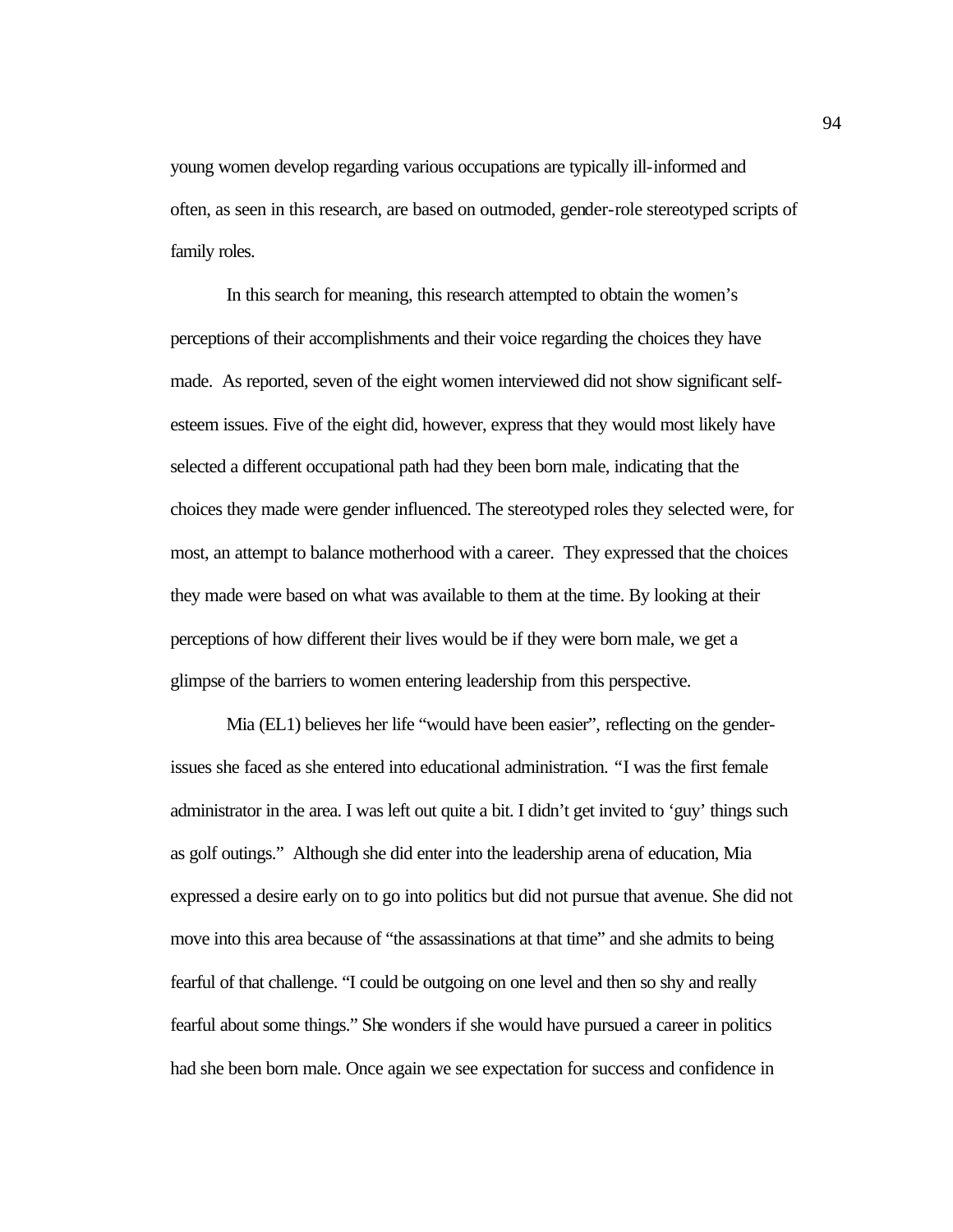one's abilities to succeed as playing an important role in Mia's career choice. She avoided entering into the world of politics because she was afraid she would not succeed in this arena even though she had the desire to pursue that career choice. Her fear of failure, or lack of expectancy for success, led her into a more comfortable career choice, one more typical for females and therefore promising a greater chance for success.

Linda (EL2) reflects that her career selection was based on a female-typical choice. "I probably would have done something different because men weren't elementary teachers then." Linda's movement into educational leadership, a predominately male-dominated arena, reflects her early parental childhood messages of college and career expectations. She also attributes her movement into leadership as a result of male administrators who saw her potential and mentored her into her leadership roles.

Kate (BL1) shared that she would have selected a more male-oriented role. "I might be in a different line of work. I might have done something more with my hands. I have always enjoyed that kind of thing. I may have been a plumber or an electrician." Kate sees that these options were not available to her as a female. Even now she states that she would like to pursue classes in these areas so that she can be self-sufficient.

Millie (BL2), on the other hand, sees her womanhood as contributing to her success. "I would hope that if I were a man I could have accomplished as much as I have as a woman".Although Millie denies being "handed anything", she attributes much of her success in the banking business to significant male mentors who saw her potential and encouraged her and trained her along the way.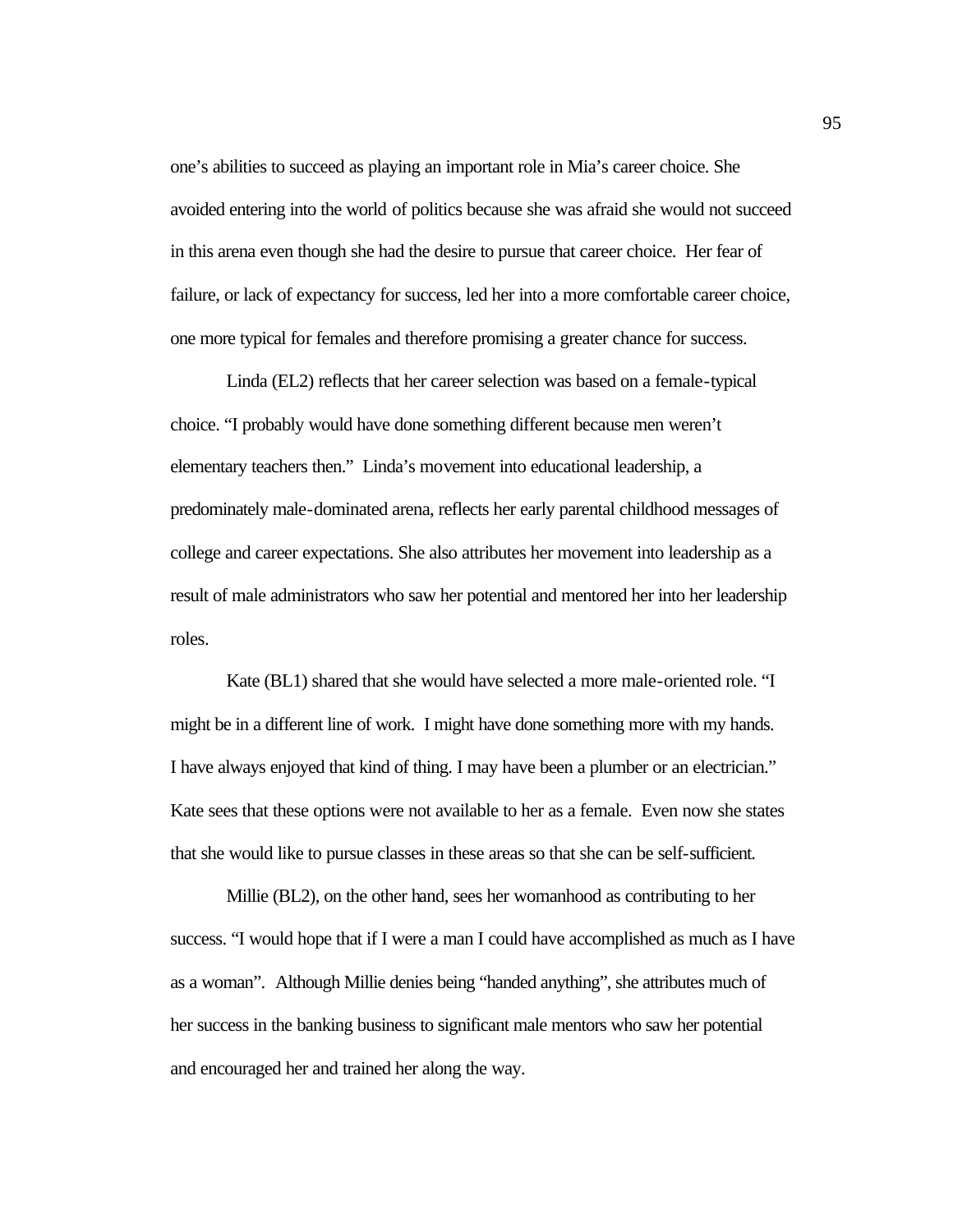She does describe, however, difficulties she faced entering into a predominately male-dominated field. "I was the first college-educated female hired". She experienced isolation and jealousy until she was able to prove her capabilities. "I ate lunch by myself. The women resented me more than the men. They all wondered 'How did she get this job?' It was hard breaking through that." She attributes her success today to great mentors including family and male administrators along the way.

The women in the non-leader group paint a different picture of their lives and see a much different scenario had they been born the opposite sex. Tracy (EN1) voiced a strong opinion on the differences she would experience in this situation*.* She believes she would have taken charge of the household finances. *"*It would be great. I have all the responsibility of child rearing and 50 % of the financial responsibility in my home. My husband and I earn a comparable salary, although I have never had control over the finances. I would be better at it than he is. He has destroyed us financially. I would be more secure financially." She also envisions relief from the childcare responsibilities:

If I had been born a man, consideration of whether or not I would be around for my children, would not have been forefront in my mind. I would have a wife to take care of that, just like my husband expects it. He travels all the time and comes and goes as he pleases. He has never had to give a second thought to whether his children are going to be well cared for.

Tracy's vision of what her life would be like if she were the man of the household projects anger and resentment with her current role. It is interesting to note that Tracy maintains this role in her own family and appears to be nurturing it as she continues to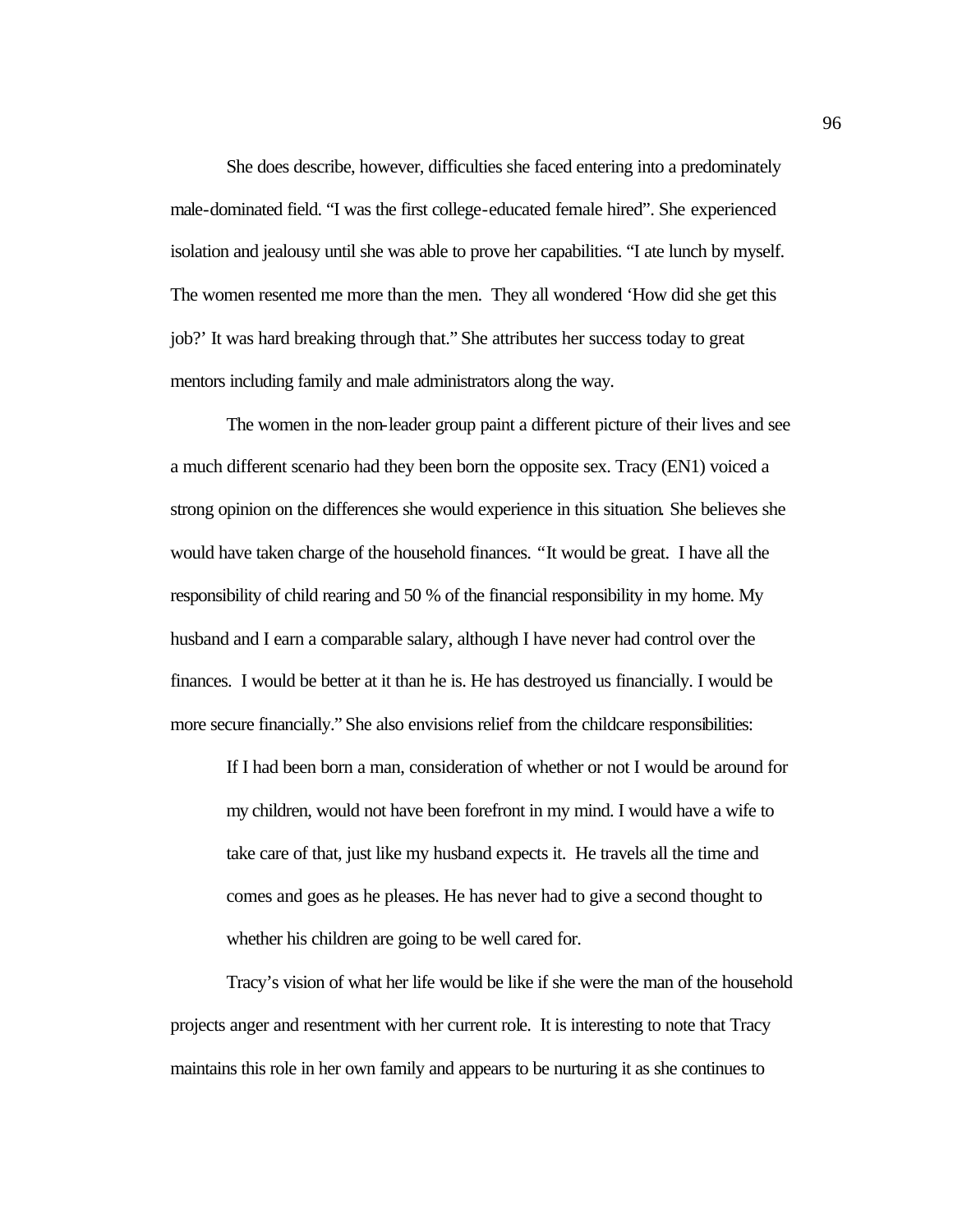send the messages of female submissiveness and male dominance to her own children. The strength of the themes permeating the early childhood years are powerful and difficult to erase, even when they are obvious to the offender. "I find myself doing the same thing. I expect my daughter to do for herself and I wait on my husband and son."

Karen (EN2), who has shied away from leadership positions in education, shares a different perspective if she were a man. "If I were born male, I would probably be a lawyer. I would probably have been steered into more of a management position.*"* It is interesting to note that Karen would see herself capable of leadership if she were not female. She states now that she "does not want that responsibility" and she is fearful of "staff supervision" and "speaking in front of groups". Karen, however, does not see those characteristics existing if she were male.

Beth's (BN1) self depreciating comments come forth again in her vision of being born male. "I think my life would have been different if I would have finished my education. Since I am not easily educated I don't think I would be successful in administration. As a male I probably would have been educated and very successful just because I am driven."Here Beth equates maleness with the ability to be educated. Once again her socialized gender-role bias is seeping through.

Rose (BN2) has a strong voice regarding the gender-bias she has experienced in her childhood home and how her life would have been had she been born male. She explains:

If I was born male I would be living in a \$500,000.00 paid off home right now because I would have been put into all of that. I would own a condo in Myrtle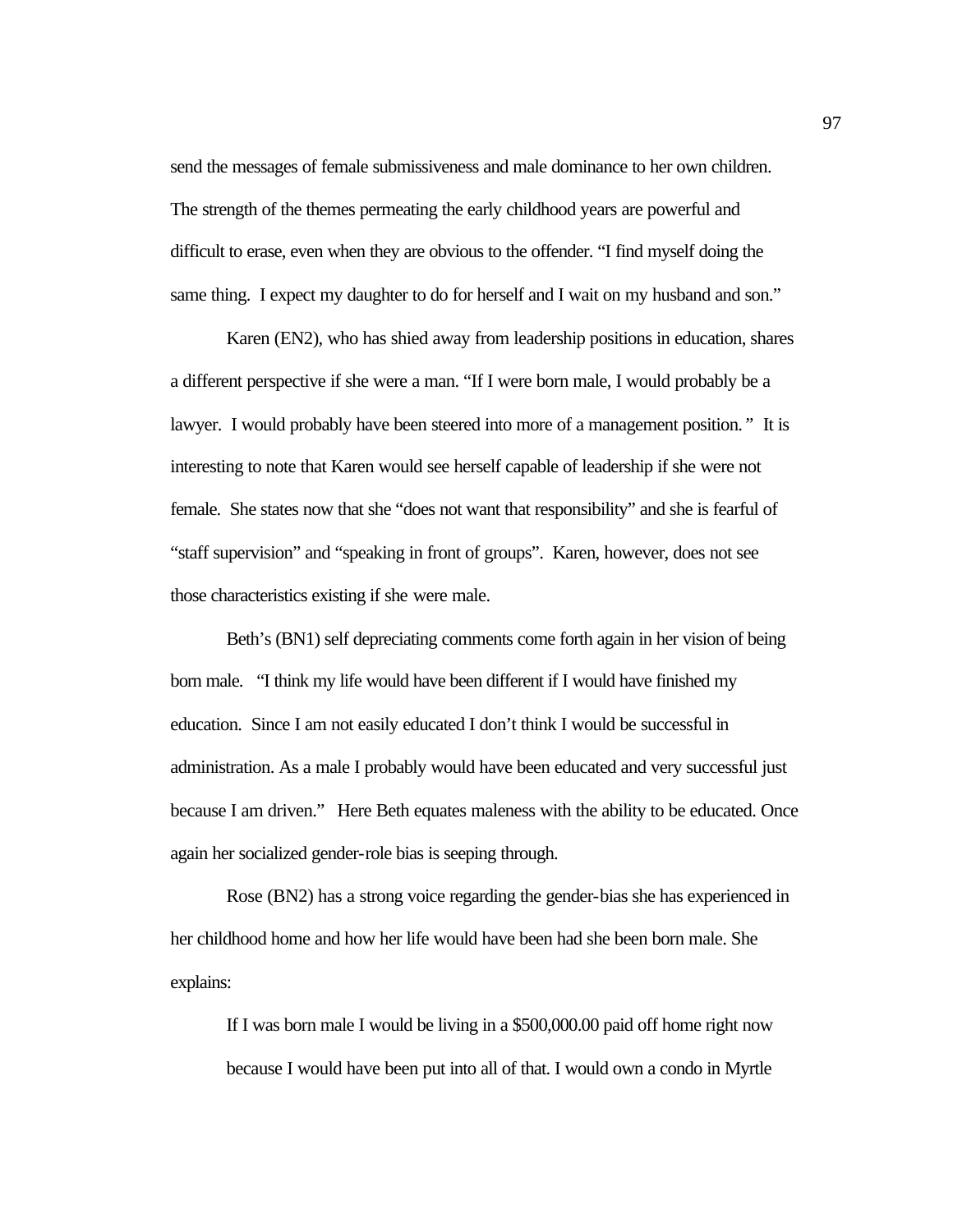Beach and I'd be going to all these vacations and I'd have the life. This is the role the males took on in my family, taking care of the wife because none of them work. They don't have to work.

Rose (BN2) saw her brothers taken into the father's business and provided for so that they could more than adequately take care of their wives and children. The girls were expected to do the same, to marry a man who would provide for them. They were not encouraged to be educated or to learn the skills necessary to fend for themselves. They were expected to be taken care of. This message was strong and had a lasting impact on Rose and her children. She struggles to make ends meet and to balance motherhood with a job in a housecleaning business. She never did find that man to take care of her and now suffers from the debilitating messages that were sent to her by her parents regarding females and their capabilities.

These projections of the women participants on how their lives would differ if they were not bound by the gender-role bias associated with being female further supports this research in its search to ferret out the impact of childhood themes on women's aspirations for careers and leadership.

# Heroes, Mentors and Significant Others

Of emerging importance in this analysis is a look other influences on the participants' career decisions. The influence of parents' expectations is clear. The messages ingrained since childhood remain and have been shown to influence the aspirations of the women interviewed. In looking at the leaders and the non-leaders involved in this study, we see, however, another notable influence. Table 5 shows the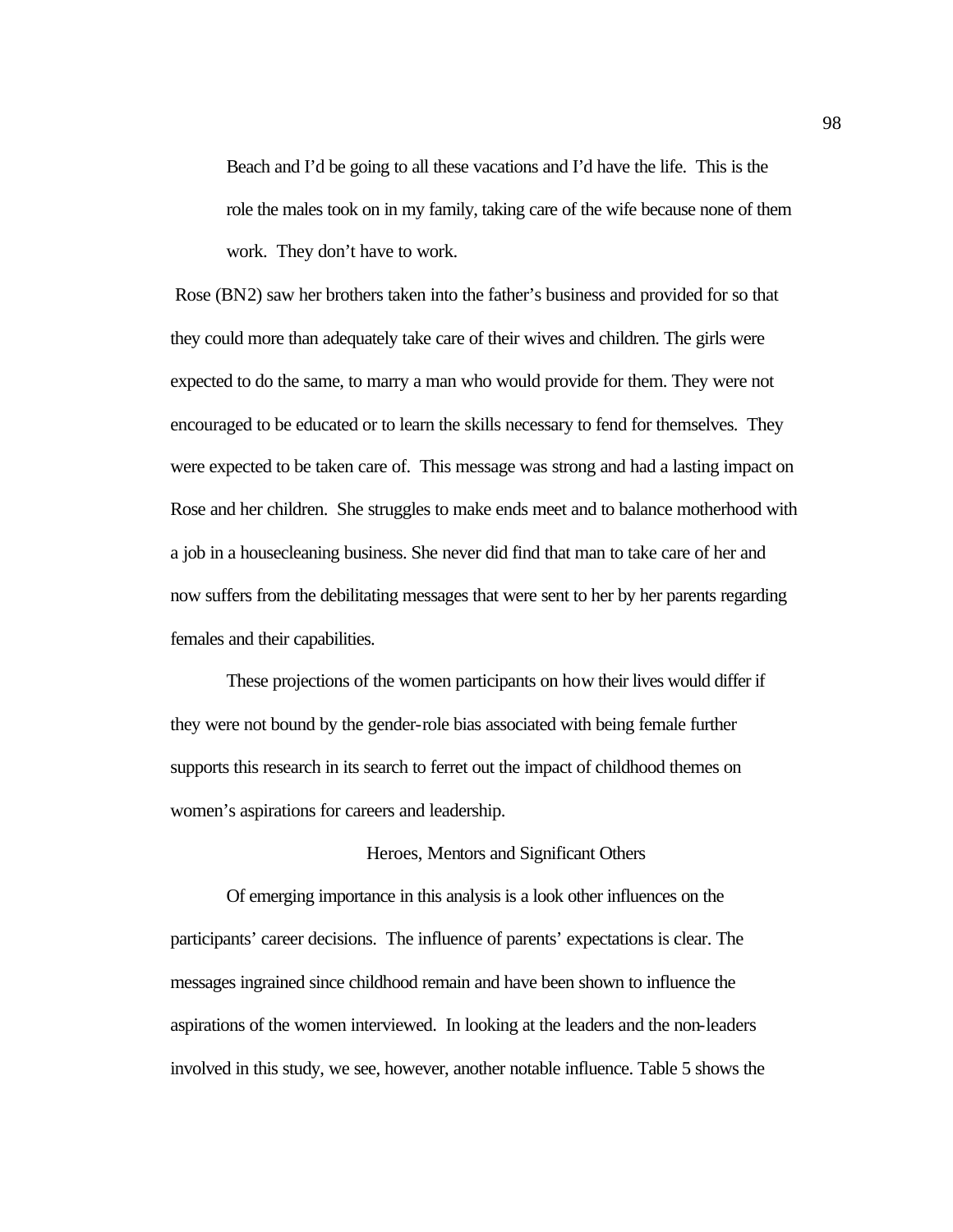reported significant others that persuaded these leaders to enter the field of

administration.

Table 5

# *Heroes, Mentors, and Significant Others of the Leader Group*

|        | Identified Heroes, Mentors and Significant Others                                 |
|--------|-----------------------------------------------------------------------------------|
| Mia    | "My dad was my hero. He was so proud of my mom going to school and                |
|        |                                                                                   |
| EL1    | supported her for doing it." "My aunt, the first women principal in the area, was |
|        | also a strong influence. Many people saw her as role model for women              |
|        | considering administration."                                                      |
| Linda  | "A first grade teacher was my hero. She was the only teacher that I felt made     |
| EL2    | any real difference. She kept contact with me until she passed away." "My         |
|        | entrance into leadership was encouraged by a (male) assistant superintendent."    |
| Kate   | "My mom was my hero. I think she is amazing." "My dad was most influential        |
| BL1    | in my career. He said 'You need a job' and he set up an interview for me in the   |
|        | credit union. He really carved the way for me."                                   |
| Millie | "My mother was my hero but also my aunt. Both were strong, central figures in     |
| BL2    | my life." "I was mentored in banking by the bank president. He gave me the        |
|        | opportunity to do an awful lot of things. He really stretched me. He always       |
|        | encouraged me when I thought 'I don't know if I can do this".                     |
|        |                                                                                   |

Millie (BL2) and Linda (EL1) both shared that male mentors were instrumental in their pursuit of leadership roles. Mia states, "The man who hired me was just wonderful and gave me every opportunity. Another gentleman, the head of marketing and advertising, taught me how to act in business. He taught me how not to be afraid when you walk into a room".

Kate (BL2) shared the influence of her father, who encouraged her to pursue his field of interest and opened doors for her in her involvement with the credit union. Mia (EL1) voiced admiration for her aunt who was the first female principal in the area. The two women in the non-leader group who entered the field of education shared that high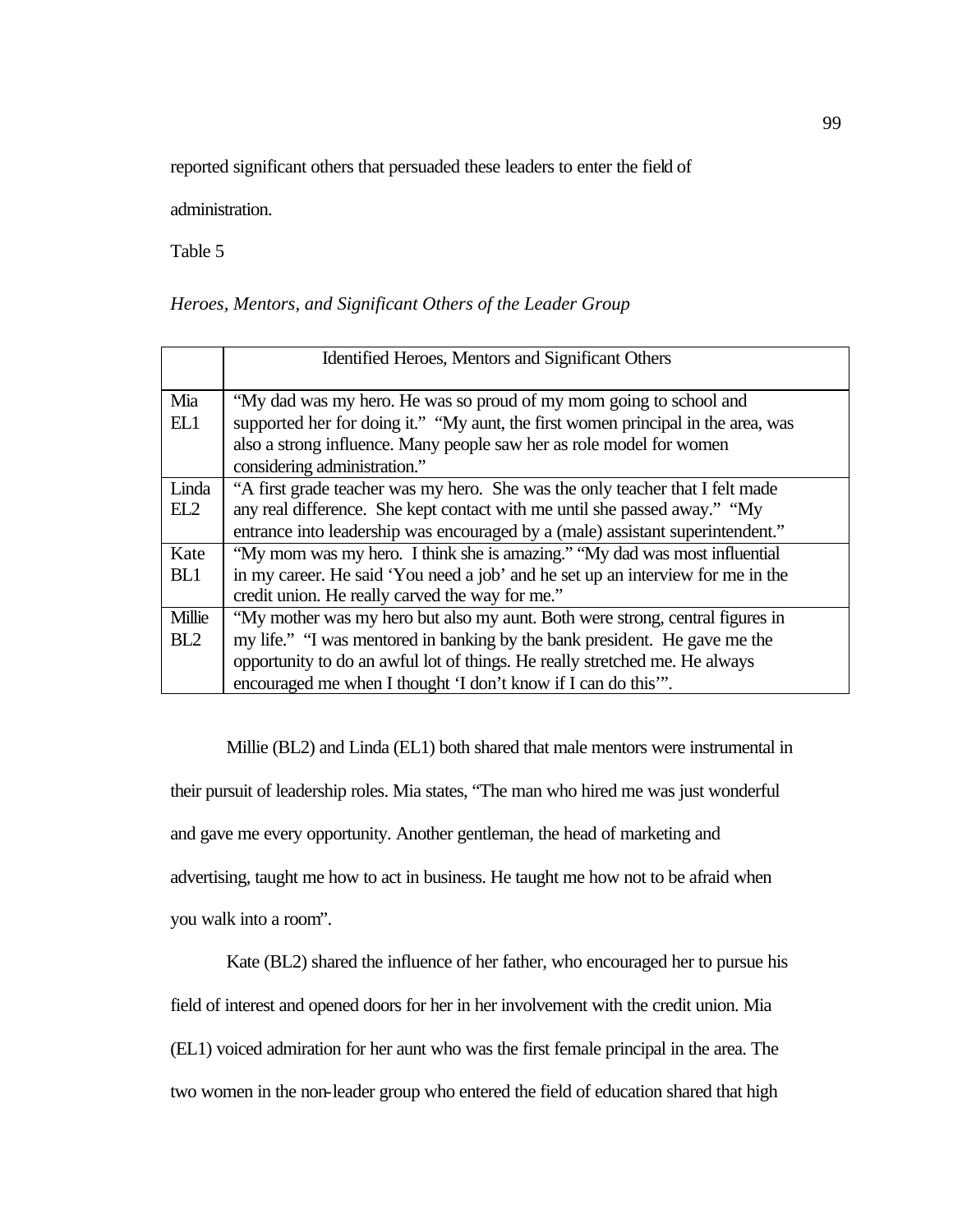school teachers were an inspiration to them. Both Tracy (EN1) and Karen (EN2) shared that special education teachers sparked an interest in them to enter into this field.

Although theses women voiced the influence of others outside of their home experiences, their paths had already been set. The socialized parental expectancies of college and a career had already taken hold. These significant others gave them added encouragement to keep them pursuing the directions they had been socialized to choose.

# **Summary**

The literature has suggested that women have lower expectations for success than men, are less confident in their abilities, are more likely to attribute their failures to lack of ability, are less likely to attribute their success to ability, and are more likely to exhibit a learned helpless response to failure (Eccles, 1987). This deficit perspective has evolved because research has focused on the question "How are women different than men?" rather than "Why do men and women make the choices they do?" The Eccles Theory (1987, 1994) argues that sex differences in educational and vocational choices result from different expectations for success and different values, both of which are affected by gender-role socialization. This research supports this notion of choice and examines the impact of early childhood parental socialization on these choices.

This research began with the purpose of examining the impact of childhood themes on women's aspirations for leadership. The voices of leaders and non-leaders in the fields of business and education were compared. Using the Eccles et al. (1987, 1994) Expectancy Model of Achievement-Related Choices as a guide, this investigation attempted to shed light on this relationship. The wealth of qualitative data gleaned from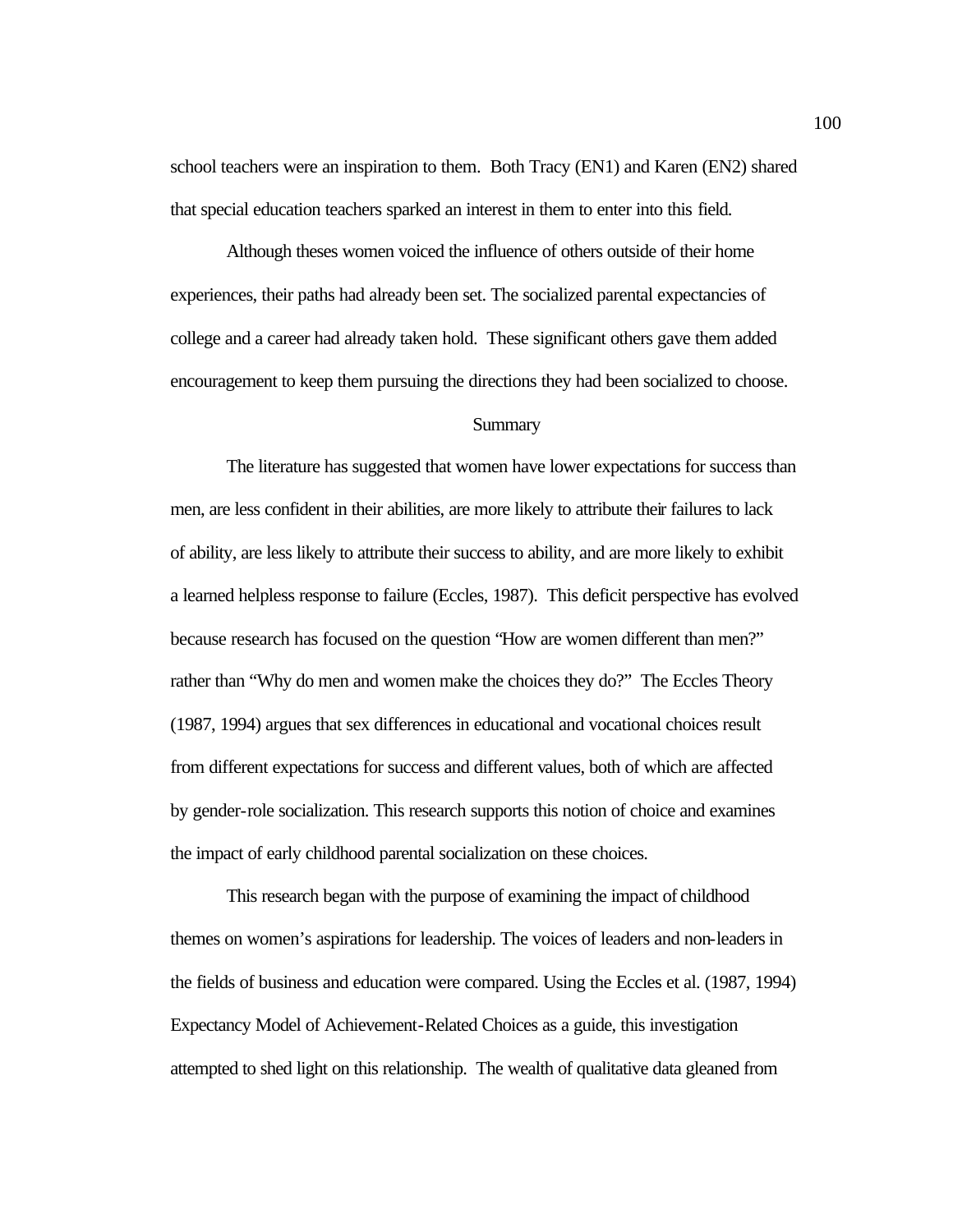the eight participants affirms the research questions by acknowledging the impact of childhood themes on the women's educational and career choices. In fact, the impact is extensive and appears to outweigh the impact of other segments of the theory. The Eccles' (1987, 1994) model suggests that an individual's peers and teachers are equally important to the decision making abilities of females. Although these individuals play a role, this research indicates that of greatest impact is the gender socialization that occurs in the early childhood home by the parents. These gender-role stereotypes are powerfully embedded by the age of five (Huston, 1983) and children continue to validate their behaviors and aspirations in terms of these stereotypes (Eccles & Hoffman, 1984; Huston, 1983).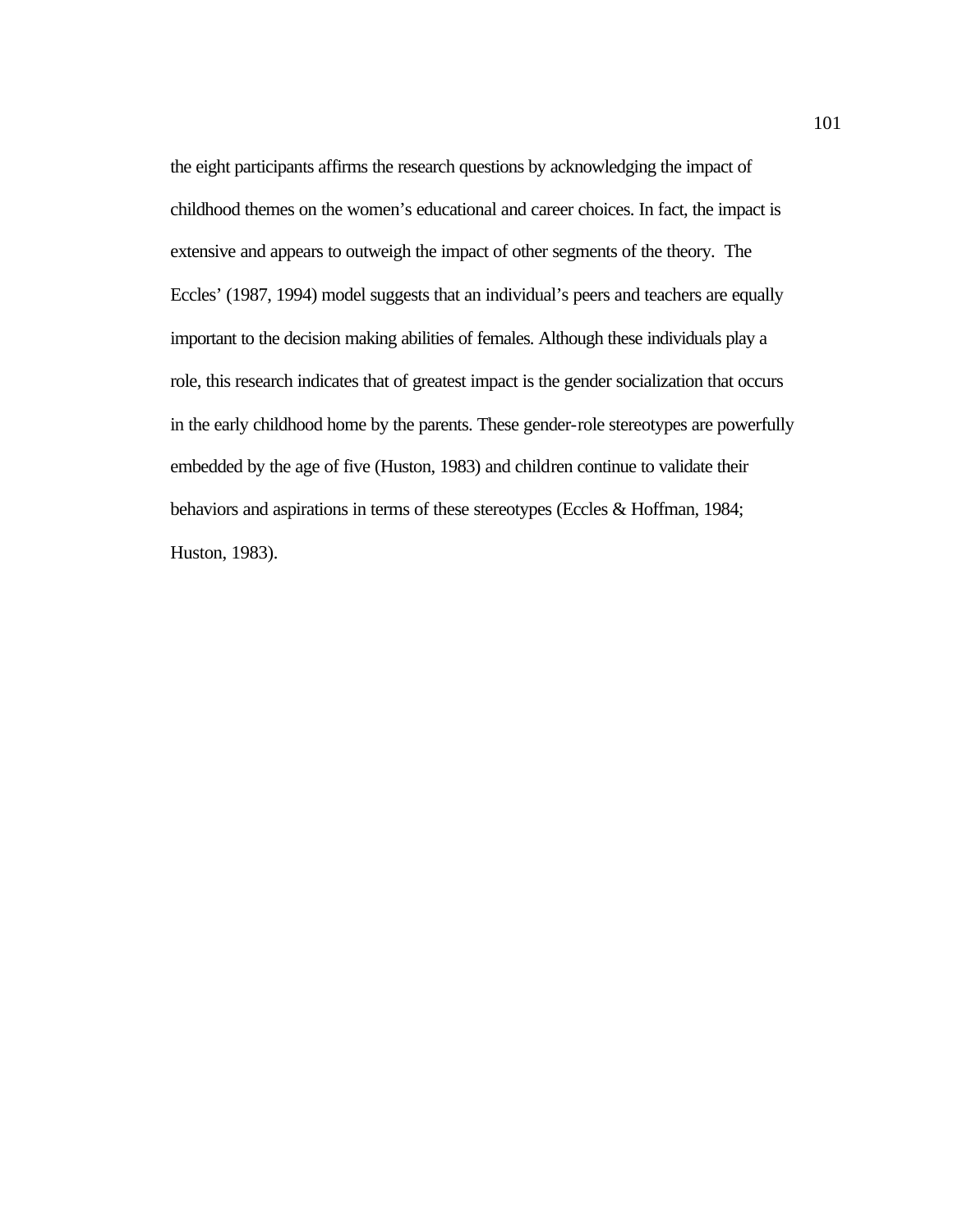# CHAPTER V

#### CONCLUSIONS

#### Interpretation of Results

This research illuminates the relationship between early childhood themes and the adult women's aspirations for educational and vocational achievement. By giving these eight women a voice, they have shared the intimate gender-related experience of their formative years and, through in depth conversations, they have provided rich descriptions of the messages they received. These messages were examined and the relationship between these messages and their career choices were apparent.

This research supports the Eccles (1987, 1994) theory that women's aspirations for leadership are not sex based differences, but differ among women based on the influences of early childhood experiences, primarily parental expectations. Instead of attributing sex differences in achievement patterns to females' lack of confidence, low expectations, and/or debilitating attributional tendencies, the theory legitimizes females' choices. These choices, however, are strongly impacted by early childhood messages and socializers.

This research shows that these messages are a result of the parents' expectations and not parental modeling of typical gender-roles. That is, when the parents endorsed genderbiased themes of female helplessness or submissiveness, the females saw themselves as helpless or submissive as they entered into adulthood; they also made educational and career choices based on these socialized competencies. When the themes of female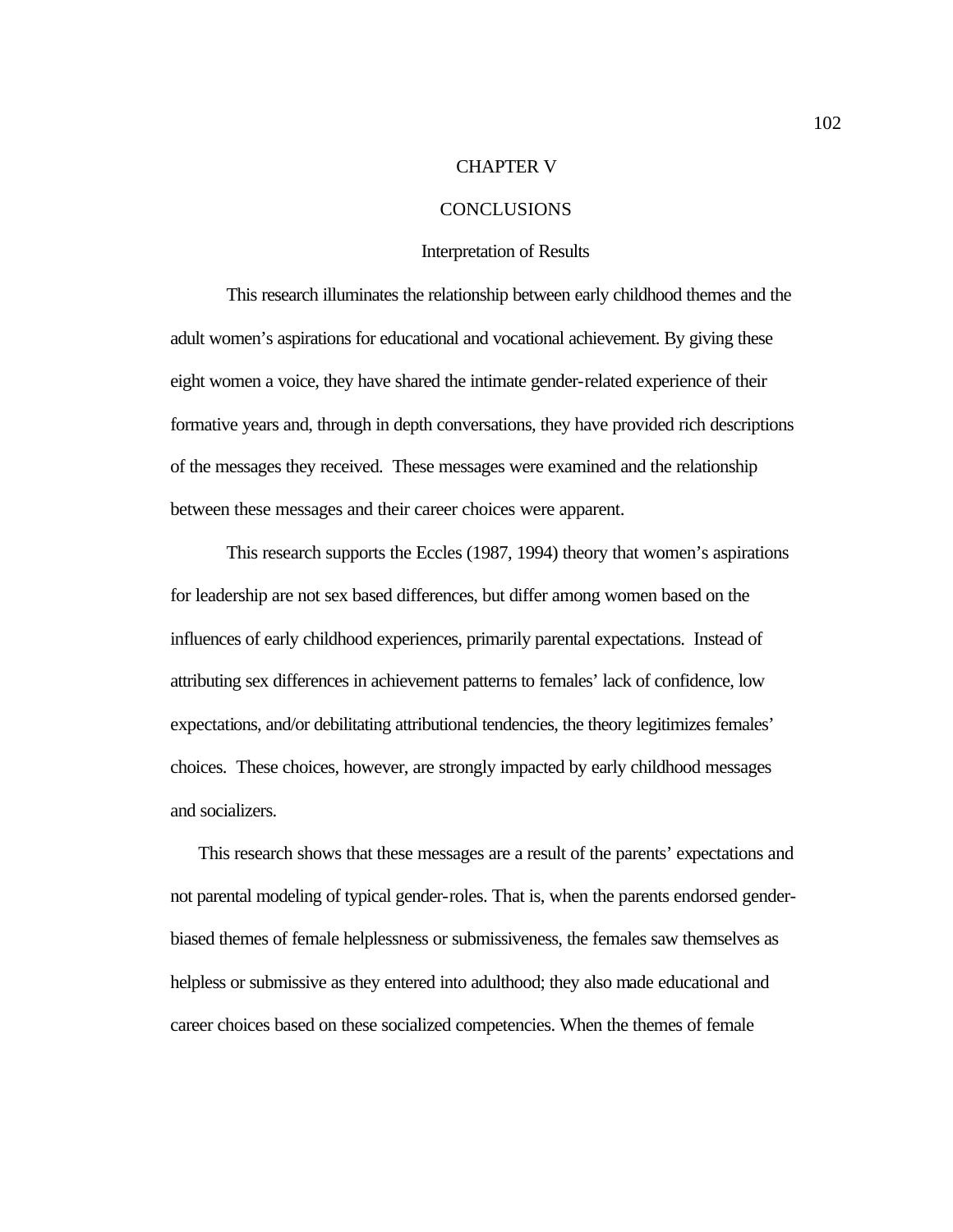heartiness, independence, and expected educational achievement were prevalent, the women's educational and career choices reflected those themes.

In summary, the underlying themes that have emerged from this research include the following: a) childhood messages regarding career options highly impact career choice, b) females are more likely to choose higher education when parental expectations include this aspiration, c) women are less likely to aspire to leadership roles when sent messages of female helplessness and submissiveness, d) women are more likely to choose careers which they are socialized to value, e) a woman's self-esteem is directly related to her perceptions of her mother and f) mentors are needed for women to move into leadership roles. The findings of this research are discussed relative to the themes or messages that prevailed in the childhood homes of the women participants.

*Childhood messages regarding career options highly impact career choice.*

The results of this research support the Eccles' (1987, 1994) theory showing that women make the choices they do as a result of a combination of factors including: a) one's expectation for success in the options made available, b) the relation of these career options to one's long and short term goals, c) the individual's gender role perception, and d) the potential cost of investing time and effort in the options seen as available

The Eccles' model (1987) states that individual choices are influenced most directly by the value the individual places on the array of choices perceived as appropriate and by the individual's estimates of the probability of success at these various options. Individual differences are assumed to result from the socialization experiences, the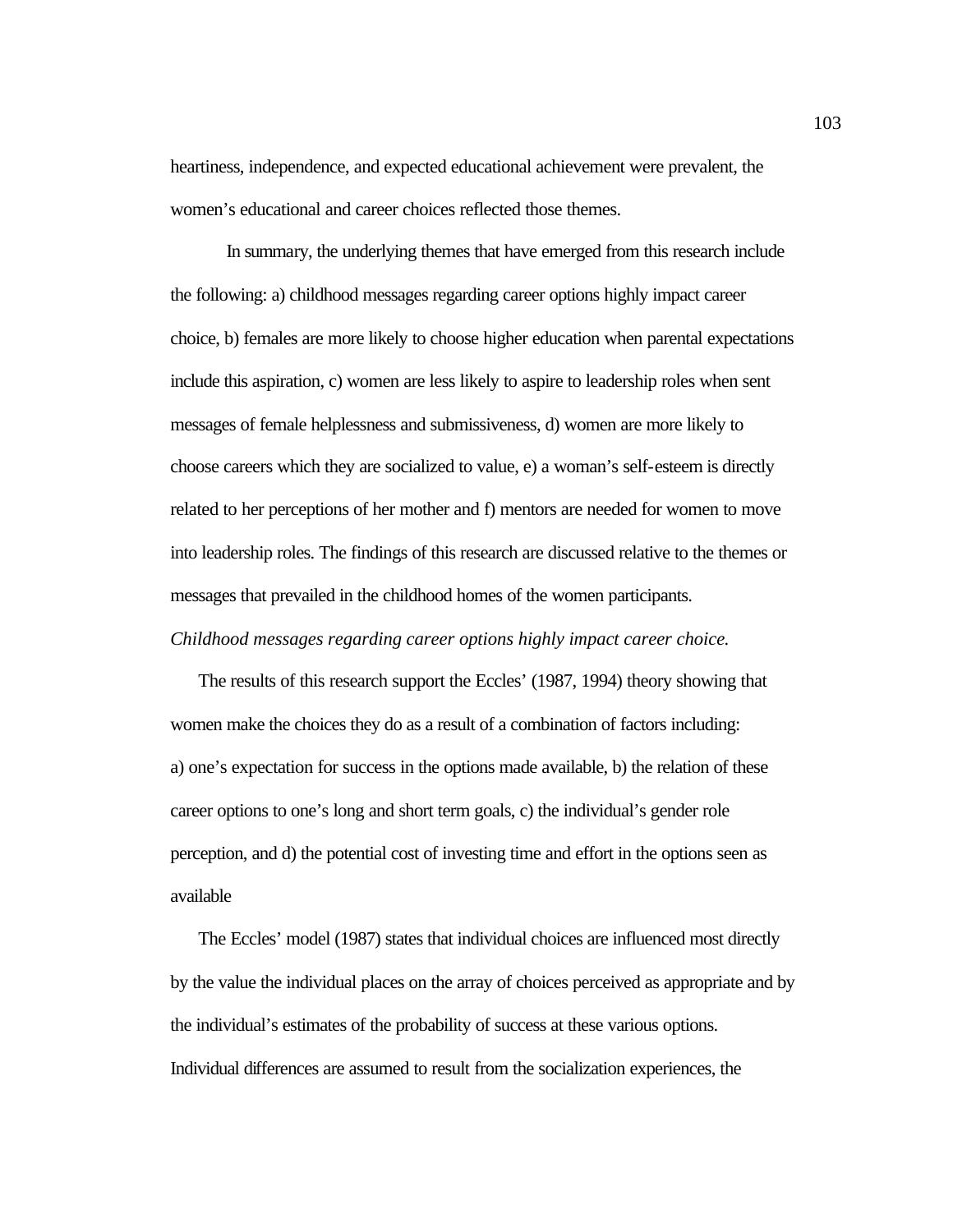individual's interpretation of her own performance history at various related achievement tasks, and by the individual's perceptions of various behaviors and goals (Eccles, 1987).

This research supports this theory as it clearly shows women entering into occupational fields that are closely tied to the parental messages sent to them in their early childhood homes regarding their place and expected capabilities. Five of the eight participants were expected to go to college. These five achieved that expectation. Two of the eight were socialized for domestic roles and they pursued careers linked to this area. Participants selected domestic fields when those areas were reinforced in their childhood homes. Higher education and professional careers were pursued when they were viewed as viable options.

The impact of childhood messages as evidenced in the Eccles' (1987, 1994) theory and as clarified in this research, is also supported by the developmental theory of Super (1990). This theory recognizes the family as a strong source of influence on self-concept and on career maturity.

Empirical literature also gives credence to the primacy of parents in shaping children's career aspirations (Grotevant & Cooper, 1988; Mortimer et al., 1986; Schulenberg at al., 1984). Much of this literature, however, has focused on the structural features of the family, such as socioeconomic status or parental occupation, rather than the parental socialization process (Grotevant & Cooper, 1988; Schulenberg et al., 1984). Findings of this sociological literature indicate that the parents' level of education and occupational status are associated with children's educational and occupational aspirations. This is not a finding of this study. Family processes including expectations,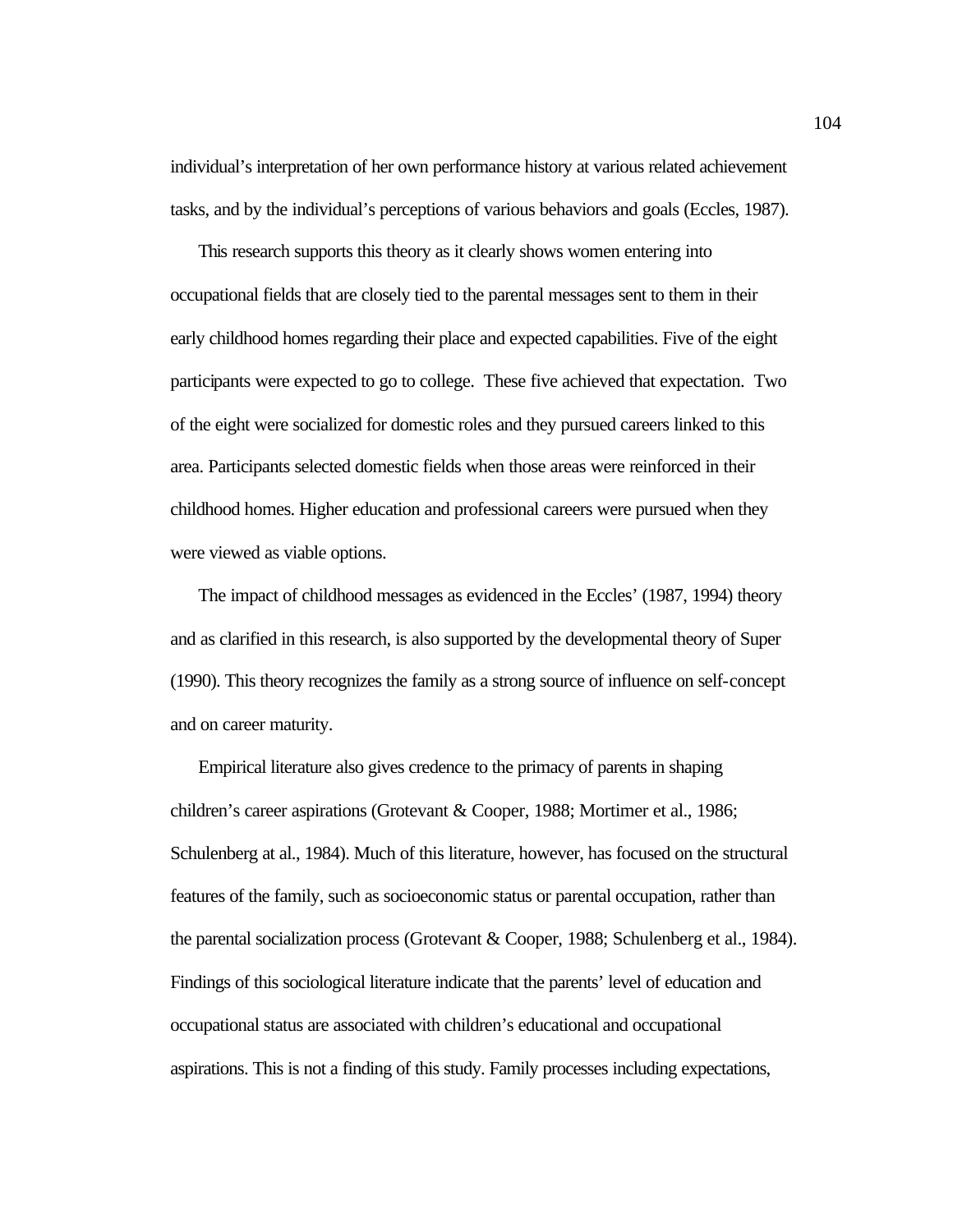attitudes and behaviors have proven to have impacted educational and career aspirations and not parental levels of education or career choice. In fact, only two participants had a parent that earned a college degree. Fourteen of the 16 parents represented in this study had a high school education or less.

*Females are more likely to choose higher education when parental expectations include this aspiration.*

The Eccles (1994) model acknowledges the influence of one's parents, teachers, role models, and peers on educational and occupational decision-making. This research acknowledges the importance of these intimates but has identified the role of parents as the strongest socializer impacting life long career decision-making choices. Five of the participants stated that college was not an option, it was an expectation, and they lived up to that expectation. Parental expectations regarding abilities, education and career options have been shown to have an over-riding effect on the adult woman's career selection and her ability to move into leadership roles.

Several investigators have documented a positive link between parents' expectations for their children's eventual educational attainment and the children's own educational expectations and self-concepts (Halle, Kurtz-Costes & Mahoney, 1997; Phillips, 1987). This research and the research of Eccles (1987, 1994) show the powerful influence of parental expectations on educational attainment.

It is critical to note that the gender-roles played by the parents of the participants did not indicate a pattern in the educational and career outcomes of the women interviewed. All eight participants reported the typical male-female gender-roles of father as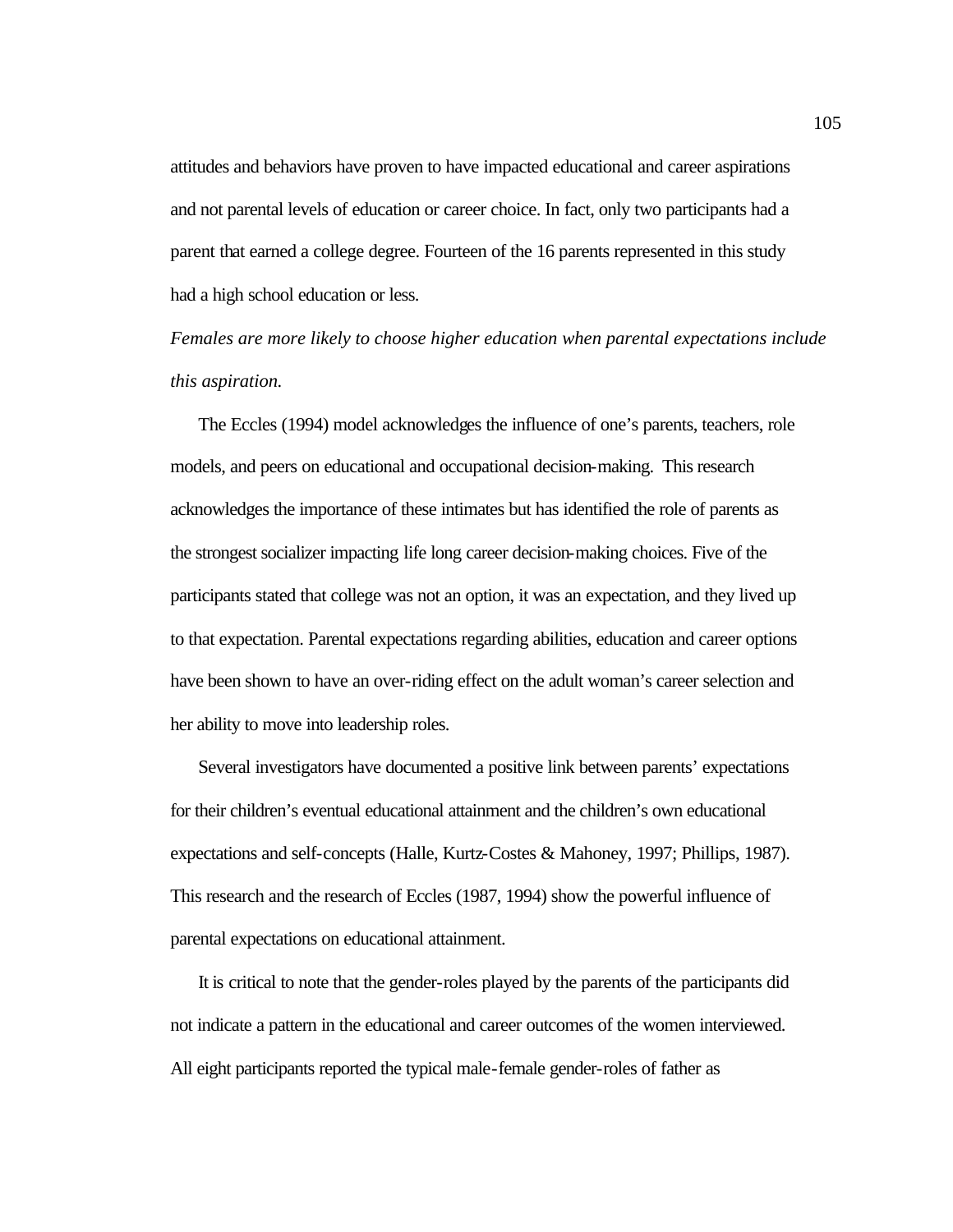breadwinner and mother as homemaker as apparent in their homes. This stereotypical role modeling did not impact the women's educational or occupational choices. The educational level of the parent also did not predict the educational achievement of the child. What influenced them significantly were the *expectations* that their parents had for them regarding these areas. If college was a priority, college was pursued. If the parents expected higher educational goals, the women attained them. If the parents did not place *value* on higher education attainment either did the children. The groundwork for future leadership aspirations was woven into the messages sent about viable career options, educational worth, and themes of female heartiness and independence.

*Women are less likely to aspire to leadership roles when sent messages of female helplessness and submissiveness.* 

Decision-making regarding career choice is a complex interplay of socialized influences. Parental expectations and perceived messages regarding female helplessness and submissiveness are strong parental scripts that have been shown to impact occupational and career choice. This research shows a relationship between the childhood themes they received regarding the role of the female in regards to themes of helplessness and submissiveness, either sent to them directly or observed in their mothers. The three participants, who grew up in homes where females were taught to be submissive, did not aspire to leadership roles. These members of the non-leader group have also transmitted the notion of females as submissive in their current homes.

This research demonstrates the effects of environments permeated with messages of lesser female worth and roles characterized by submissiveness to the males in the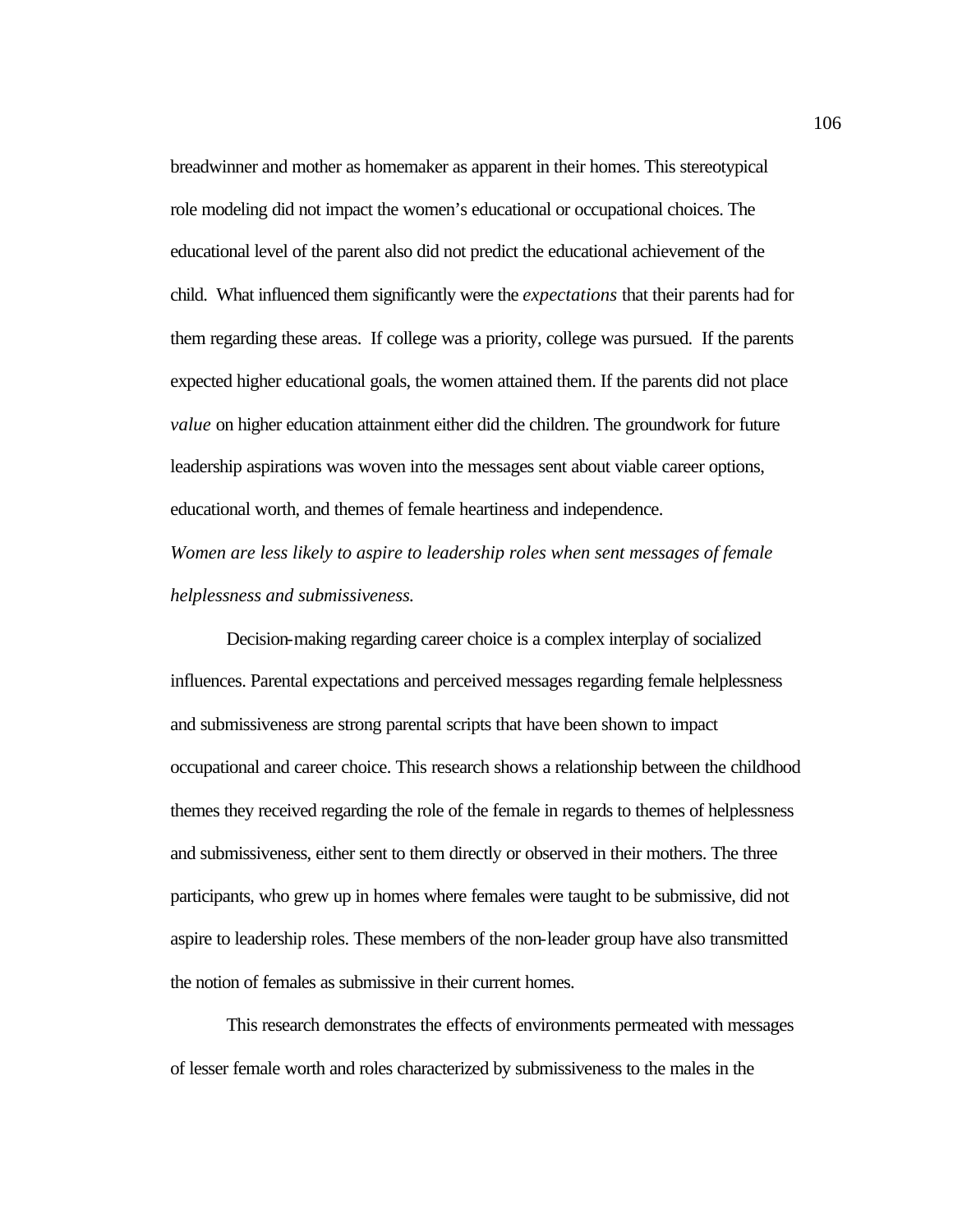family. The effects of these underlying themes were shown to effect the women's perceptions of their capabilities and promulgated this role into their current home and occupational environments.

Prior research shows that sexual inequality still occurs in families (Atwood, 2001). Sexual inequality still occurs between husbands and wives and also reveals itself in the different ways that parents treat male and female children. This parental bias puts daughters at a disadvantage.

Clinical theory and research address parental bias within families. The literature shows that preference for male children has been documented over time (Horney, 1939). More recent theorists have also explained the role of sexism in stunting the development of girls and women (Belenky, Clinchy, Goldberger &b Tarule, 1986; Debold, Wilson & Malave, 1993; Jack, 1993; Kaschak, 1992, Luepnitz, 1988; Miller, 1986; Westkott, 1986).

According to Dowling (1981), the themes of helplessness are socialized as typical feminine behavior. Tibbetts (1980) supports this theory by suggesting that women have been socialized to experience satisfaction and achievement vicariously by functioning in a supportive capacity, in other words in a submissive role. This was evidenced by the stories of Tracy (EN1), Beth (BN1), and Rose (BN2). They were socialized to experience satisfaction by taking care of household chores. Tracy (EN1) and Rose (BN2) were also socialized that men are in charge. These theoretical constructs all support the Eccles' Theory (1987, 1994) showing the effect of socialized helplessness on women's career choice making ability. Dowling (1981) terms this the "Cinderella Complex",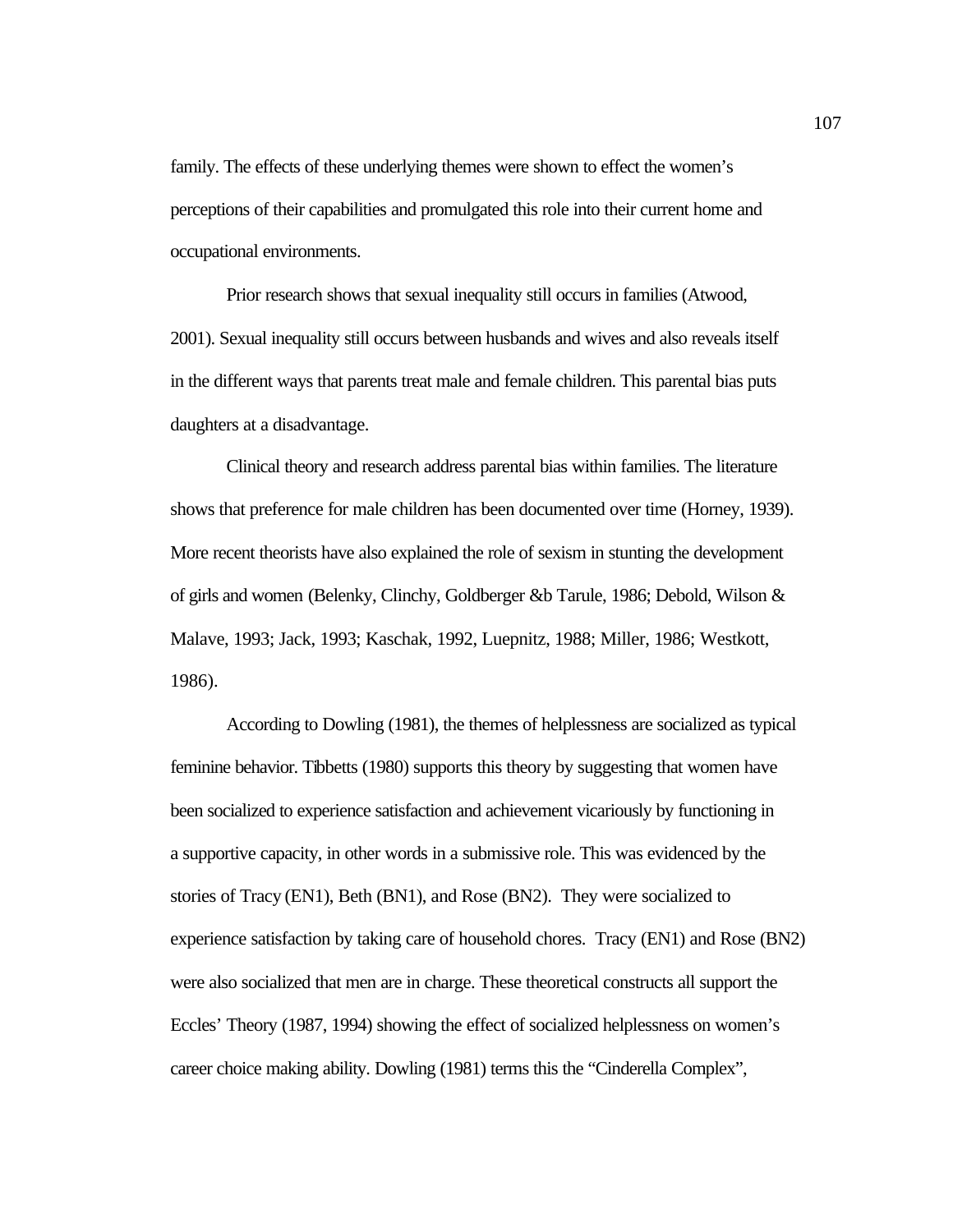stating that women learn early in life not to have high self-esteem and to be helpless. This behavior, as illuminated, presents a conflict for the female as she attempts to enter and advance within the male dominated hierarchy.

The results of this study continue to support the claim that sexist thinking remains present in our homes and continues to promote the belief that women are helpless and not capable of leadership. The themes of female helplessness and submissiveness were common themes in the early childhood homes of the women reporting limited educational and career opportunities or aspirations.

# *Women are more likely to choose careers which they are socialized to value.*

Women make decisions based on the value they *learn* to place on certain tasks and on their *learned* confidence in their ability to complete the task. These beliefs have been strongly influenced by parental expectations and impact women's movement into leadership positions. Four of the participants of this study entered into the field of education because it was an expected choice for women. Three participants explained that they valued their career selection because it allowed them to balance a career with motherhood. Two participants remain in education and one in house cleaning because of the flexibility those careers provide in managing dual roles. The findings of this research support Eccles Theory (1994) showing that choice regarding career decisions is based on a balance between task value and task cost. The choice options, however, are strongly influenced by socializers, primarily parents. Gender-role socialization influences our hierarchies of core personal values.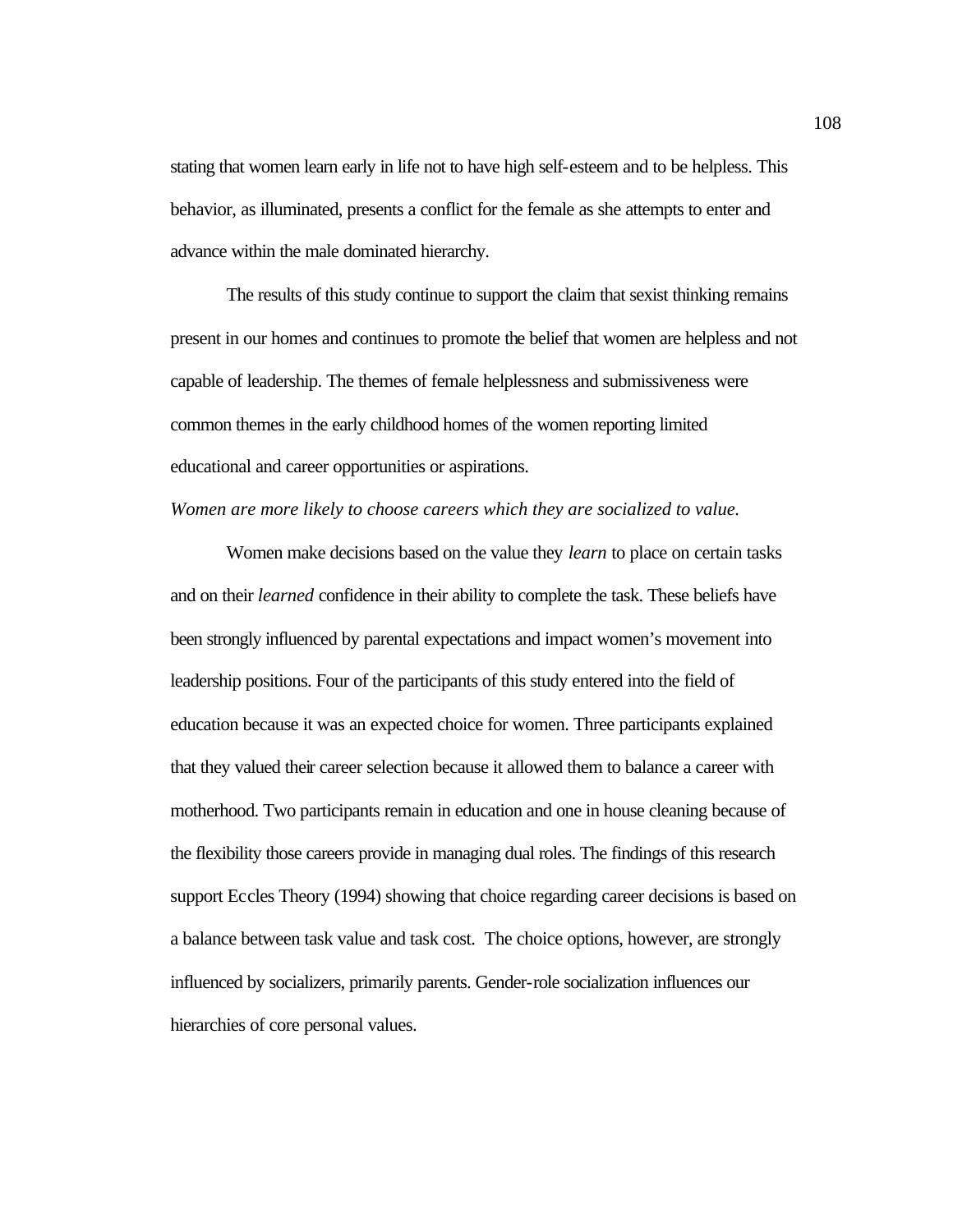The research of Shakeshaft (1989) asserts that women are limited by societal expectations, parental guidance, self-aspirations and society's attitude toward appropriate male and female roles. Men are socialized to seek professional success while women are socialized to assume the traditional role of homemaker and mother. Finding a balance, then, between family and career remains a compelling task. Since females are traditionally expected to manage the home and the children, aspirations for a career with additional responsibility may not be valued over family obligations.

Marriage and family responsibilities are commonly accepted as one of the most significant barriers to female movement into leadership. Many women report feeling increasing pressure as they add a career to home and family responsibilities (Shakeshaft, 1989). Women are taught to value the domestic role and are unable to fathom a balance between the two and, therefore, abandon any serious plan for career advancement. *A woman's self-esteem is directly related to her perceptions of her mother.*

Of note here is the relationship between the women participants' perceived self-worth and their perceptions of their mothers. The developmental theory of Super (1990) supports Eccles' (1987, 1994) theory as it recognizes the family as a source of influence on self-concept. This research brought to light the subtle, yet deep, effects of negative maternal memories on the adult women's self-esteem.

This research tapped into the area of self-esteem and investigated the participants' descriptions of their mothers. When compared to the scores on the Index of Self-Esteem, a relationship was evident. The women who used negative referents to describe their mothers were also the women whose scores on the ISE indicated lowest self-esteem.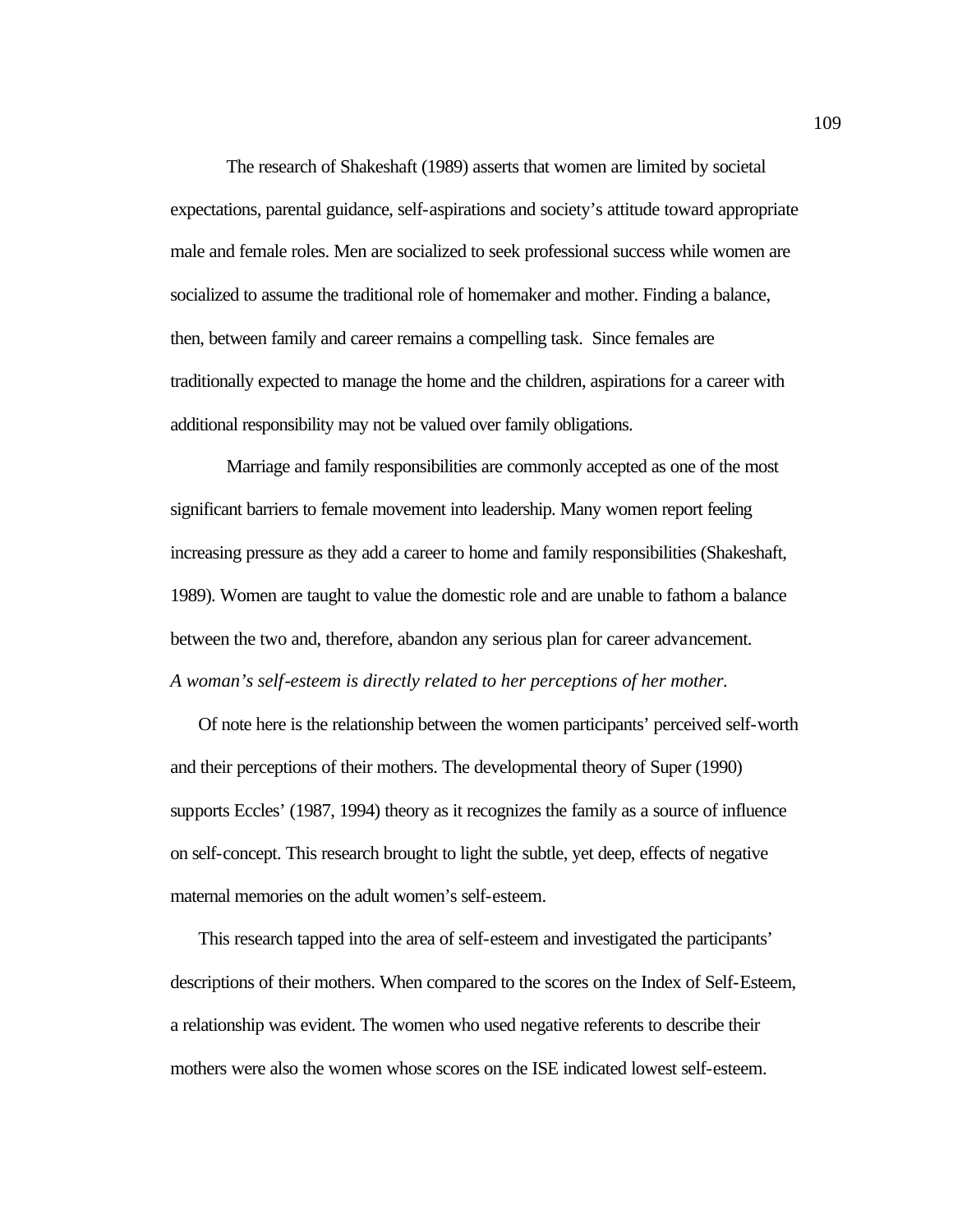Interestingly, these women were members of the non-leader group. These messages of perceived maternal helplessness or submissiveness impacted the beliefs these women held regarding their own strengths, talents and educational worth. They perceived their mothers as helpless or submissive and then based their beliefs about their own capabilities on these perceptions.

According to Betz (1994), the important variable influencing individuals' perceived range of career options is not their measured abilities, but their beliefs concerning their competence in various domains. If the women in this study received negative female references and messages of female helplessness and submissiveness, it would be postulated that they would develop low self-efficacy expectations in regards to career choice and leadership aspirations. The results of this investigation lead us to believe that this is true. The messages sent to Tracy (EN1), Beth (BN1), and Rose (BN2) about female worth resulted in lower self-esteem scores and no expectations for leadership roles.

A potential moderator of the messages that parents provide to their children about achievement-related values and beliefs is the quality of the parent-child relationship (Mortimer et al., 1986). Children are more likely to internalize positive aspirations for themselves if they experience a warm, supportive parent-child relationship and their parents communicate messages of positive capabilities and aspirations. If the relationship is one peppered with criticism and demeaning themes, the child internalizes these scripts and carries them on into adulthood. Beth's (BN1) mother described as critical and degrading, socialized Beth to believe that she "is not easily educated", reflecting her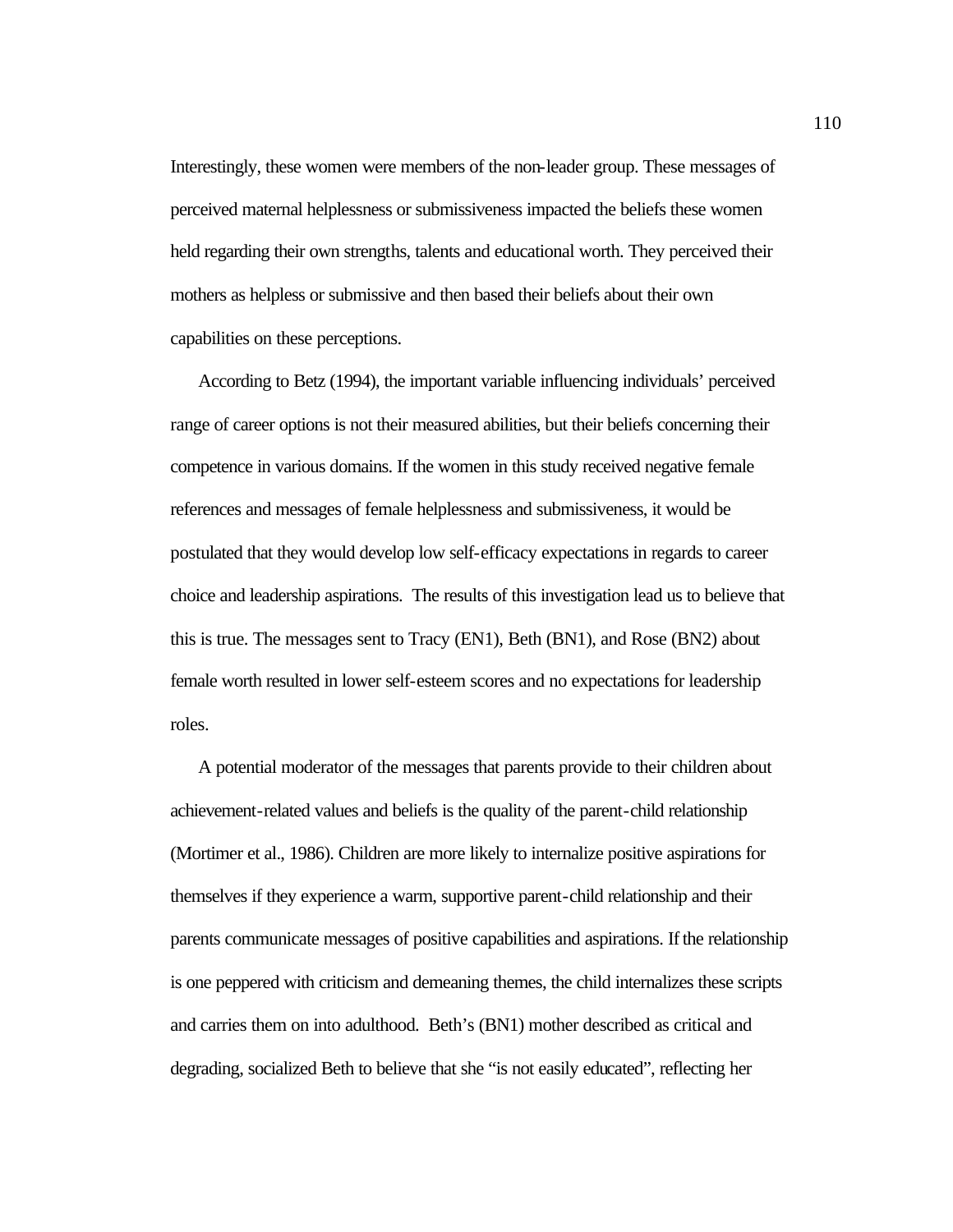mother's perceptions of her competency. Beth (BN1) continues not to attempt tasks that she has *learned* will be difficult for her. She has selected a career path that clarifies her expected competencies of housekeeping and decorating.

 As summarized by Eccles (1987), Betz (1994) and Bandura (1977), career decision making is influenced strongly by self-efficacy or self-confidence in performance and persistence of the career options viewed as available. Null or hostile environments, then, may mean the difference between reaching and giving up aspirations that the individual may have had since childhood.

# *Mentors are needed for women to move into leadership roles.*

The educational and career paths chosen by these women were strongly influenced by their parents' expectations for them. The groundwork was set by the themes of achievement that permeated their childhood homes. Mentors played a role in persuading the women to take that first step into the leadership arena. Encouragement and voiced confidence in the women's abilities were paramount in the women's choice to *opt in* to the leadership field. The leaders in the study had strong parental encouragement to pursue advanced educational and occupational goals. Their success in leadership was a result of the interplay between their abilities and their perceived capabilities by their male mentors.

The research shows that mentoring relationships can hasten a woman's movement into leadership (Ragins, 1989). Since women have less experience with organized politics and have fewer resources for career guidance, mentors serve to overcome these disadvantages. This study showed the impact of mentors on women's advancement into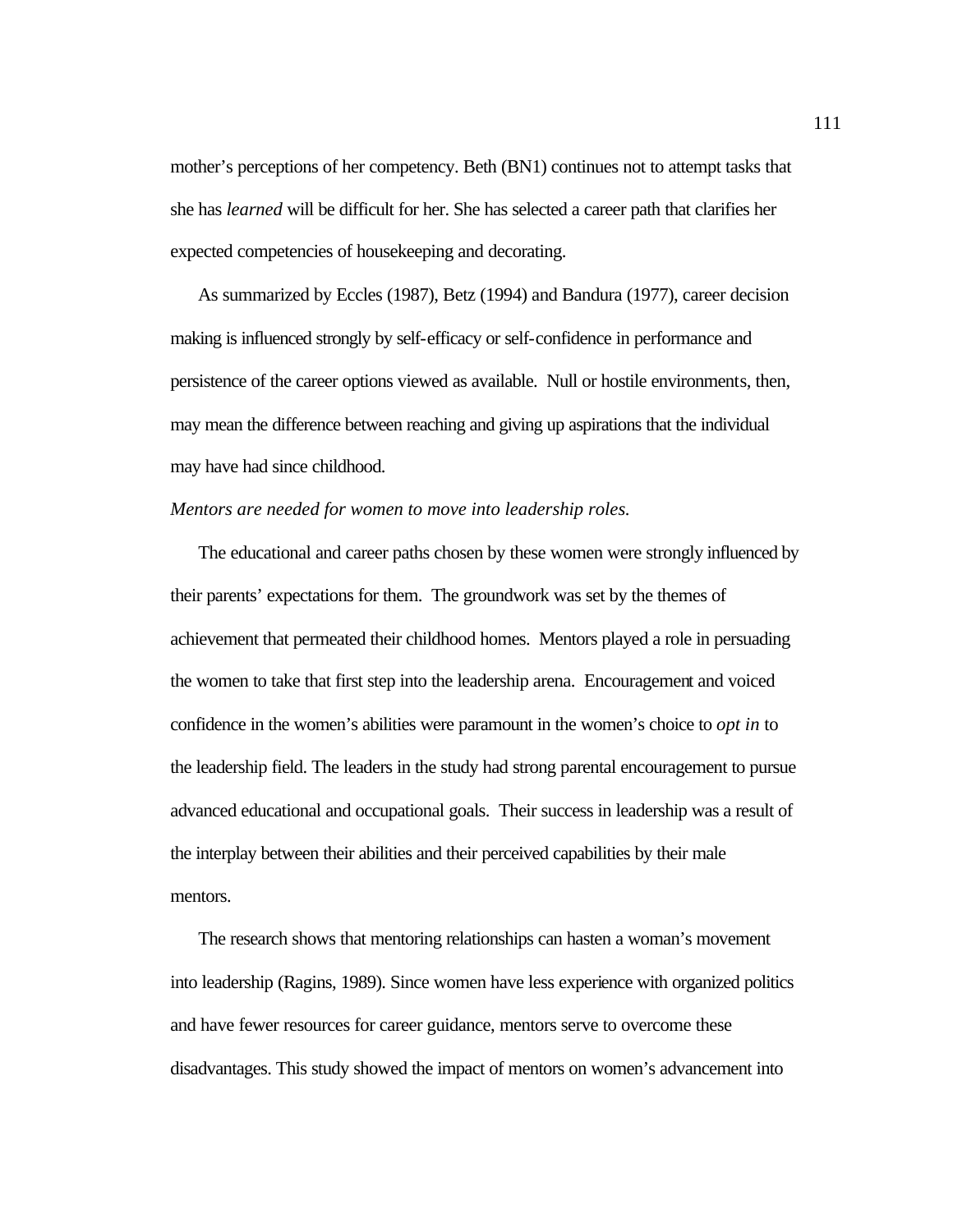leadership. Three of the four leaders voiced that the support and assistance received by male administrative mentors greatly influenced their willingness to step into leadership positions. The encouragement and training received gave the women the confidence needed to tread into this frightening arena. It is interesting to note that the mentors mentioned in this study were male. The research suggests that women would fair best with women mentors; however, the scarcity of women in leadership positions limits this possibility (Ragins, 1989).

# *Overview of Findings*

In summary, the underlying themes that have emerged from this research include the following: a) Childhood messages regarding career options highly impact career choice, b) Females are more likely to choose higher education when parental expectations include this aspiration, c) Women are less likely to aspire to leadership roles when sent messages of female helplessness and submissiveness, d) Women are more likely to choose careers which they are socialized to value, e) A woman's self-esteem is directly related to her perceptions of her mother and f) Mentors are needed for women to move into leadership roles.

The findings of this research, as summarized in Figure 4, supports the Eccles model (1987, 1994), but augments parental expectations as the prime faction influencing women's occupational and educational choices.

This model abbreviates the findings of this study yet it serves to clearly expose the vital factors revealed in this analysis. Parental expectations and aspirations were shown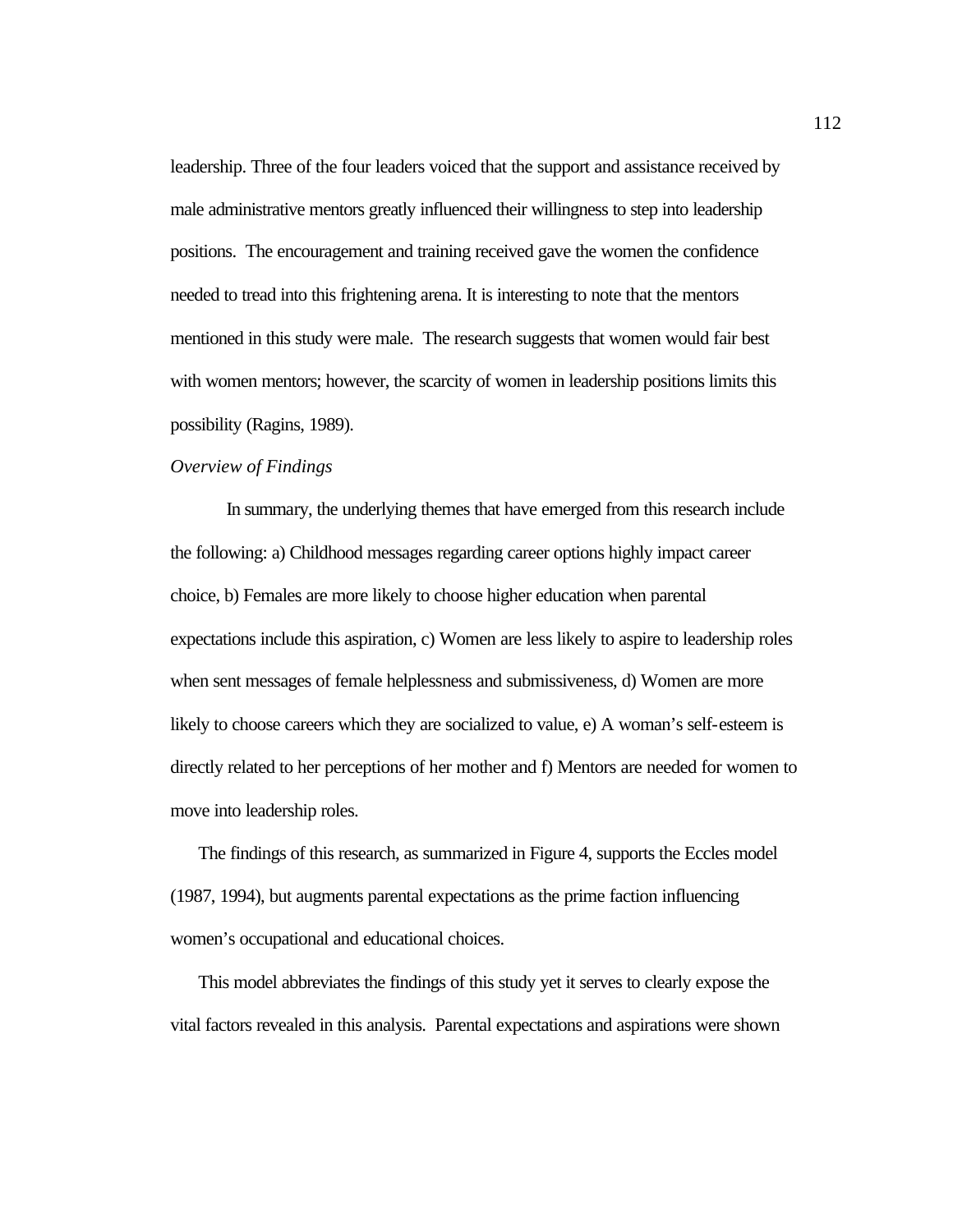to outweigh all other influences and greatly predicted the adult women's beliefs about themselves, their capabilities and their potential for success in available career options.

The effects of teachers, and mentors appeared only to massage the pre-existing educational and career aspirations. Although movement of women into leadership may have been encouraged by a mentor, the stage was set by the expectations communicated to these women by their parents during their formative years.



*Figure 4*. Model of Socializers Effecting Women's Educational and Career Aspirations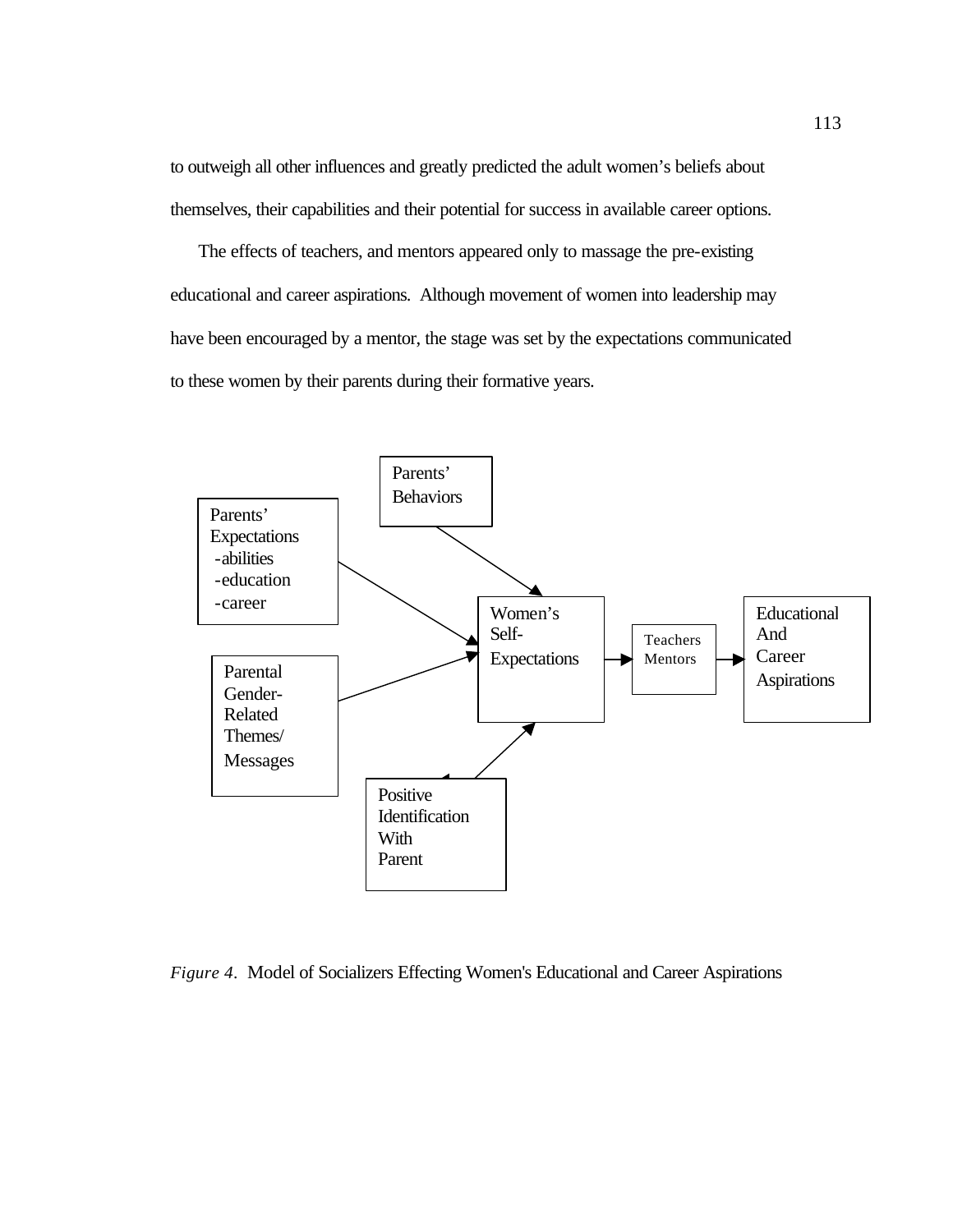# **Generalizations**

The issue of generalizability is often in question when a qualitative investigation is undertaken. Since this study relied on a small purposive sample of women, all from the same geographic region, generalizability may be decreased. The limited professional affiliations selected may also limit generalizing the findings to other populations. It should be noted, however, that although this sample size was small, the wealth of information gleaned from the purposive sample provided an in-depth look at the phenomena of the effects of childhood themes. Since the findings support Eccles Model (1987, 1994) as well as other research, the findings may be representative of a much larger population.

## Limitations

As with any research, limitations exist. The limited sample size and geographical area are obvious confines. Another limiting factor may be the accuracy of the participants' perceptions. In this study, the data collection depended largely on the willingness of the participants to share their experiences in an open and honest fashion. Although the participants were thorough and open in their sharing of life experiences, their ability to recount or interpret the actual messages present in their homes may have slanted the results obtained. The strong socialization forces at play may have inhibited the participants from making accurate judgments regarding the messages they received, the choices they have made, and their own capabilities.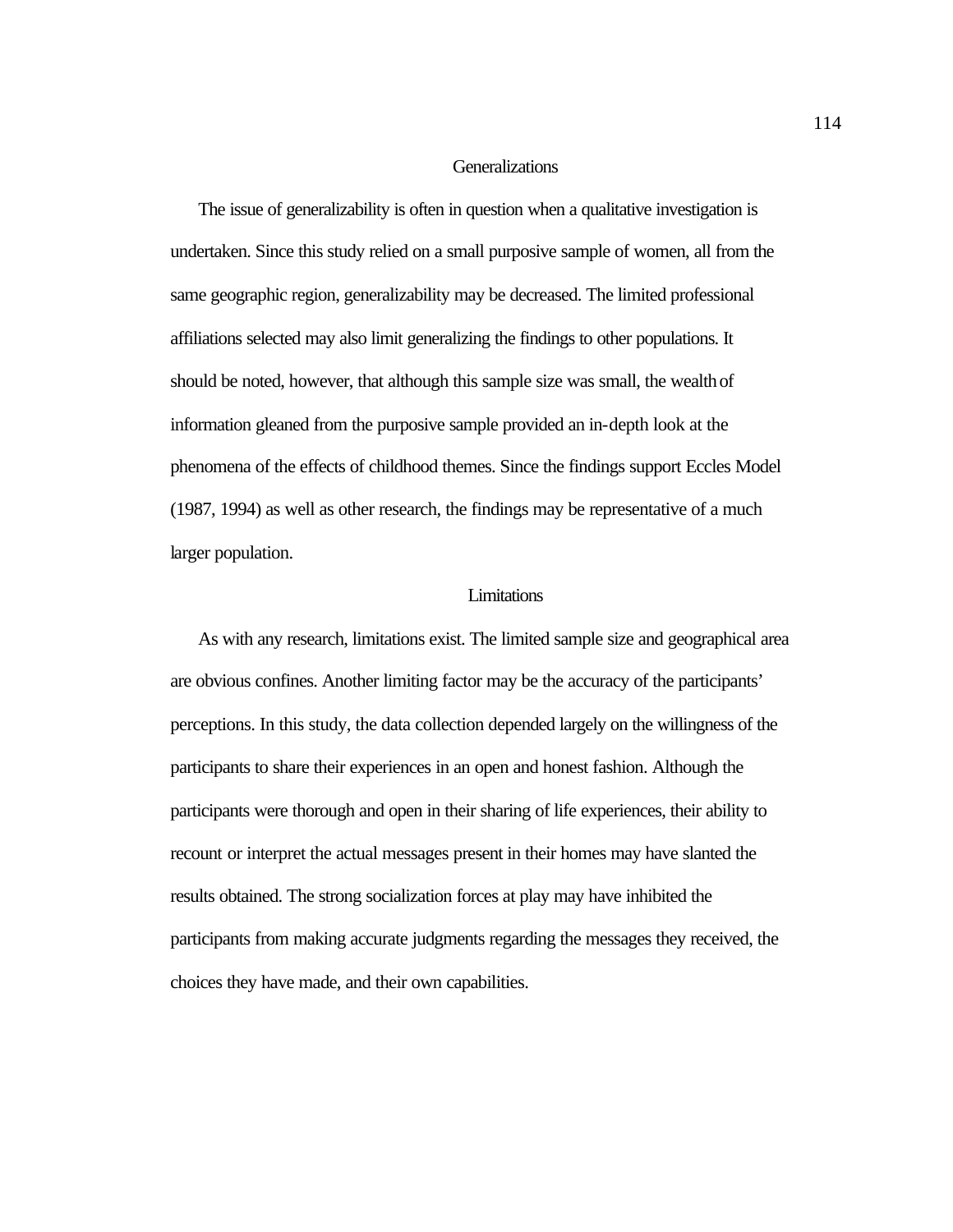# Implications for Research

This research makes salient the importance of parental messages on the educational and career choices of adult women. The themes prevalent in their early childhood homes have been shown to have a lifelong effect on their perceptions of female options, self-esteem and self-competencies. This research shows the strength of the themes of helplessness and submissiveness as well as heartiness and independence. Although the purposive sample size was limited, as was the geographic region, the information illuminated the *Verstehen* (understanding) of the impact of childhood themes on leadership aspirations. Through these in-depth interviews immersion into the everyday reality of the women participants has allowed us to "feel it, touch it, hear it, and see it--in order to understand it" (Kotarba & Fontana, 1984, p. 6).

The implications of this research are quite complex and reveal the need for further investigation in many areas: a) Additional research is warranted to further explicate the impact of early childhood themes, b) Theoretical models for undoing the limiting genderbiased messages sent to our children need to be tested, c) The perceptions of self-esteem and self-competencies need to be measured and compared, and d) The impact of the male voice needs explored. A discussion of these areas follows.

#### *Today's Gender-Related Themes*

Further investigations illuminating the gender messages in today's homes are recommended. A qualitative study involving young parents may be useful in assessing the messages present in today's early childhood homes. This research examined the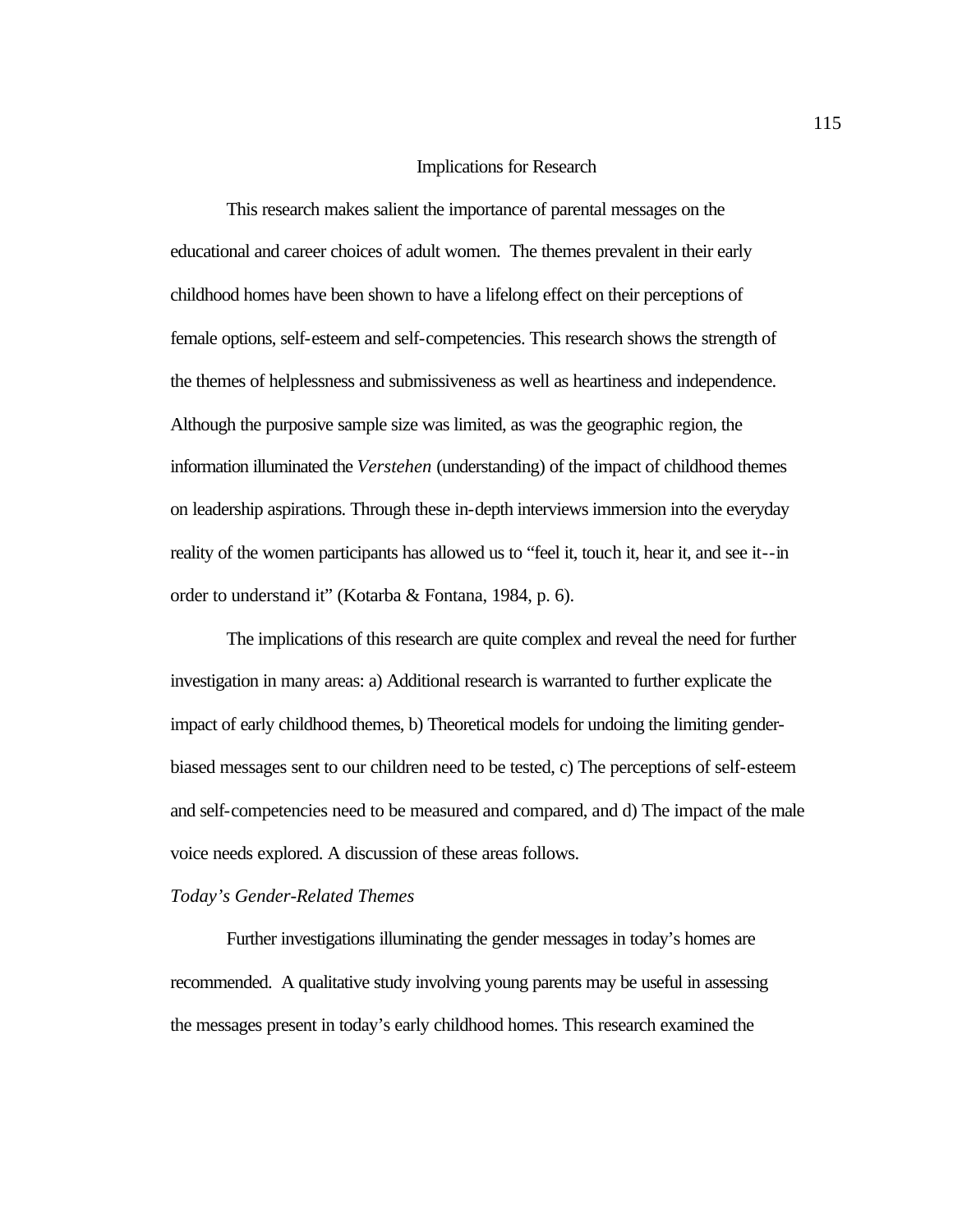messages present in the early childhood homes of adult women. The need for assessment of existing recurring themes is apparent.

 Identifying children's gender-role perceptions may also be useful in further illuminating the messages regarding gender that are being sent to our youngsters today. A replication of the Sadker and Sadker (1994) study assessing children's perceptions of their lives if they were the opposite gender could provide a current picture of themes permeating our homes and our schools today.

# *Perceived Self-Esteem vs. Perceived Self-Competencies*

The findings of this research have opened the door to the need for further investigation into the relationship between parental expectations and women's leadership aspirations. Given the apparent relationship between a woman's perceived self-worth and her eventual movement into administrative roles, a more comprehensive look at selfesteem may be enlightening. This research utilized a self-report method which relied on the individuals' abilities to see themselves. The results, then, reflect self-esteem scores based on self-perceptions that are based on socialized expectations. In other words, the woman may see herself in a positive light because she is doing well at meeting the expectations of her parents.

An attempt to measure the individual's perceived competencies rather than feelings of self-worth may serve to ferret out this socialization influence and give a more complete picture of the woman's assessment of her abilities. As noted by Betz (1994), the important variable influencing individual's perceived range of career options is not their measured abilities, but their beliefs concerning their competence in various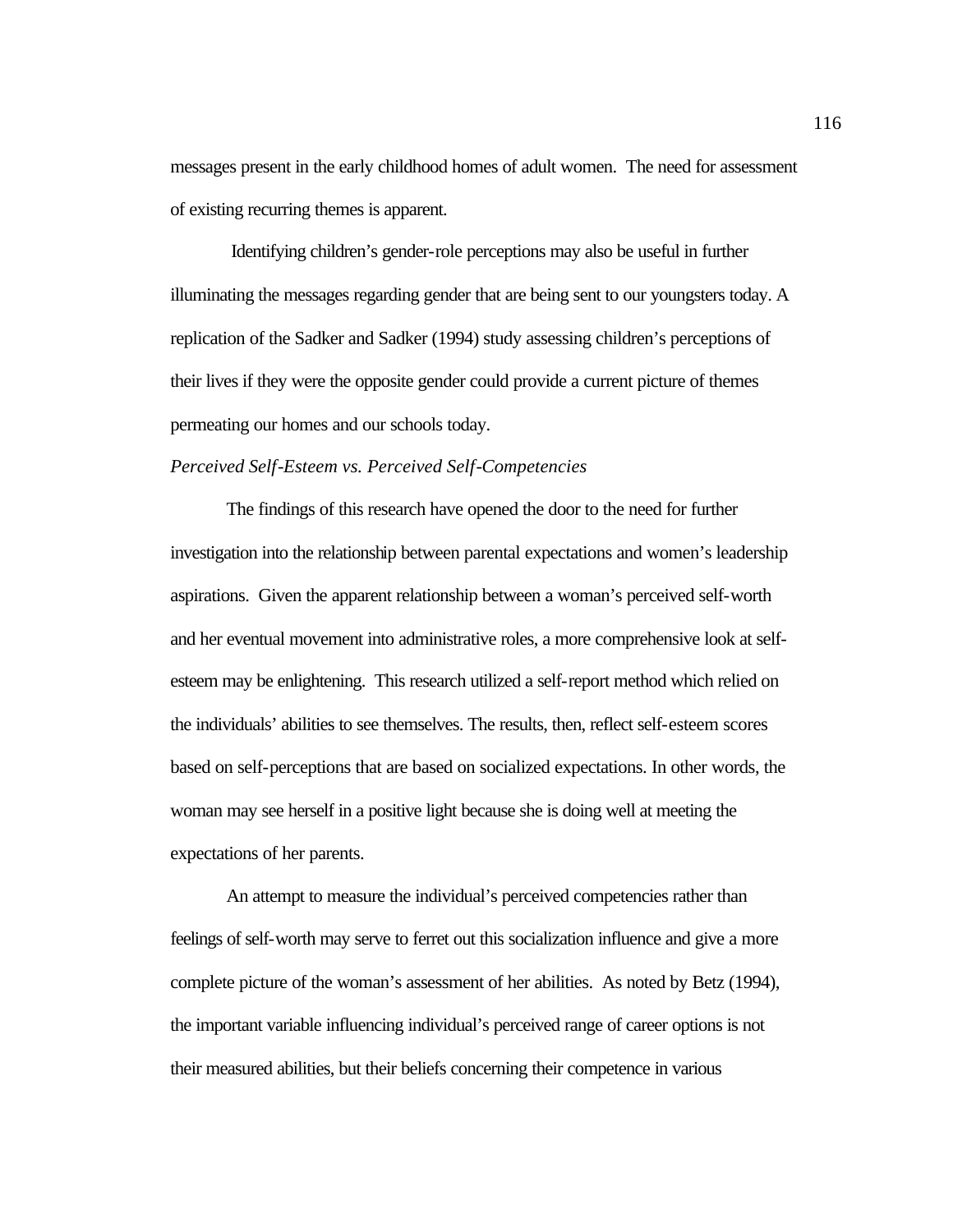behavioral domains. This research failed to assess the participants' feelings of competence. This added venue may lend additional support to the theory being tested. *Attitudinal Change*

Parental messages have been shown to influence the career paths chosen by the women participants. Although the need for parental education is obvious, of equal importance is the re-sending of messages regarding gender in an effort to re-educate our young to more gender-neutral ways of thinking. Research on attitude change and children is an avenue for future exploration.

To develop more effective intervention strategies, researchers need to look to other theoretical models of sex typing and to models of stereotyping and discrimination. To date, no known research is available that investigates models of attitude change and children (Bigler, 1999). Cognitive-developmental perspectives might be particularly useful in examining the cognitive processes involved in the revision of children's genderrole beliefs (Liben & Bigler, 1987). Understanding the cognitive processes involved in the re-teaching of revised gender messages seems crucial for designing effective intervention strategies.

Implications for practice include attitude change interventions based on adult models (Crocker, Fiske & Taylor, 1984; Hamilton, 1981; Rothbart, 1981). Further research in the area of these models and their usefulness in attitude change relative to young children will be crucial to the adaptation of such models in our homes and educational institutions.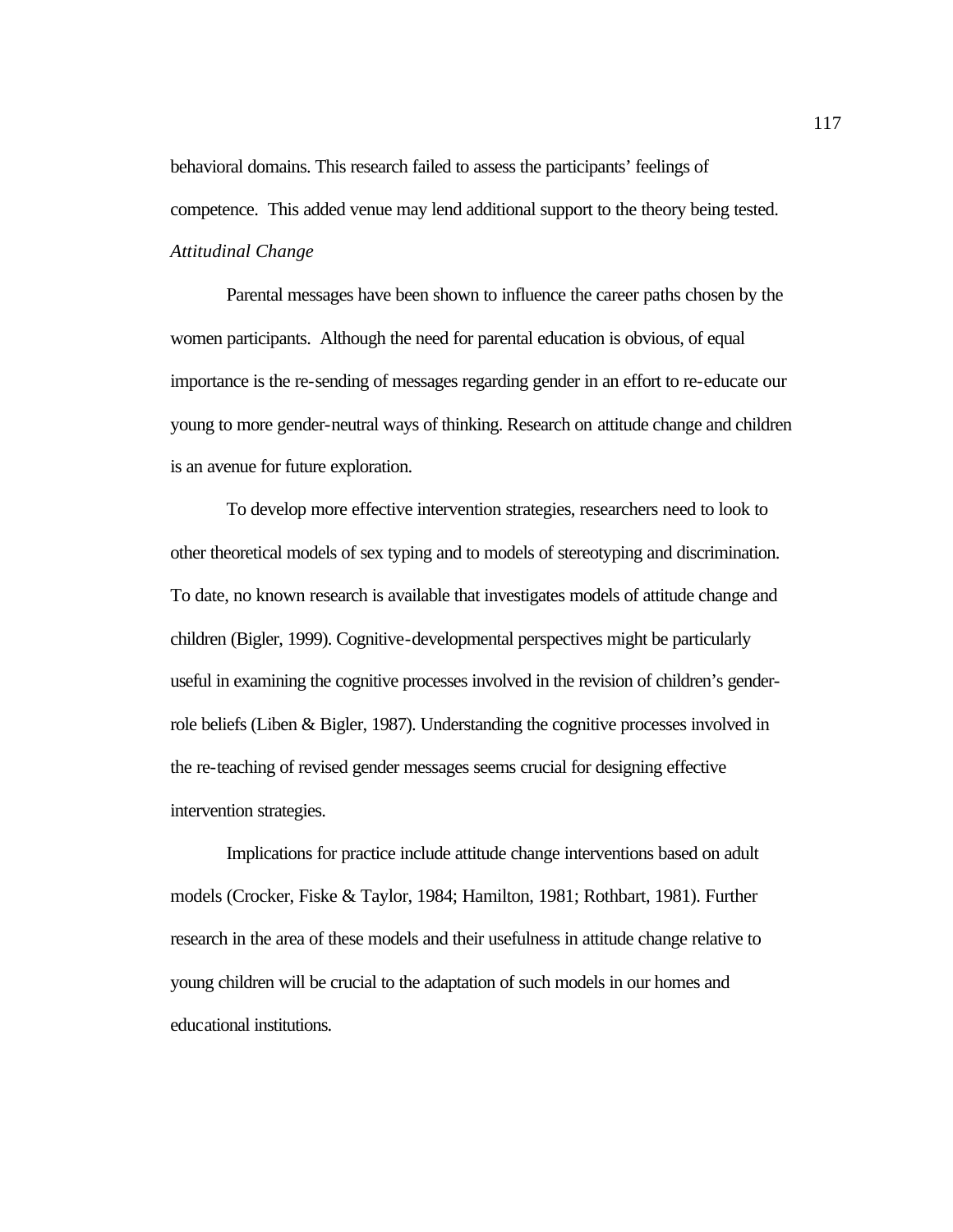# *Voices of Support*

The sharing of stories such as those told by these participants and the widening of conversation about gender-role stereotypes, parental expectations, task value, choice and the impact of early childhood has the potential to nourish the growth of the stifled. Both women and men must participate in this discourse in order to affect the fundamental structures of leadership by short-circuiting some of the power that has kept those structures in place. As Weedon (1987) pointed out about the potentially negative and/or positive power of discourse, "Discourse transmits and produces power; it reinforces it, but it also undermines and exposes it, renders it fragile, and makes it possible to thwart it"  $(p.111)$ .

The women leaders in this research spoke about the influence of mentors in their efforts to overcome the negative nuances associated with entering into the administrative arena. The need for support and encouragement from those holding leadership positions is critical. Since the majority of leadership positions are currently held by men, the power of the male voice is needed if society is going to encourage and welcome women into leadership.

Research is needed in the area of male voice in order to ascertain the avenues available for reaching this powerful population. Research by Skrla et al. (2000) indicates this need as it addresses the silence that exists at the level of educational administration about the discrimination that women face. Other researchers (Anderson, 1990; Chase & Bell, 1994; Gosetti & Rusch, 1995; Marshall, 1993; Reyes, 1994; Rizvi, 1993) have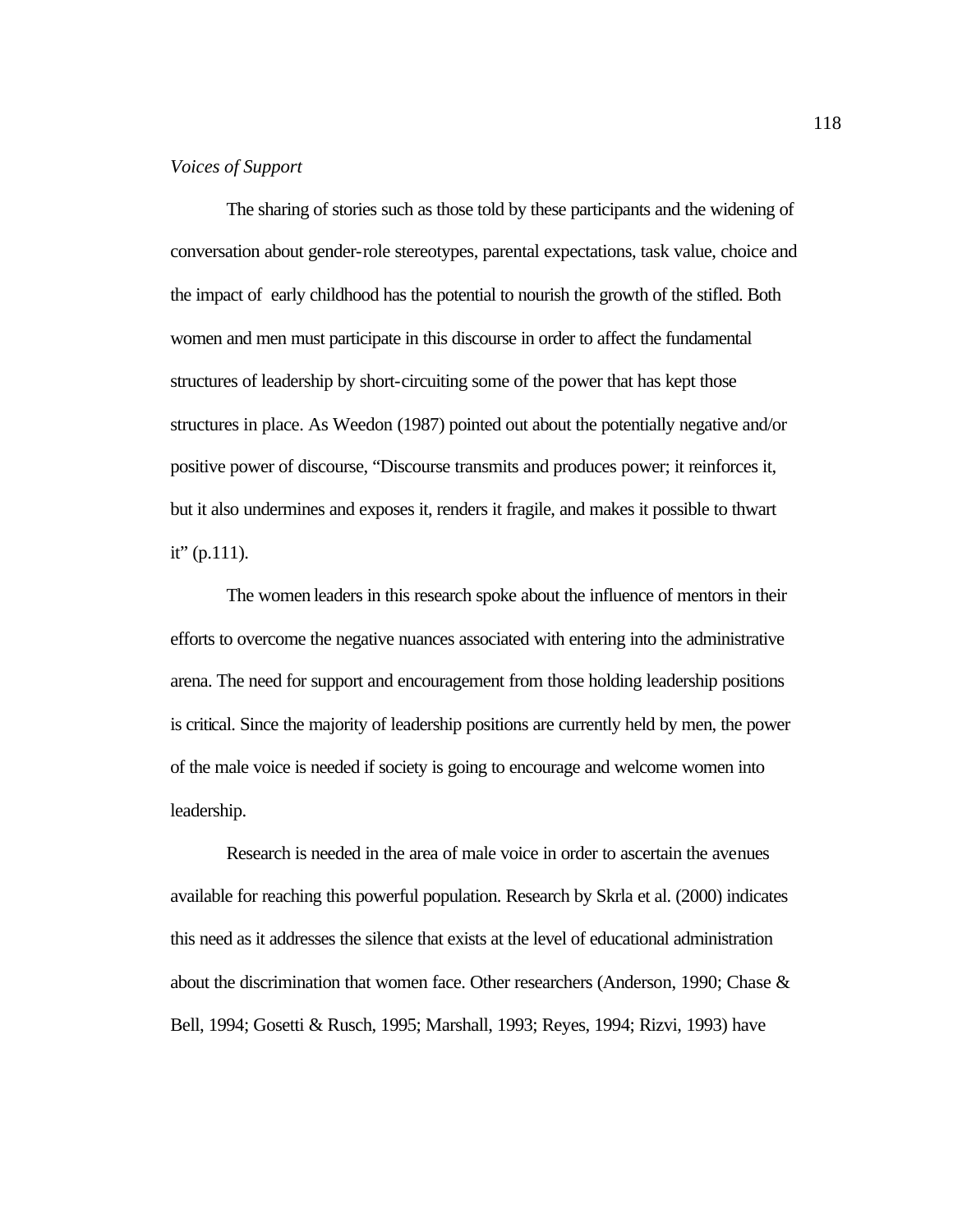criticized educational administration for its disinterest in examining and challenging inequalities within the profession.

This research and the findings of this study support the need for male mentoring and voiced support for advancing females into leadership roles. Male dominated groups such as universities and professional organizations must develop pro-equity discourse on women's issues and must welcome, encourage and nurture it ((Skrla et al., 2000).

Future research and inquiry into the scope of male awareness and available avenues for education would result in opening these pathways for communication. We can no longer be comfortable with the silence of the man. Both men and women need to speak up and speak out in order to eliminate the problems of sexism and silence.

#### Implications for Practice

The literature shows that women are not entering into the field of leadership at a rate comparable to men (Adkinson, 1981; Gardiner, Enomoto & Grogan, 2000; Fitzgerald, 2003; Golub & Canty, 1982; Hansot & Tyak, 1981; Hudak, 2001; Shakseshaft, 1987; Tindall et al., 1978). The literature also indicates that women are not choosing to enter into this arena due to conflicts with balancing career and motherhood (Eccles, 1994).

 The research summarized here suggests that given the socialization history of most women, and given the integrated lives many women want to lead, this choice is both reasonable and predictable. Eccles (1994) summarizes that most women know that women in male-dominated occupations often face discrimination and harassment and other more subtle forms of disapproval from their colleagues, friends, and relatives. The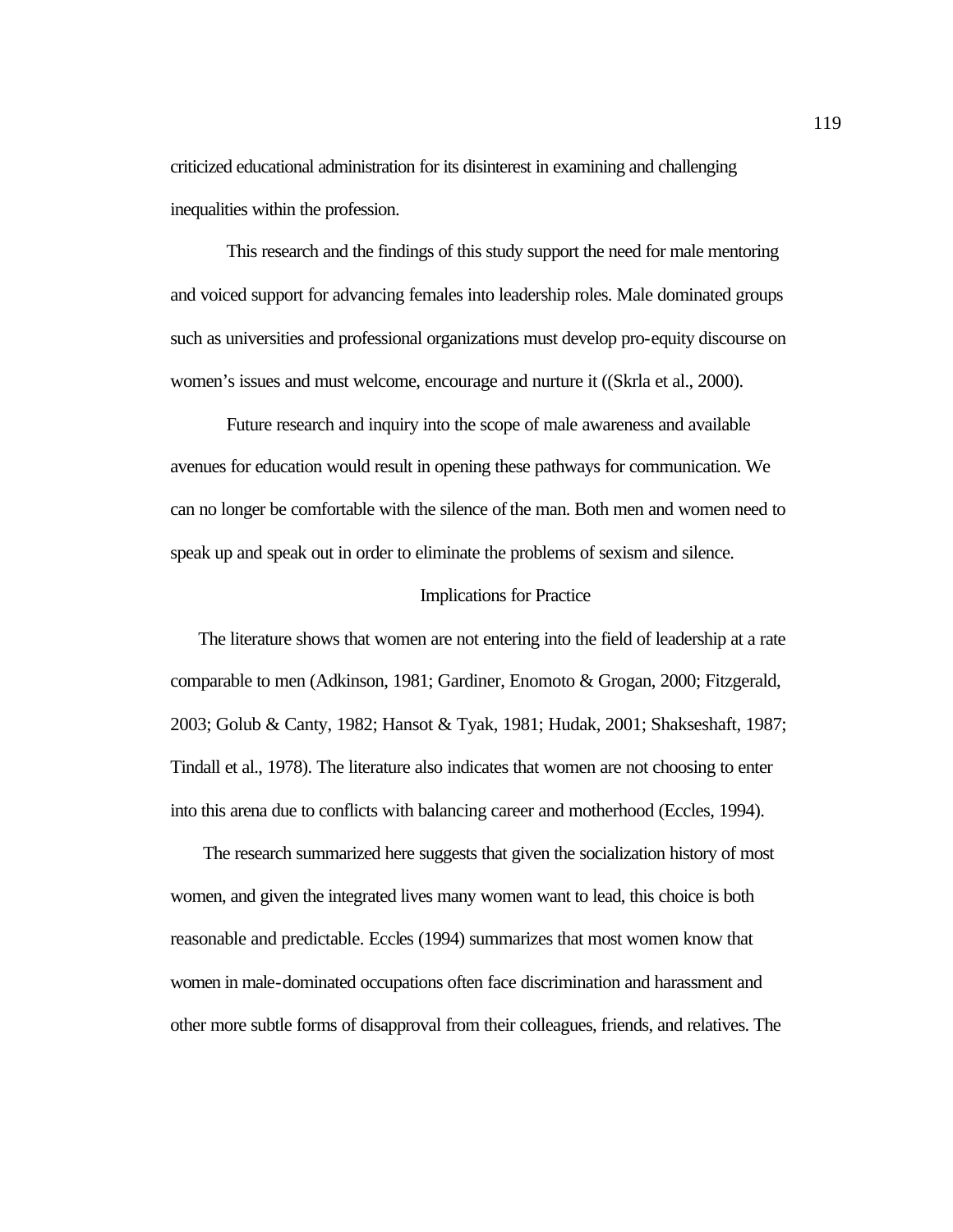anticipation of these kinds of negative experiences can also deter women from selecting male-dominated and excessively time-consuming occupations.

The results of this study indicate that women are socialized not to choose such career options that would interfere with the gender-stereotypic role of female. The aspirations for "accountant" or "lawyer" or "the field of medicine" as shared by the women participants in this study have been abandoned so that occupational choices mesh with gender responsibilities.

The administrative arena suffers because of inadequate support of women's dual roles. The absence of women's talent and perspective from leadership positions is a great loss for humanity. If we are to facilitate women's choice to enter into leadership and to consider a variety of occupational options, efforts need to be made to undo the limiting messages sent to women regarding their abilities and career choice options.

 This perspective indicates that specific types of interventions are necessary if we want to augment the female's choice to aspire to leadership. We need to focus our attention on the new messages that are needed if we are to truly encourage and welcome women into leadership roles.

In order to combat the negative or limiting messages that are being sent to our children about female-stereotyped options and abilities, efforts need to be made to shed light on these misconceptions and to send new, gender-fair messages that will encourage women to make educated career choice decisions.

Using the dimensions of the Eccles Theory (1987, 1994) as a guide, recommendations for change follow. Gender-role stereotypes, socializers' beliefs and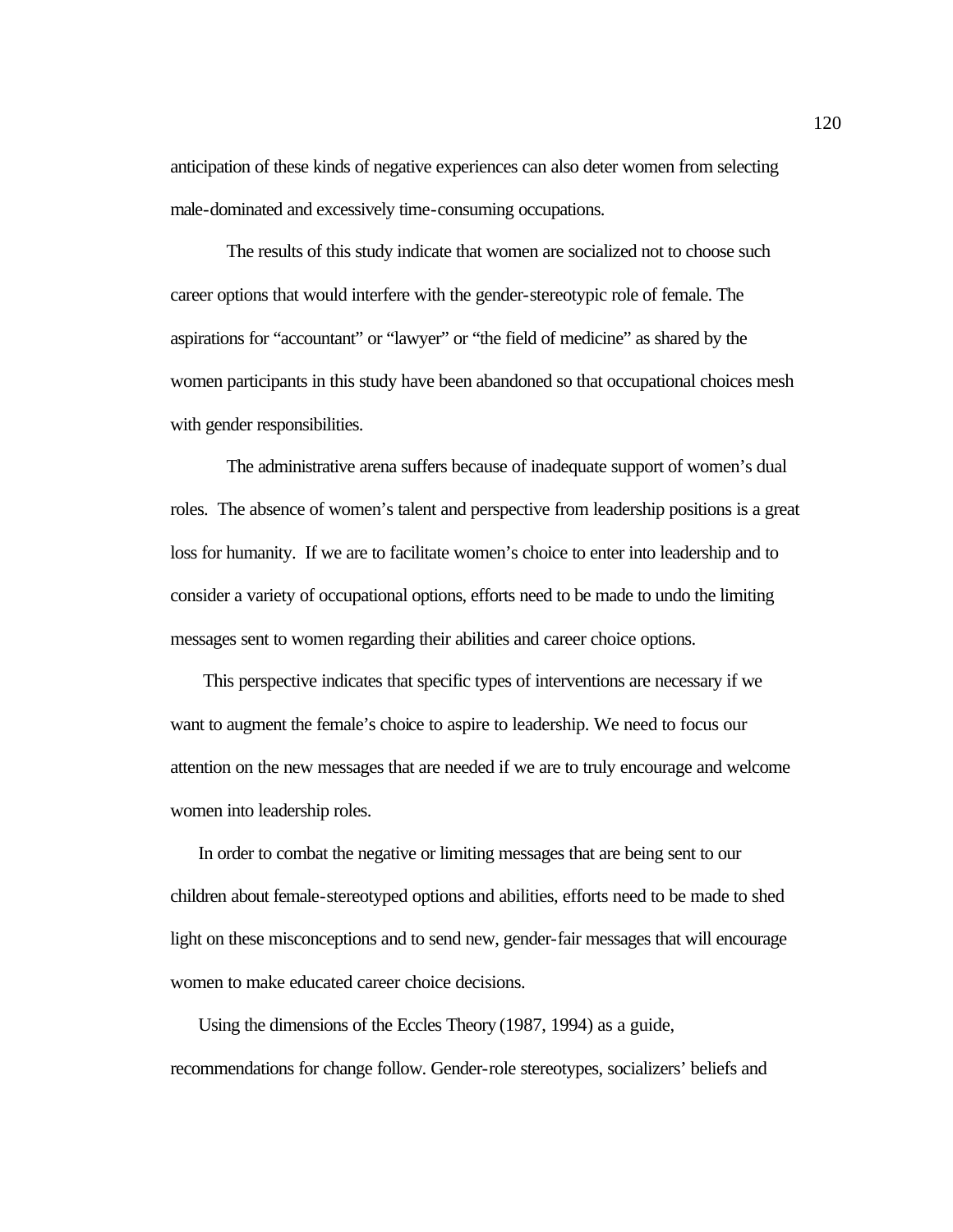behaviors, differential aptitudes, and achievement related experiences are discussed across various life sectors. These may help us understand the changes that may encourage women to *opt in* to leadership.

#### *Gender-Role Stereotypes*

Bigler (1999) states that gender stereotyping is both pervasive among children and resistant to change. This research also shows the lasting impact of the socialized gender-bias that takes root in early childhood. Changing the parental messages sent to our children will not be an easy task. Parent education needs to occur to inform mothers and fathers of the impact of their words, actions and expectations. Efforts focused on addressing new parents through our school system may be a first step. By creating a gender-fair environment in our schools and communicating messages of female strength and heartiness, we may begin to weaken the messages of gender-bias existing in the homes of our young children.

In order to begin to send new messages, highly effective interventions will be needed that utilize a combination of strategies based on solid theoretical foundations. To date, models of attitude change have not been tested on children (Bigler, 1999). Social psychologists, however, have posited several cognitive models that may be useful in revising the socialized stereotypes of children (Crocker et al., 1984; Hamilton, 1981; Rothbart, 1981).

Bigler (1999) discusses three models which may lend themselves to attitude change regarding gender. These include: the bookkeeping model, the conversion model and the subtyping model.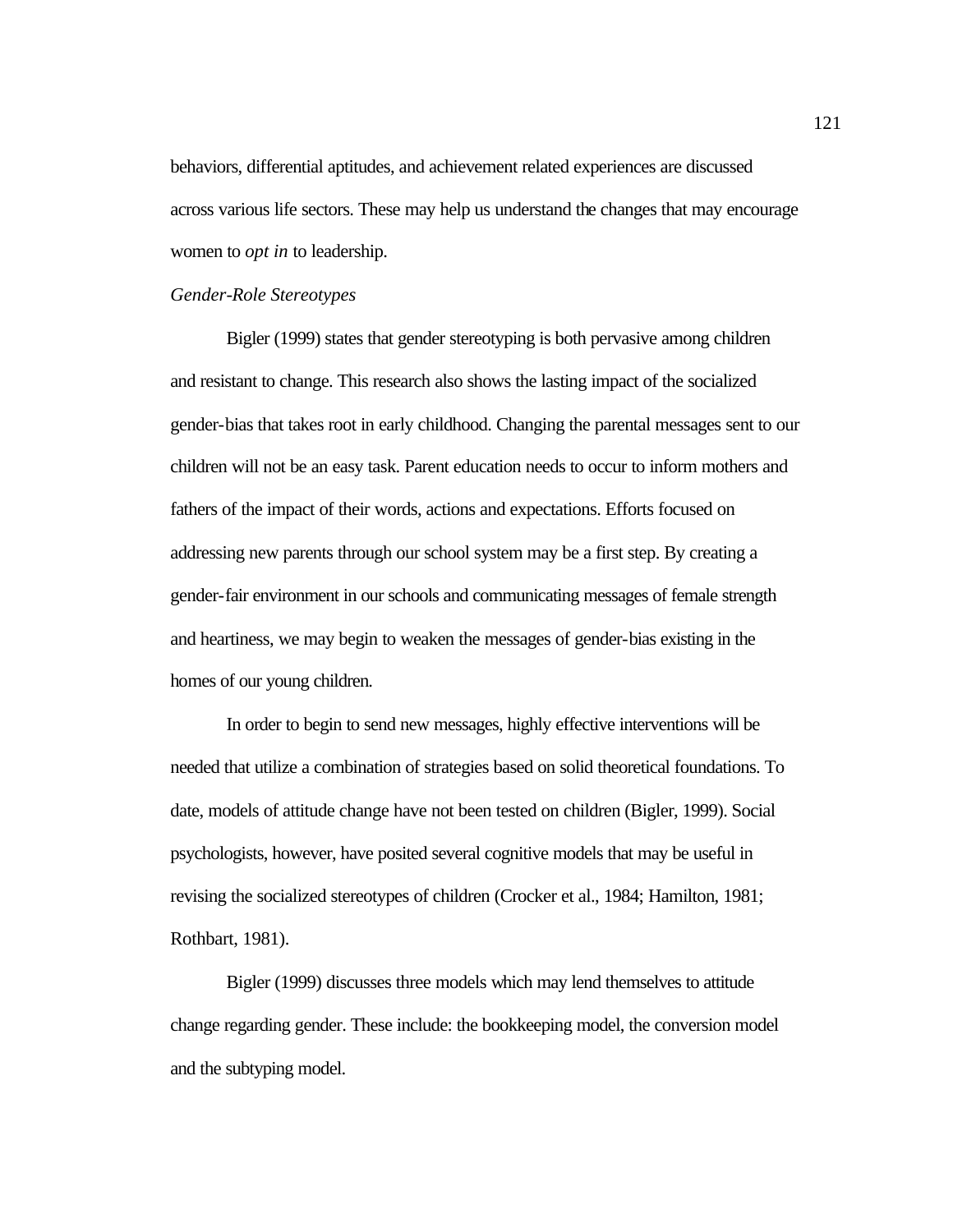The *bookkeeping* model purports that as stereotype-inconsistent information is presented the perceiver gradually adjusts and revises her stereotypic belief relevant to the new information. Therefore, if we expose our young girls to female superintendents and female principals, we should inspire increasingly egalitarian beliefs about women and leadership over time. If we take our students on field trips to meet women lawyers, doctors and government officials, we can enhance their perceptions of viable options.

The *conversion* model states that if a person is exposed to highly salient and convincing stereotype-inconsistent information a sudden change in attitude can occur. Therefore, if we allow our children to engage with dynamic, competent women leaders in various arenas, a sudden and dramatic decrease in sex stereotyping should occur.

Finally, according to the *subtyping* model, as stereotypic-inconsistent information is presented; the original stereotype becomes differentiated into subtypes, with one particular subtype representing the disconfirming evidence. So, according to this model, exposure to a dynamic female superintendent will leave other areas of gender stereotyping unaffected but would produce a stereotype of female superintendents that is embedded within the gender stereotype.

These intervention strategies are based on straightforward models about gender role learning. Their application to gender-stereotypic attitudes and children has not been investigated; however, the implications suggest that these strategies may warrant further research.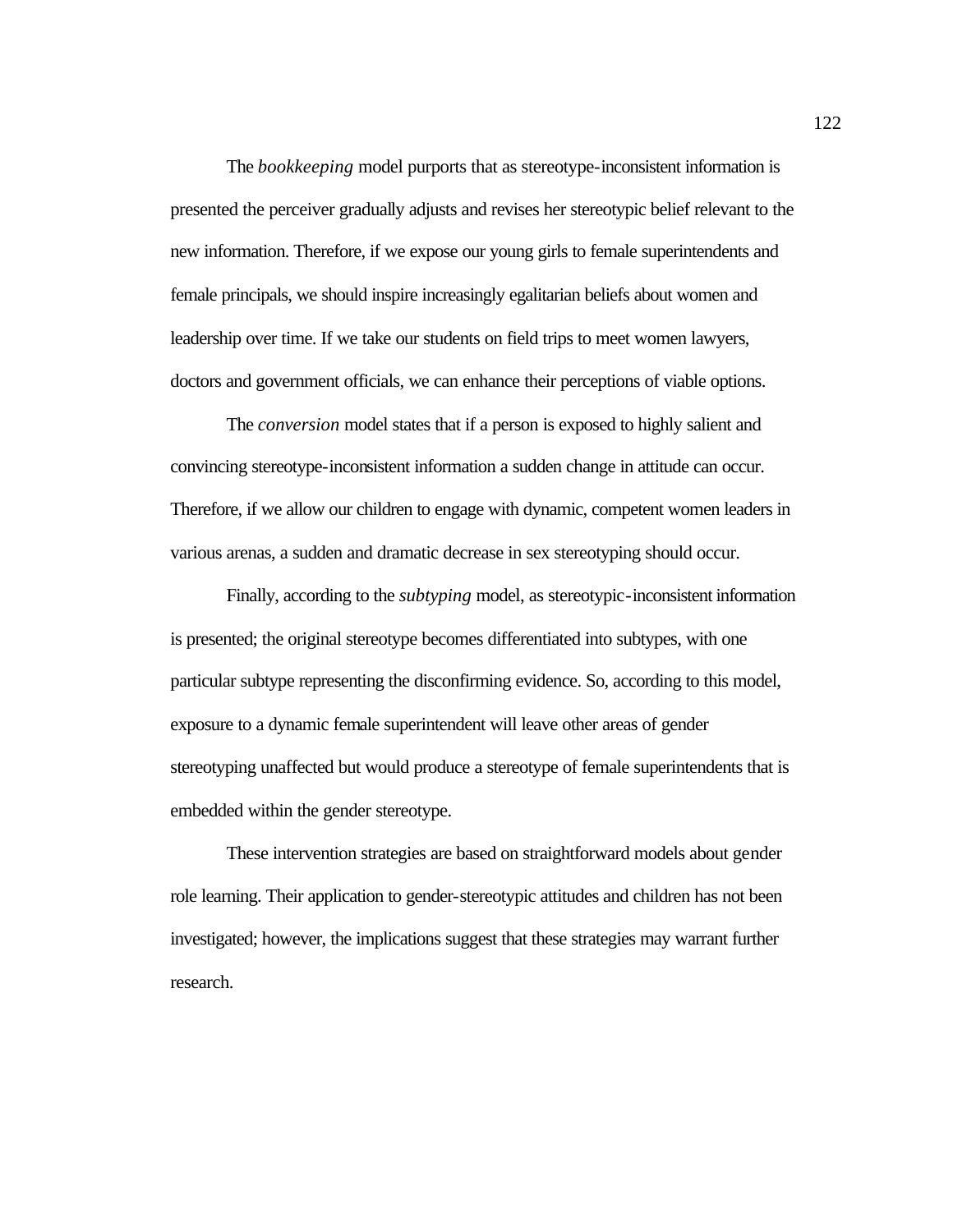# *Socializers' Beliefs and Behaviors*

The effects of parental messages on the adult woman's aspirations for educational and occupational achievement are clear. Changing gender-biased messages of female helplessness and submissiveness to ones of heartiness and independence are necessary if we want to begin the journey to a gender-fair society.

In order to change how our young girls perceive themselves and their capabilities, we need to provide new social scripts at an early age which illuminate the strengths and talents of the female gender. This researcher proposes the idea of using social stories to communicate new messages to our children. *S*o*cial Stories Unlimited* (Gray, 1994) is an approach to teaching social skills through improved social understanding. Social stories have been found to be an effective tool for teaching social and communication skills to a wide variety of children with special needs.

 Initially developed for children with Autism, these stories provide a student with accurate and specific information regarding what occurs in a situation and why. Each story is tailored to meet the specific needs of the situation. Repetition of these stories results in changed behavior over time. Simply stated, they provide alternative life scripts in an effort to thwart ill-conceived ideas or behaviors. Utilizing this strategy to send unbiased gender messages regarding educational and career opportunities is an exciting prospect. The following social story is a simple example exemplifying the untapped possibilities.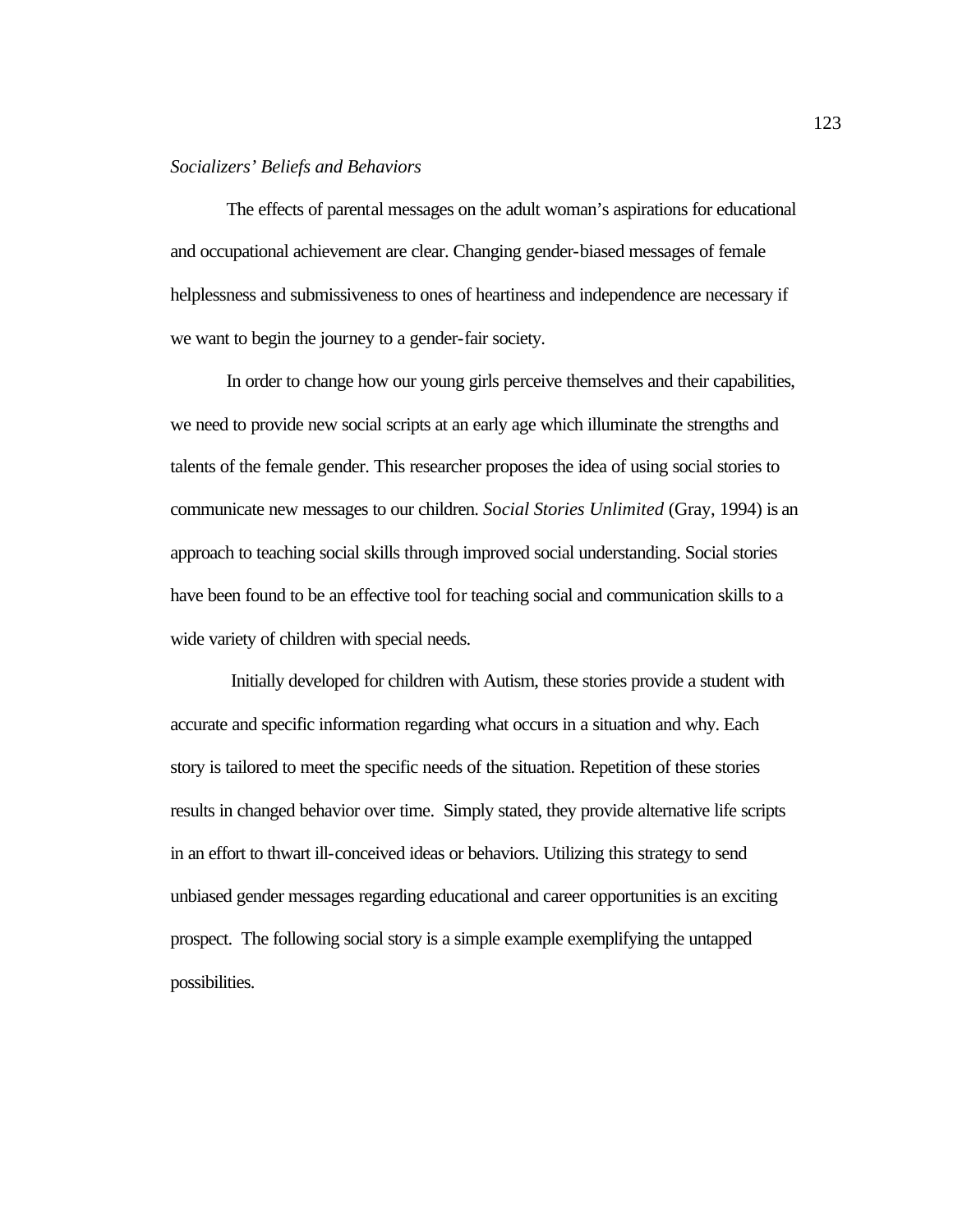Once upon a time, there was a little girl named Chloe. She studied hard in school. When she grew up she went to Harvard and learned to be a doctor. Now she works with her nurse, Tom, and together they help children get well.

Social stories, created by both parents and teachers, can help send gender-free messages and themes of educational and career options to our children.

Another strategy that could be employed in our schools is based on the intergroup theory of Tajfel, Billig & Bundy (1971). Intergroup theory asserts that the mere act of categorizing individuals into social groups is sufficient to produce intergroup prejudice and discrimination. By categorizing like-individuals together we increase intergroup bias including in-group favoritism and out-group discrimination (Tajfel et al., 1971).

The common classroom practice of grouping boys and girls separately for school work or play activities lends itself to gender-bias. It sends the message to our children that we are different from one another, often leading to gender-stereotyped generalizations that can be damaging to both sexes. Statements such as "The boys have finished first" or "The girls are being very quiet" can serve to typify one sex as portraying certain negative or positive characteristics. Children are likely to believe that people in that group share meaningful and unseen characteristics. That, then, is how the seeds of gender stereotyping are planted.

Psychologists who study groups recommend that teachers organize classrooms by using educationally relevant groups, or groups whose membership changes frequently (Bigler, 2005). So, for example children who are learning about the months of the year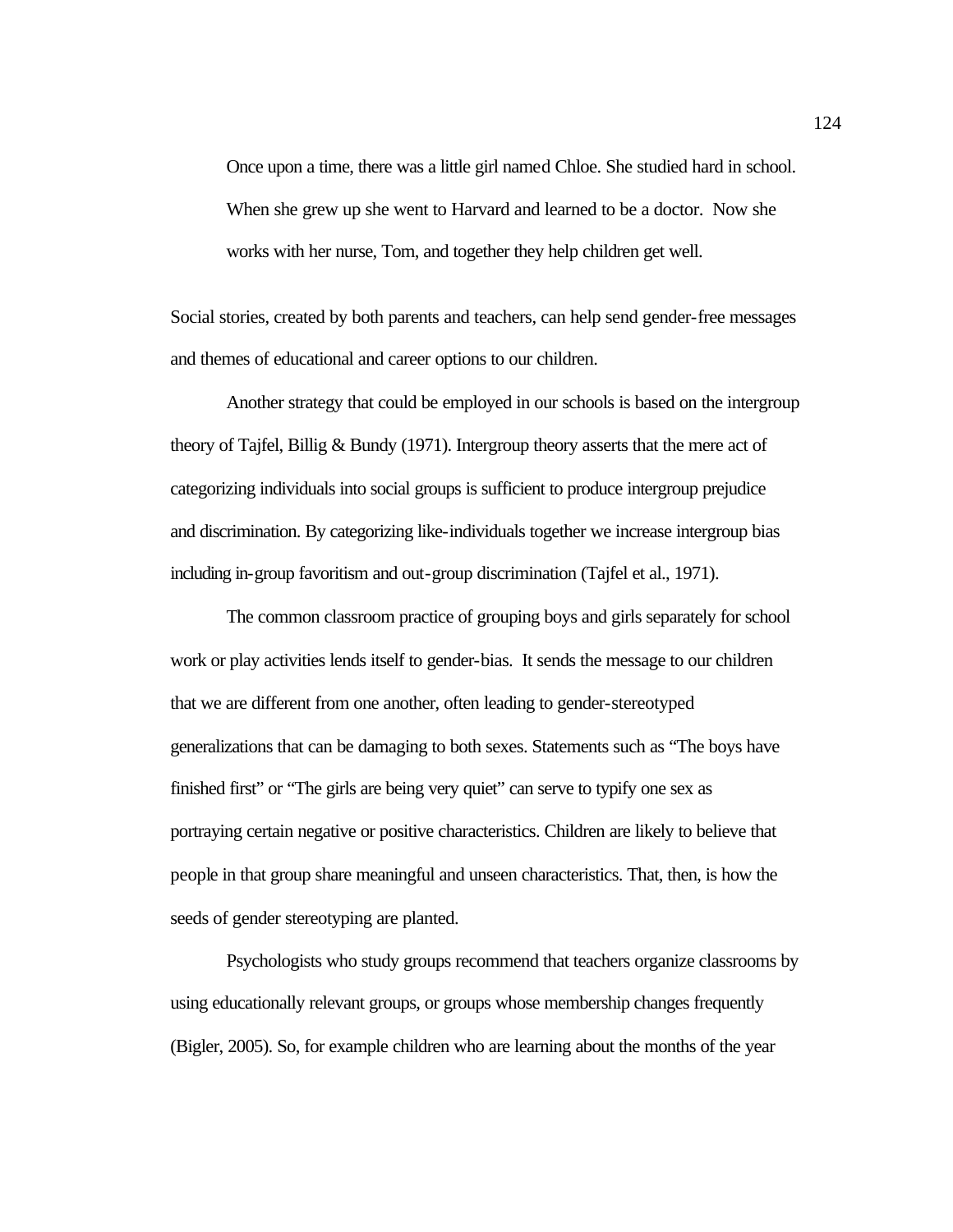could be asked to line up by their birthdays. They could be asked to sit in groups according to the color of their clothing.

In summary, teacher behaviors can play an important role in shaping student's gender attitudes. By highlighting student personalities or skills, rather than gender, our schools can serve to decrease gender stereotyping bias.

# *Differential Aptitudes*

If practitioners and scholars concerned with the field of education value quality female administrators, then efforts must be made to understand how women's decisions to enter administration can be supported and facilitated (Young & McLeod, 2001). This research has shed light on the socialized confidence or lack of confidence within our females. It has also heightened our awareness of the learned value that women place on maintaining gender-stereotypic career choices. If we are to encourage women to choose careers that deviate from this path, then we need to send new messages regarding their capabilities.

This research has shown the impact that childhood themes have on women's aspirations towards professional careers and leadership. The findings of this study suggest that we must work toward undoing the limiting messages that may have been sent to our young women in their formative years. Delivering new, gender-fair messages regarding abilities and career options is paramount. A concerted effort must be made by our schools to reach this goal.

Administrators have a responsibility to facilitate the establishment of a school environment in which all teachers, staff, students, parents and community members know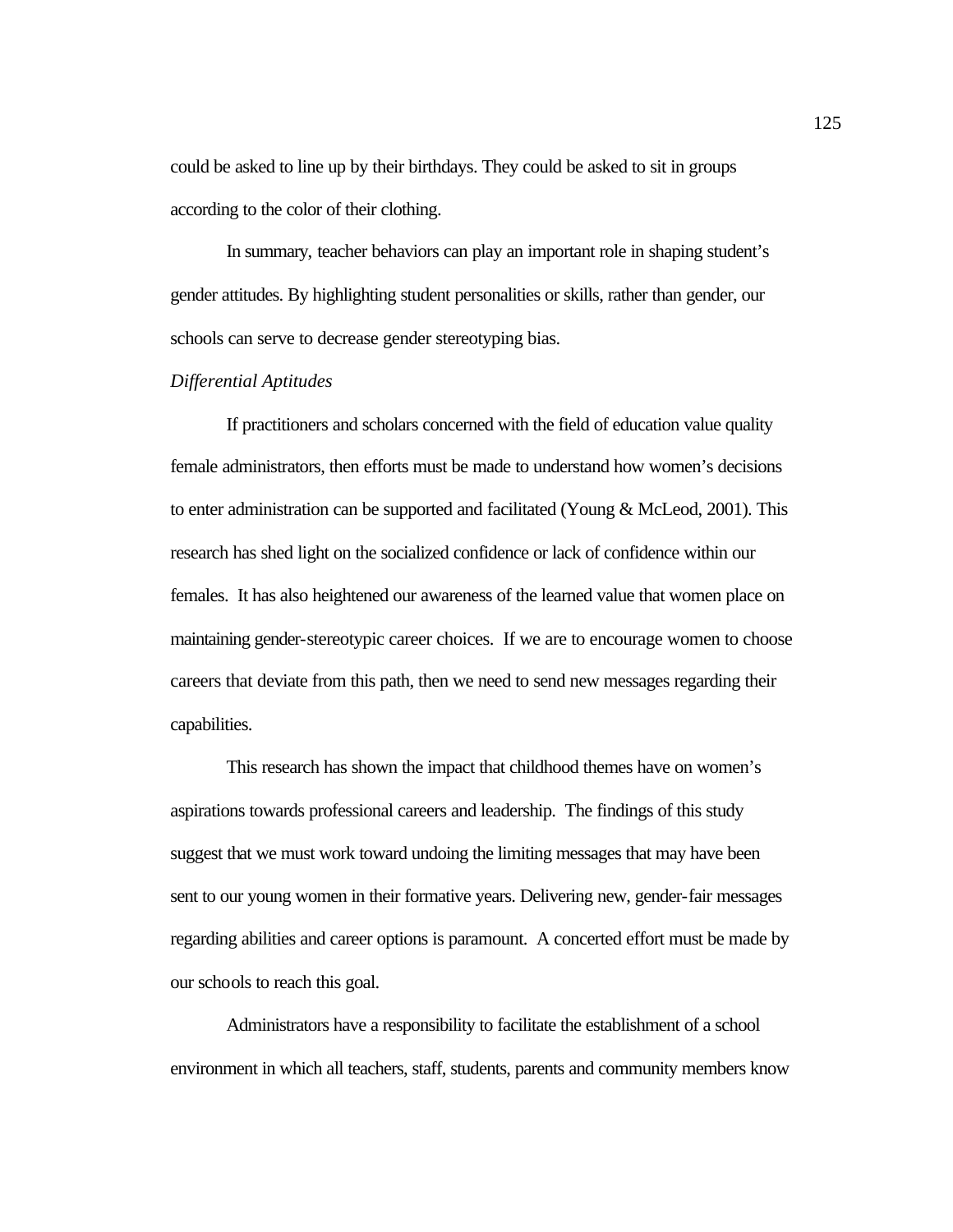that equity is a high priority. Climate, curriculum, instruction and career options are areas where gender equity must become a priority.

Mewborn (1999) suggests solutions for creating a gender-equitable school environment. She suggests replacing instructional materials that contain evidence of gender bias including: sexist language, photos or stereotypical roles. Career days are suggested as a means of opening options to our girls. Instruction needs to be tailored to provide equitable teaching practices.

#### *Achievement-Related Experiences*

This research and the research of others have shown that women often do not aspire to leadership because they are socialized to manage multiple roles and multiple goals (Barnett & Baruch, 1978; Crosby, 1991; Eccles, 1994). The need to balance both career and motherhood can hinder a woman from aspiring into the administrative field.

The findings of this study indicate that occupational choices are not made in isolation from other life choices. It is clear through this research that many highly competent women experience a conflict between traditionally feminine values and goals and the demands of traditionally male-typed highly competitive achievement activities. In order to balance their dual roles and to avoid typically negative experiences associated with a male-dominated environment, they opt not to share their talents in this arena.

If we are to welcome women into these new arenas, we need to facilitate more equitable treatment and more family-sensitive social policies and supports. Positive achievement-related experiences through mentorships can provide women the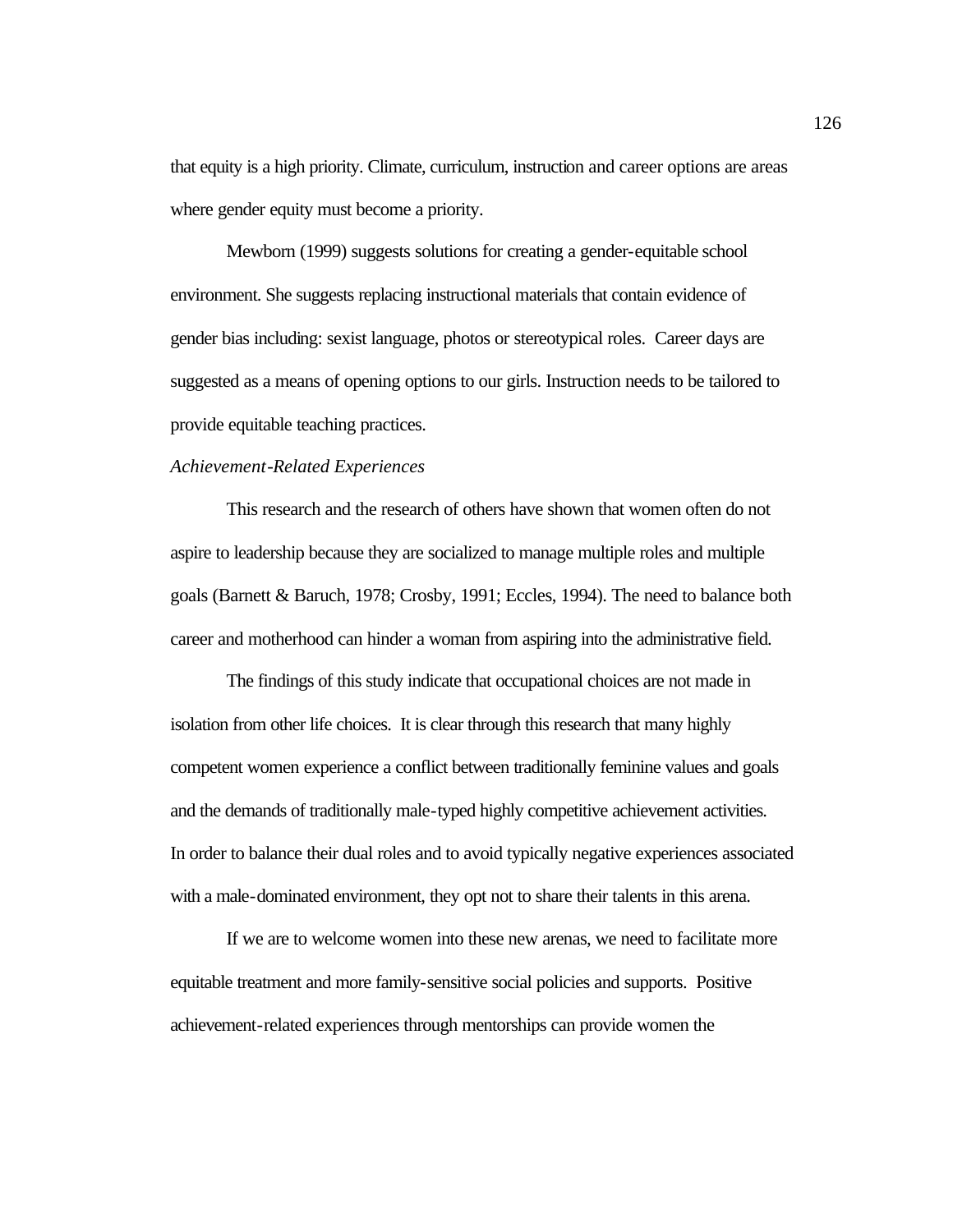experiences they need to eliminate fear and to resend messages of worth and ability including competency, heartiness and success. As stated by Doyle (1999),

Mentors open doors. By sharing contacts, wisdom and experience, revealing destinies previously unforeseen and accelerating the journeys to those destinations, mentors are catalysts in the development of future leaders and heroes (p. 31).

Of equal importance, as heard in the voices of the women participants, is the power of male mentorship and male support. Given the current status of female underrepresentation in leadership arenas, the support of males is needed to give credence to the benefits of female leadership. Not only do we need to mentor each other, the men in power must realize the value of their efforts in reaching the goal of gender-equity in the workplace. Female leaders need to reach and teach male leaders. Unless women are given encouragement and support by the men currently in administrative positions, the barriers will remain solid. The *silence of the man* will only serve to hinder female's movement into top administrative roles.

# **Summary**

Using the Eccles Model of Achievement Related Choices (1987, 1994) as a guide, this study attempted to ascertain the effects of early childhood themes on women's aspirations toward leadership. Through the avenues of interviews, focus groups, surveys, and checklists women from both education and business shared their lived early childhood experiences. An analysis of the data obtained illuminated the relationship between the messages they received and the educational and career choices they made.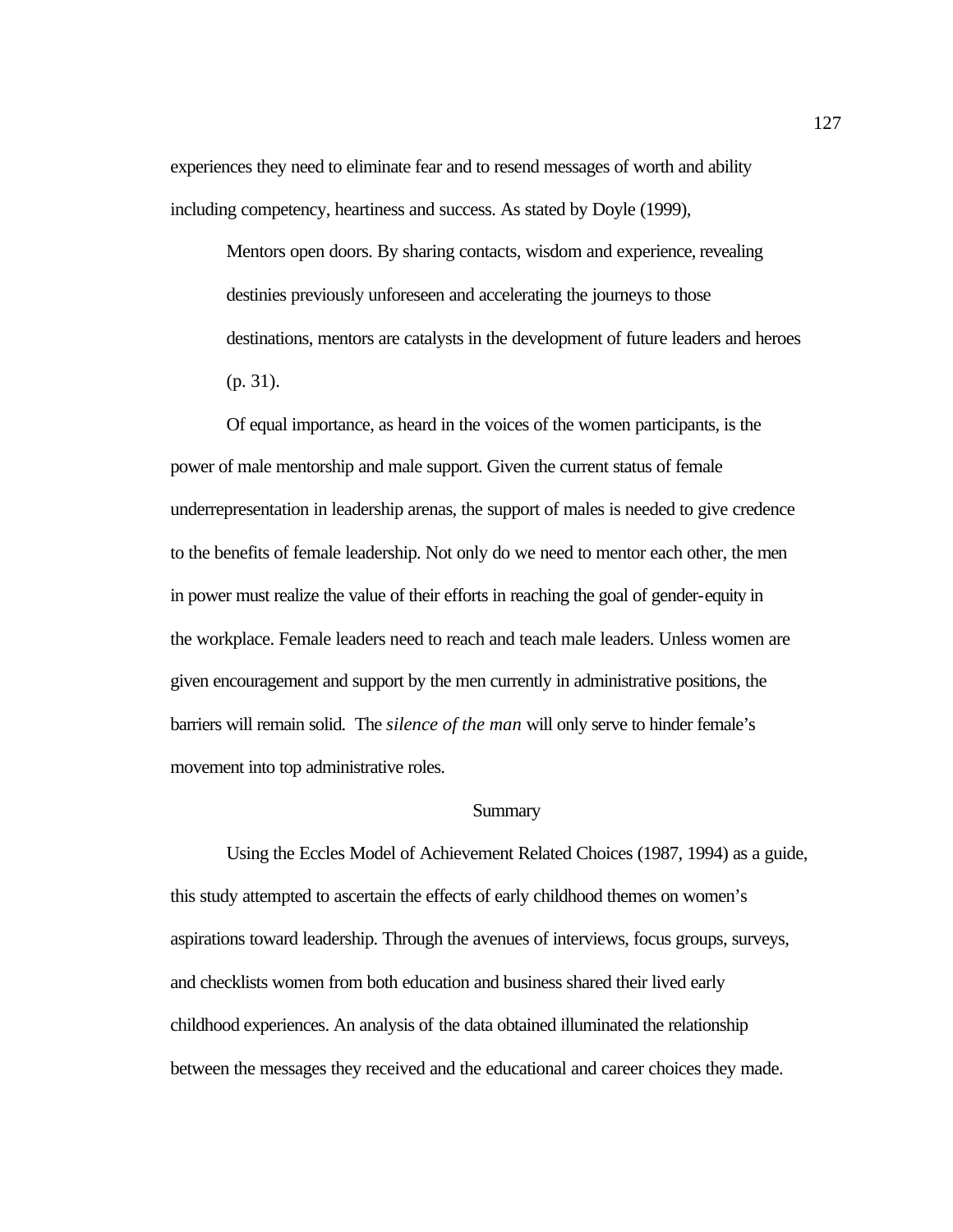The impact of early childhood parental messages on women's career aspirations was a recurring corollary in this investigation. Themes prevalent in the women's early childhood homes regarding gender-roles, expectations for success, and career aspirations influenced the choices the women made in their personal and career paths. Role models in regards to parental education or parental careers did not prove to affect the women's educational or vocational aspirations. Neither did gender-stereotyped role models of the parents. The messages sent to these women about their own capabilities, and the expectations their parents held for them were of greatest impact. These women did not model their parents, but, rather, modeled the expectations their parents had for them. These expectations or messages determined what choices the women made regarding their educational and career goals. These messages formed the women's values regarding education, career choice and motherhood.

"The habits we form from childhood make no small difference, but rather they make all the difference." Aristotle (384-322 B.C.)

*To find her, it is necessary for women to return to their instinctive lives, their deepest knowing. So, let us push on now, and remember ourselves back to the wild soul. Let us sing her flesh back onto our bones. Shed any false coats we have been given. Don the true coat of powerful instinct and knowing. Infiltrate the psychic lands that once belonged to us. Unfurl the bandages, ready the medicine. Let us return now, wild women howling, laughing, singing….*

-Estés (1995, p. 22)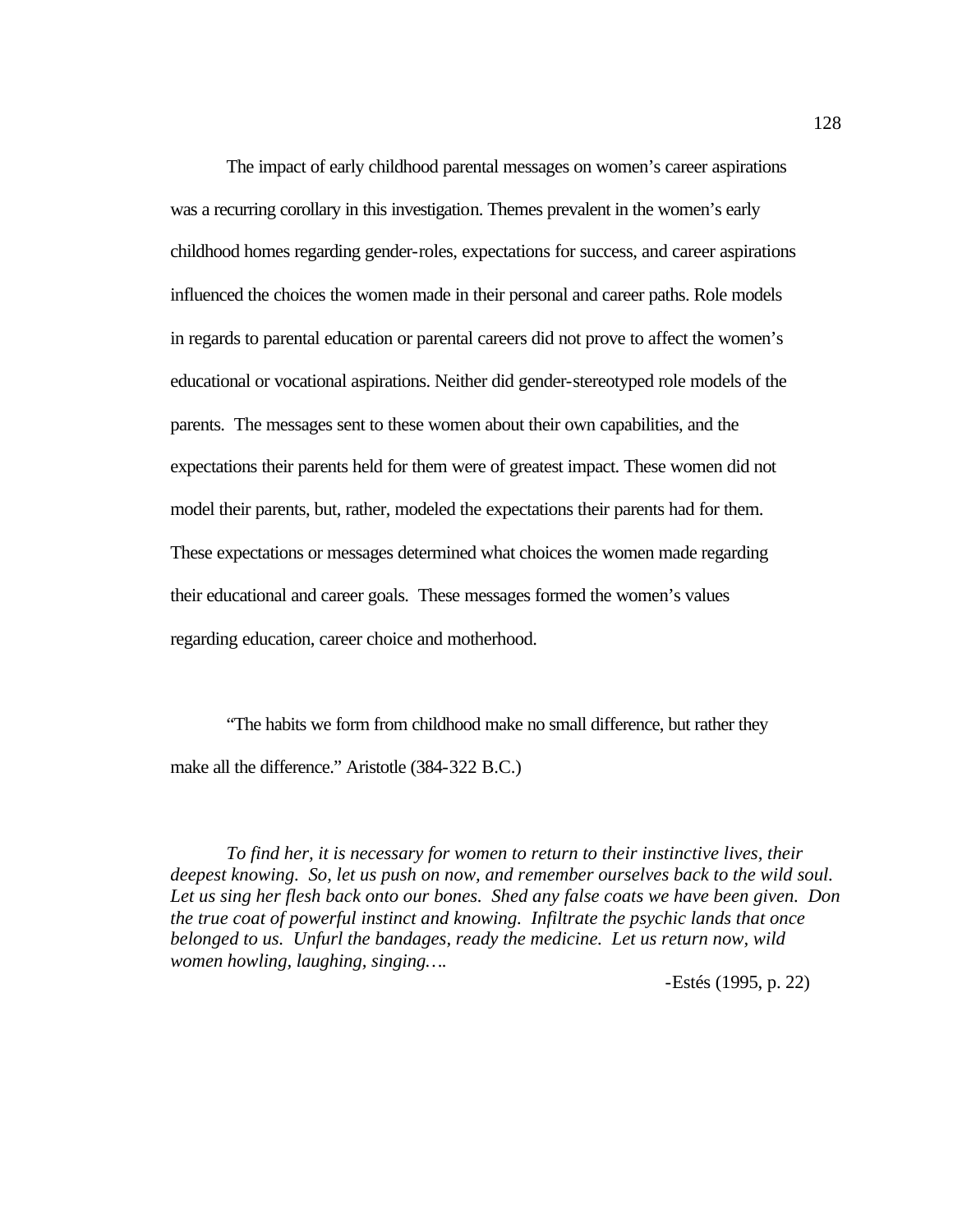### References

Aburdene, P. & Naisbett, J. (1992). *Megatrends for women*. New York: Villiard Books.

Addi-Raccah, A., & Ayalon, H. (2002). Gender inequality in leadership positions of teachers. *British Journal of Sociology of Education, 23* (2), 157-177.

Anderson, G. L. (1990). Toward a critical constructivist approach to school administration: Invisibility, legitimization, and the study of non-events. *Educational Administration Quarterly, 26* (1), 38-59.

- Atkinson, J. W. (1964). *An introduction to motivation.* Princeton, NJ: Van Nostrand.
- Atwood, N. (2001). Gender bias in families and its clinical implications for women. *Social Work, 46* (1), 23-37.

Austin, L. S. (2000). *What's holding you back?* New York: Basic Books.

- Bandura, A. (1977). Self-efficacy: Toward a unifying theory of behavior change. *Psychological Review, 84,* 191-215.
- Bandura, A. (1986). *Social foundations of thought and action: A social cognitive theory*. Englewood Cliffs, NJ: Prentice Hall.
- Barnett, R. C. & Baruch, G. K. (1978). *The competent woman*. New York: Irvington.
- Belenky, M. F., Clinchy, B. McV., Goldberger, N. R., & Tarule, J. M. (1986). *Women's way of knowing: The development of self, voice, and the mind*. New York, NY: Basic Books.
- Betz, N. E. (1994). Self-concept theory in career development and counseling. *Career Development Quarterly, 43,* (1), 32-43.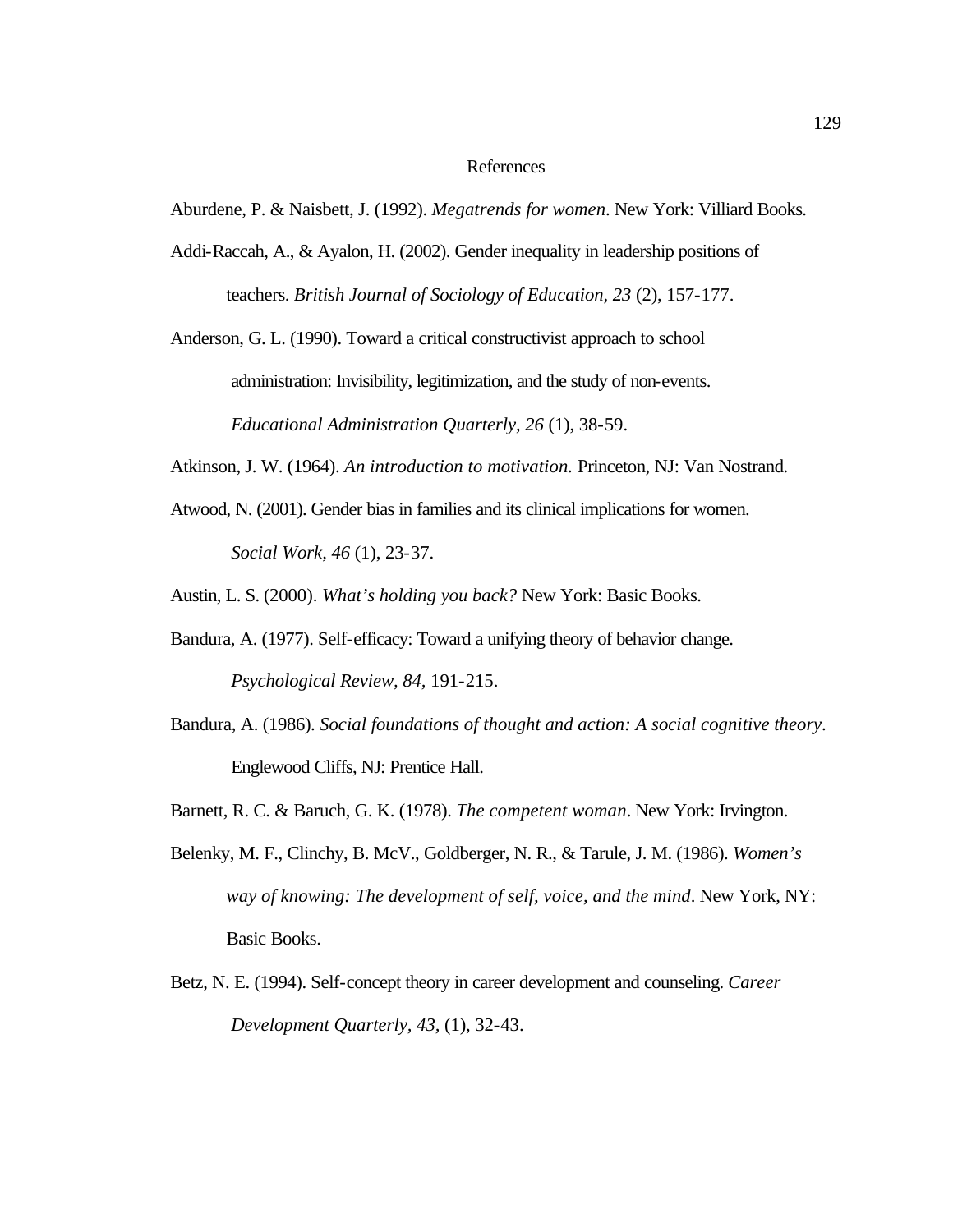- Betz, N. E., & Fitzgerald, L. F. (1987). *The career psychology of women*. NY: Academic Press.
- Betz, N. E., Klein, K., & Taylor, K. (1996). Evaluation of a short form of the Career Decision-Making Self-Efficacy Scale. *Journal of Career Assessment, 4*, 47-57.
- Beyer, S., & Bowden, E. M. (1997). Gender differences in self-perceptions: Convergent evidence from three measures of accuracy bias. *Personality and Social Psychology Bulletin, 23,* 157-172.
- Bigler, R. & Liben, L. (1990). The role of attitudes and interventions in gender-schematic processing. *Child Development, 61*, 1440-1452.
- Bigler, R. (1999). Psychological interventions designed to counter sexism in children: empirical limitations and theoretical foundations. In W. B. Swann, J. H. Langlois & L. A. Gilbert (Eds), Sexism *and stereotypes in modern society* (pp.129-151). Washington, DC: American Psychological Association.
- Bigler, R. (2005). 'Good morning, boys and girls': When a simple greeting engenders stereotypes. *Teaching Tolerance, (Fall 2005)*, 22-23.
- Björk, L. G. (1999). Collaborative research on the superintendency. *AERA Research on the Superintendency SIG Bulletin, 2* (1), 1-4.
- Bloot, R., & Browne, J. (1996). Reasons of the underrepresentation of females at head of department level in physical education in government schools in Western Australia. *Gender and Education, 8* (1), 81-102.
- Blumer, H. (1969). *Symbolic interactionism: Perspective and method*. Englewood Cliffs, NJ: Prentice Hall.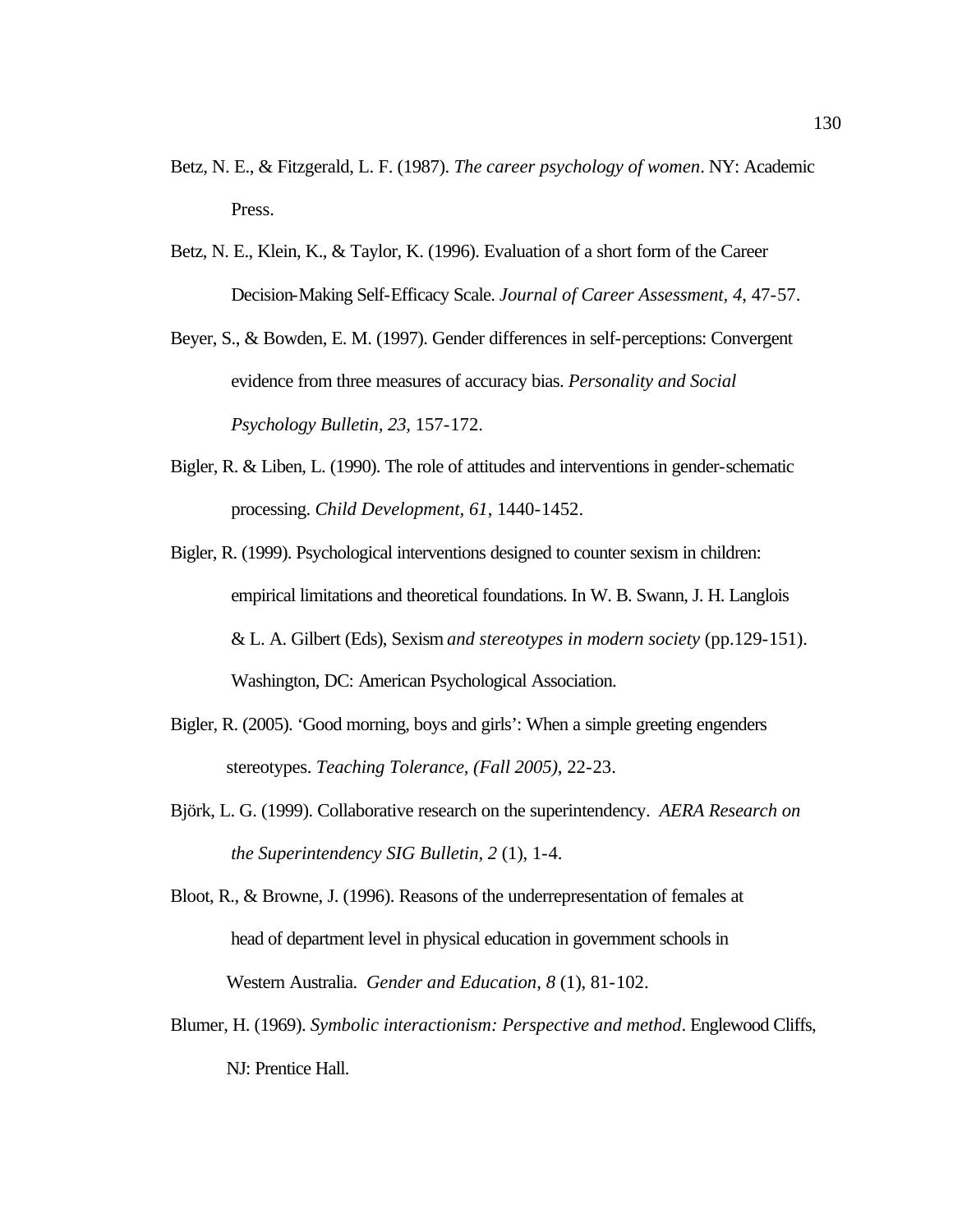- Bogdan, R. C. & Biklen, S. K. (1992*). Qualitative research for education: An introduction to theory and methods.* Boston: Allyn & Bacon.
- Broverman, I. K., Vogel, S. R., Broverman, D. M., Clarkson, F. E. & Rosenkrantz, P. S. (1972). Sex-role stereotypes: A current appraisal. *Journal of Social Issues, 28* (2), 59-78.
- Brunner, C. C. (1997). Women's ways of succeeding in educational administration. *ERS Spectrum, (Fall),* 25-31.

Brunner, C. C., Grogan, M., & Prince, C. (2003). Leadership on the line-for women. The american association of school administrators' national study of womensuperintendents and central office administrators: Early findings. In H. C. Sobehart (Ed.), *Leadership on the line: Standing up for public education.*  (Women Administrators Conference 2003 Monograph, 29-33), Duquesne University School of Education Leadership Institute and the American Association of School Administrators.

- Burke, R. J., & MacDermid, G. (1996). Gender awareness education in organizations. *Psychological Reports, 79,* 1071-1074.
- Carless, S. (1998). Gender differences in transformational leadership; an examination of superior, leader and subordinate perspectives. *Sex Roles: A Journal of Research,* (December), 887-899.
- Castetter, W. B. & Heisler, R. S. (1977). *Developing and defending a dissertation proposal.* Philadelphia: University of Pennsylvania, Graduate School of Education, Center for Field Studies.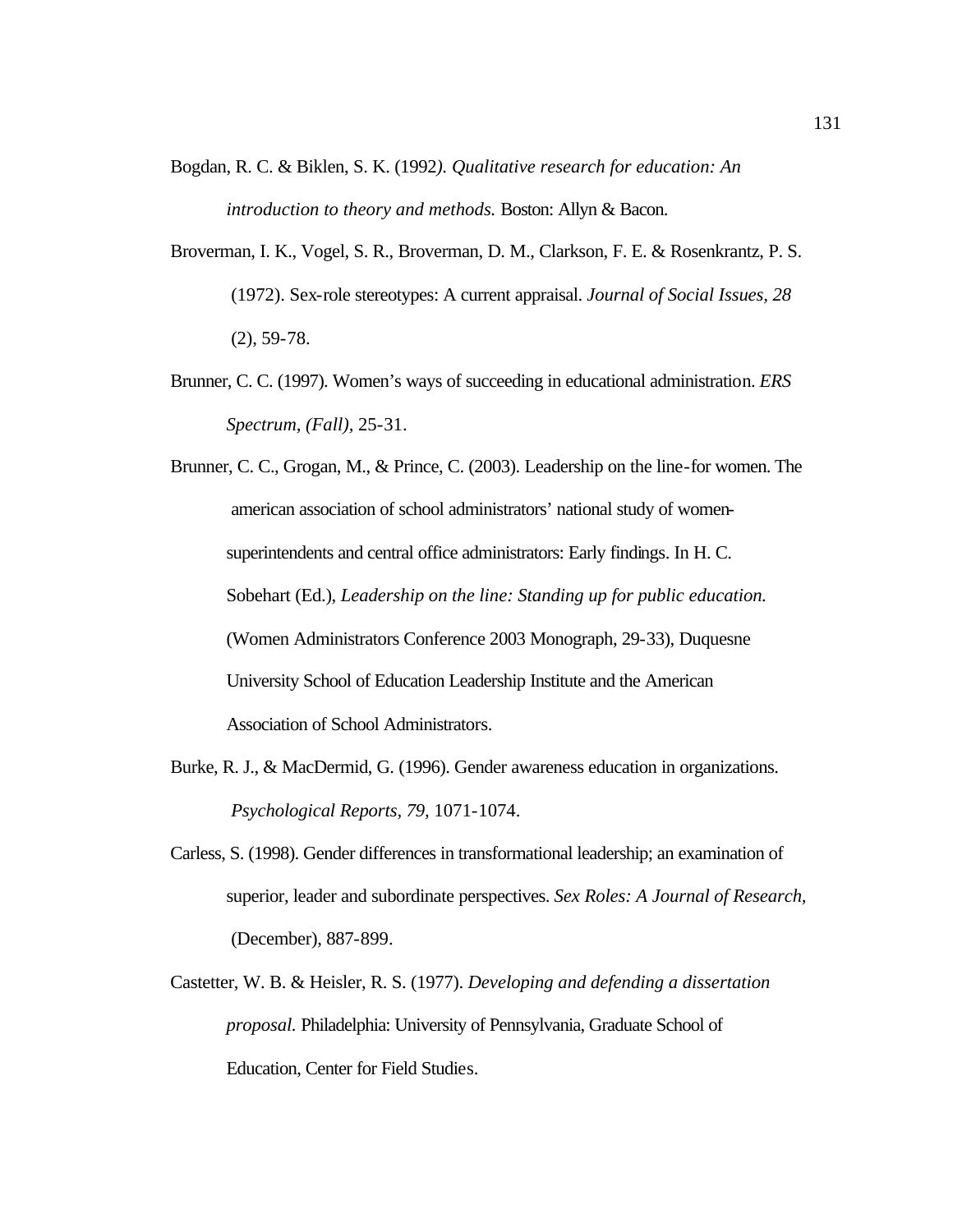- Chase, S. E. (1995). *Ambiguous empowerment: The work narratives of women school superintendents.* Amherst: University of Massachusetts Press.
- Chase, S. E. & Bell, C. S. (1994). How search consultants talk about female superintendents. *School Administrator* (Online). Available: http://www.aasa.org/Issues/Women/women1.htm.
- Chirban, J. T. (1996). *Interviewing in depth: The interactive-relational approach.* Thousand Oaks, CA: Sage.
- Coleman, M. (2003). Gender and the orthodoxies of leadership. *School Leadership and Management, 23*, 325-339.
- Crandall, V. C. (1969). Sex differences in expectancy of intellectual and academic reinforcement. In C. P. Smith (Ed.), *Achievement-related behaviors in children* (pp. 11-45). New York: Russell Sage Foundation.
- Cranwell-Ward, J. (2001, May 15). Multiskilling will set the agenda for female managers. *Personnel Today*, 22.
- Creswell, J. W. (1994). *Research design: Qualitative and quantitative approaches*. Thousand Oaks, CA: Sage.

Crites, J. O. (1978). *Career maturity inventory*. Monterey, CA: CTB/McGraw.

- Hill.Crocker, J., Fiske, S. T. & Taylor, S. E. (1984). Schematic bases of belief change. In J.R.Eisner (Ed), *Attitudinal judgment* (pp. 197-226). New York, NY: Springer-Verlag.
- Crosby, F. J. (1991). *Juggling.* New York: Free Press.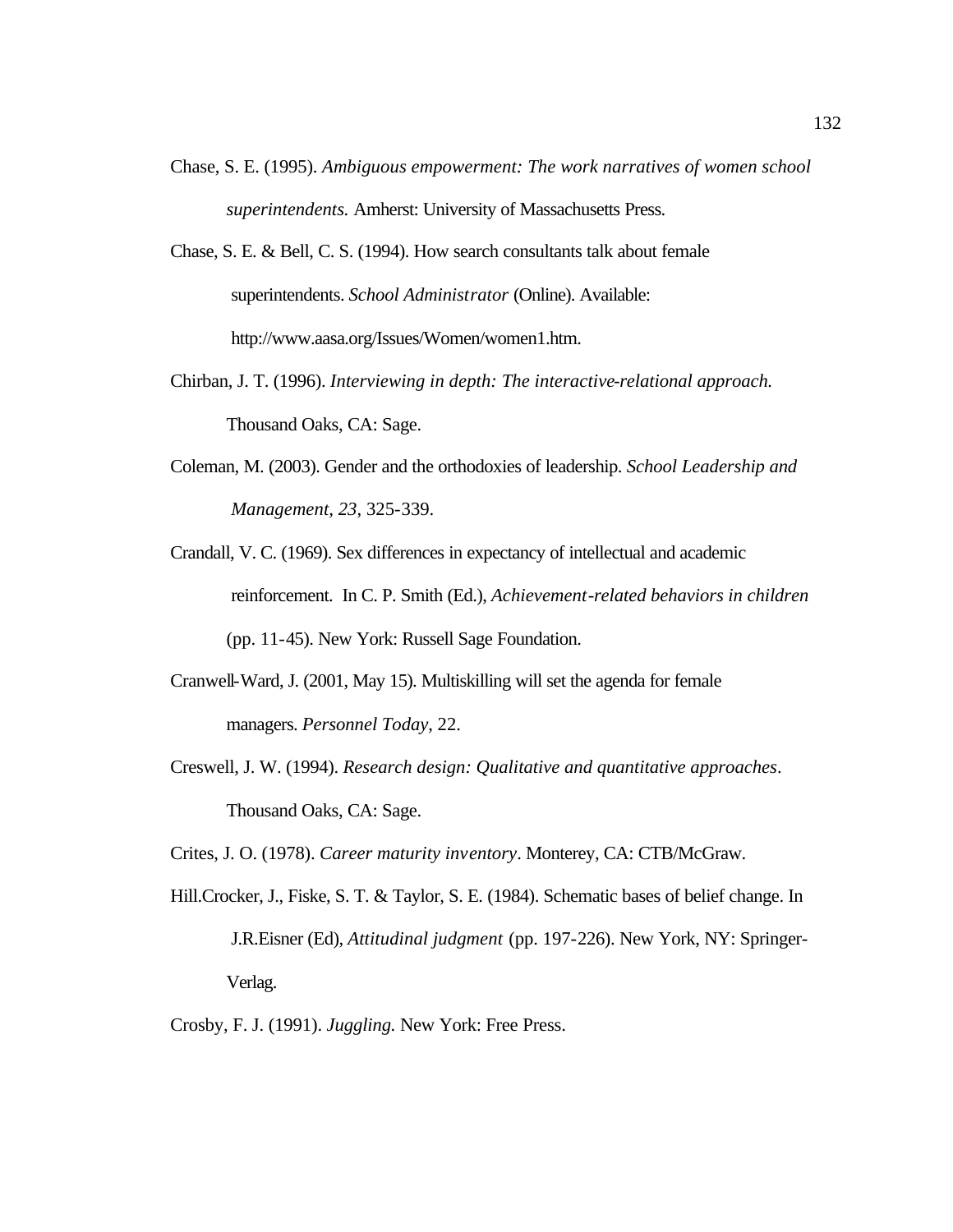- Cuban, L. (1988). *The managerial imperative and the practice of leadership in schools.* Albany, NY: State University of New York Press.
- Davis, A. P. & McDanila, T. R. (1999). You've come a long way, baby-or have you? Research evaluating gender portrayal in recent Caldecott-winning books. *Reading Teacher, 52*, 532-537.
- Debold, E., Wilson, M. & Malave, I. (1993). *Mother daughter revolution: From betrayal to power*. Reading, MA: Addison-Wesley.
- DePree, M. (1989). *Leadership is an art*. New York: Dell.
- Denmark, F. L. (1993). Women, leadership, and empowerment. *Psychology of Women Quarterly, 17,* 343-356.
- Denzin, N. K. & Lincoln, Y. S. (1998). *Collecting and interpreting qualitative materials*. Thousand Oaks, CA: Sage.
- Dilthey, W. (1961). *Patterns and meanings in history*. (H. P. Rickman, Trans.). NY: Harper and Row.
- Dowling, C. (1981). *The Cinderella complex.* New York: Summit Books.
- Doyle, M. K. (2000). *Mentoring heroes: 52 fabulous women's paths to success and the mentors who empowered them*. Batavia, IL: 3E Press.
- Dukes, S. (1984). Phenomenological methodology in the human sciences. *Journal of Religion and Health, 23*, 197-203.
- Eccles, J. S. (1987). Gender roles and women's achievement-related decisions.  *Psychology of Women Quarterly, 11*, 135-172.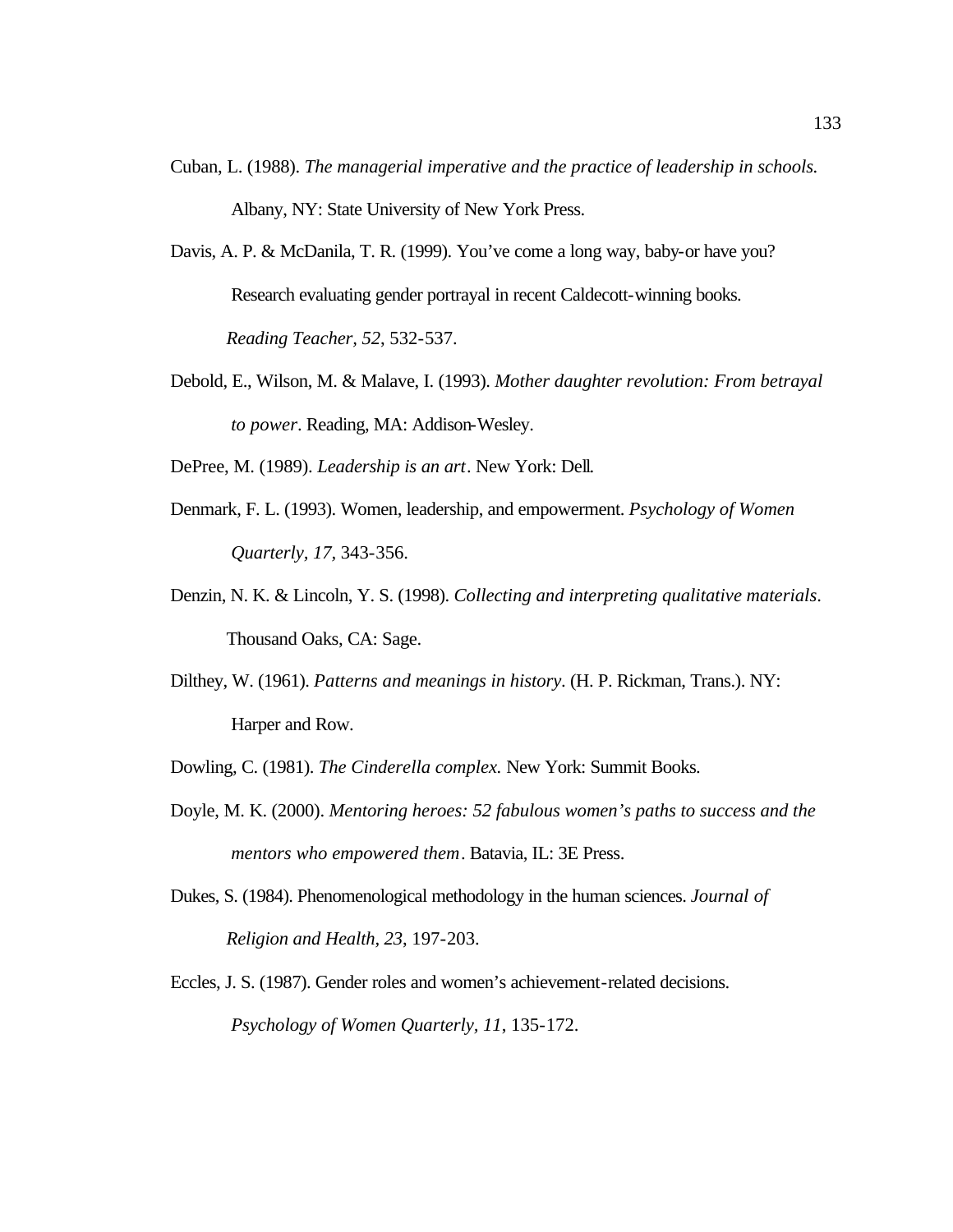- Eccles, J. S. (1993). School and family effects on the ontogeny of children's interests, self-perceptions, and activity choices. In R. Dienstbier & J.E. Jacobs (Eds.), *Developmental perspectives on motivation* (Vol. 40), ( pp. 145-208). Lincoln, NB: University of Nebraska Press.
- Eccles, J. S. (1994). Understanding women's educational and occupational choices: Applying the Eccles et al. model of achievement-related decisions. *Psychology of Women Quarterly, 18,* 585-610.
- Eccles (Parsons), J., Adler, T. F., Futterman, R., Goff, S .B., Kaczala, C. M., Meece, J. L., & Midgley, C. (1983). Expectations, values and academic behaviors. In J. T. Spence (Ed.), *Perspective on achievement motivation* (pp. 75-146). San Francisco, CA: W. H. Freeman.
- Eccles, J. S., Barber, B. & Jozefowicz, D. H. (1999). Linking gender to educational, occupational, and recreational choices: Applying the Eccles et al. model of achievement-related choices. In W.B. Swann, J. H. Langlois & L. A. Gilbert (Eds.), *Sexism and stereotypes in modern society: The gender science of Janet Taylor Spence* (pp.153-193). Washington, DC: APA Press.
- Eccles, J. & Hoffman, L. W. (1984). Sex roles, socialization, and occupational behavior. In H. W. Stevenson & A. E. Siegel (Eds.), *Research in child development and social police: Volume 1* (pp. 367-420). Chicago: University of Chicago Press.
- Eccles, J. S. & Wigfield, A. (1995). In the mind of the actor: The structure of adolescents' achievement task values and expectancy-related beliefs. *Personal Social Psychological Bulletin, 3,* 215-225.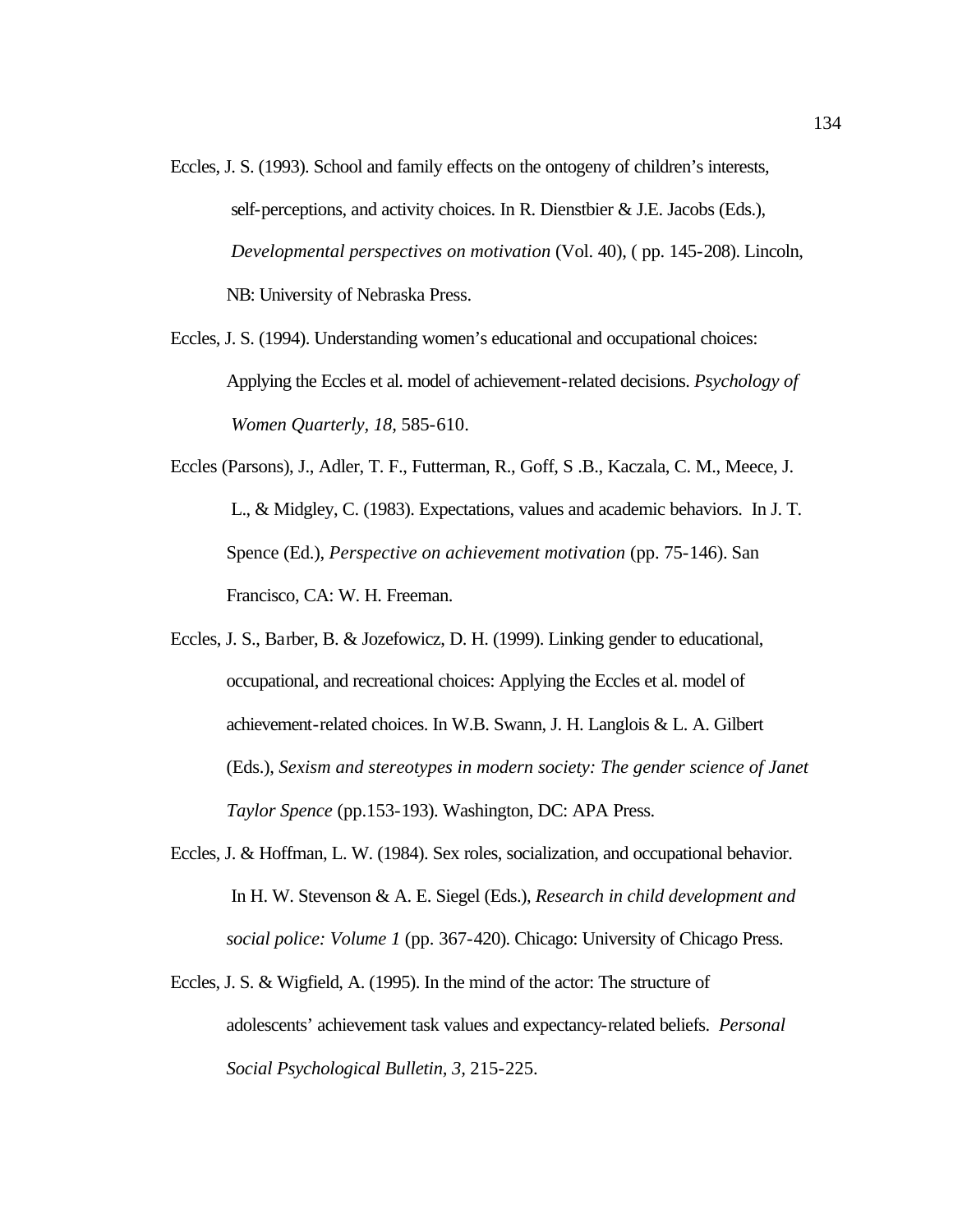- Eccles, J. S., Wigfield, A., Harold, R. D., & Blumenfeld, P. (1993). Ontogeny of children's self-perceptions and subjective task value across activity domains during the early elementary school years. *Child Development, 64*, 830-847.
- Eccles, J. S., Wigfield, A., & Shiefele, U. (1998). Motivation to succeed. In W. Damon (Series Ed.) & N. Eisenberg (Vol. Ed.), *Handbook of child psychology.* Vol. 3, *Social, emotional, and personality development.* 5<sup>th</sup> ed. (pp.1017-1096), New York: Wiley.
- Eisner, E. W. (1991). *The enlightned eye: Qualitative inquiry and the enhancement of educational practice.* New York: Macmillan.
- Ellington, J., Marsh, L., & Critelli, J. (1980). Personality characteristics of women with masculine names. *The Journal of Social Psychology*, *111*, 211-218.
- Epstein, C. (1988). *Deceptive distinctions: Sex, gender, and the social order.* New Haven, CT:Yale University Press.
- Estés, C. P. (1995). *Women who run with wolves.* New York: Ballantine.
- Evans, G. (2003). She wins. We win. In H. C. Sobehart (Ed.), *Leadership on the line: Standing up for public education. (*Women Administrators Conference 2003 Monograph, 34-37), Duquesne University School of Education Leadership Institute and the American Association of School Administrators.
- Fitzgerald, T. (2003). Changing the deafening silences of indigenous women's voices in educational leadership. *Journal of Educational Administration, 41* (1), 9-23.
- Fitzgerald, T. (2003). Interrogating orthodox voices: Gender, ethnicity and educational leadership. *School Leadership and Management, 23*, 431-444.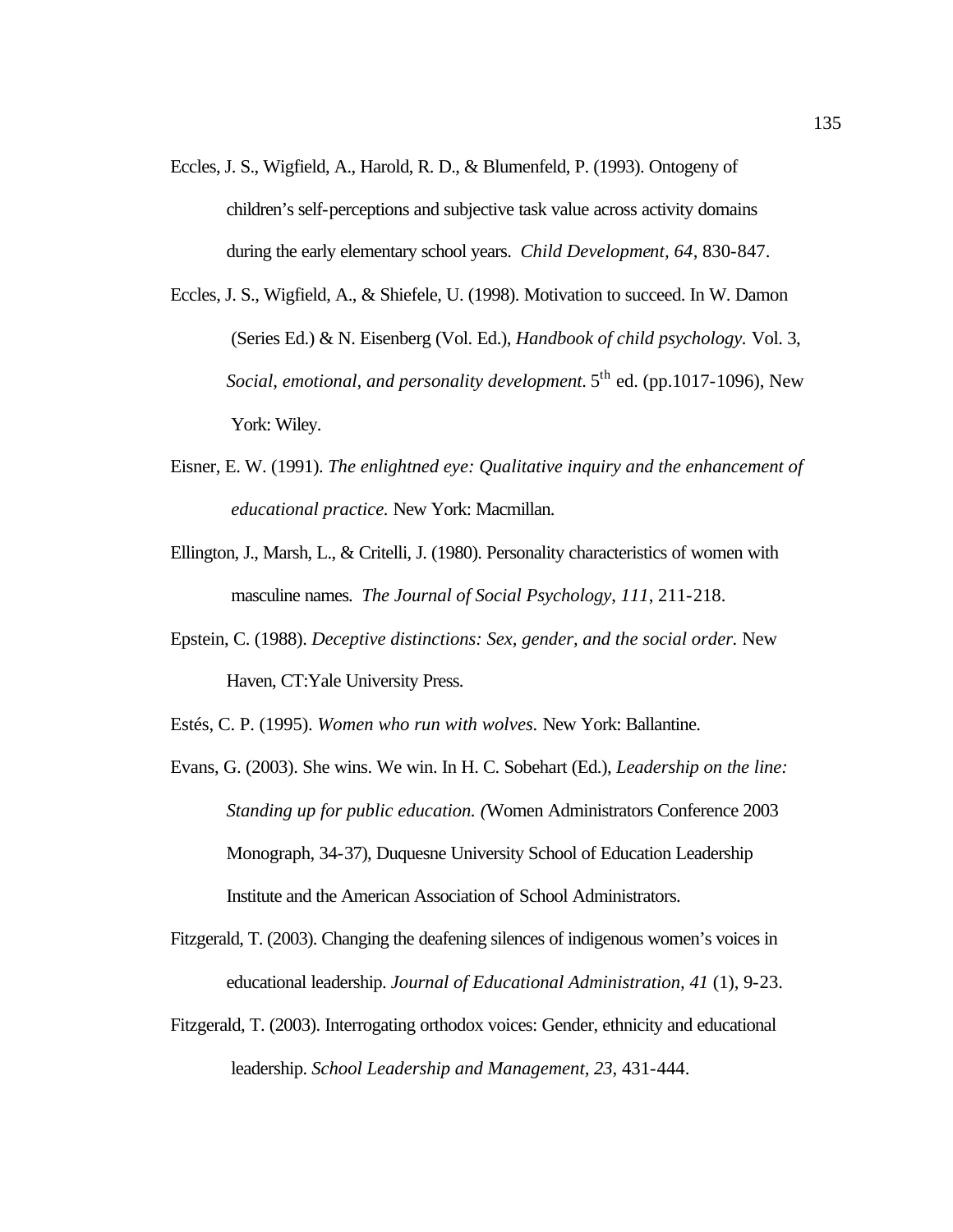- Fontana, A. & Frey, J. H. (1994). Interviewing: The art of science. In N. K. Denzin & Y. S. Lincoln (Eds.), *Handbook of qualitative research* (pp. 361-376). Thousand Oaks, CA: Sage.
- Fraenkel, J. R., & Wallen, N. E. (2000). *How to design and evaluate research in education.* Boston, MA: McGraw Hill.
- Gardiner, M., Enomoto, E., & Grogan, M. (2000). *Coloring outside the lines: Mentoring women into school leadership.* Albany, NY: State University of New York Press.
- Gardiner, M., & Tiggemann, M. (1999). Gender differences in leadership style, job stress and mental health in male-and female-dominated industries. *Journal of Occupational & Organizational Psychology, 72*, 301-316.

Gardner, J. W. (1990). *On leadership*. New York: The Free Press.

Gilbert, P. (1994). "And they lived happily ever after": cultural storylines and the construction of Gender. In A. H. Dyson and C. Genishi (Eds.) *The Need for Story* (pp. 127-128). Urbana, IL: National Council of Teachers of English.

Gilligan, C. (1982). *In a different voice*. Cambridge, MA: Harvard University Press.

- Ginzberg, E. (1972). Toward a theory of occupational choice: A restatement. *Vocational Guidance Quarterly, 20*, 169-176.
- Glass, T., Björk, L., & Brunner, C. (2000). *The 2000 study of the American school superintendency.* Arlington, VA: AASA.
- Goldner, V. (1989). Generation and gender: Normative and covert hierarchies. In M. McGoldrick, C.M. Anderson, & F. Walsh (Eds.), *Women in families: A framework for family therapy* (pp. 42-60). New York: W.W. Norton.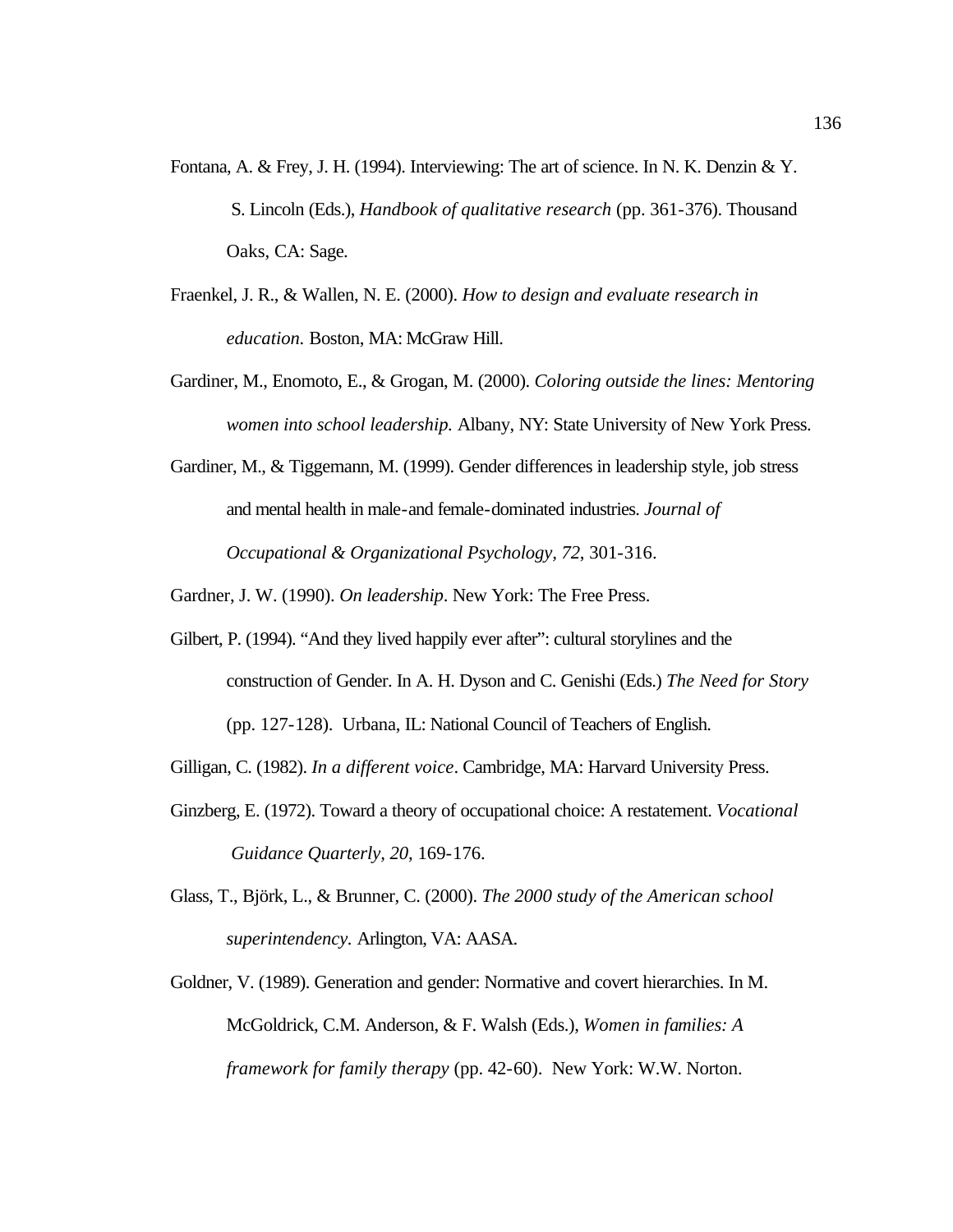- Golub, S., & Canty, E. M. (1982). Sex-role expectations and the assumption of leadership by college women. *The Journal of Social Psychology*, *116*, 83-90.
- Gosetti, P. P. & Rusch, E. (1995). Reexamining educational leadership: Challenging assumptions. In D. M. Dunlap & P. A. Schmuck (Eds.), *Women leading in education* (pp. 11-35), Albany, NY: State University of New York Press.
- Gray, C. (1995). *Social stories unlimited: Teaching social skills with social skills stories and comic strip conversations.* Arlington, TX: Future Horizons.
- Grogan, M. (1996). *Voices of women aspiring to the superintendency.* Albany, NY: State University of New York Press.
- Grotevant, H. D. & Cooper, C. R. (1988). The role of family experience in career exploration: A lifespan perspective. In P.B.Baltes, D. C. Featherman & R. M. Lerner (Eds.), *Lifespan development and behavior,* Vol. 8 (pp. 231-258). Hillsdale, NJ: Erlbaum.
- Growe, R. & Montgomery, P. (2001). Women and the leadership paradigm: Bridging the gender gap. *National Forum of Educational Administration and Supervision Journal, 17* (4). Available: http://www.nationalforum.com/TOCeas.html.
- Guba, E. G., & Lincoln, Y. (1988). Do inquiry paradigms imply inquiry methodologies? In D. M. Fetterman (Ed.), *Qualitative approaches to evaluation in education* (pp. 89-115). New York: Praeger.
- Gurman, E. B., & Long, K. (1994). Work role identity and leadership behavior. *Journal of Psychology*, *128*, 397-402.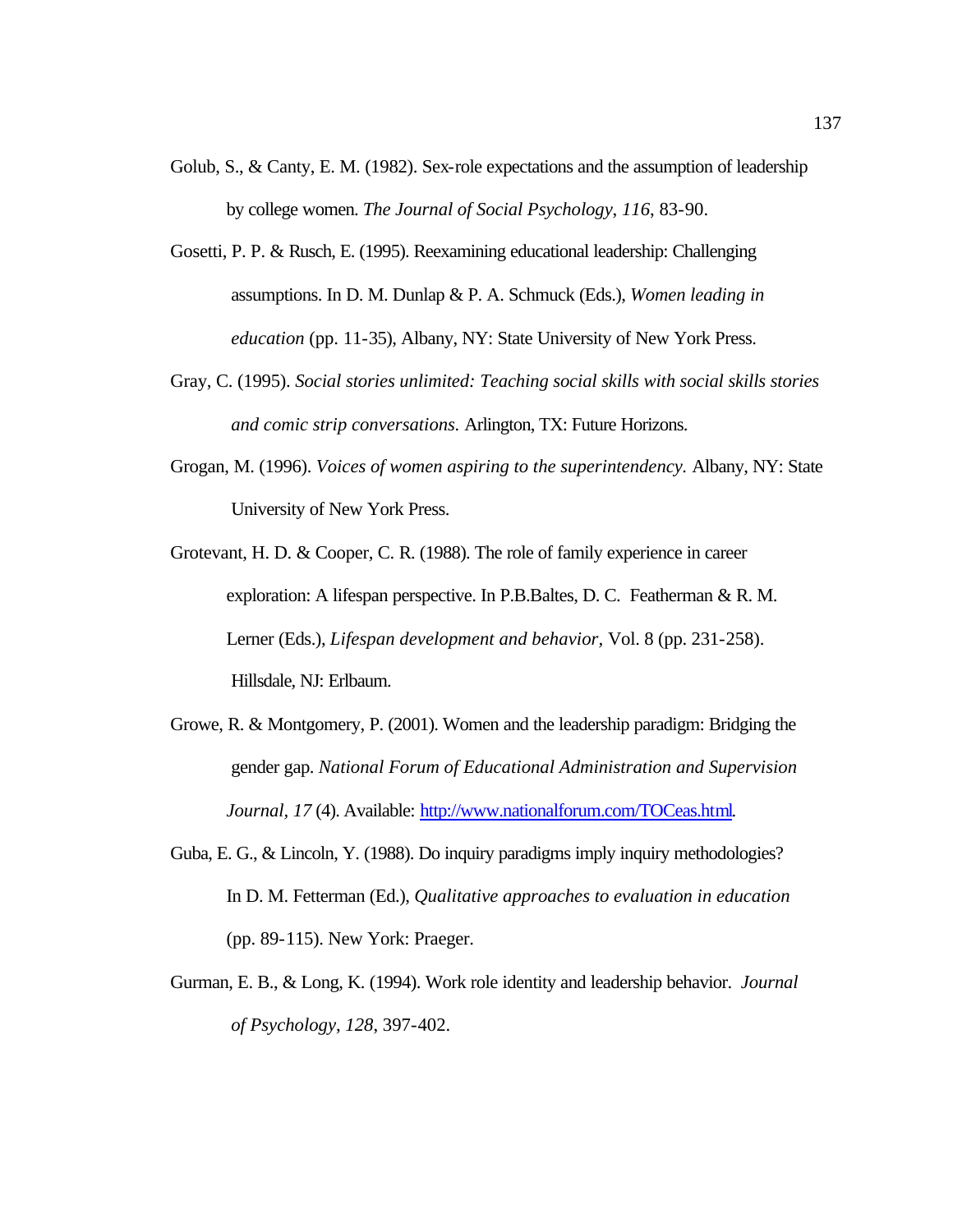- Hackett, G., & Betz, N .E. (1981). A self-efficacy approach to the career development of women. *Journal of Vocational Behavior, 18*, 326-339.
- Halle, T. G., Kurtz-Costes, B. & Mahoney, J. L. (1997). Family influences on school achievement in low-income, African-American children. *Journal of Educational Psychology, 89*, 527-537.
- Hamilton, D. L. (1971). A comparative study of five methods of assessing self-esteem, dominance, and dogmatism. *Educational and Psychological Measurement, 31*, 441-452.
- Hamilton, D. L. (1981). Stereotyping and intergroup behavior: Some thoughts on the cognitive approach. In D. L. Hamilton (Ed.), *Cognitive processes in stereotyping and intergroup behavior* (pp. 333-335). Hillsdale, NJ: Erlbaum.
- Hansot, E. & Tyack, D. (1981). *The dream deferred: A golden age for women school administrators* (Policy Paper No. 81-C2). Sanford University School of Education, Institute for Research on Educational Finance and Governance.
- Harter, S. & Mayberry, W. (1984). *Self-worth as a function of the discrepancy between one's aspirations and one's perceived competence: Willliam James revisited*. Denver, CO: University of Denver.

Hearn, J. (Ed.), (1990). *The sexuality of organization.* Newbury Park, CA: Sage.

- Hebl, M. R. (1995). Gender bias in leader selection. *Teaching of Psychology, 22* (3), 186-188.
- Henkin, A. B., Wanat, C. L. & Davis, J. H. (1996). Social skills of principals: A profile in context. *Journal of School Leadership, 6,* 399-423.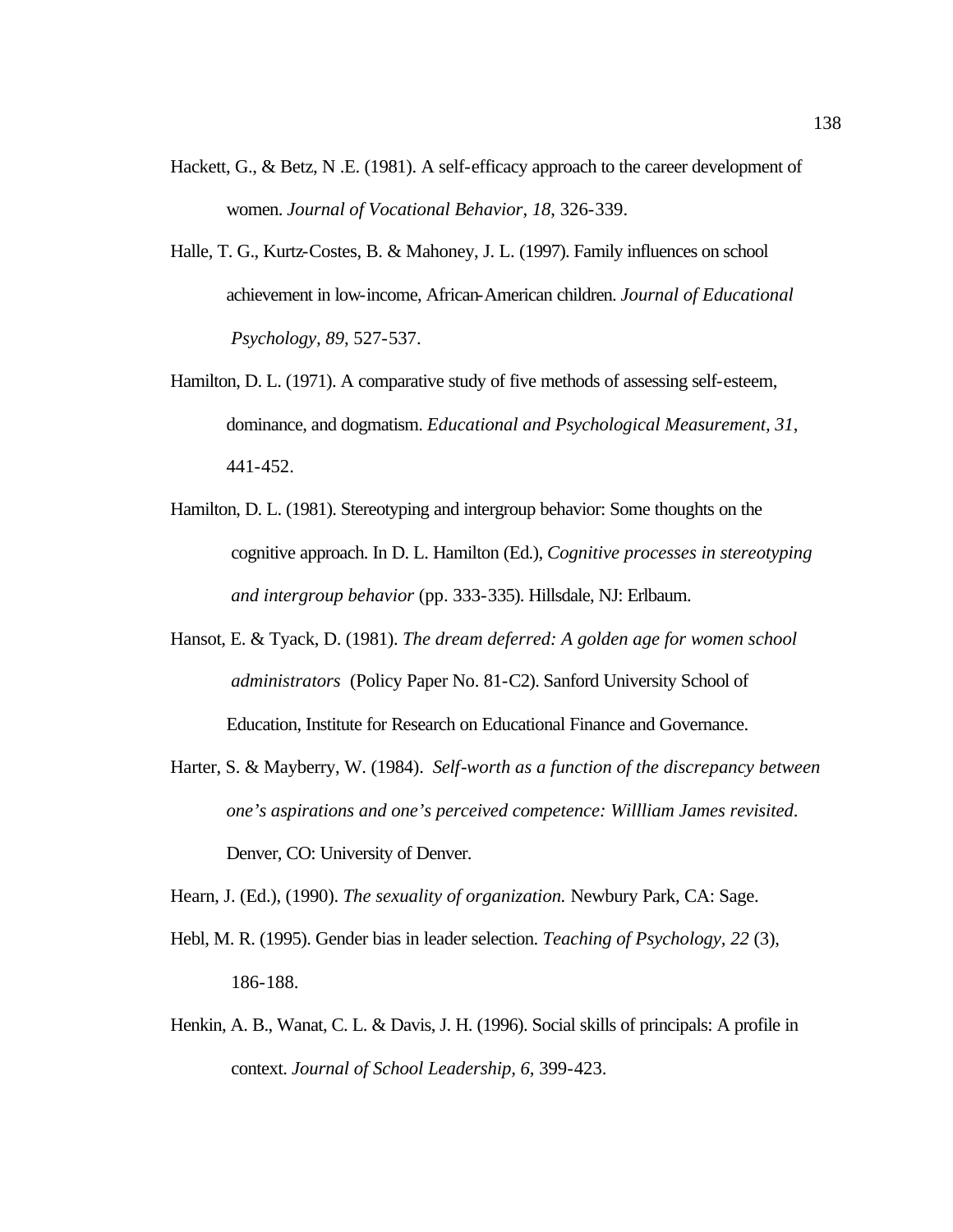Helgesen, S. (1995). *The female advantage*. New York: Doubleday.

Holland, J. L. (1985). *Making vocational choices: A theory of vocational personalities* and work environments (2<sup>nd</sup> ed.). Englewood Cliffs, NJ: Prentice Hall.

Horney, K. (1939). *New ways in psychoanalysis.* New York: W. W. Norton.

- Hudak, J. M. (2001, November). *The new "golden age" for female leaders.* Paper presented at the Annual Pennsylvania Educational Research Association Annual Conference, Hershey, Pennsylvania.
- Hudson, W. & Proctor, E. K. (1976). *A short-form scale for measuring self-esteem*. Honolulu:University of Hawaii School of Social Work.
- Huston, A. C. (1983). Sex-typing. In P. Mussen & E. M. Hetherington (Eds.), *Handbook of Child Psychology, Vol. IV,* (pp. 387-467). New York: Wiley.
- Hyde, J. & Kling, K. (2001). Women, motivation, and achievement. *Psychology of Women Quarterly, 25*, 364-378.
- Jack, D. C. (1993). *Silencing the self: Women and depression*. New York: Harper Perennial.
- Jodl, K., Michael, A., Malanchuk, O., Eccles, J., & Sameroff, A. (2001). Parents' roles in shaping early adolescents' occupational aspirations. *Child Development, 72,* 1247-1265.
- Johnson, S. L. (1999). Discovering the potential of gifted girls: The biological and physical science interests of gifted kindergarten girls*. School Science and Mathematics*, *99*, 302-313.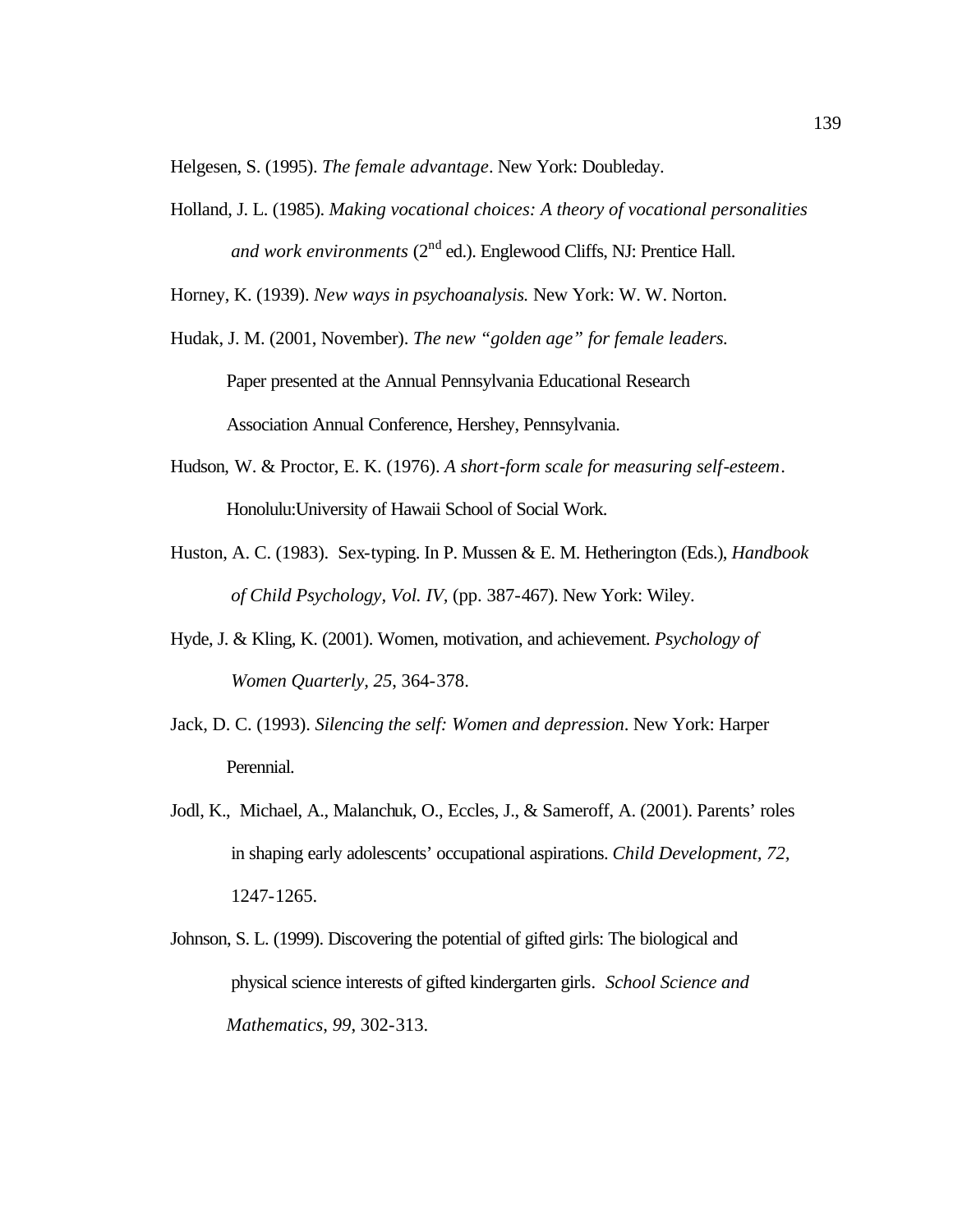- Jozefowicz, D. M., Barber, B. L., & Eccles, J. S. (1993, March). *Adolescent work-related values and beliefs: Gender differences and relation to occupational aspirations.* Paper presented at the biennial meeting of the Society for Research on Child Development, New Orleans, LA.
- Kaschak, E. (1992). *Engendered lives: A new psychology of women's experiences*. New York: Basic Books.
- Kawakami, C., White, J. B., & Langer, E. J. (2000). Mindful and masculine: Freeing women leaders from the constraints of gender roles. *Journal of Social Issues, 56*  $(1), 49-63.$
- Kearney, M. (2000). *Women, power and the academy: From rhetoric to reality.* New York: Berghahn Books.
- Keller, B. (1999, November 10). Women superintendents: Few and far between. *Education Week, 19* (11), 1. Available: http://www.edweek.org/articles/.
- Kellerman, B. & Rhode, D. (2004). Viable options: Rethinking woman and leadership. *Compass-Center for Public Leadership*, *2* (1), 14-37.
- Kimura, D. (1992, September). Sex differences in the brain. *Scientific American,* 119-125.
- Knudson-Martin, C., & Mahoney, A. R. (1996). Gender dilemmas and myth in the construction of marital bargains: Issues for marital therapy. *Family Process, 35,* 137-153.
- Kotarba, J. A. & Fontana, A. (Eds.). (1984). *The existential self in society*. Chicago: University of Chicago Press.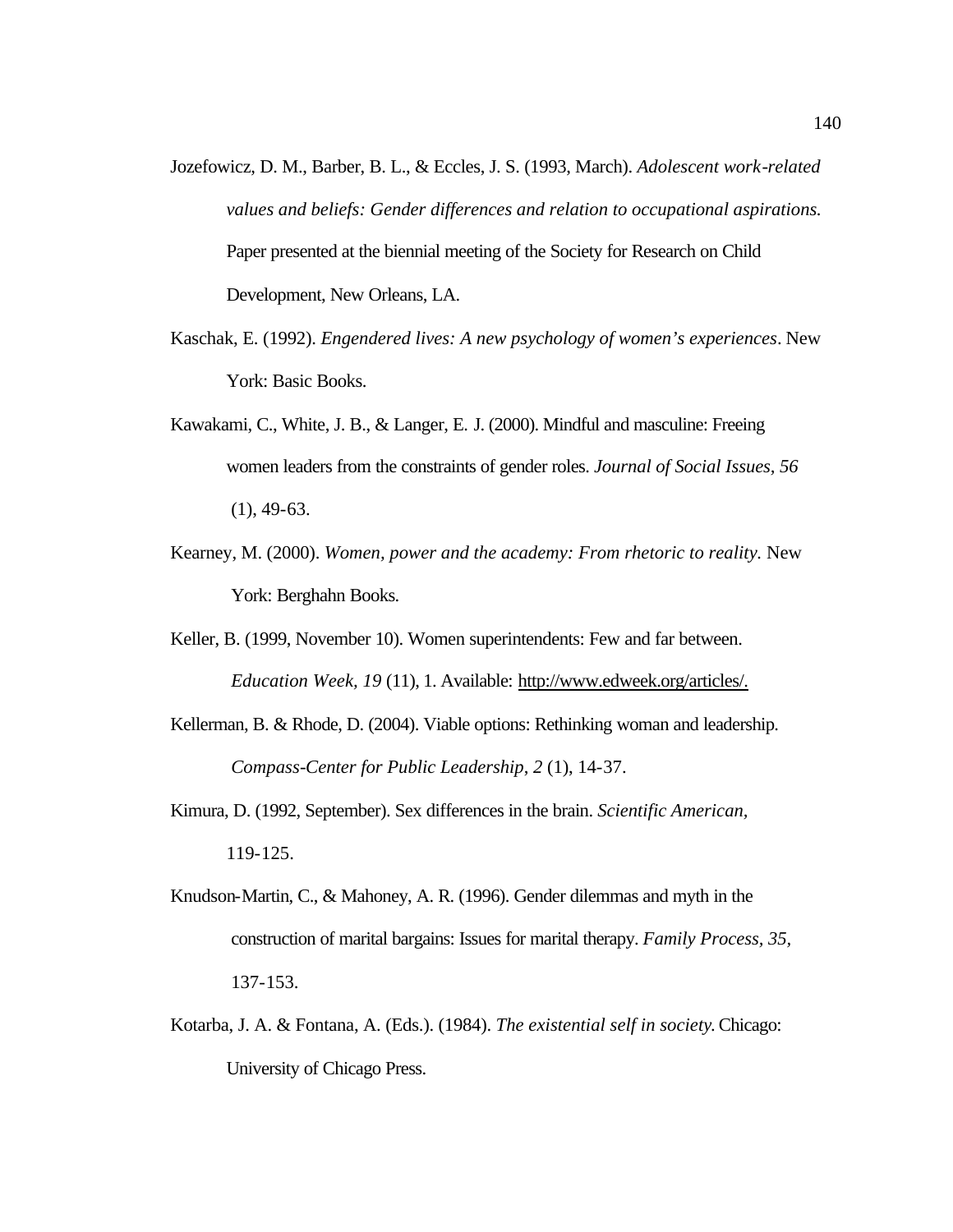- Kvale, S. (1996). *InterViews: An introduction to qualitative research interviewing*. Thousand Oaks, CA: Sage.
- Lawler, A. C. (1990). The healthy self: Variations of a theme. *Journal of Counseling and Development*, *68*, 652-654.
- Leithwood, K. (1995). *Effective school district leadership: Transforming politics into education.* Albany, NY: State University of New York.
- Lewin, K. (1938). *The conceptual representation and the measurement of psychological forces*. Durham, NC: Duke University Press.
- Liben, L. S. & Bigler, R. S. (1987). Reformulating children's gender schemata. In L.S. Liben & M. L. Signorella (Eds.), *Children's gender schemata* (pp. 89-105), San Francisco, CA: Jossey-Bass.
- Lincoln, Y. (1993). I and thou: Method, voice, and roles in research with the silenced. In D. McLaughlin & W. G. Tierney (Eds.) *Naming silenced lives: Personal narratives and processes of educational change* (pp. 29-47*).* New York: Routledge.
- Lincoln, Y. & Guba, E. G. (1985). *Naturalistic inquiry*. Beverly Hills, CA: Sage.
- Logan, J. P. & Scollay, S. (1999). The gender equity role of educational administration programs: Where are we? Where do we want to go? *Journal of School Leadership, 9,* 97-124.
- Lublin, D., & Brewer, S. (2003). The continuing dominance of traditional gender roles in southern elections. *Social Science Quarterly*, *84*, 379-396.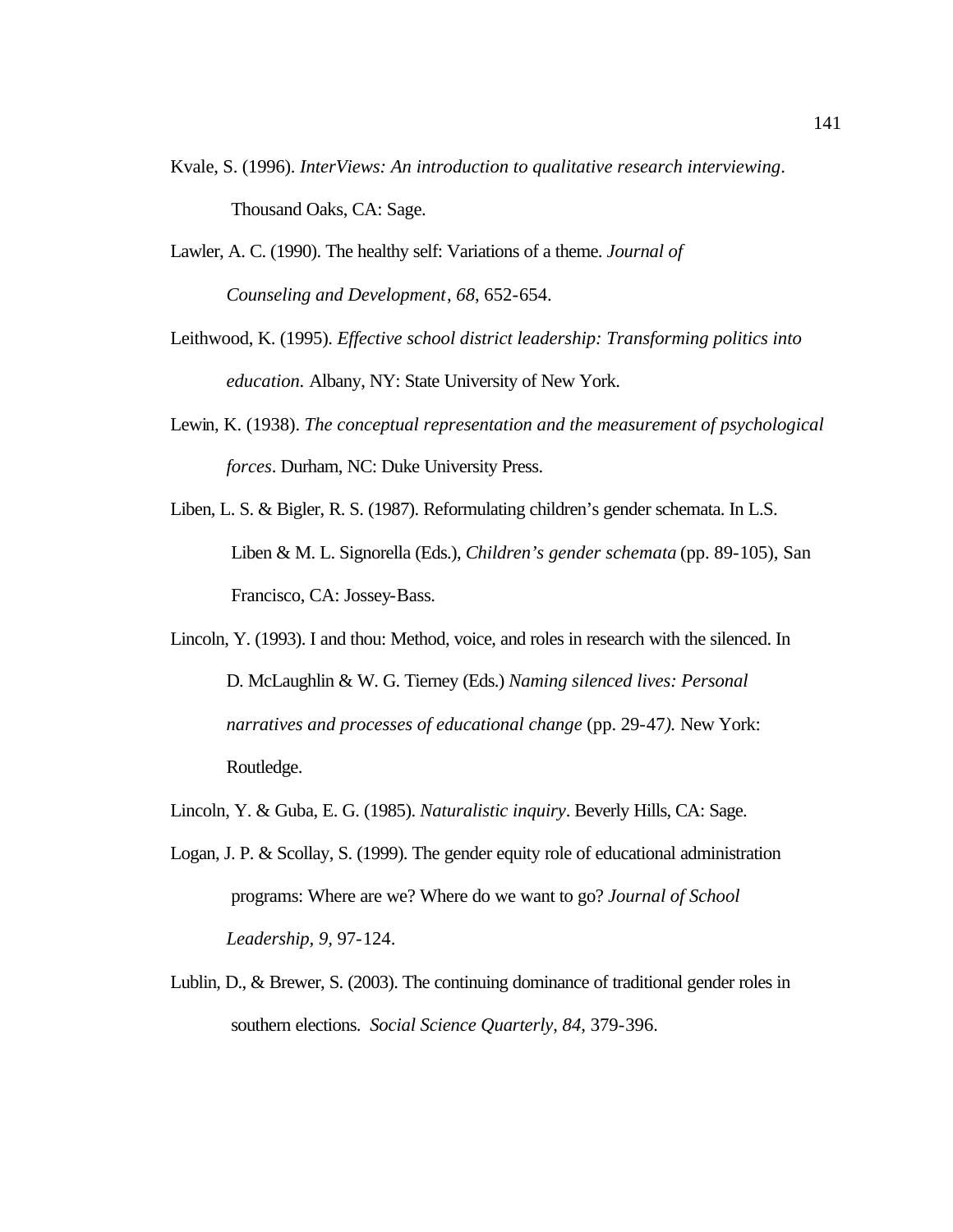- Luepnitz, D. A. (1988). *The family interpreted: Feminist theory in clinical practice*. New York: Basic Books.
- Marshall, C. (1993). Gender and race issues in administration. In C. Marshall (Ed.), *The new politics of race and gender: The 1992 yearbook of the Politics of Education Association* (pp. 168-174). Washington, DC: Falmer.
- Marshall, C., & Rossman, G. B. (1989). *Designing qualitative research*. Newbury Park, CA: Sage.
- McCabe, D. H. (2001). Metaphorical descriptions of the role of women school superintendents. *Education*, *121*, 690-704.
- McCracken, G. (1988). *The long interview.* Newbury Park, CA: Sage.
- McDonald, S. (1989). Sex bias in the representation of male and female characters in children's picture books. *Journal of Genetic Psychology, 150*, (4), 389-401.
- Meece, J. L., Eccles, J., Kaczala, C. M., Goff, S. B., & Futterman, R. (1982). Sex differences in math achievement: Toward a model of academic choice. *Psychological Bulletin, 91*, 324-348.
- Merrick, B. (2002). The ethics of hiring in the new workplace: Men and women managers face changing stereotypes discover correlative patterns for success. *CR, 12* (1), 94-114.
- Mewborn, D. S. (1999). Creating a gender equitable school environment. *International Journal of Leadership in Education, 2* (2), 103-115.
- Miles, M. B., & Huberman, A. M. (1994). *Qualitative data analysis* (2<sup>nd</sup> ed.). Thousand Oaks, CA: Sage.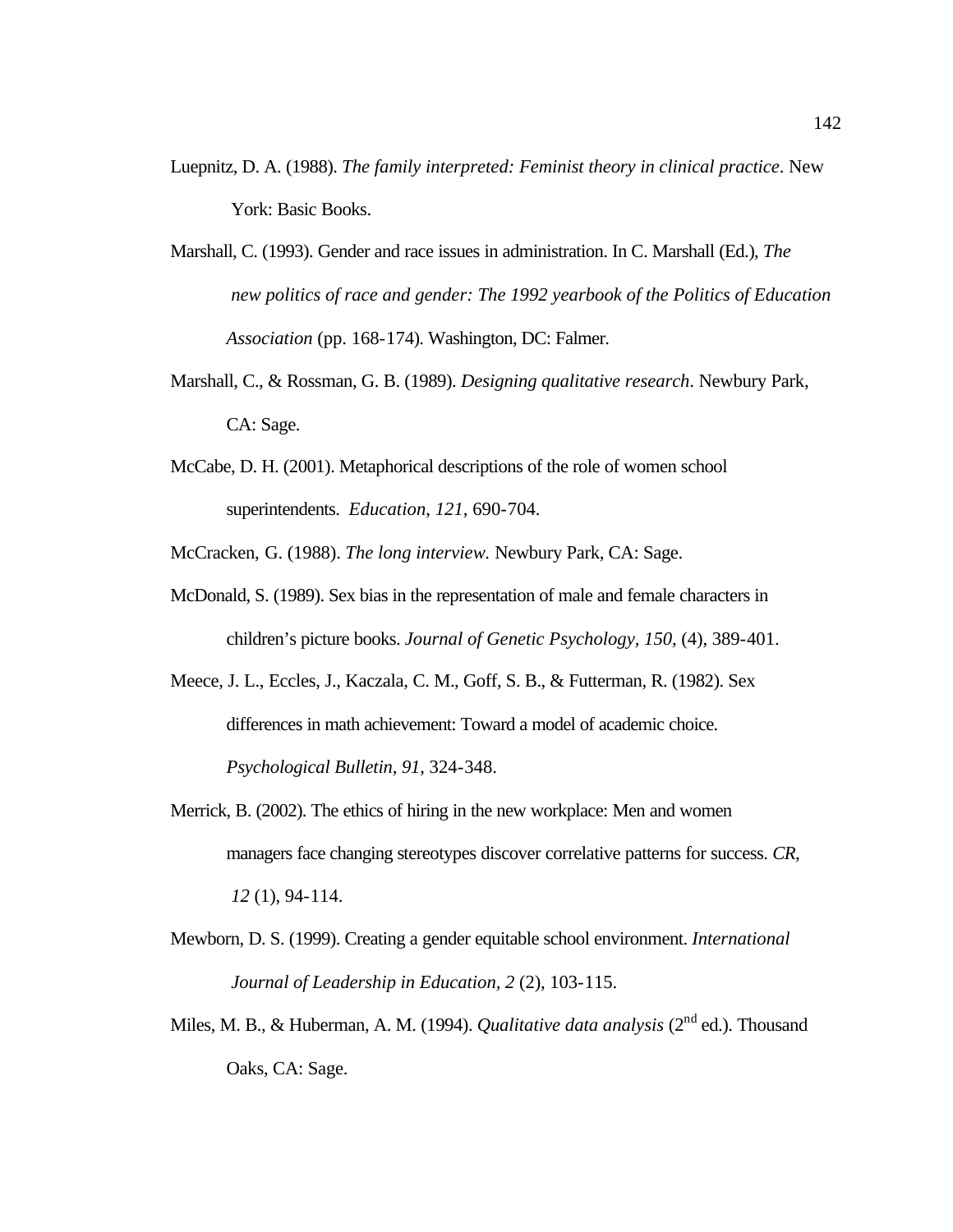Miller, J. B. (1986). *Toward a new psychology of women*. Boston: Beacon Press.

- Mischler, E. G. (1986). *Research interviewing: Context and narrative*. Cambridge, MA: Harvard University Press.
- Mortimer, J. T., Lorence, J. & Kumka, D. S. (1986). *Work, family, and personality: Transition to adulthood.* Norwood, NJ:Ablex.
- Morrison, A., White, R., & Van Velsor, E. (1992). *Breaking the glass ceiling: Can women reach the top of America's largest corporations?* Reading, MA: Addison-Wesley.
- National Center for Education Statistics. (1997). *Digest of education statistics 1997* (Online). Available: http://nces.ed.gov/pub/digest97/98015.html.
- Nieswiadomy, R. M. (1993). *Foundations of nursing research* (2<sup>nd</sup> ed.). Norwalk, CT: Appleton & Lange.
- Nilges, L. M. & Spencer, A. F. (2002). The pictorial representation of gender and physical activity level in Caldecott medal winning children's literature (1940- 1999): A relational analysis of physical culture. *Sport, Education and Society, 7* (2), 135-150.
- Nogay, K. (1996, April). *The relationship of superordinate and subordinate gender to the perceptions of leadership behaviors of female secondary principals.* Paper presented at the meeting of the American Educational Research Association. New York, NY.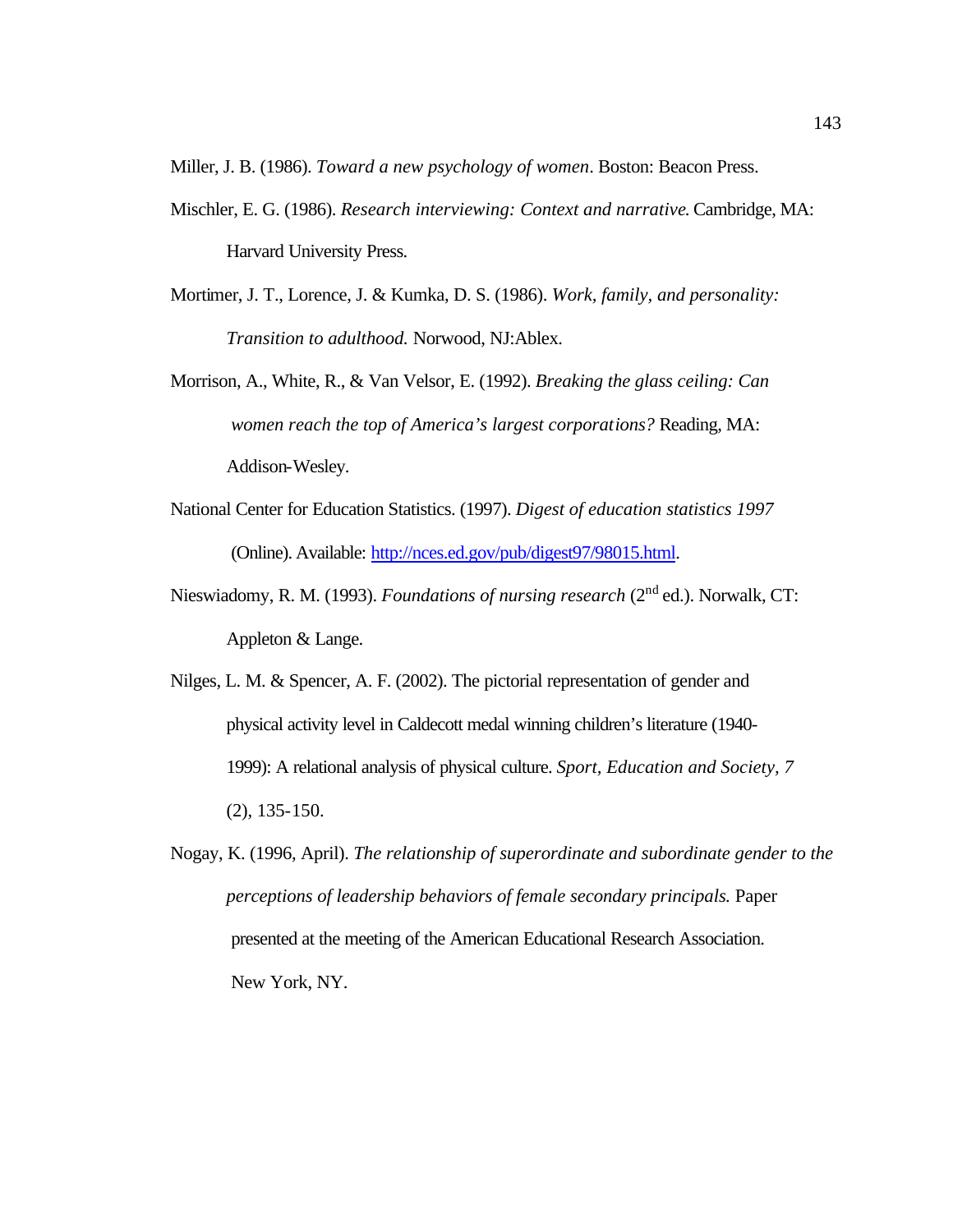- Oiler, C. J. (1986). Phenomenology: The method. In P. L. Munhall & C. J. Oiler (Eds.), *Nursing research: A qualitative perspective* (pp. 69-83). New York: Appleton-Century-Crofts.
- Oplatka, I. (2001). 'I changed my management style': The cross-gender transition of women headteachers in mid-career. *School Leadership and Management, 21*, 219-233.
- Osipow, S. H. (1983). *Theories of career development (3rd ed.).* Englewood Cliffs, NJ: Prentice Hall.
- Parsons, J. E., & Goff, S. G. (1980). Achievement motivation: A dual modality. In L. J. Fyans (Eds.), *Recent trends in achievement motivation: Theory and research*. Englewood Cliffs, NJ: Plenum Press.
- Patton, M. Q. (1990). *Qualitative evaluation and research methods*. Newbury Park, CA: Sage.
- Paulsen, A. M. & Betz, N. E. (2004). Basic confidence predictors of career decisionmaking self-efficacy. *The Career Development Quarterly, 52,* 354-362.
- Penick, N. I. & Jepsen, D. A. (1992). Family functioning and adolescent career development. *The Career Development Quarterly, 40*, 208-222.
- Phillips, D. A. (1987). Socializaiton of perceived academic competence among highly competent children. *Child Development, 58,* 1308-1320.
- Reyes, P. (1994). Cultural citizenship and social responsibility: A call for change in educational administration. *UCEA Review, 35* (1), 11-13.

Rhodes, S. E. (2004). *Taking sex differences seriously*. CA: Encounter Books.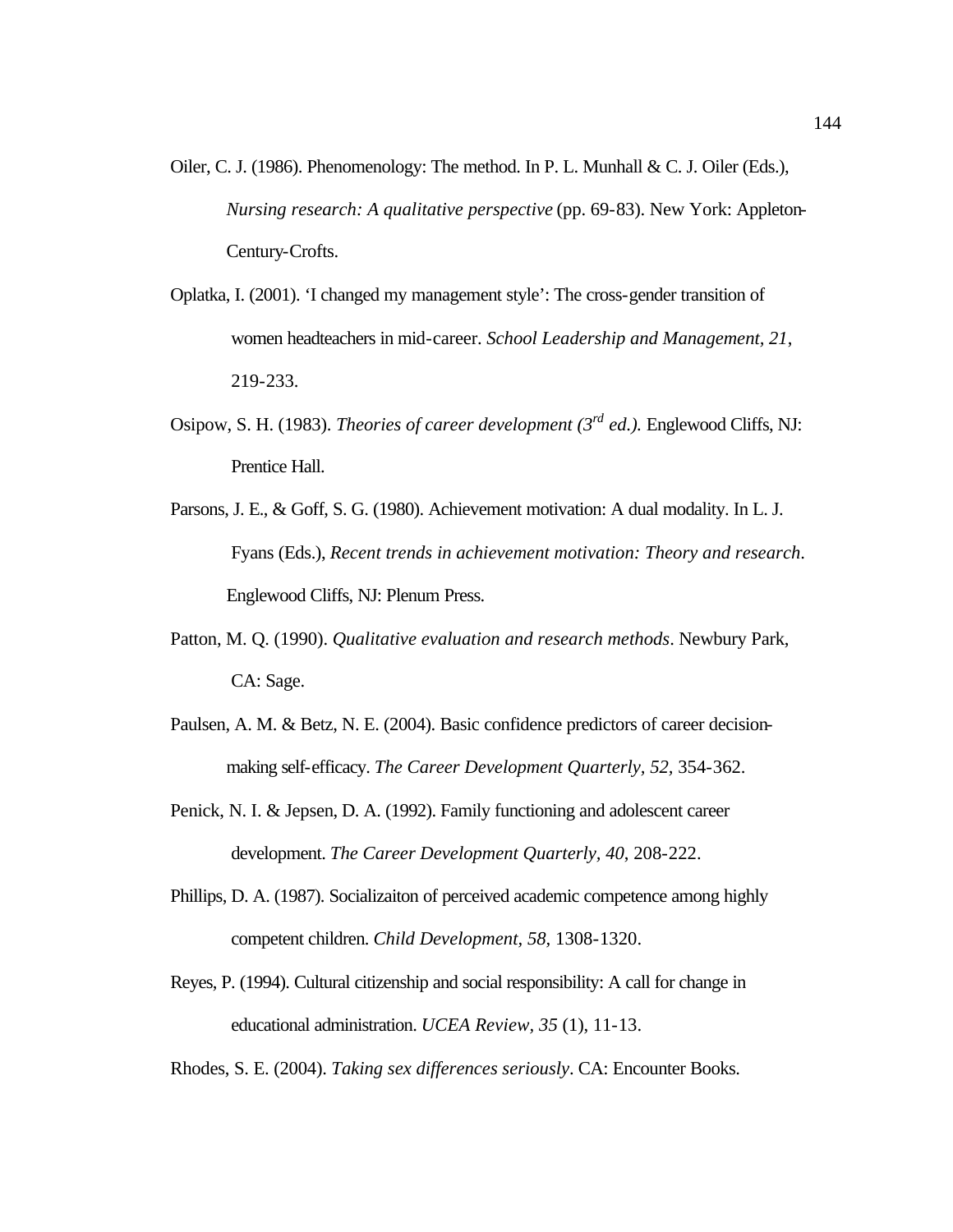Rimm, S. (1999). *See Jane win.* New York: Crown Publishers.

Rizvi, F. ( 1993). Race, gender, and the cultural and assumptions of schooling. In C.

Marshall (Ed.), *The new politics of race and gender: The 1992 yearbook of the Politics of Education Association* (pp. 203-217). Washington, DC: Falmer.

Roe, A. (1957). Early determinants of vocational choice. *Journal of Counseling Psychology, 4,* 212-217.

Rosenberg, M. (1979). Conceiving the self. New York: Basic Books.

- Rosener, J. B. (1995). Ways women lead. In J. T. Wren (Ed.), *Leader's companion* (pp. 149-160). New York: Free Press.
- Rothbart, M. (1981). Memory processes and social beliefs. In D. L. Hamilton (Ed.), *Cognitive processes in stereotyping and intergroup behavior* (pp. 145-181). Hillsdale, NJ: Erlbaum.

Rutter, V. (1996). *Celebrating girls*. Berkeley, CA: Publishers Group West.

- Sadker, M., & Sadker, D. (1994). *Failing at fairness: How America's schools cheat girls.* New York: Charles Scribner's Sons.
- Scheurich, J. J. (1995). A postmodernist review of research interviewing. *International Journal of Qualitative Studies in Education, 8*, 239-252.
- Schulenberg, J. E., Vondracek, F. W. & Crouter, A. C. (1984). The influence of the family on vocational development. *Journal of Marriage and the Family, 46*, 129- 143.

Sergiovanni, T. J. (1992). *Moral leadership*. San Francisco: Jossey-Bass.

Shakeshaft, C. (1987). *Women in educational administration*. Newbury Park, CA: Sage.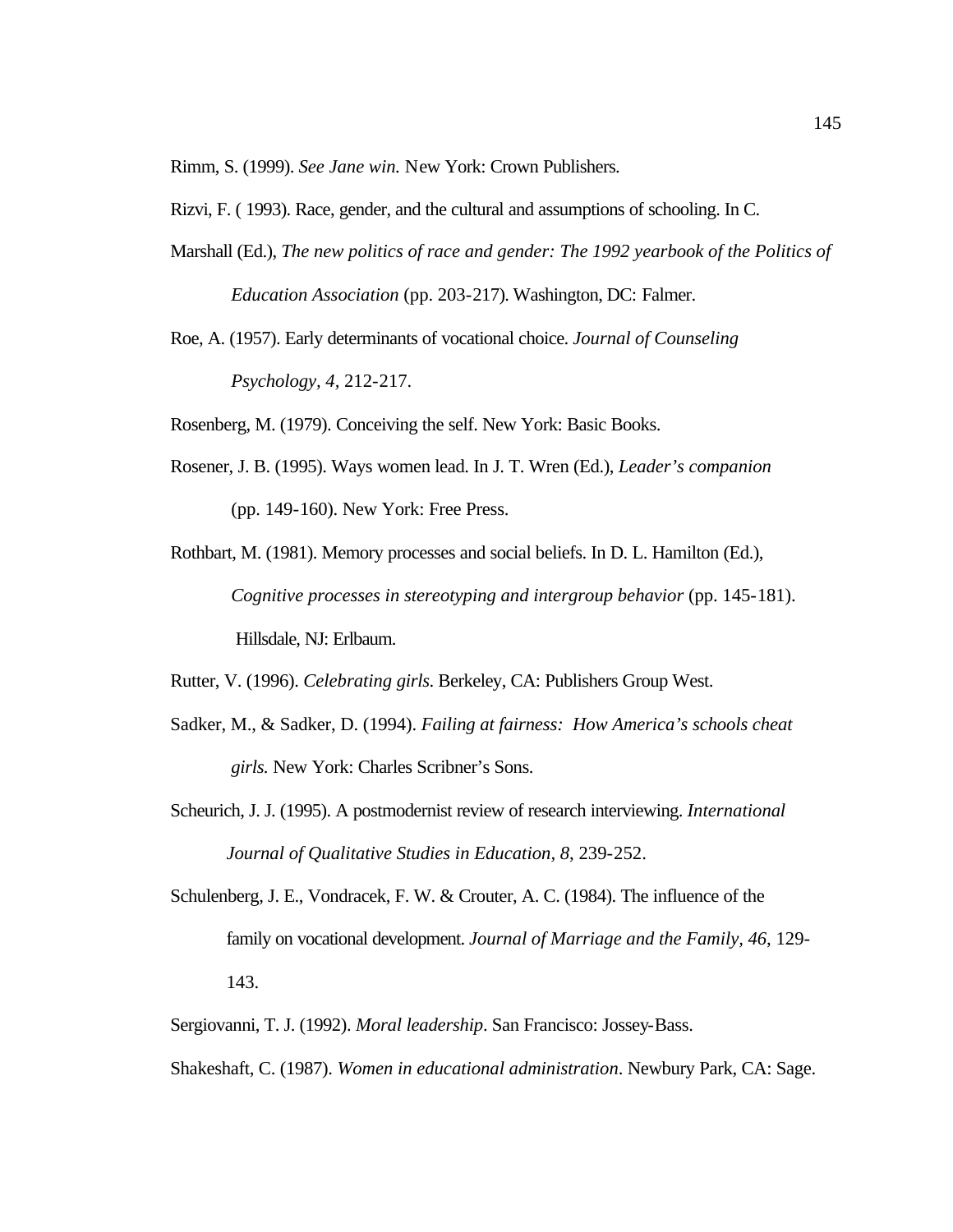Shakeshaft, C. (1989). *Women in educational administration*. Newbury Park, CA: Sage.

Shakeshaft, C. (1990). *Women in educational administration.* Newbury Park, CA: Sage.

- Shank, G. D. (2002). *Qualitative research: A personal skills approach*. NJ: Prentice Hall.
- Shepard, I. S. (1999, February). *Persistence of graduate students in educational administration in seeking and securing positions: A gender difference exists.* Paper presented at the AASA National Conference on Education, New Orleans, LA.
- Silber, E. & Trippett, J. (1965). Self-esteem: Clinical assessment and measurement validation. *Psychological Reports, 16*, 1017-1071.
- Skinner, C., Robinson, S., Brown, C., & Cates, G. (1999). Female publication patterns in School Psychology Review, Journal of School Psychology, and School Psychology Quarterly from 1985-1994. *School Psychology Review, 28* (1), 76- 83.
- Skrla, L. (1999). *Masculinity/femininity: Hegemonic normalizations in the public school superintendency*. Paper presented at the annual meeting of the American Educational Research Association, Montreal, Canada.
- Skrla, L., Reyes, P., & Scheurich, J. J. (2000). Sexism, silence, and solutions: Women superintendents speak up and speak out. *Educational Administrative Quarterly, 36* (1), 44-75.
- Smith, D. M. (2000). *Women at work.* Upper Saddle River, NJ: Prentice Hall.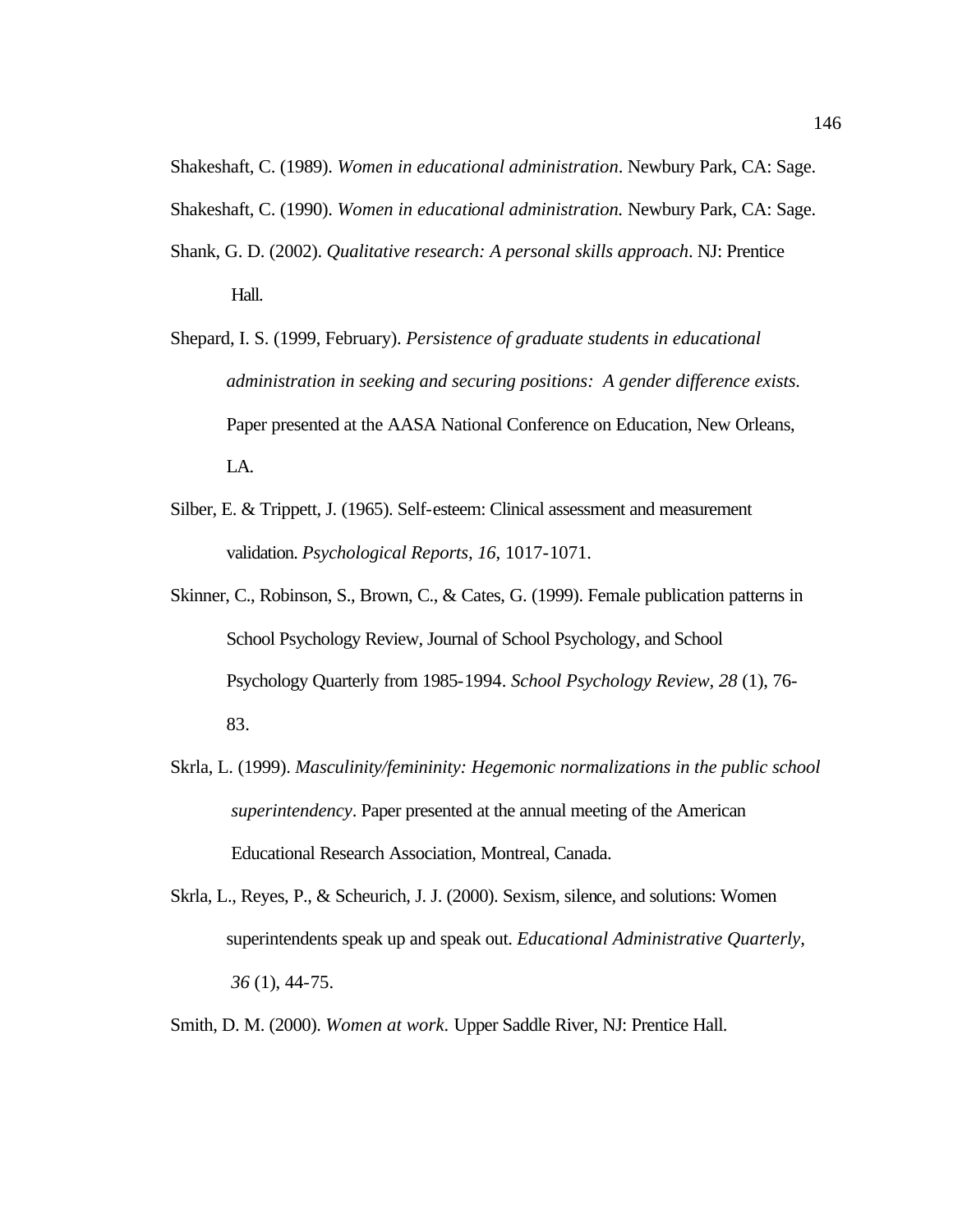- Super, D. E. (1963). Self-concepts in vocational development. In D. E. Super (Ed.), *Career Development: Self-Concept Theory* (pp. 1-16). NY: College Entrance Examination Board.
- Super, D. E. (1990). A life-span, life-space approach to career development. In D. Brown & L. Brooks (Eds.), *Career choice and development: Applying contemporary theories to practice* (pp. 197-261). San Francisco, CA: Jossey-Bass.
- Swann, W. B., Langlois, J. H., & Gilbert, L. A. (Eds.). (1999). *Sexism and stereotypes in modern society: The gender science of Janet Taylor Spence.* Washington, DC: APA Press.
- Tajfel, H., Flament, C., Billig, M., & Bundy, R. (1971). Social categorization and intergroup behaviour*. European Journal of Social Psychology, 1*, 149-178.
- Taylor, K. M., & Betz, N. E. (1983). Applications of self-efficacy theory to the understanding and treatment of career decisions. *Journal of Vocational Behavior, 22*, 63-81.
- Tesch, R. (1990). *Qualitative research: Analysis types and software tools*. New York: Falmer.
- Tesch, B., Wood, H., Helwig, A., & Nattinger, A. (1995). Promotion of women physicians in academic medicine: Glass ceiling or sticky floor? *Journal of American Medical Association, 34*, 455-456.
- Tibbetts, S. (1980). The woman principal: Superior to male? *Journal of the National Association for Women Deans, Administrators, and Counselors, 43* (4), 15-18.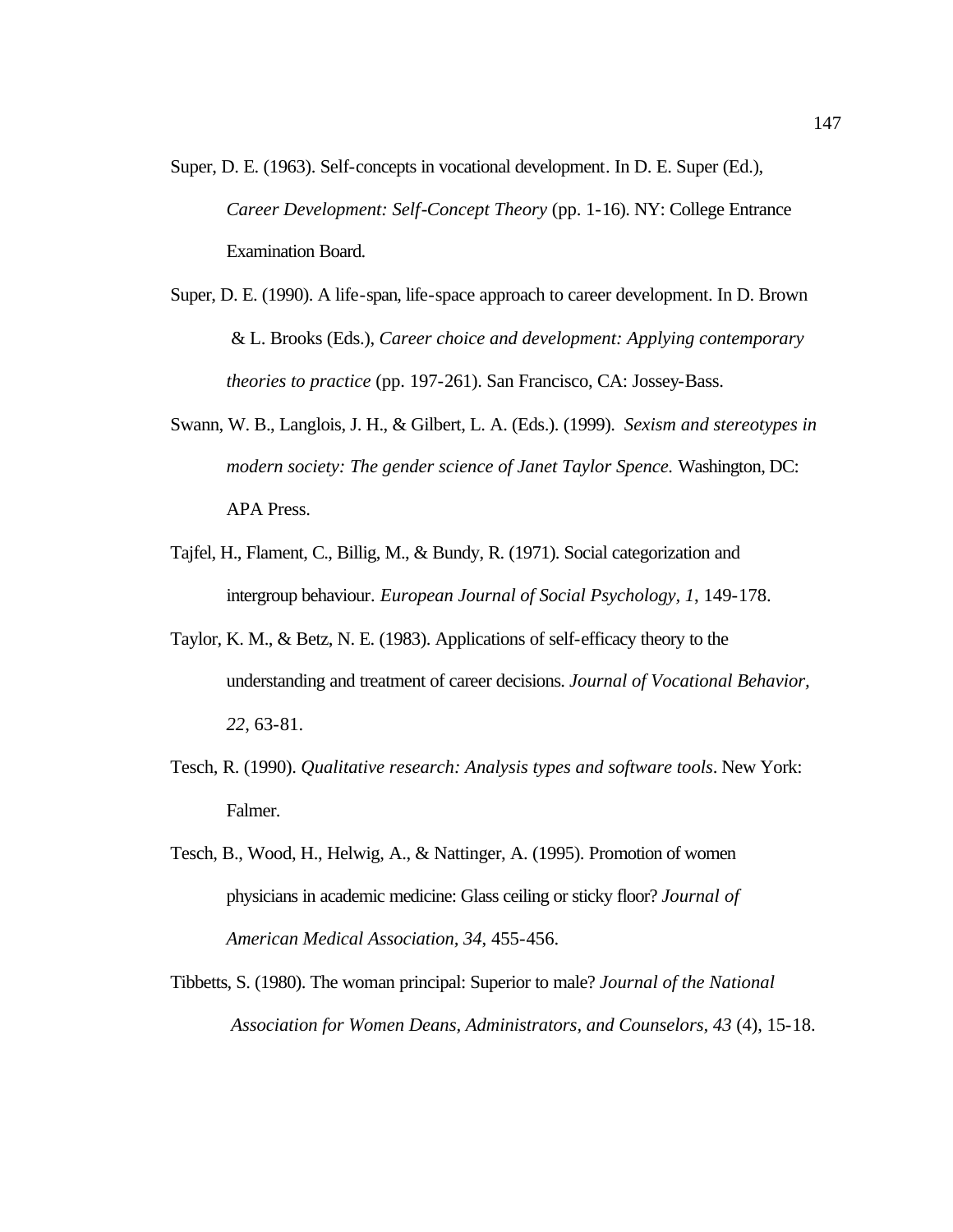- Tindall, J., Boyler, L., Cline, P., Emberger, P., Powell, S., & Wions, J. (1978). Perceived leadership rankings of males and females in small task groups. *The Journal of Psychology, 100*, 13-20.
- Tinklin, T. (2003). Gender differences and high attainment. *British Educational Research Journal, 29*, 307-325.
- Tinklin, T., Croxford, L., Ducklin, A., & Frame, B. (2001). *Gender and pupil performance in Scotland's schools.* Edinburgh, University of Edinburgh.
- Trepanier-Street, M. L. & Romatowski, J. A. (1999). The influence of children's literature on gender role perceptions: A reexamination. *Early Childhood Education Journal, 26* (3), 155-159.
- Trousdale, A. M. & McMillan, S. (2003). "Cinderella was a wuss": A young girl's responses to feminist and patriarchal folktales. *Children's Literature in Education, 34* (1), 1-28.
- Updegraff, K. A., Eccles, J. S., Barber, B. L., & O'Brien, K. M. (1996). Course enrollement as self-regulatory behavior: Who takes optional high school math courses? *Learning and Individual Differences, 8,* 239-259.
- U.S. Department of Education/National Center for Education Statistics. (2000). *Trends in educational equity for girls and women,* NCES 2000-030, by Y. Bae, S. Choy, C. Geddes, J. Sable, & T. Snyder. Washington, DC: Author.
- Walby, S. (1990). *Theorizing patriarchy.* Cambridge, MA: Basil Blackwell.
- Walsh, W. B. & Osipow, S. H. (Eds.) (1994). *Career counseling for women*. Hillsdale, NJ: Erlbaum.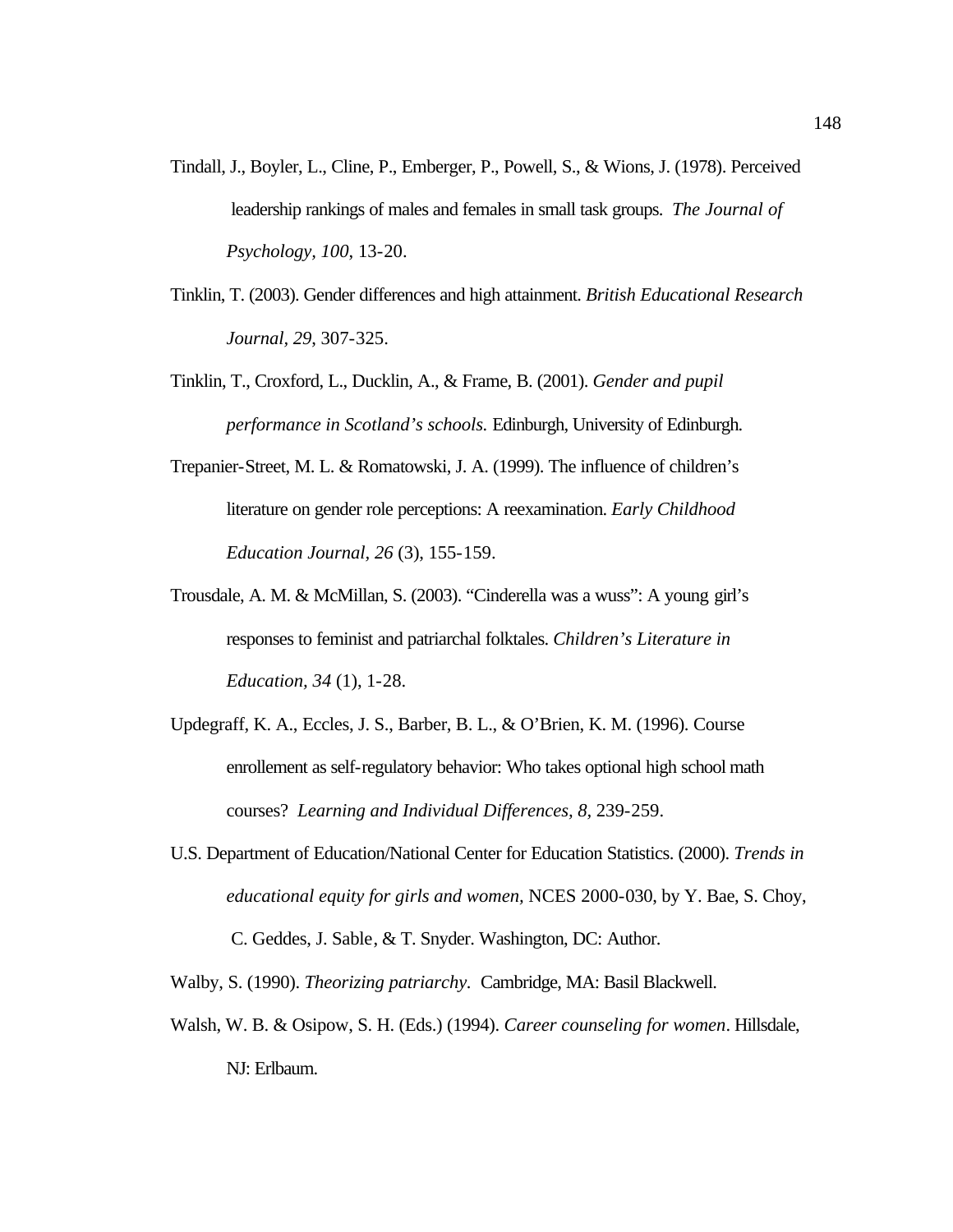- Walters, M., Carter, B., Papp, P., & Silverstein, O. (1988). *The invisible web: Gender patterns in family relationships.* New York: Guilford Press.
- Warner Home Video (1999). *The wizard of oz*. Burbank, CA: Time Warner Entertainment Co.
- Weedon, C. (1987). *Feminist practice and poststructionalist theory*. New York: Basil Blackwell.
- Weiner, B. (1974). *Achievement motivation and attribution theory*. Morristown, NJ: General Learning Press.
- Weiner, B. (1979). A theory of motivation for some classroom experiences. *Journal of Educational Psychology, 71*, 3-25.
- Weiner, B. (1985). An attribution theory of achievement motivation and emotion. *Psychological Review, 92*, 548-573.
- Weiner, B. (1986). *An attributional theory of motivation and emotion*. NY: Springer-Verlag.
- Wellington, S., Kropf, M., & Gerkovich, P. (2003). What's holding women back? *Harvard Business Review, 81* (6), 18-21.
- Wenniger, M. D. & Conroy, M. H. (2001). *Gender equity or bust.* San Francisco: Jossey-Bass Publishers.
- Westkott, M. (1986). *The feminist legacy of Karen Horney*. New Haven, CT: Yale University Press.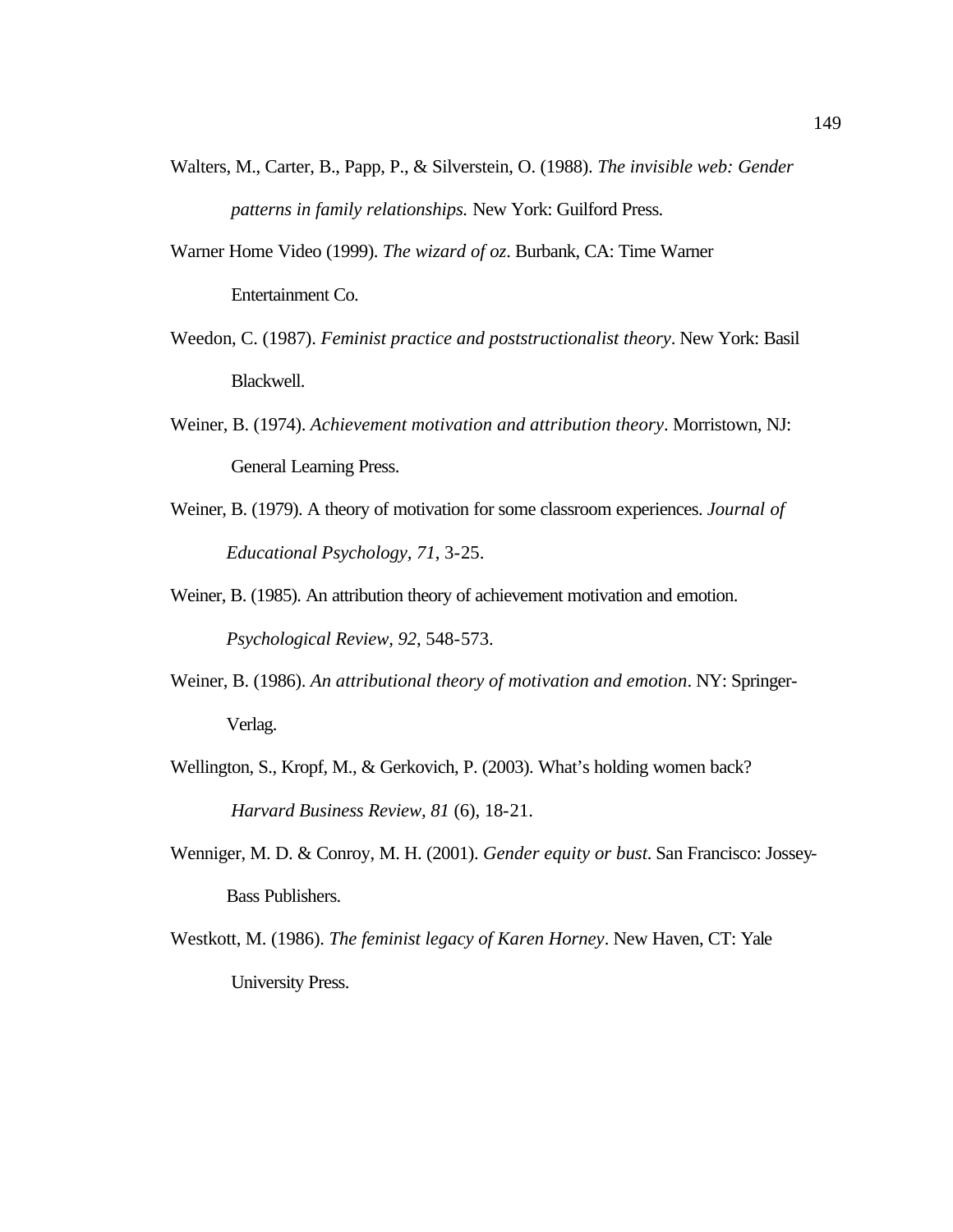Wigfield, A., Eccles, J. S., MacIver, D., Reuman, D. A., & Midgley, C. ((1991).

Transitions during early adolescence: Changes in children's domain specific selfperceptions and general self-esteem across the transition to junior high school. *Developmental Psychology, 27*, 552-565.

- Williams, J. A., Vernon, J. E., Williams, M., & Malecha, K. (1987). Sex role socialization in picture books: An update. *Social Science Quarterly, 68* (1), 148-156.
- Wren, J. T. (Ed.). (1995). *The leader's companion*. New York: The Free Press.
- Wright, E. O. & Baxter, J. (2000). The glass ceiling hypothesis: A reply to critics. *Gender & Society, 14*, 814-821.

Yin, R. K. (1989). *Case study research: Design and methods*. Newbury Park, CA: Sage.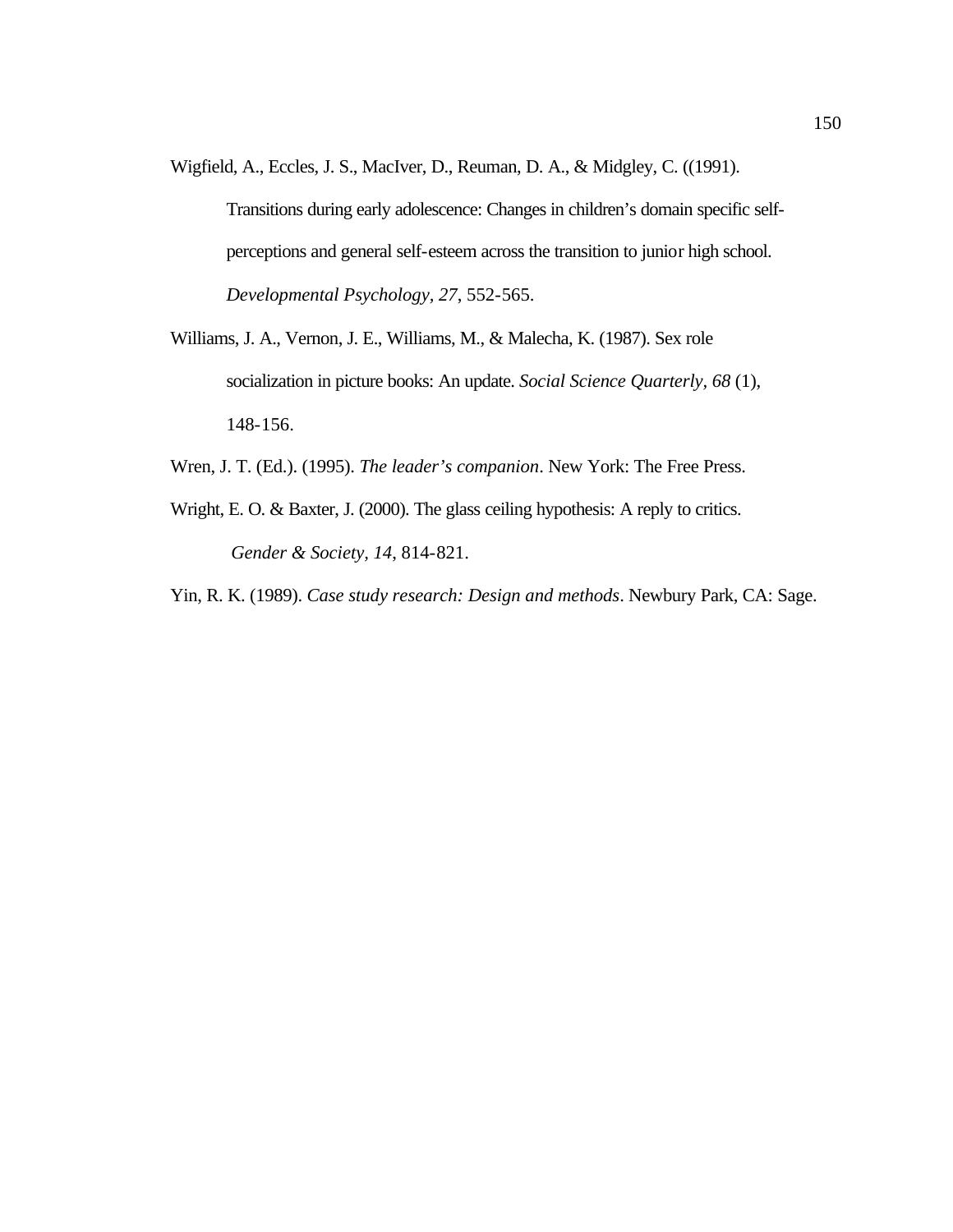Appendix A

Introductory Letter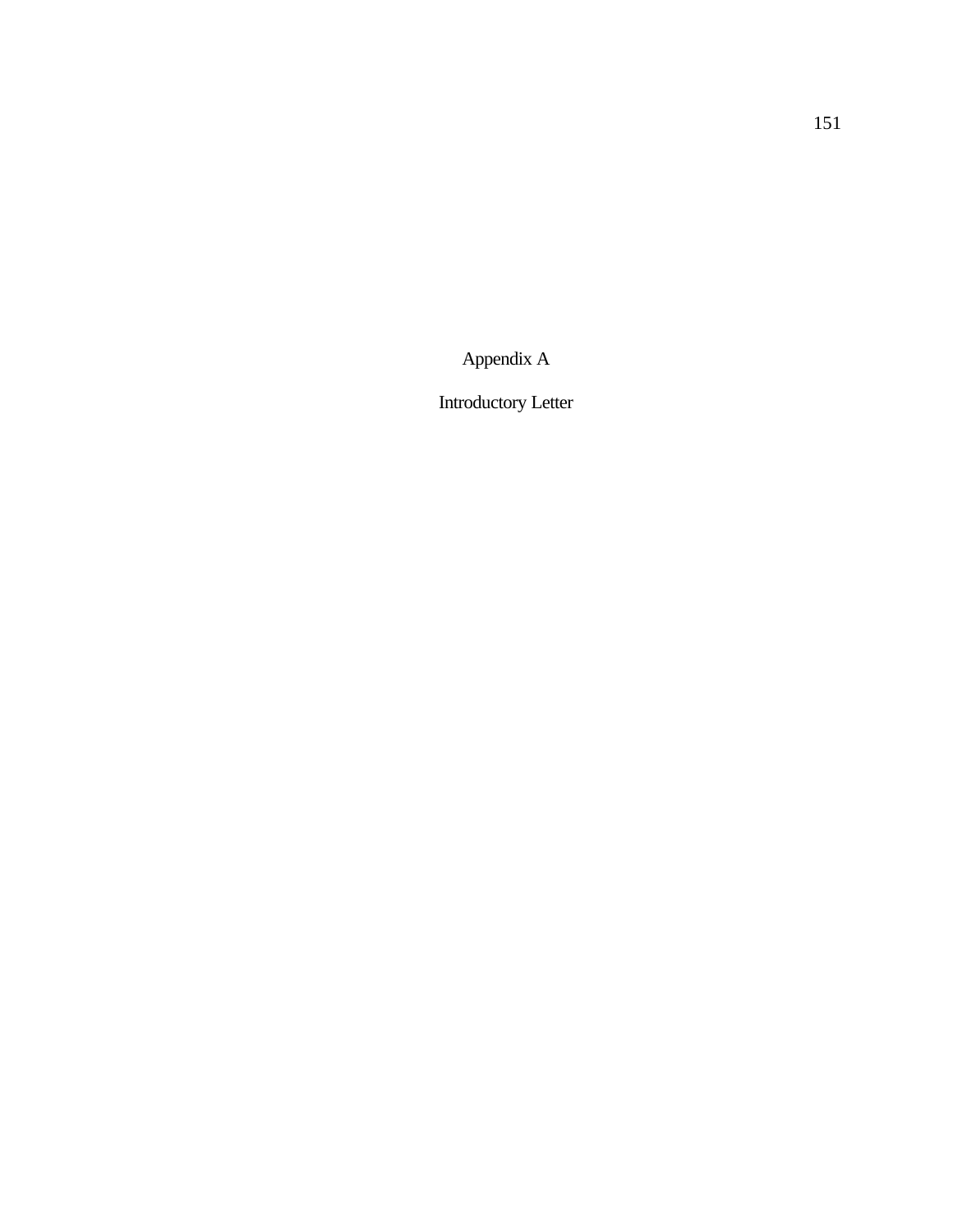## DUQUESNE UNIVERSITY

600 Forbes Avenue Pittsburgh, PA 15282

Dear<sub>is</sub>

Although women have made gains, the shortage of women in leadership positions remains a far-reaching concern in all management arenas. As women, we are faced with both internal and external barriers that may affect our career choice decisions. These barriers may be the result of how we are socialized as children. In order to take a deeper look at how our career choices were influenced by our early childhood environments and thus, to inform our understanding of current socialization practices, I am conducting a study of select women in the Erie/Pittsburgh area.

I am currently a doctoral student in the Duquesne University School of Education Interdisciplinary Doctoral Program for Educational Leaders. I am in the process of conducting my dissertation study. The selected focus of my research is studying *The Effects of Childhood Themes on Women's Aspirations Toward Leadership Roles*. I intend to investigate the effects of socialized gender roles and the influence of early childhood messages on women's career decisions.

My investigation will involve one ninety minute interview, the completion of a checklist, a self-esteem inventory and a follow-up focus group with a small number of women. In addition, you will be asked to journal personal gender-related experiences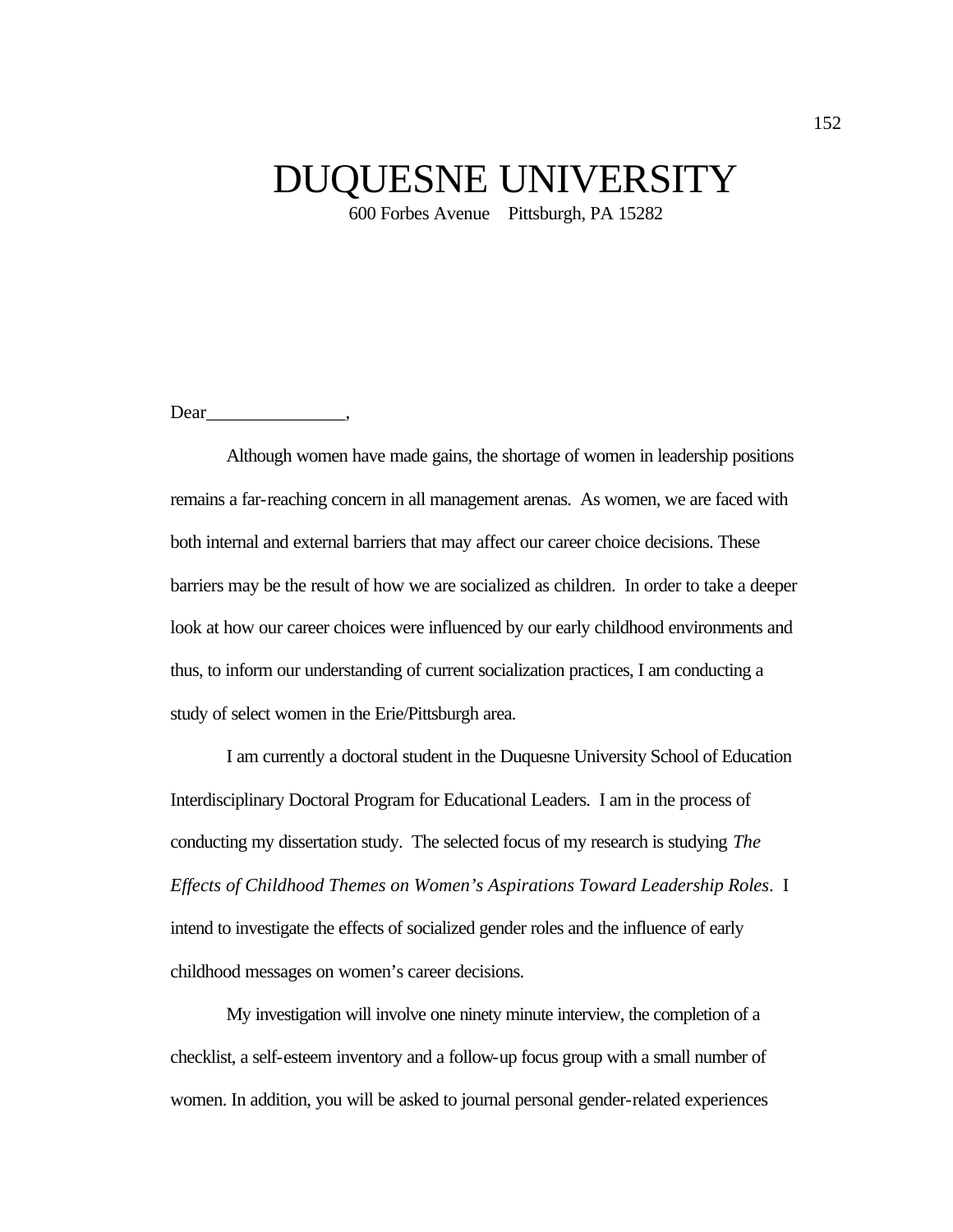over a two-week period. Given your unique career choice your participation in this investigation would be extremely helpful. I recognize your busy schedule so I am willing to arrange all contacts at your convenience both in time and location.

I will be contacting you by phone within the next week to answer any questions you may have and to give you further information regarding the nature of my research. I hope that you can assist me in my quest to further investigate this avenue of study.

Regards,

Janet R. Wojtalik Doctoral Candidate 2006 Duquesne University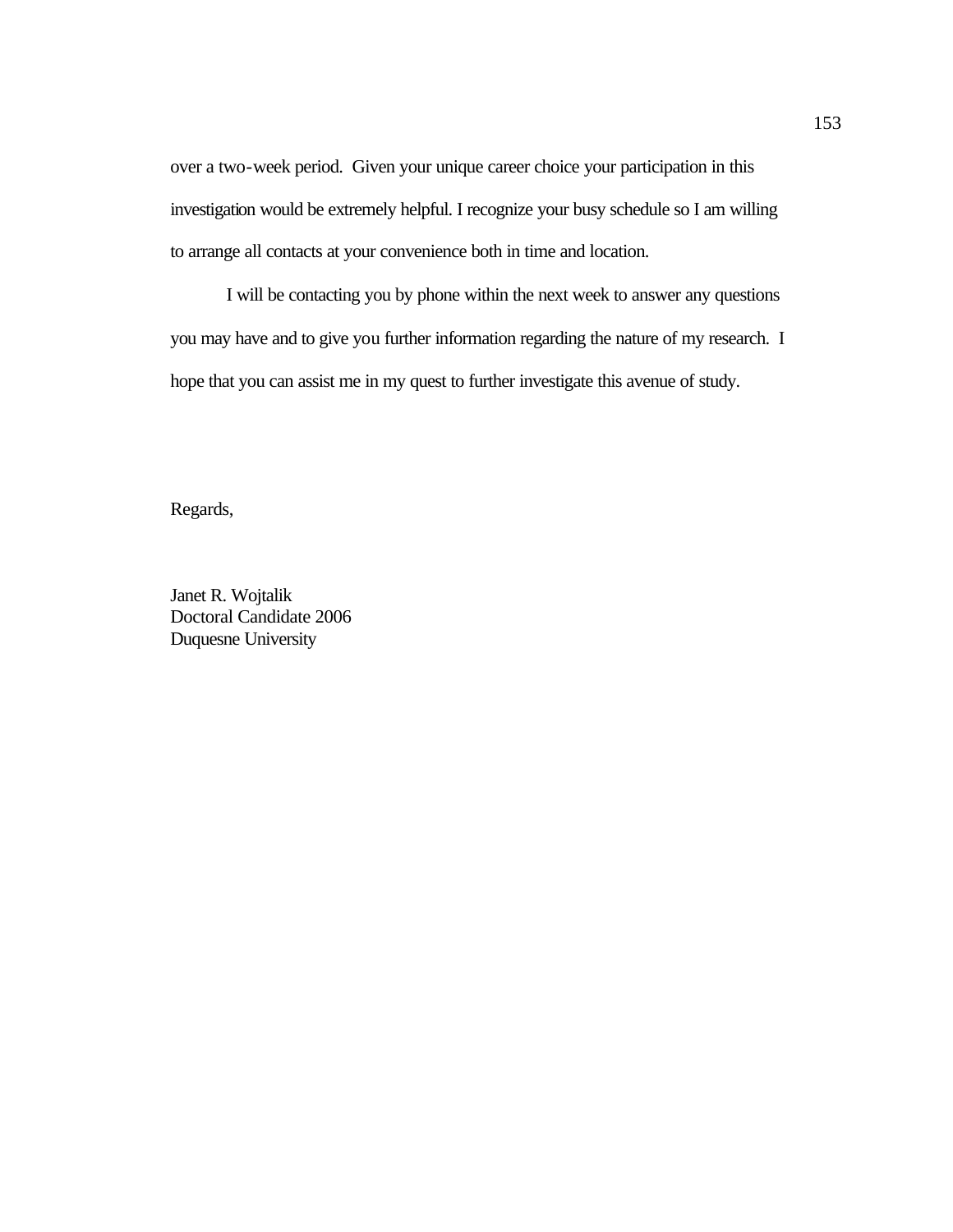Appendix B

Informed Consent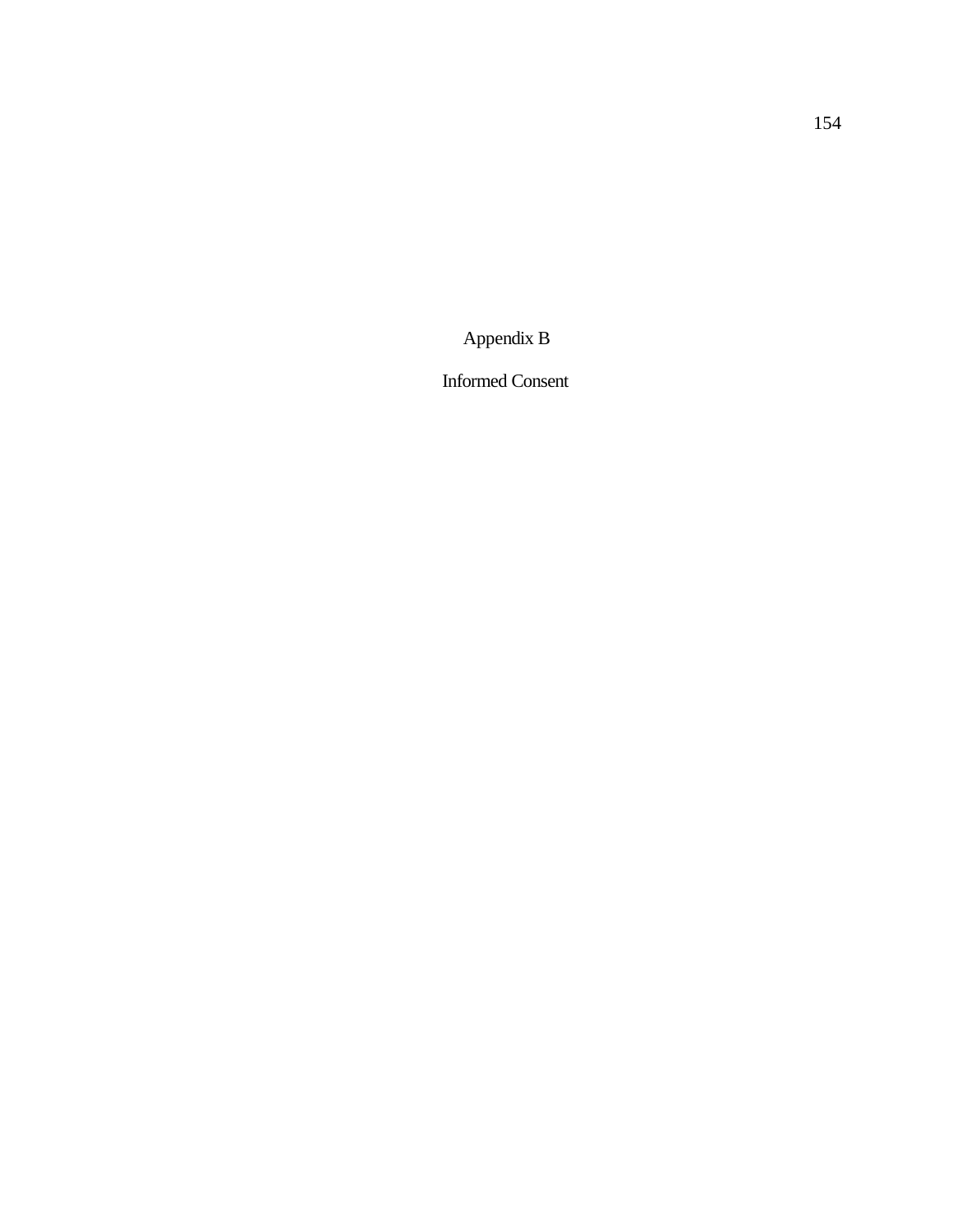# DUQUESNE UNIVERSITY

600 Forbes Avenue Pittsburgh, PA 15282

## **CONSENT TO PARTICIPATE IN A RESEARCH STUDY**

| <b>TITLE:</b>              | The Effects of Childhood Themes on Women's<br><b>Aspirations Toward Leadership Roles</b>                                                                                                                                                                                                                                                                                                                                                                                                                                                                  |
|----------------------------|-----------------------------------------------------------------------------------------------------------------------------------------------------------------------------------------------------------------------------------------------------------------------------------------------------------------------------------------------------------------------------------------------------------------------------------------------------------------------------------------------------------------------------------------------------------|
| <b>INVESTIGATOR:</b>       | Janet R. Wojtalik, 508 West 57 <sup>th</sup> Street, Erie, PA 16509<br>814-490-1858 (C)<br>814-864-3725 (H)                                                                                                                                                                                                                                                                                                                                                                                                                                               |
| <b>ADVISOR:</b>            | Dr. Mary Breckenridge, Mercyhurst College<br>814-824-3035                                                                                                                                                                                                                                                                                                                                                                                                                                                                                                 |
| <b>SOURCE OF SUPPORT:</b>  | This study is being performed as partial fulfillment of the<br>requirements for the doctoral degree in Educational<br>Leadership at Duquesne University.                                                                                                                                                                                                                                                                                                                                                                                                  |
| <b>PURPOSE:</b>            | You are being asked to participate in a research project<br>that seeks to investigate the effects of childhood themes<br>on women's aspirations towards leadership. You will be<br>asked to allow me to interview you, complete a<br>checklist, self-esteem inventory, two-week journal<br>and participate in one focus group meeting. The<br>interviews and group sessions will be tape recorded and<br>transcribed. When audiotapes are transcribed all<br>identifiers of you, your employer and anyone you talk<br>about will be deleted or disguised. |
|                            | These are the only requests that will be made of you.                                                                                                                                                                                                                                                                                                                                                                                                                                                                                                     |
| <b>RISKS AND BENEFITS:</b> | There are no risks involved. Through the 90 minute<br>interview and 90 minute focus group you will benefit by<br>sharing your experiences and thus contributing to the<br>study and its results. This research may influence your<br>understanding of links between ways of socializing our<br>children and career choice aspirations, and thus future<br>action.                                                                                                                                                                                         |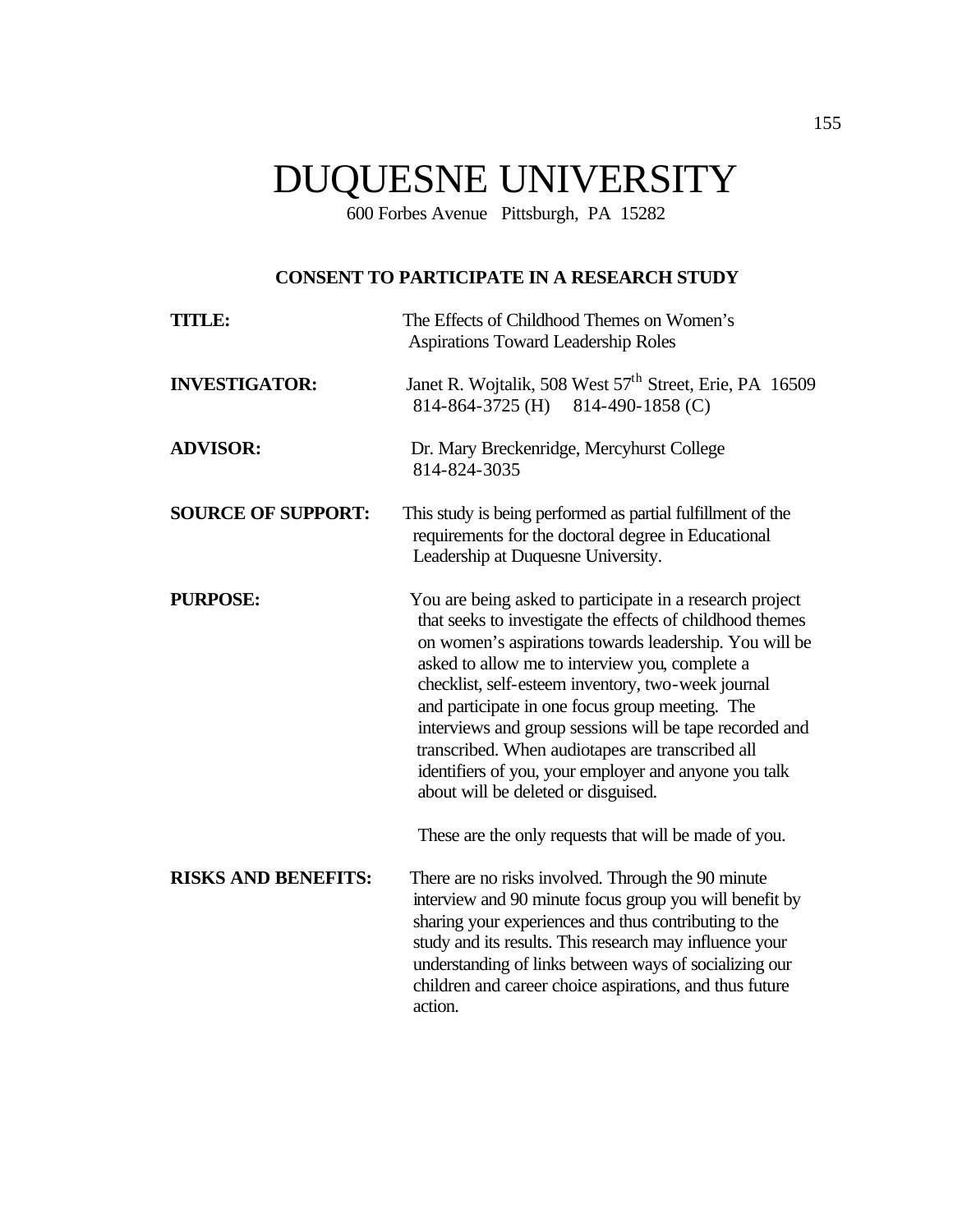| <b>COMPENSATION:</b>       | There will be no compensation for your involvement.<br>However, participation in the project will require no<br>monetary cost to you. An envelope is provided for return<br>of your response to the investigator.                                                                                                                                                                                                                                                                                                                                                                        |
|----------------------------|------------------------------------------------------------------------------------------------------------------------------------------------------------------------------------------------------------------------------------------------------------------------------------------------------------------------------------------------------------------------------------------------------------------------------------------------------------------------------------------------------------------------------------------------------------------------------------------|
| <b>CONFIDENTIALITY:</b>    | Your name will never appear on any survey or research<br>instrument. While a number will be assigned to your<br>responses so the responses can be linked, the number<br>will never be connected with your name in any form or<br>any place. No identity will be made in the data analysis.<br>Your responses will only appear in narrative data<br>summaries. All written materials and consent forms will<br>be stored in a locked file in the researcher's home.<br>Based on federal guidelines all materials will be<br>destroyed five years following completion of the<br>research. |
| <b>RIGHT TO WITHDRAW:</b>  | You are under no obligation to participate in this study.<br>You are free to withdraw your consent to participate at<br>any time.                                                                                                                                                                                                                                                                                                                                                                                                                                                        |
| <b>SUMMARY OF RESULTS:</b> | A summary of the results of this research will be<br>supplied to you, at no cost, upon request.                                                                                                                                                                                                                                                                                                                                                                                                                                                                                          |
| <b>VOLUNTARY CONSENT:</b>  | I have read the above statements and understand what<br>is being requested of me. I also understand that my<br>participation is voluntary and that I am free to withdraw<br>my consent at any time, for any reason. On these terms,<br>I certify that I am willing to participate in this research<br>project.                                                                                                                                                                                                                                                                           |

\_\_\_\_\_\_\_\_\_\_\_\_\_\_\_\_\_\_\_\_\_\_\_\_\_\_\_\_\_\_\_\_\_\_\_\_\_ \_\_\_\_\_\_\_\_\_\_\_\_\_\_\_\_\_\_\_\_\_

Participant's Signature Date

\_\_\_\_\_\_\_\_\_\_\_\_\_\_\_\_\_\_\_\_\_\_\_\_\_\_\_\_\_\_\_\_\_\_\_\_\_\_ \_\_\_\_\_\_\_\_\_\_\_\_\_\_\_\_\_\_\_\_\_ Researcher's Signature Date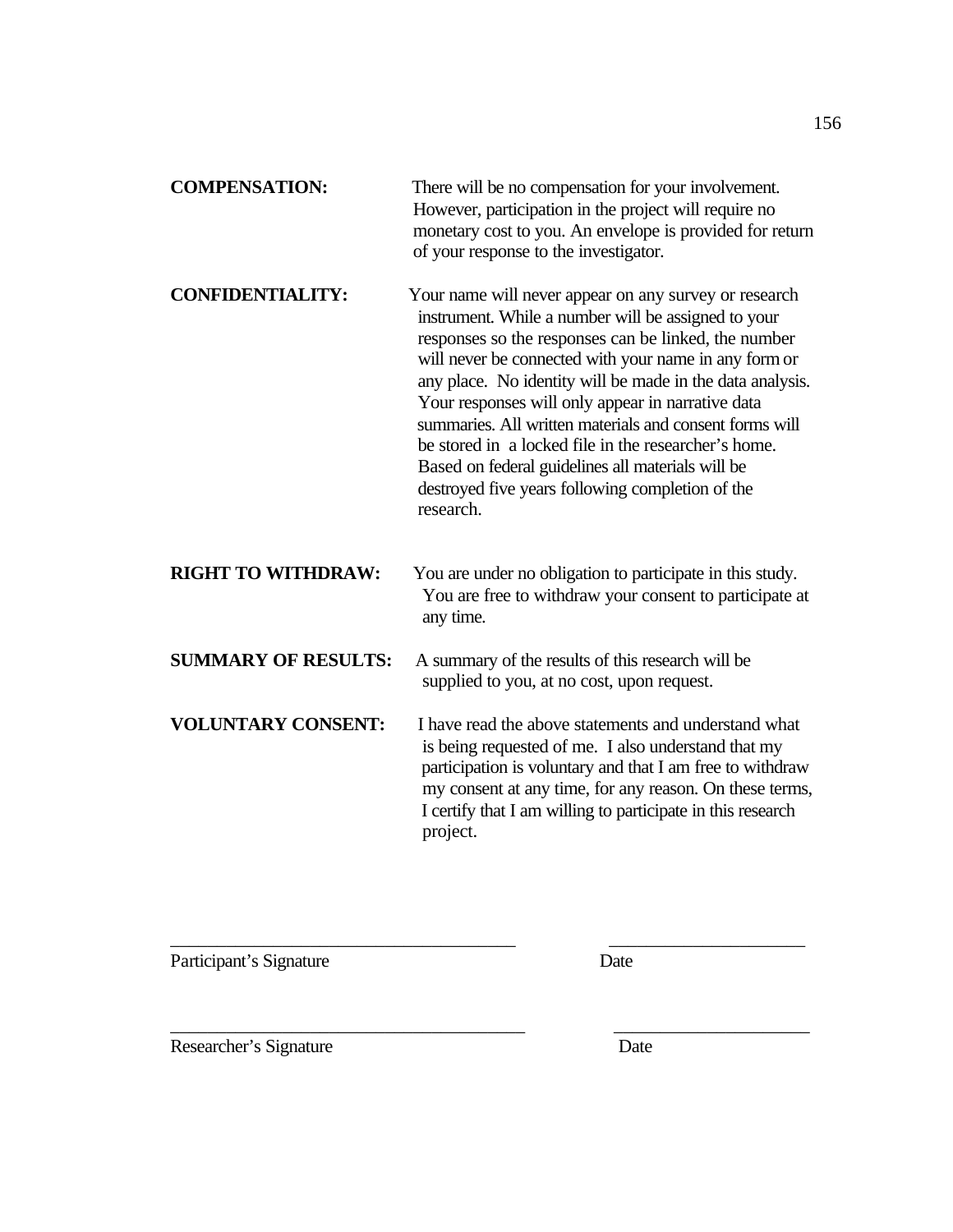Appendix C

Open-Ended Interview Guide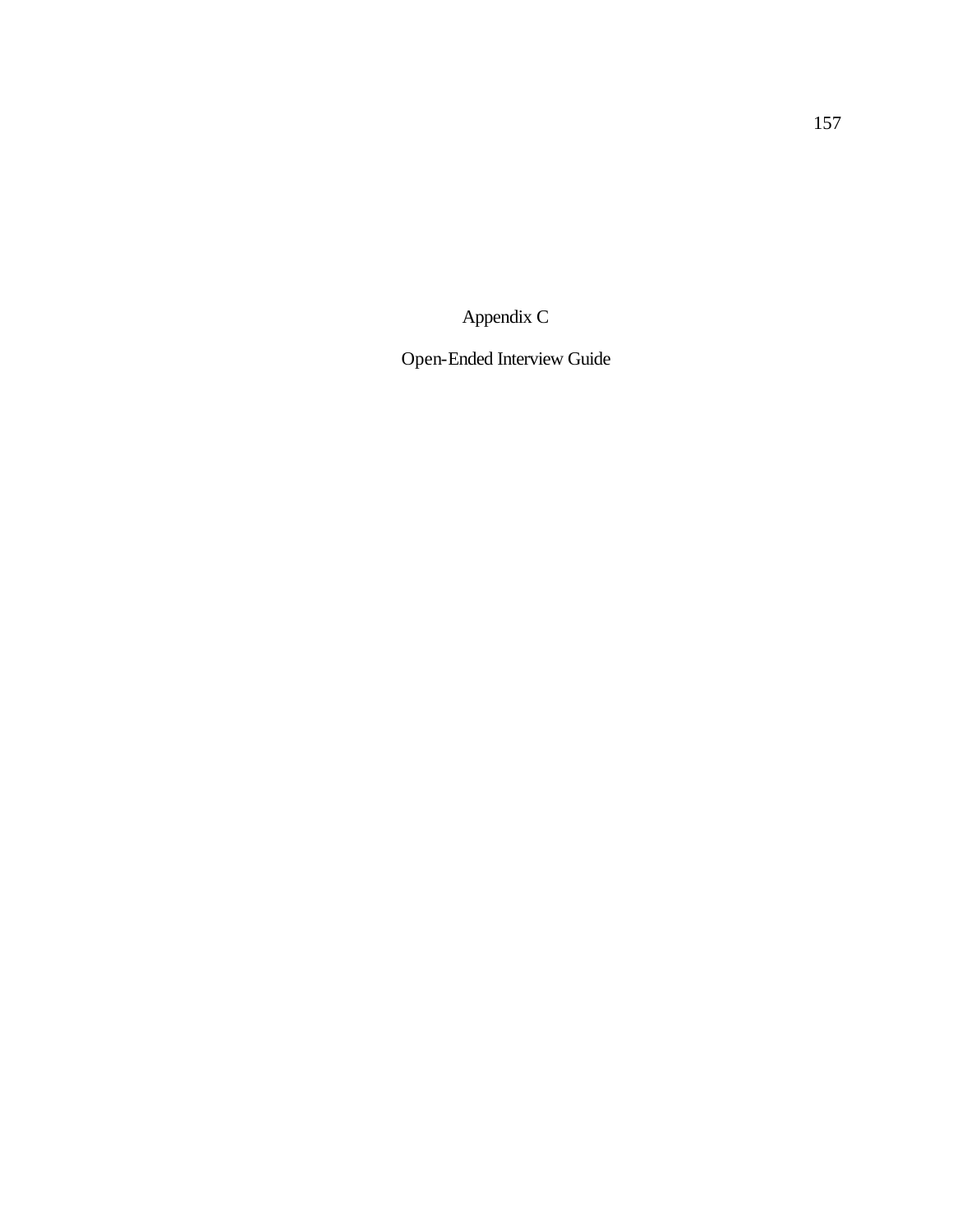#### Open-Ended Interview Guide

This study will be guided by the following response prompts:

- 1. Please describe the dynamics of your family during your early childhood years. Include: the role of your mother, the role of your father, your place in the family, your parents' occupations.
- 2. Describe yourself during that time. Were you shy, outgoing, dependent, independent, fearful, brave, aggressive, nurturing, sad, happy, mischievous, etc?
- 3. Who were your heroes?
- 4. In looking back, what do you see as the predominant gender roles communicated to you during these early years? What do girls do? What do boys do? How were they communicated? (e.g. directly, indirectly, etc.)
- 5. What activities were you encouraged to participate in as a child? (dance, sports, karate, scouting, gymnastics, etc.)
- 6. What were your parents' career aspirations for you?
- 7. What were your career aspirations as a child?
- 8. What educational/career options were offered or encouraged?
- 9. What were your favorite fairy tales, cartoons, movies or T. V. shows as a child?
- 10. Who was most influential in your life in regards to career choice? (person or event) Why?
- 11. What do you believe about women? About men? Has this changed over the years? Why? (e.g. role in the family, leadership ability, etc.)
- 12. Were the themes of female helplessness or male dominance prominent in your childhood home? Please cite examples supporting your answer.
- 13. How would your life be different if you were born male?
- 14. What were your parents' educational levels?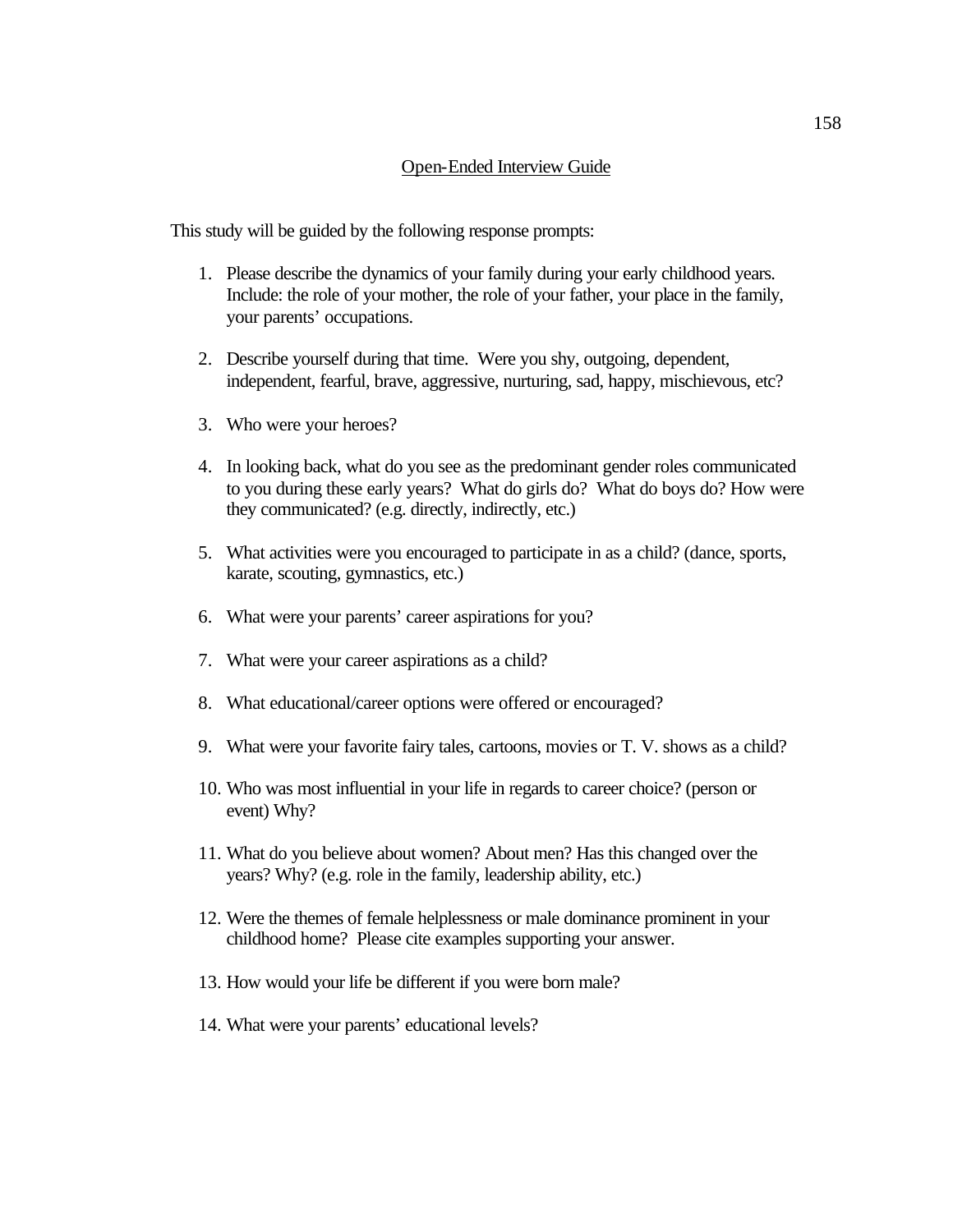Appendix D

Gender-Message Assessment Checklist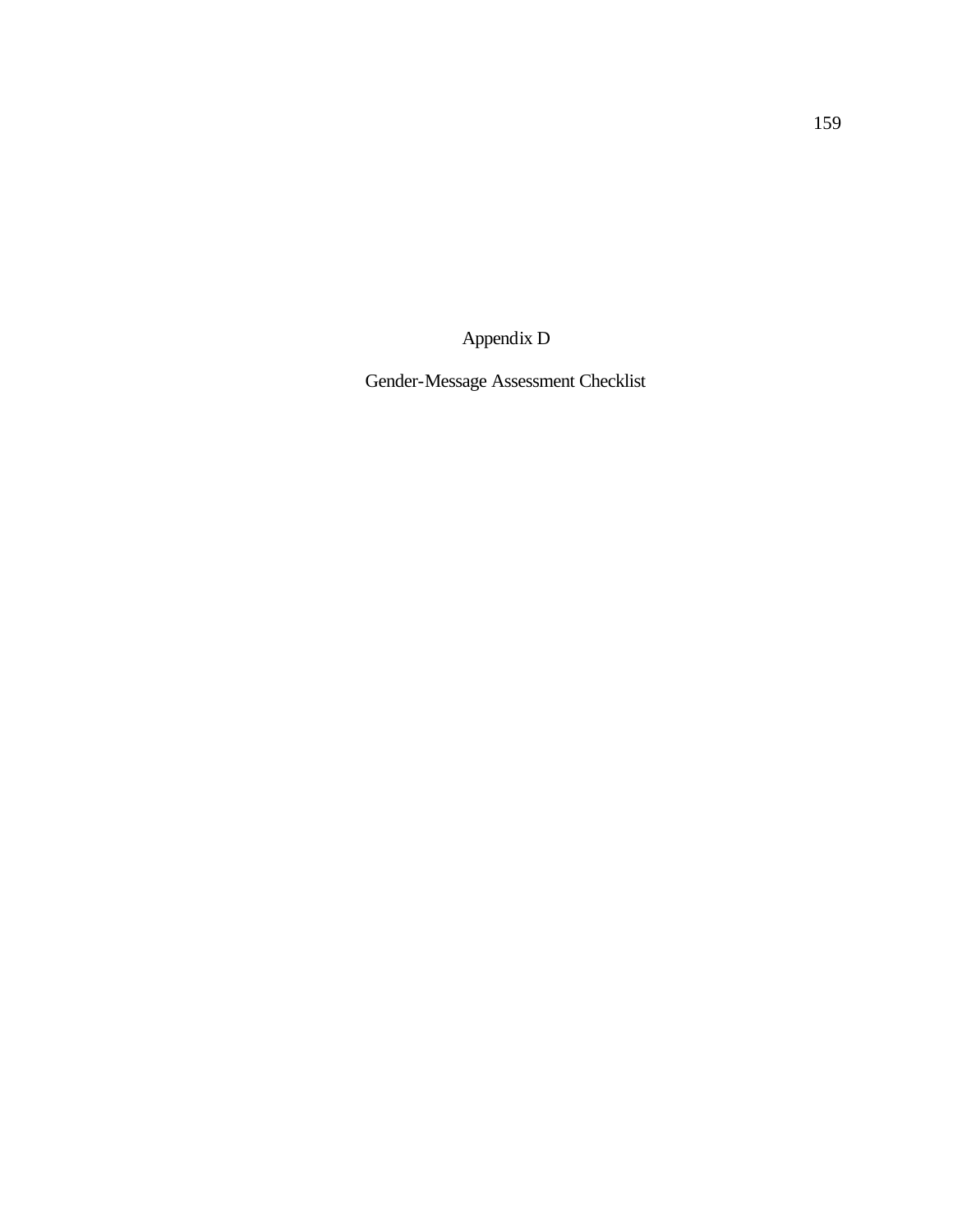Which of the following attitudes or statements were implied or communicated to you during your early childhood years?

Please check all that apply and comment as appropriate.

\_\_\_\_ Boys are strong. Girls are weak.

\_\_\_\_ You can be anything you want to be when you grow up.

\_\_\_\_ You should dress *like a girl*.

\_\_\_\_ Big boys don't cry.

Girls are afraid of bugs.

\_\_\_\_ You are just like your dad.

\_\_\_\_ You were good at sports, math, science, etc. *for a girl.*

\_\_\_\_ Boys are messy. Girls are neat.

Boys are bossy. Girls are sensitive.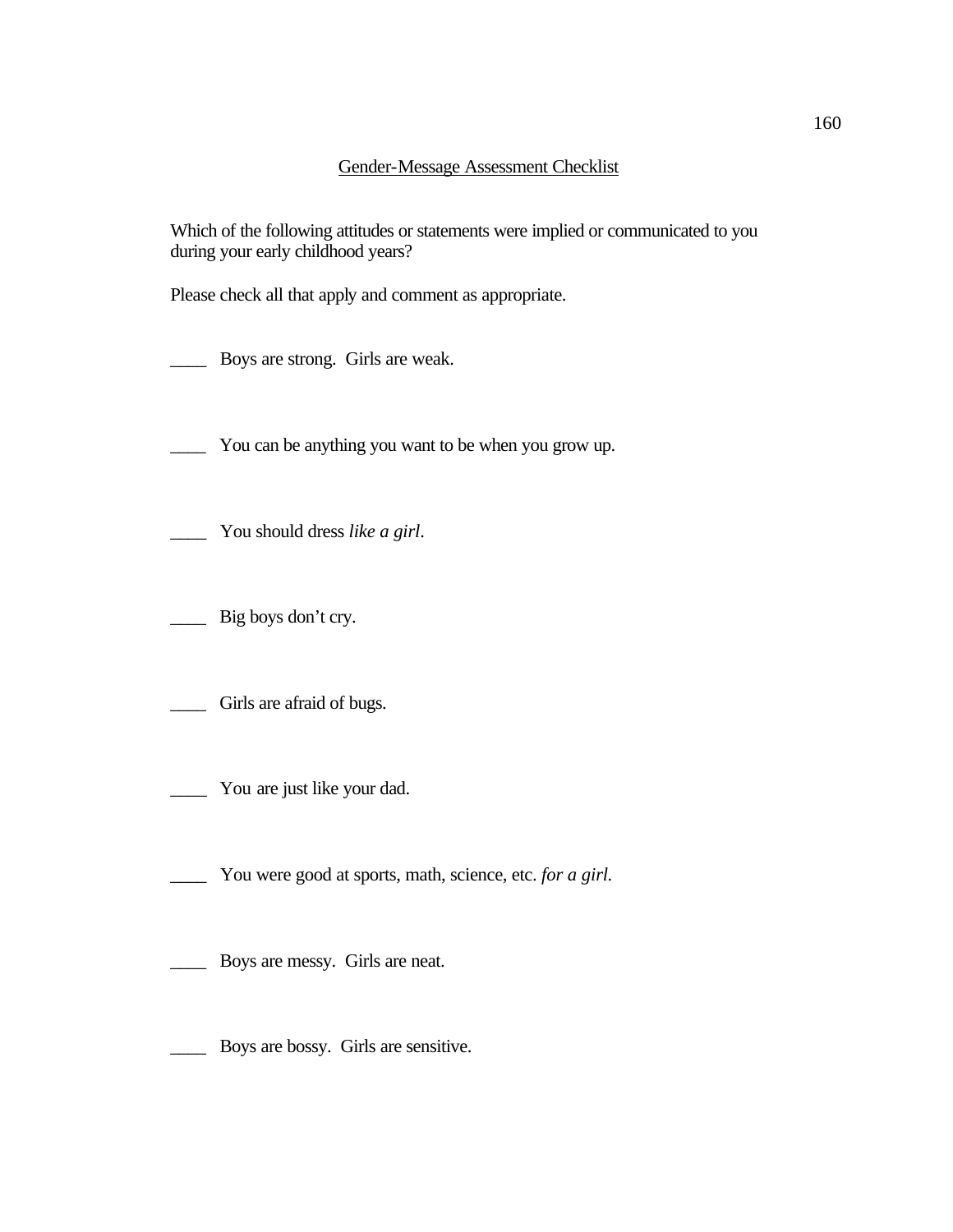The man is always in charge.

- Daddy is the boss.
- Mommy is the boss.
- Just wait till your father gets home.
- \_\_\_\_ Dad works. Mom manages the money.
- \_\_\_\_ Girls grow up to be mothers, teachers and nurses.
- \_\_\_\_ You should go to college.
- \_\_\_\_ You should grow up and marry a rich man.
- Girls are helpless.
- \_\_\_\_ Girls should know how to fix things.
- \_\_\_\_ Women cook and clean. Men work and earn money.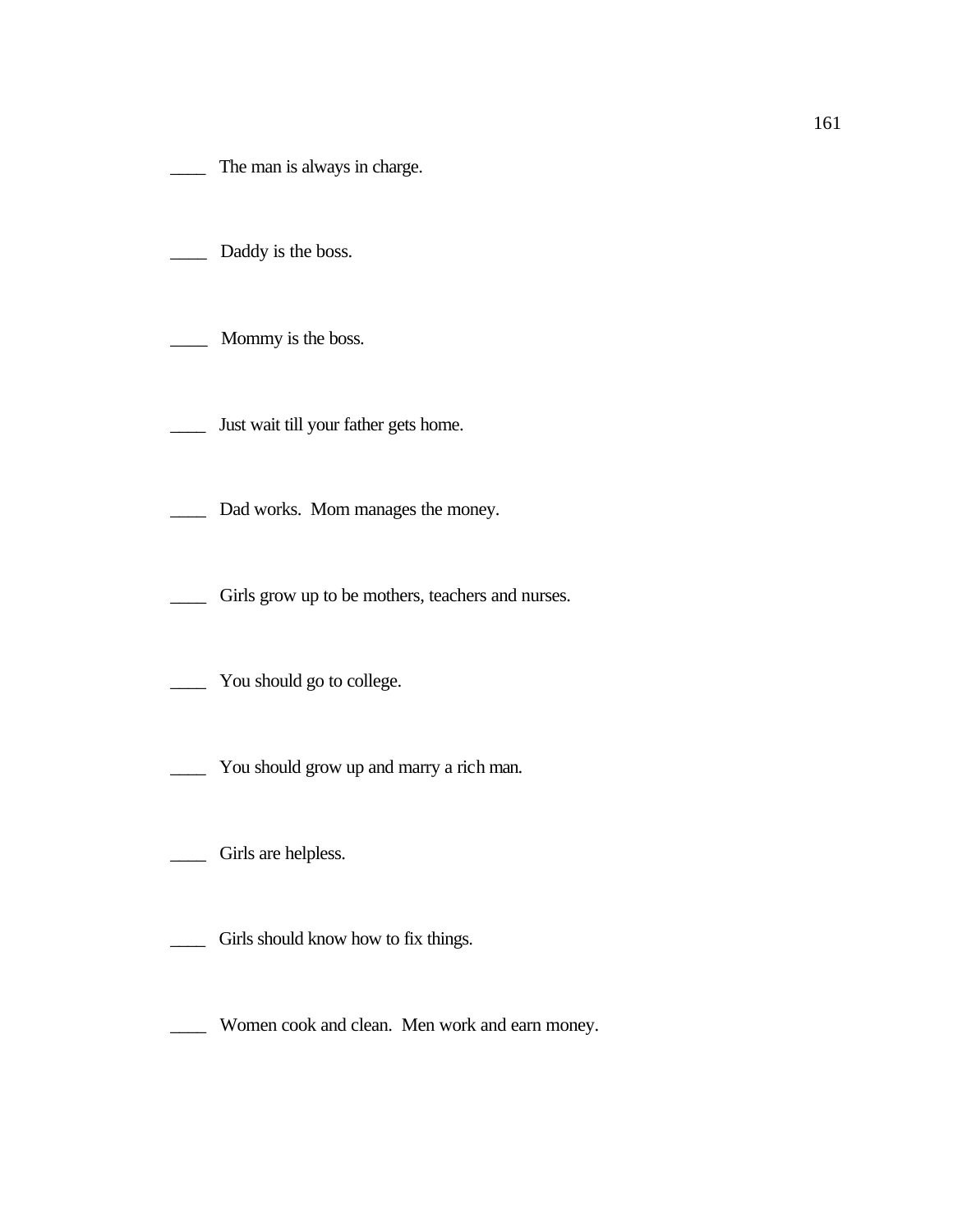\_\_\_\_ It's wrong to "throw like a girl", "run like a girl", or "cry like a girl".

\_\_\_\_ Always let the boy win.

\_\_\_\_ Boys have bad tempers. Girls are calm.

\_\_\_\_ Mom is in charge. She makes the rules and enforces them.

\_\_\_\_ The woman always waits on the man.

The women takes care of chores inside the house. The man takes care of chores outside.

\_\_\_\_ Men are bosses, women are secretaries.

\_\_\_\_ Other: \_\_\_\_\_\_\_\_\_\_\_\_\_\_\_\_\_\_\_\_\_\_\_\_\_\_\_\_\_\_\_\_\_\_\_\_\_\_\_\_\_\_\_\_\_\_\_\_\_\_\_\_\_\_.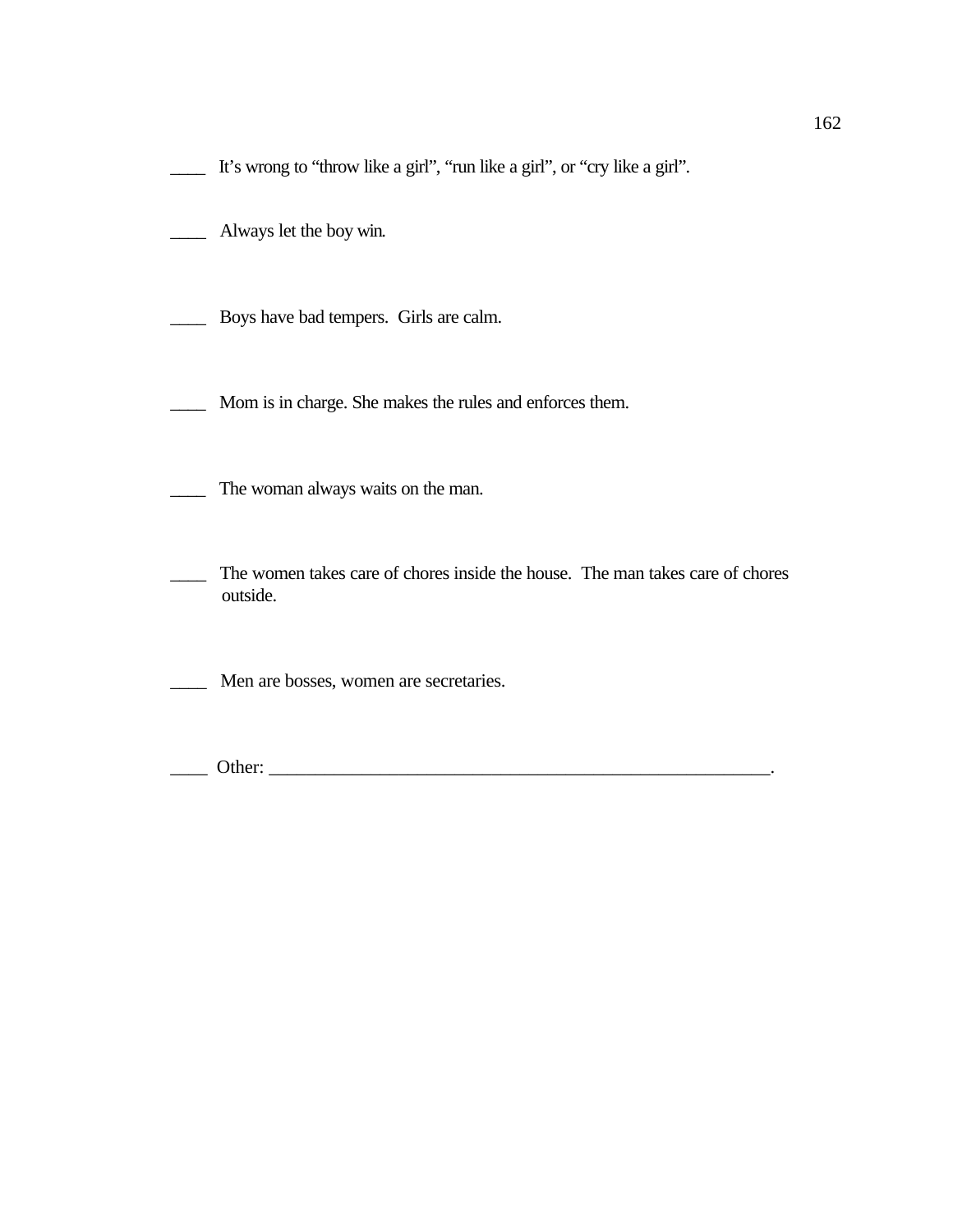Appendix E

Index of Self-Esteem (ISE)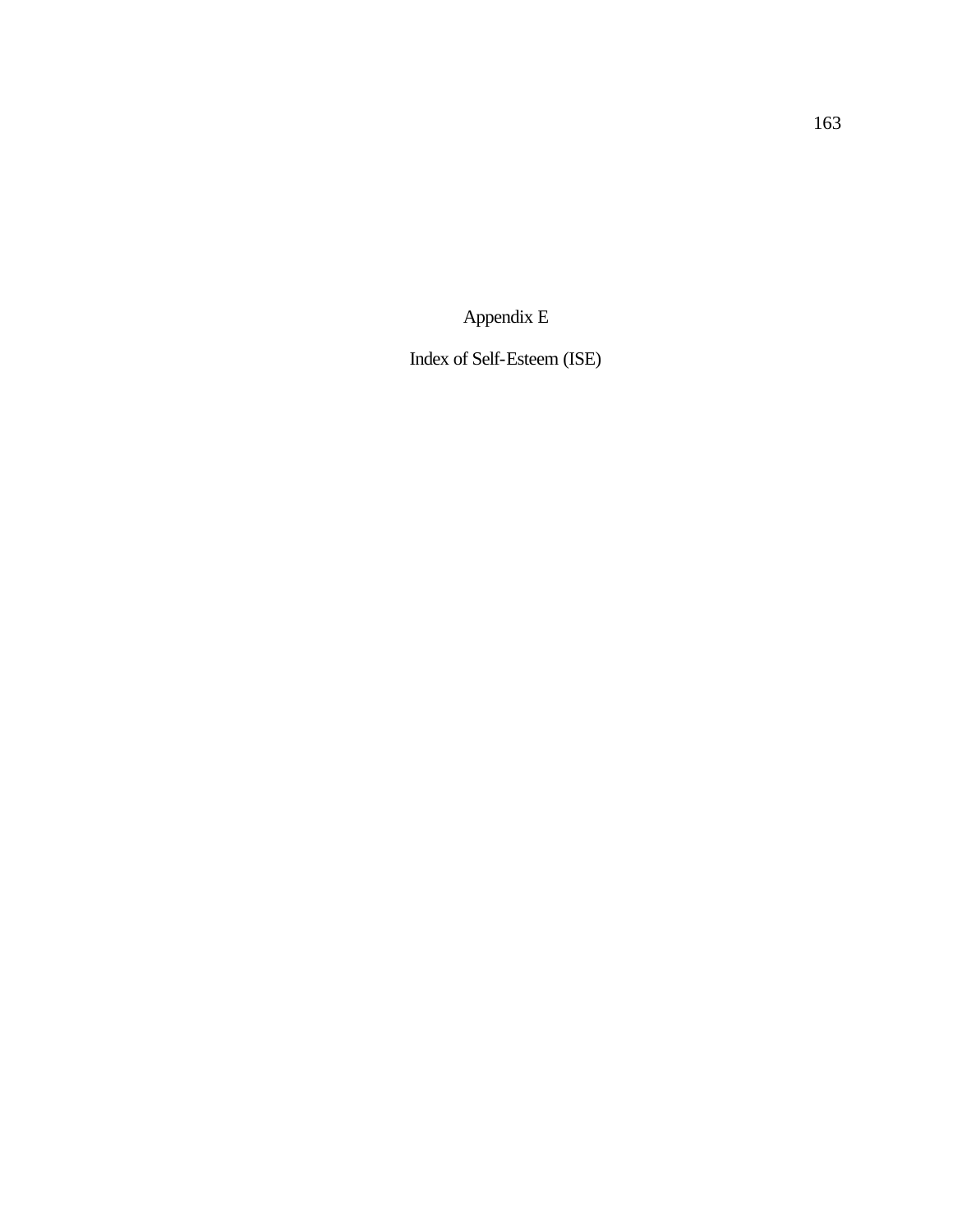### INDEX OF SELF-ESTEEM (ISE)

This questionnaire is designed to measure how you see yourself. It is not a test so there are no right or wrong answers. Please answer each item as carefully and accurately as you can by placing a number by each one as follows:

- 1. Rarely or none of the time
- 2. A little of the time
- 3. Sometimes
- 4. A good part of the time
- 5. Most or all of the time

#### Please begin.

| 1. I feel that people would not like me if they really knew me well. |  |
|----------------------------------------------------------------------|--|
| 2. I feel that others get along much better than I do.               |  |
| 3. I feel that I am a beautiful person.                              |  |
| 4. When I am with other people I feel they are glad I am with them.  |  |
| 5. I feel that people really like to talk with me.                   |  |
| 6. I feel that I am a very competent person.                         |  |
| 7. I think I make a good impression on others.                       |  |
| 8. I feel that I need more self-confidence.                          |  |
| 9. When I am with strangers I am very nervous.                       |  |
| 10. I think that I am a dull person.                                 |  |
| 11. I feel ugly.                                                     |  |
| 12. I feel that others have more fun than I do.                      |  |
| 13. I feel that I bore people.                                       |  |
| 14. I think my friends find me interesting.                          |  |
| 15. I think I have a good sense of humor.                            |  |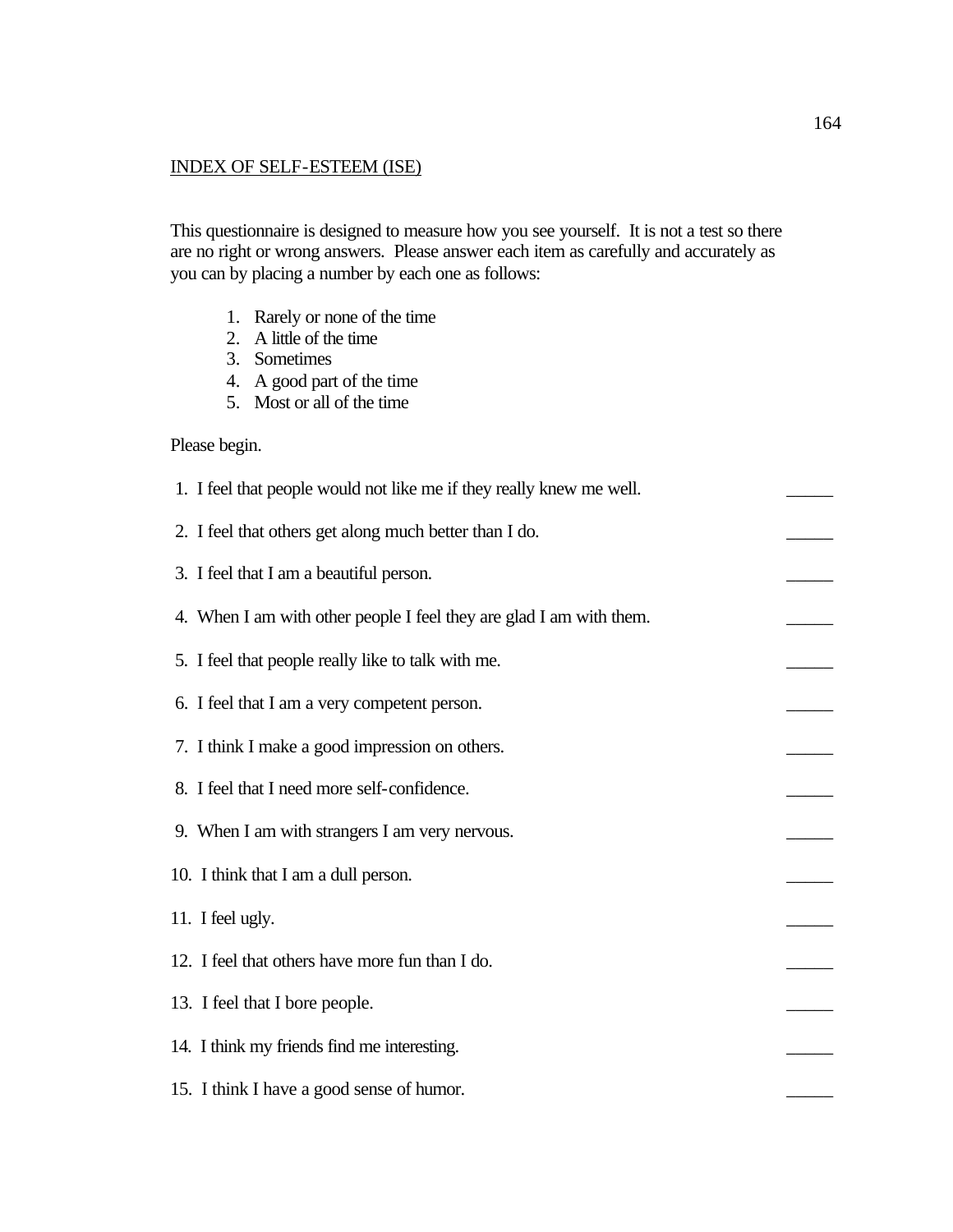| 16. I feel very self-conscious when I am with strangers.                   |  |
|----------------------------------------------------------------------------|--|
| 17. I feel that if I could be more like other people I would have it made. |  |
| 18. I feel that people have a good time when they are with me.             |  |
| 19. I feel like a wallflower when I go out.                                |  |
| 20. I feel I get pushed around more than others.                           |  |
| 21. I think I am a rather nice person.                                     |  |
| 22. I feel that people really like me very much.                           |  |
| 23. I feel that I am a likeable person.                                    |  |
| 24. I am afraid I will appear foolish to others.                           |  |
| 25. My friends think very highly of me.                                    |  |

Copyright c Walter W. Hudson, 1974 3,4,5,6,7,14,15,18,21,22,23,25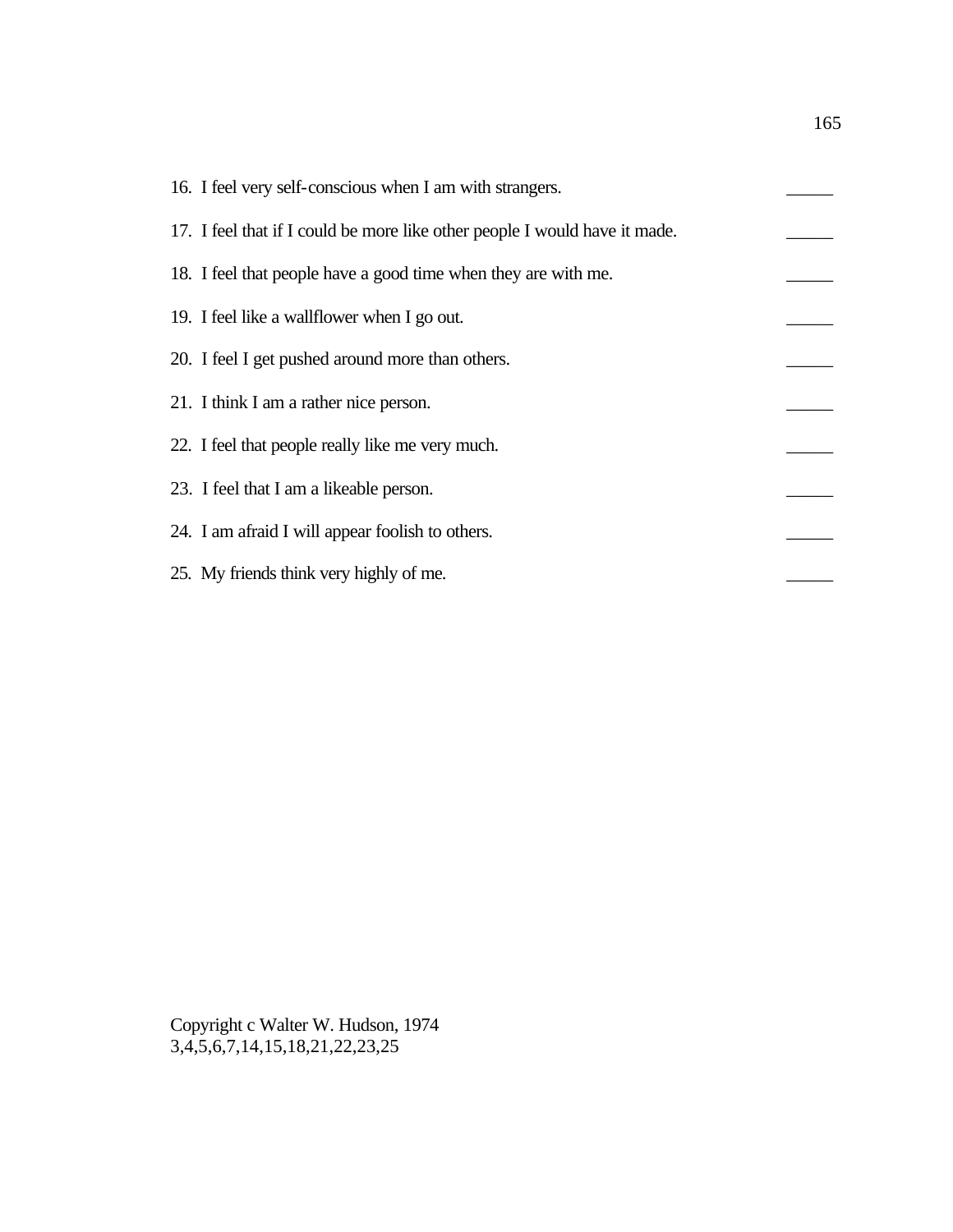Appendix F

Open-Ended Focus Group Prompts